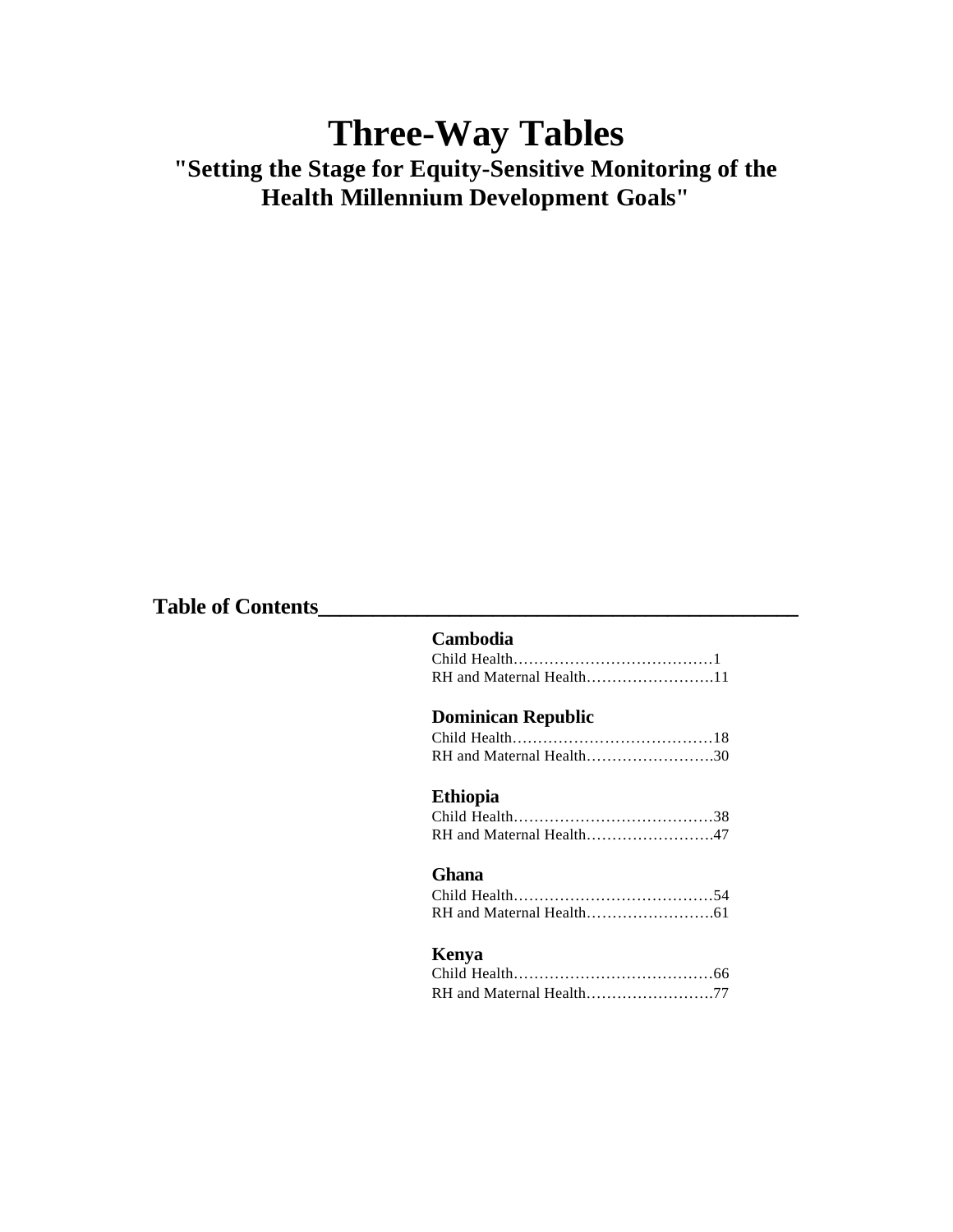# **Notes**

These tables are associated with a paper presented on November 3, 2004 to Task Force 4 (child and maternal health) of The United Nations Millennium Project, entitled *Setting the stage for equity-sensitive monitoring of the health MDGs.* The authors are Meg Wirth, Deborah Balk, Adam Storeygard, Emma Sacks, Enrique Delamonica, and Alberto Minujin.

# **About the Data**

These tables are compiled from Demographic Health Surveys (DHS) of Cambodia (2000), Dominican Republic (2002), Ethiopia (2000), Ghana (1998), and Kenya (1998), and a Multiple Indicator Cluster Survey (MICS) of Tajikistan (2000).

All Values in the tables are percentages except ages (at first marriage and first intercourse), which are mean values. Values based on less than 25 cases are not shown. Values based on 25 to 50 cases are shown in parentheses.

### **Data Citations**

- Central Statistical Authority [Ethiopia] and ORC Macro. (2001). *Ethiopia Demographic and Health Survey 2000*. Addis Ababa, Ethiopia and Calverton, Maryland, USA: Central Statistical Authority and ORC Macro.
- Centro de Estudios Sociales y Demográficos (CESDEM) and MEASURE DHS+/ORC Macro (2003). *República Dominicana Encuesta de Demografía y Salud 2002*. Calverton, Maryland, USA, Centro de Estudios Sociales y Demográficos, CESDEM and MEASURE DHS+/ORC Macro.
- Ghana Statistical Service (GSS) and Macro International Inc. (MI). (1999). *Ghana Demographic and Health Survey 1998*. Calverton, Maryland: GSS and MI.
- National Council for Population and Development (NCPD), Central Bureau of Statistics (CBS) (Office of the Vice President and Ministry of Planning and National Development) [Kenya], and Macro International Inc. (MI). (1999). *Kenya Demographic and Health Survey 1998*. Calverton, Maryland: NDPD, CBS, and MI.
- National Institute of Statistics, Directorate General for Health [Cambodia], and ORC Macro. (2001). *Cambodia Demographic and Health Survey 2000.* Phnom Penh, Cambodia, and Calverton, Maryland, USA: National Institute of Statistics, Directorate General for Health, and ORC Macro.
- United Nations Children's Fund (UNICEF). (2000). *Multiple Indicator Cluster Survey (MICS): Tajikistan*. Dushanbe: UNICEF.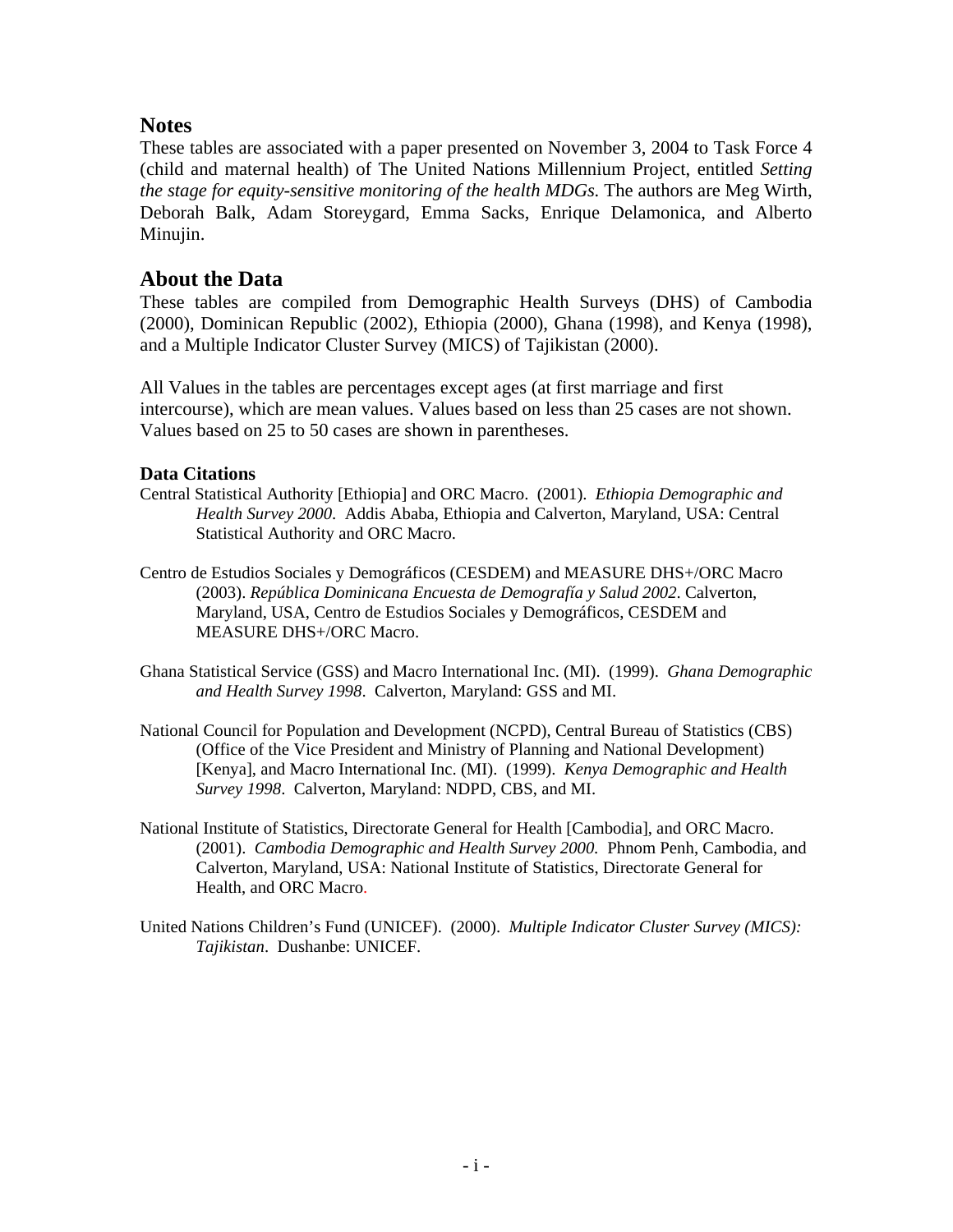| Cambodia              |              |                       |                                                | Indicator   |                  |                  |         |         |                    |                  |
|-----------------------|--------------|-----------------------|------------------------------------------------|-------------|------------------|------------------|---------|---------|--------------------|------------------|
| Stratification Class1 | Stratifier 1 | Stratification Class2 | Stratifier 2                                   | <b>DPT1</b> | DPT <sub>2</sub> | DPT <sub>3</sub> | Measles | Underwt | Underwt - Moderate | Underwt - Severe |
| Education             |              | Ethnicity             | Dominant - Primary                             | 57          | 48               | 39               | 47      | 51      | 36                 | 15               |
|                       |              | groups                | Not Dominant                                   | 35          | 15               | 10               | 31      | 57      | 35                 | 21               |
|                       |              | Gender                | Female                                         | 59          | 47               | 39               | 49      | 52      | 37                 | 15               |
|                       |              |                       | Male                                           | 52          | 47               | 36               | 44      | 50      | 36                 | 15               |
|                       |              | Region                | Banteay Mean Chey                              | (59)        | (47)             | (35)             | (54)    | 40      | 24                 | 16               |
|                       |              |                       | <b>Bat Dambang</b><br>(Krong Pailin)           |             |                  |                  |         | (44)    | (28)               | (16)             |
|                       |              |                       | Kampong Chaam                                  |             |                  |                  |         | 59      | 38                 | 22               |
|                       |              |                       | Kampong Chhnang                                |             |                  |                  |         | 54      | 47                 | 8                |
|                       |              |                       | Kampong Speu                                   | (55)        | (45)             | (40)             | (40)    | 43      | 30                 | 13               |
|                       |              |                       | Kampong Thum                                   |             |                  |                  |         | (55)    | (43)               | (12)             |
|                       |              |                       | Kampot (Krong<br>Kaeb/Krong Preah              |             |                  |                  |         |         |                    |                  |
|                       |              |                       | Silhanouk)                                     |             |                  |                  |         | (37)    | (26)               | (11)             |
|                       | None         |                       | Kandaal                                        |             |                  |                  |         | (53)    | (46)               | (7)              |
|                       |              |                       | Kaoh Kong<br>Kracheh (Stueng<br>Traeng/Preah   | (25)        | (14)             |                  | (20)    | 44      | 28                 | 17               |
|                       |              |                       | Vihear)                                        | (57)        | (41)             | (41)             | (38)    | 50      | 38                 | 12               |
|                       |              |                       | Mondol Kiri<br>(Roatankak Kiri)                | 35          | 15               | 10               | 31      | 57      | 35                 | 21               |
|                       |              |                       | Otdar Mean Chey<br>(Siem Reab)                 | 48          | 42               | 33               | 40      | 56      | 44                 | 12               |
|                       |              |                       | Phnom Penh                                     |             |                  |                  |         |         |                    |                  |
|                       |              |                       | Pousaat                                        | (53)        | (38)             | (28)             | (34)    | 51      | 39                 | 12               |
|                       |              |                       | Prey Veaeng                                    |             |                  |                  |         | 60      | 38                 | 22               |
|                       |              |                       | Svaay Rieng                                    |             |                  |                  |         | (47)    | (34)               | (13)             |
|                       |              |                       | Taakaev                                        |             |                  |                  |         |         |                    |                  |
|                       |              | <b>Residence</b>      | Rural                                          | 56          | 47               | 38               | 46      | 51      | 36                 | 15               |
|                       |              |                       | Urban                                          | (54)        | (45)             | (36)             | (45)    | 50      | 37                 | 13               |
|                       |              | Ethnicity             | Dominant - Primary                             | 71          | 60               | 51               | 57      | 43      | 31                 | 12               |
|                       |              | groups                | Not Dominant                                   |             |                  |                  |         | (35)    | (29)               | (6)              |
|                       |              | Gender                | Female                                         | 70          | 61               | 48               | 56      | 43      | 30                 | 13               |
|                       |              |                       | Male                                           | 72          | 59               | 54               | 59      | 42      | 31                 | 11               |
|                       |              | Region                | <b>Banteay Mean Chey</b><br><b>Bat Dambang</b> | (69)        | (55)             | (38)             | (64)    | 38      | 32                 | 5                |
|                       |              |                       | (Krong Pailin)                                 | (74)        | (72)             | (63)             | (68)    | 32      | 23                 | $10$             |
|                       |              |                       | Kampong Chaam                                  | (70)        | (61)             | (47)             | (47)    | 41      | 32                 | 9                |
|                       |              |                       | Kampong Chhnang                                | 81          | 69               | 67               | 62      | 46      | 34                 | 12               |
|                       |              |                       | Kampong Speu                                   | (84)        | (66)             | (63)             | (74)    | 45      | 29                 | 16               |
|                       |              |                       | Kampong Thum                                   | (75)        | (50)             | (31)             | (67)    | 43      | 30                 | 13               |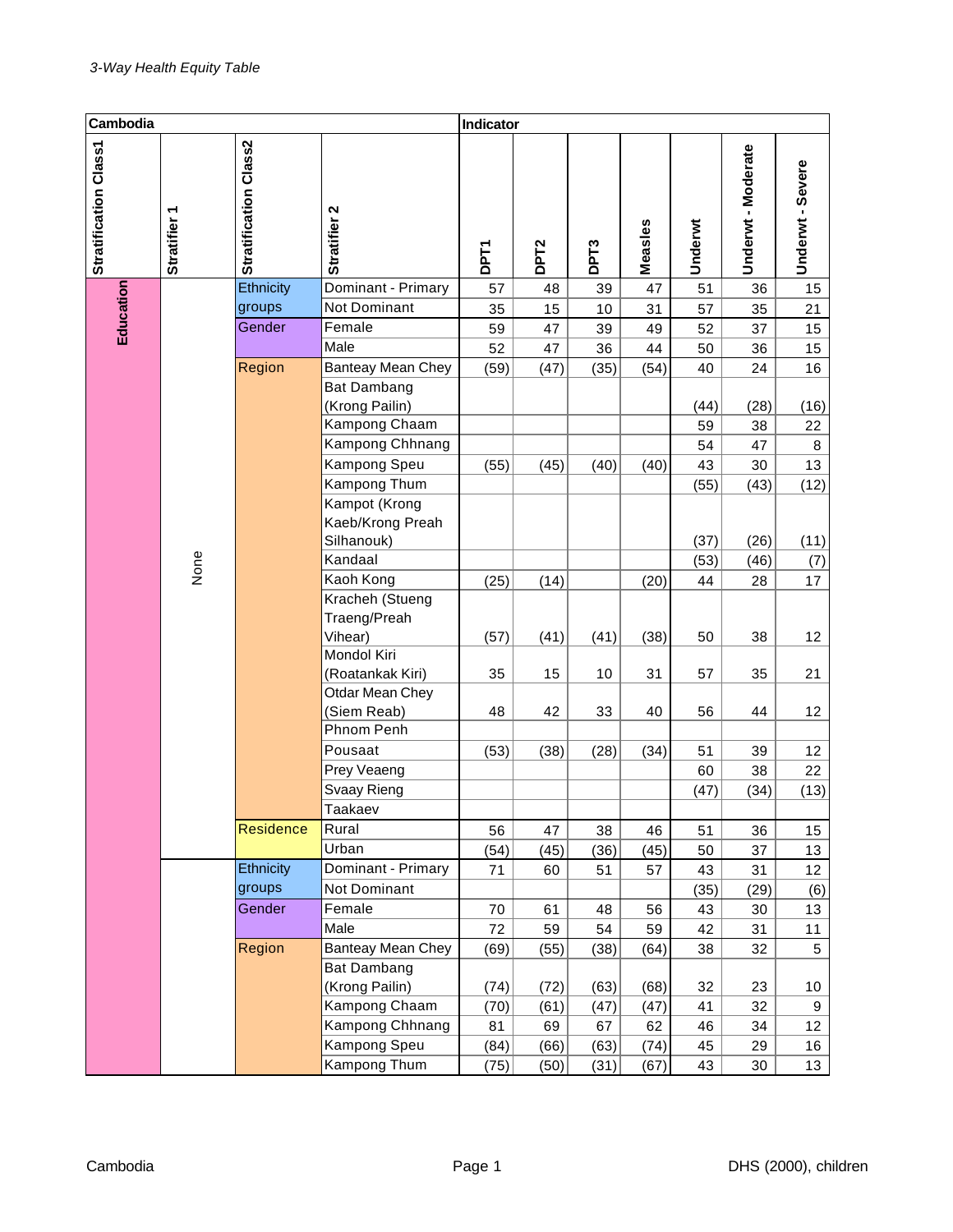| Cambodia              |                   |                                                           |                                                       | Indicator   |                  |                  |         |         |                    |                         |
|-----------------------|-------------------|-----------------------------------------------------------|-------------------------------------------------------|-------------|------------------|------------------|---------|---------|--------------------|-------------------------|
| Stratification Class1 | Stratifier 1      | Stratification Class2                                     | Stratifier 2                                          | <b>DPT1</b> | DPT <sub>2</sub> | DPT <sub>3</sub> | Measles | Underwt | Underwt - Moderate | Underwt - Severe        |
|                       |                   |                                                           | Kampot (Krong<br>Kaeb/Krong Preah<br>Silhanouk)       | (43)        | (36)             | (23)             | (43)    | 38      | 26                 | 13                      |
|                       |                   |                                                           | Kandaal                                               | (84)        | (80)             | (70)             | (74)    | 48      | 36                 | 12                      |
|                       | Primary           |                                                           | Kaoh Kong                                             | (39)        | (21)             | (17)             | (28)    | 45      | 27                 | 18                      |
|                       |                   | Kracheh (Stueng<br>Traeng/Preah<br>Vihear)<br>Mondol Kiri | 59                                                    | 33          | 33               | 44               | 47      | 32      | 14                 |                         |
|                       |                   |                                                           | (Roatankak Kiri)<br>Otdar Mean Chey                   |             |                  |                  |         | (35)    | (29)               | (6)                     |
|                       |                   |                                                           | (Siem Reab)                                           | (79)        | (68)             | (65)             | (60)    | 44      | 34                 | 10                      |
|                       |                   |                                                           | Phnom Penh                                            |             |                  |                  |         | 39      | 30                 | $\boldsymbol{9}$        |
|                       |                   |                                                           | Pousaat                                               | (71)        | (59)             | (55)             | (57)    | 48      | 33                 | 15                      |
|                       |                   |                                                           | Prey Veaeng                                           | (54)        | (39)             | (31)             | (44)    | 52      | 36                 | 16                      |
|                       |                   |                                                           | Svaay Rieng                                           | (52)        | (36)             | (32)             | (34)    | 45      | 30                 | 15                      |
|                       |                   |                                                           | Taakaev                                               | 88          | 84               | 78               | 74      | 37      | 23                 | 14                      |
|                       |                   | <b>Residence</b>                                          | Rural                                                 | 71          | 60               | 52               | 58      | 44      | 31                 | 13                      |
|                       |                   |                                                           | Urban                                                 | 71          | 58               | 43               | 55      | 35      | 28                 | $\overline{\mathbf{7}}$ |
|                       |                   | Ethnicity                                                 | Dominant - Primary                                    | 86          | 79               | 69               | 71      | 39      | 31                 | 8                       |
|                       |                   | groups                                                    | Not Dominant                                          |             |                  |                  |         |         |                    |                         |
|                       |                   | Gender                                                    | Female                                                | 82          | 72               | 64               | 60      | 43      | 35                 | $\overline{7}$          |
|                       |                   |                                                           | Male                                                  | 90          | 86               | 73               | 82      | 36      | 28                 | 8                       |
|                       |                   | Region                                                    | Banteay Mean Chey                                     |             |                  |                  |         | (41)    | (37)               | (4)                     |
|                       |                   |                                                           | <b>Bat Dambang</b><br>(Krong Pailin)<br>Kampong Chaam |             |                  |                  |         | (40)    | (26)               | (14)                    |
|                       |                   |                                                           | Kampong Chhnang<br>Kampong Speu                       |             |                  |                  |         | (28)    | (24)               | (4)                     |
|                       |                   |                                                           | Kampong Thum                                          |             |                  |                  |         |         |                    |                         |
|                       | Secondary or more |                                                           | Kampot (Krong<br>Kaeb/Krong Preah<br>Silhanouk)       |             |                  |                  |         |         |                    |                         |
|                       |                   |                                                           | Kandaal                                               |             |                  |                  |         | (40)    | (33)               | (7)                     |
|                       |                   |                                                           | Kaoh Kong                                             |             |                  |                  |         | (17)    | (17)               |                         |
|                       |                   |                                                           | Kracheh (Stueng<br>Traeng/Preah                       |             |                  |                  |         |         |                    |                         |
|                       |                   |                                                           | Vihear)<br>Mondol Kiri                                |             |                  |                  |         | (36)    | (30)               | (6)                     |
|                       |                   |                                                           | (Roatankak Kiri)                                      |             |                  |                  |         |         |                    |                         |
|                       |                   |                                                           | Otdar Mean Chey                                       |             |                  |                  |         |         |                    |                         |
|                       |                   |                                                           | (Siem Reab)                                           |             |                  |                  |         |         |                    |                         |
|                       |                   |                                                           | Phnom Penh                                            |             |                  |                  |         | 30      | 23                 | 6                       |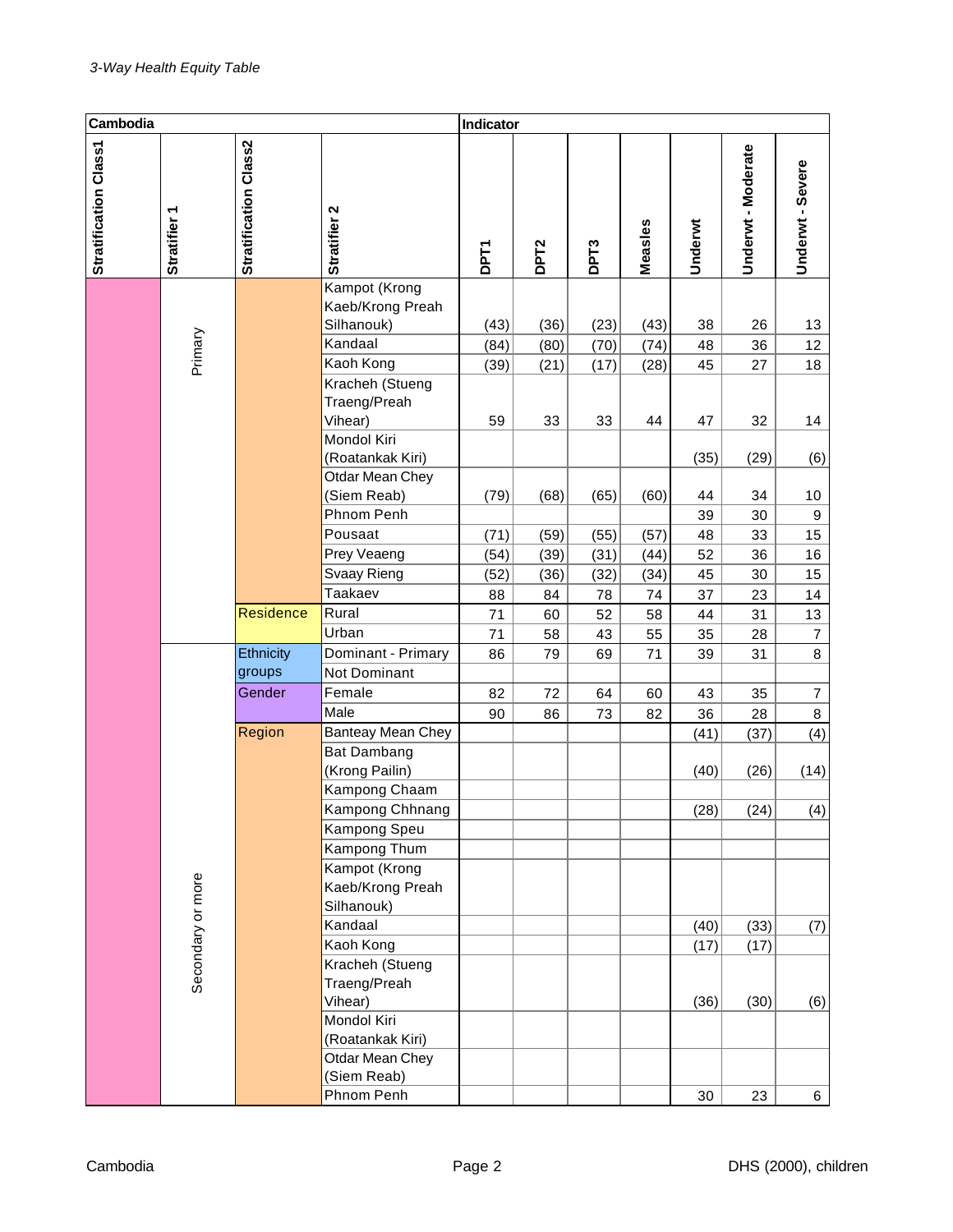| Cambodia              |                    |                                                   |                                                               | Indicator      |                  |                  |                |                |                  |                     |
|-----------------------|--------------------|---------------------------------------------------|---------------------------------------------------------------|----------------|------------------|------------------|----------------|----------------|------------------|---------------------|
| Stratification Class1 | <b>Stratifier</b>  | Stratification Class2                             | Stratifier 2                                                  | <b>DPT1</b>    | DPT <sub>2</sub> | DPT <sub>3</sub> | Measles        | Underwt        | Underwt-Moderate | Underwt - Severe    |
|                       |                    |                                                   | Pousaat<br>Prey Veaeng<br>Svaay Rieng<br>Taakaev              |                |                  |                  |                | (41)           | (29)             | (12)                |
|                       |                    | <b>Residence</b>                                  | Rural<br>Urban                                                | 85<br>(89)     | 75<br>(89)       | 64<br>(82)       | 66<br>(84)     | 43<br>30       | 36<br>21         | $\bf 8$<br>8        |
| Ethnicity groups      |                    | Education                                         | None<br>Primary<br>Secondary or more                          | 57<br>71<br>86 | 48<br>60<br>79   | 39<br>51<br>69   | 47<br>57<br>71 | 51<br>43<br>39 | 36<br>31<br>31   | 15<br>12<br>$\bf 8$ |
|                       | Gender             | Female<br>Male                                    | 69<br>69                                                      | 59<br>59       | 48<br>51         | 55<br>57         | 46<br>44       | 33<br>32       | 13<br>12         |                     |
|                       |                    | Region                                            | Banteay Mean Chey<br><b>Bat Dambang</b>                       | 64             | 53               | 36               | 60             | 40             | 29               | 11                  |
|                       |                    |                                                   | (Krong Pailin)<br>Kampong Chaam                               | 79<br>64       | 75<br>56         | 68<br>42         | 70<br>45       | 37<br>48       | 25<br>35         | 12<br>13            |
|                       |                    |                                                   | Kampong Chhnang<br>Kampong Speu                               | 80<br>72       | 71<br>59         | 69<br>54         | 67<br>58       | 46<br>44       | 36<br>30         | 10<br>14            |
|                       | Dominant - Primary | Kampong Thum<br>Kampot (Krong<br>Kaeb/Krong Preah | 67                                                            | 49             | 33               | 62               | 49             | 36             | 13               |                     |
|                       |                    |                                                   | Silhanouk)<br>Kandaal                                         | 51<br>90       | 43<br>81         | 29<br>69         | 42<br>75       | 38<br>48       | 25<br>38         | 13<br>10            |
|                       |                    |                                                   | Kaoh Kong                                                     | 35             | 20               | 12               | 27             | 42             | 26               | 15                  |
|                       |                    |                                                   | Kracheh (Stueng<br>Traeng/Preah<br>Vihear)<br>Otdar Mean Chey | 59             | 37               | 37               | 43             | 47             | 34               | 13                  |
|                       |                    |                                                   | (Siem Reab)                                                   | 63             | 56               | 50               | 52             | 50             | 40               | 10                  |
|                       |                    |                                                   | Phnom Penh                                                    | (81)           | (81)             | (70)             | (74)           | 35             | 27               | 8                   |
|                       |                    |                                                   | Pousaat                                                       | 65             | 52               | 46               | 48             | 47             | 34               | 12                  |
|                       |                    |                                                   | Prey Veaeng<br>Svaay Rieng                                    | 50<br>51       | 39<br>35         | 34               | 38<br>32       | 56             | 38<br>33         | 18<br>13            |
|                       |                    |                                                   | Taakaev                                                       | 90             | 85               | 30<br>74         | 75             | 46<br>40       | 26               | 14                  |
|                       |                    | Residence                                         | Rural                                                         | 68             | 58               | 49               | 55             | 46             | 33               | 13                  |
|                       |                    |                                                   | Urban                                                         | 74             | 66               | 54               | 63             | 37             | 28               | 9                   |
|                       |                    | Education                                         | None                                                          | 35             | 15               | 10               | 31             | 57             | 35               | 21                  |
|                       |                    |                                                   | Primary                                                       |                |                  |                  |                | (35)           | (29)             | (6)                 |
|                       |                    | Gender                                            | Secondary or more<br>Female                                   | 51             | 26               | 20               | 45             | 52             | 32               | 20                  |
|                       |                    |                                                   | Male                                                          | 35             | 26               | 18               | 31             | 55             | 37               | 18                  |
|                       | Not Dominant       | Region                                            | Mondol Kiri                                                   |                |                  |                  |                |                |                  |                     |
|                       |                    |                                                   | (Roatankak Kiri)                                              | 44             | 26               | 19               | 39             | 54             | 35               | 19                  |
|                       |                    | Residence                                         | Rural                                                         | 46             | 25               | 15               | 39             | 56             | 35               | 21                  |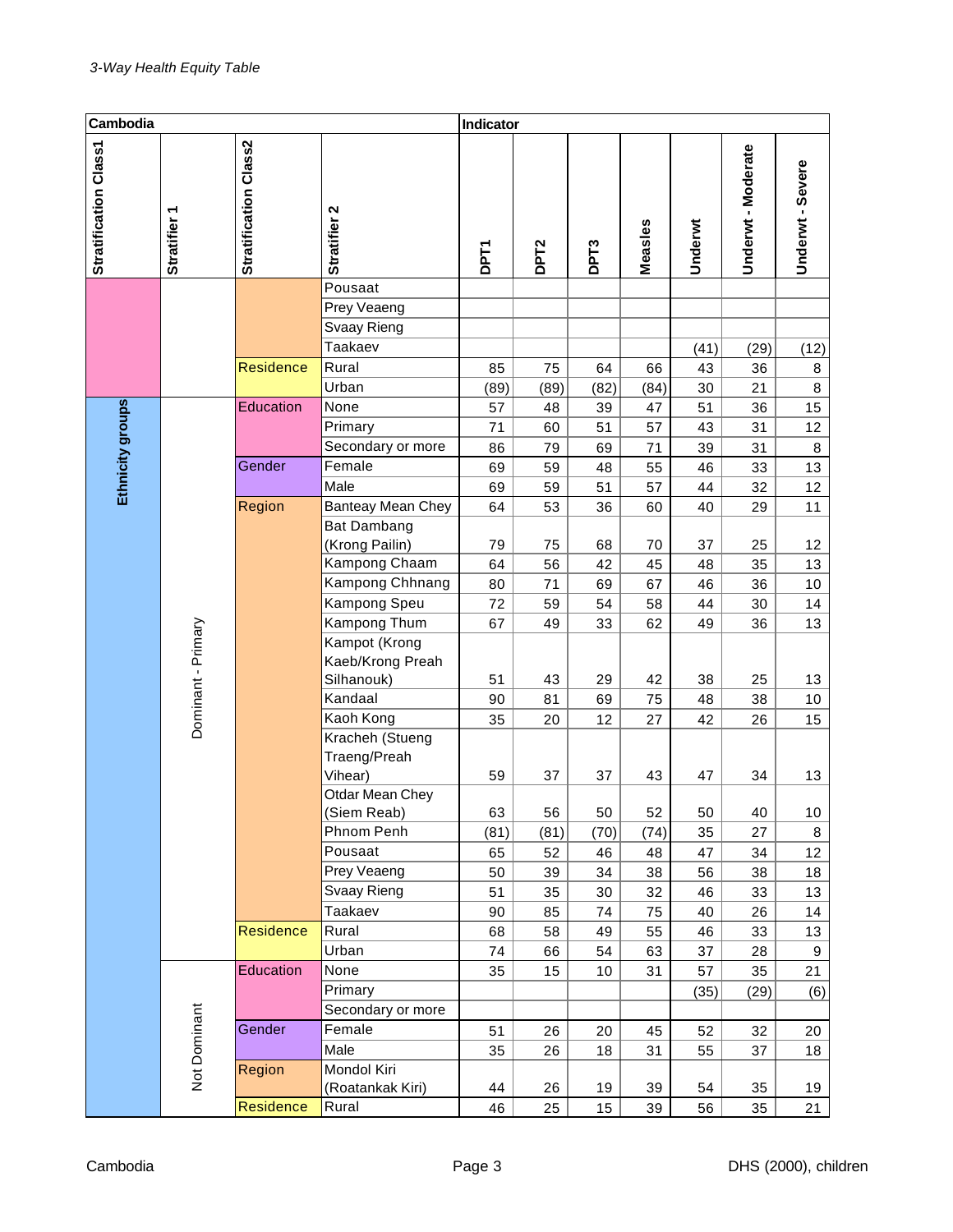| Cambodia              |              |                       |                                                 | Indicator   |                  |                  |              |          |                    |                  |
|-----------------------|--------------|-----------------------|-------------------------------------------------|-------------|------------------|------------------|--------------|----------|--------------------|------------------|
| Stratification Class1 | Stratifier 1 | Stratification Class2 | Stratifier <sub>2</sub>                         | <b>DPT1</b> | DPT <sub>2</sub> | DPT <sub>3</sub> | Measles      | Underwt  | Underwt - Moderate | Underwt - Severe |
|                       |              |                       | Urban                                           | (38)        | (30)             | (30)             | (37)         | 46       | 34                 | 12               |
|                       |              | Education             | None                                            | 59          | 47               | 39               | 49           | 52       | 37                 | 15               |
| Gender                |              |                       | Primary                                         | 70          | 61               | 48               | 56           | 43       | 30                 | 13               |
|                       |              |                       | Secondary or more                               | 82          | 72               | 64               | 60           | 43       | 35                 | $\overline{7}$   |
|                       |              | Ethnicity             | Dominant - Primary                              | 69          | 59               | 48               | 55           | 46       | 33                 | 13               |
|                       |              | groups                | Not Dominant                                    | 51          | 26               | 20               | 45           | 52       | 32                 | 20               |
|                       |              | Region                | Banteay Mean Chey                               | (59)        | (39)             | (25)             | (50)         | 45       | 32                 | 13               |
|                       |              |                       | <b>Bat Dambang</b><br>(Krong Pailin)            | (80)        | (75)             | (63)             | (62)         | 34       | 24                 | 10               |
|                       |              |                       | Kampong Chaam                                   | (60)        | (54)             | (34)             | (40)         | 45       | 31                 | 14               |
|                       |              |                       | Kampong Chhnang                                 | 75          | 68               | 66               | 65           | 48       | 36                 | 12               |
|                       |              |                       | Kampong Speu                                    | (71)        | (63)             | (55)             | (54)         | 41       | 26                 | 15               |
|                       |              |                       | Kampong Thum                                    | (63)        | (45)             | (33)             | (58)         | 54       | 41                 | 13               |
|                       |              |                       | Kampot (Krong<br>Kaeb/Krong Preah<br>Silhanouk) | (55)        | (49)             | (31)             | (44)         |          | 31                 |                  |
|                       |              |                       | Kandaal                                         | (90)        |                  |                  |              | 45<br>56 | 44                 | 14<br>13         |
|                       | Female       |                       | Kaoh Kong                                       | (27)        | (80)<br>(14)     | (67)<br>(6)      | (75)<br>(21) | 49       | 28                 | 21               |
|                       |              |                       | Kracheh (Stueng<br>Traeng/Preah<br>Vihear)      | (65)        | (37)             | (35)             | (48)         | 50       | 37                 | 13               |
|                       |              |                       | Mondol Kiri<br>(Roatankak Kiri)                 | 51          | 26               | 20               | 45           | 52       | 32                 | 20               |
|                       |              |                       | Otdar Mean Chey<br>(Siem Reab)                  | (72)        | (60)             | (51)             | (57)         | 45       | 38                 | 7                |
|                       |              |                       | Phnom Penh                                      |             |                  |                  |              | 28       | 23                 | 5                |
|                       |              |                       | Pousaat                                         | 67          | 56               | 51               | 49           | 49       | 33                 | 16               |
|                       |              |                       | Prey Veaeng                                     | (54)        | (41)             | (30)             | (44)         | 64       | 45                 | 19               |
|                       |              |                       | Svaay Rieng                                     | (47)        | (31)             | (27)             | (34)         | 47       | 37                 | 9                |
|                       |              |                       | Taakaev                                         | (86)        | (84)             | (74)             | (67)         | 34       | 17                 | 17               |
|                       |              | <b>Residence</b>      | Rural                                           | 68          | 57               | 47               | 54           | 47       | 34                 | 13               |
|                       |              |                       | Urban                                           | 72          | 65               | 50               | 57           | 36       | 25                 | 11               |
|                       |              | Education             | None                                            | 52          | 47               | 36               | 44           | 50       | 36                 | 15               |
|                       |              |                       | Primary                                         | 72          | 59               | 54               | 59           | 42       | 31                 | 11               |
|                       |              |                       | Secondary or more                               | 90          | 86               | 73               | 82           | 36       | 28                 | 8                |
|                       |              | Ethnicity             | Dominant - Primary                              | 69          | 59               | 51               | 57           | 44       | 32                 | 12               |
|                       |              | groups                | Not Dominant                                    | 35          | 26               | 18               | 31           | 55       | 37                 | 18               |
|                       |              | Region                | <b>Banteay Mean Chey</b>                        | (68)        | (64)             | (46)             | (67)         | 35       | 26                 | 9                |
|                       |              |                       | Bat Dambang                                     |             |                  |                  |              |          |                    |                  |
|                       |              |                       | (Krong Pailin)                                  | (78)        | (75)             | (72)             | (78)         | 39       | 25                 | 14               |
|                       |              |                       | Kampong Chaam                                   | (67)        | (57)             | (49)             | (49)         | 51       | 39                 | 12               |
|                       |              |                       | Kampong Chhnang<br>Kampong Speu                 | (87)        | (76)             | (72)             | (70)         | 45       | 37                 | 8<br>13          |
|                       |              |                       |                                                 | (72)        | (55)             | (53)             | (62)         | 47       | 35                 |                  |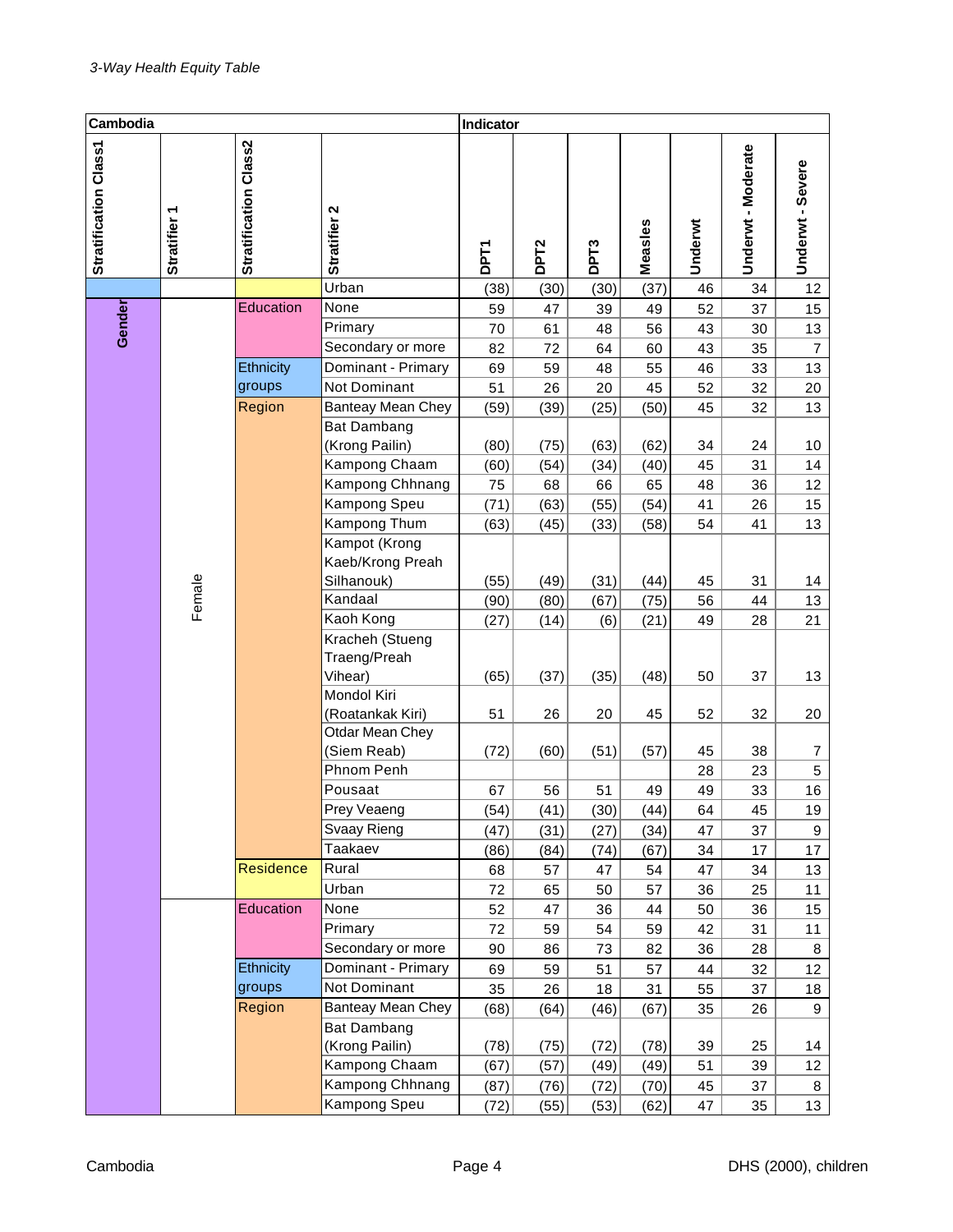| Cambodia              |                               |                       |                                                    | Indicator    |                  |                  |              |          |                    |                  |
|-----------------------|-------------------------------|-----------------------|----------------------------------------------------|--------------|------------------|------------------|--------------|----------|--------------------|------------------|
| Stratification Class1 | Stratifier 1                  | Stratification Class2 | Stratifier 2                                       | <b>DPT1</b>  | DPT <sub>2</sub> | DPT <sub>3</sub> | Measles      | Underwt  | Underwt - Moderate | Underwt - Severe |
|                       |                               |                       | Kampong Thum                                       | (71)         | (52)             | (34)             | (66)         | 43       | 31                 | 12               |
|                       |                               |                       | Kampot (Krong<br>Kaeb/Krong Preah<br>Silhanouk)    | (47)         | (38)             | (27)             | (41)         | 32       | 20                 | 12               |
|                       | Male                          |                       | Kandaal                                            | (90)         | (83)             | (71)             | (76)         | 40       | 33                 | $\overline{7}$   |
|                       |                               |                       | Kaoh Kong                                          | (44)         | (27)             | (19)             | (34)         | 34       | 25                 | 9                |
|                       |                               |                       | Kracheh (Stueng<br>Traeng/Preah<br>Vihear)         | (51)         | (37)             | (40)             | (37)         | 43       | 30                 | 13               |
|                       |                               |                       | Mondol Kiri<br>(Roatankak Kiri)<br>Otdar Mean Chey | 35           | 26               | 18               | 31           | 55       | 37                 | 18               |
|                       |                               |                       | (Siem Reab)<br>Phnom Penh                          | (54)<br>(89) | (52)<br>(89)     | (48)<br>(78)     | (46)<br>(78) | 54<br>41 | 41<br>31           | 13<br>10         |
|                       |                               |                       | Pousaat                                            | (61)         | (46)             | (39)             | (48)         | 44       | 36                 | $\bf 8$          |
|                       |                               |                       | Prey Veaeng                                        | (46)         | (37)             | (37)             | (33)         | 47       | 30                 | 17               |
|                       |                               |                       | Svaay Rieng                                        | (54)         | (38)             | (32)             | (30)         | 46       | 29                 | 17               |
|                       |                               |                       | Taakaev                                            | (95)         | (87)             | (74)             | (84)         | 46       | 34                 | 12               |
|                       |                               | <b>Residence</b>      | Rural                                              | 67           | 58               | 50               | 56           | 45       | 32                 | 13               |
|                       |                               |                       | Urban                                              | 74           | 65               | 57               | 67           | 38       | 31                 | $\overline{7}$   |
|                       |                               | Education             | None                                               | (59)         | (47)             | (35)             | (54)         | 40       | 24                 | $16\,$           |
| Region                |                               |                       | Primary                                            | (69)         | (55)             | (38)             | (64)         | 38       | 32                 | 5                |
|                       |                               |                       | Secondary or more                                  |              |                  |                  |              | (41)     | (37)               | (4)              |
|                       | Banteay Mean Chey             | Ethnicity<br>groups   | Dominant - Primary                                 | 64           | 53               | 36               | 60           | 40       | 29                 | 11               |
|                       |                               | Gender                | Female                                             | (59)         | (39)             | (25)             | (50)         | 45       | 32                 | 13               |
|                       |                               |                       | Male                                               | (68)         | (64)             | (46)             | (67)         | 35       | 26                 | $\mathsf g$      |
|                       |                               | Residence             | Rural                                              | 67           | 55               | 37               | 61           | 42       | 31                 | 11               |
|                       |                               |                       | Urban                                              |              |                  |                  |              | (29)     | (20)               | (10)             |
|                       |                               | Education             | None                                               |              |                  |                  |              | (44)     | (28)               | (16)             |
|                       |                               |                       | Primary                                            | (74)         | (72)             | (63)             | (68)         | 32       | 23                 | 10               |
|                       |                               |                       | Secondary or more                                  |              |                  |                  |              | (40)     | (26)               | (14)             |
|                       | Bat Dambang (Krong<br>Pailin) | Ethnicity<br>groups   | Dominant - Primary                                 | 79           | 75               | 68               | 70           | 37       | 25                 | 12               |
|                       |                               | Gender                | Female                                             | (80)         | (75)             | (63)             | (62)         | 34       | 24                 | 10               |
|                       |                               |                       | Male                                               | (78)         | (75)             | (72)             | (78)         | 39       | 25                 | 14               |
|                       |                               | Residence             | Rural                                              | 77           | 72               | 64               | 69           | 40       | 27                 | 13               |
|                       |                               |                       | Urban                                              |              |                  |                  |              | (26)     | (17)               | (9)              |
|                       |                               | Education             | None                                               |              |                  |                  |              | 59       | 38                 | 22               |
|                       |                               |                       | Primary                                            | (70)         | (61)             | (47)             | (47)         | 41       | 32                 | 9                |
|                       |                               | Ethnicity             | Secondary or more                                  |              |                  |                  |              |          |                    |                  |
|                       | hg Chaam                      | groups                | Dominant - Primary                                 | 64           | 56               | 42               | 45           | 48       | 35                 | 13               |
|                       |                               |                       |                                                    |              |                  |                  |              |          |                    |                  |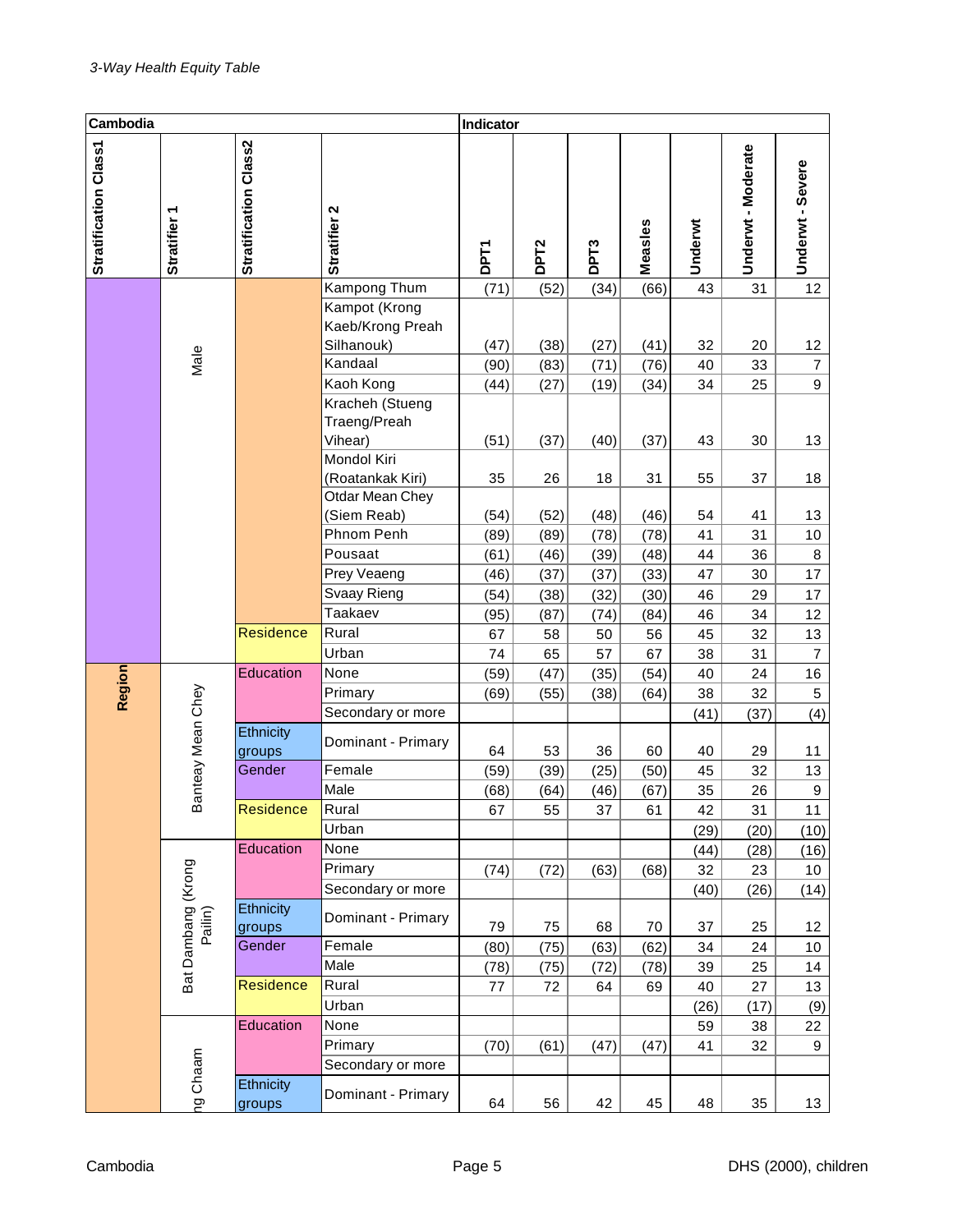| Cambodia              |                                                 |                              | Indicator          |             |                  |                  |         |         |                  |                  |
|-----------------------|-------------------------------------------------|------------------------------|--------------------|-------------|------------------|------------------|---------|---------|------------------|------------------|
| Stratification Class1 | Stratifier 1                                    | <b>Stratification Class2</b> | Stratifier 2       | <b>DPT1</b> | DPT <sub>2</sub> | DPT <sub>3</sub> | Measles | Underwt | Underwt-Moderate | Underwt - Severe |
|                       | Kampo                                           | Gender                       | Female             | (60)        | (54)             | (34)             | (40)    | 45      | 31               | 14               |
|                       |                                                 |                              | Male               | (67)        | (57)             | (49)             | (49)    | 51      | 39               | 12               |
|                       |                                                 | <b>Residence</b>             | Rural              | 63          | 55               | 41               | 44      | 47      | 34               | 13               |
|                       |                                                 |                              | Urban              |             |                  |                  |         |         |                  |                  |
|                       |                                                 | Education                    | None               |             |                  |                  |         | 54      | 47               | $\bf 8$          |
|                       |                                                 |                              | Primary            | 81          | 69               | 67               | 62      | 46      | 34               | 12               |
|                       |                                                 |                              | Secondary or more  |             |                  |                  |         | (28)    | (24)             | (4)              |
| Kampong Chhnang       |                                                 | Ethnicity<br>groups          | Dominant - Primary | 80          | 71               | 69               | 67      | 46      | 36               | 10               |
|                       |                                                 | Gender                       | Female             | 75          | 68               | 66               | 65      | 48      | 36               | 12               |
|                       |                                                 |                              | Male               | (87)        | (76)             | (72)             | (70)    | 45      | 37               | $\,8\,$          |
|                       |                                                 | <b>Residence</b>             | Rural              | 79          | 69               | 68               | 64      | 44      | 35               | 9                |
|                       |                                                 |                              | Urban              |             |                  |                  |         |         |                  |                  |
|                       |                                                 | Education                    | None               | (55)        | (45)             | (40)             | (40)    | 43      | 30               | 13               |
|                       |                                                 |                              | Primary            | (84)        | (66)             | (63)             | (74)    | 45      | 29               | 16               |
|                       |                                                 |                              | Secondary or more  |             |                  |                  |         |         |                  |                  |
|                       | Kampong Speu                                    | Ethnicity<br>groups          | Dominant - Primary | 72          | 59               | 54               | 58      | 44      | 30               | 14               |
|                       |                                                 | Gender                       | Female             | (71)        | (63)             | (55)             | (54)    | 41      | 26               | 15               |
|                       |                                                 |                              | Male               | (72)        | (55)             | (53)             | (62)    | 47      | 35               | 13               |
|                       |                                                 | <b>Residence</b>             | Rural              | 72          | 58               | 54               | 59      | 45      | 30               | 14               |
|                       |                                                 |                              | Urban              |             |                  |                  |         |         |                  |                  |
|                       |                                                 | Education                    | None               |             |                  |                  |         | (55)    | (43)             | (12)             |
|                       |                                                 |                              | Primary            | (75)        | (50)             | (31)             | (67)    | 43      | 30               | 13               |
|                       |                                                 |                              | Secondary or more  |             |                  |                  |         |         |                  |                  |
|                       | Kampong Thum                                    | Ethnicity<br>groups          | Dominant - Primary | 67          | 49               | 33               | 62      | 49      | 36               | 13               |
|                       |                                                 | Gender                       | Female             | (63)        | (45)             | (33)             | (58)    | 54      | 41               | 13               |
|                       |                                                 |                              | Male               | (71)        | (52)             | (34)             | (66)    | 43      | 31               | 12               |
|                       |                                                 | <b>Residence</b>             | Rural              | 66          | 46               | 33               | 60      | 49      | 37               | 12               |
|                       |                                                 |                              | Urban              |             |                  |                  |         | (44)    | (28)             | (16)             |
|                       |                                                 | Education                    | None               |             |                  |                  |         | (37)    | (26)             | (11)             |
|                       |                                                 |                              | Primary            | (43)        | (36)             | (23)             | (43)    | 38      | 26               | 13               |
|                       |                                                 |                              | Secondary or more  |             |                  |                  |         |         |                  |                  |
|                       | Kaeb/Krong Preah<br>Kampot (Krong<br>Silhanouk) | Ethnicity<br>groups          | Dominant - Primary | 51          | 43               | 29               | 42      | 38      | 25               | 13               |
|                       |                                                 | Gender                       | Female             | (55)        | (49)             | (31)             | (44)    | 45      | 31               | 14               |
|                       |                                                 |                              | Male               | (47)        | (38)             | (27)             | (41)    | 32      | 20               | 12               |
|                       |                                                 | <b>Residence</b>             | Rural              | (42)        | (37)             | (26)             | (39)    | 36      | 22               | 15               |
|                       |                                                 |                              | Urban              |             |                  |                  |         | 40      | 31               | 9                |
|                       |                                                 | Education                    | None               |             |                  |                  |         | (53)    | (46)             | (7)              |
|                       |                                                 |                              | Primary            | (84)        | (80)             | (70)             | (74)    | 48      | 36               | 12 <sub>2</sub>  |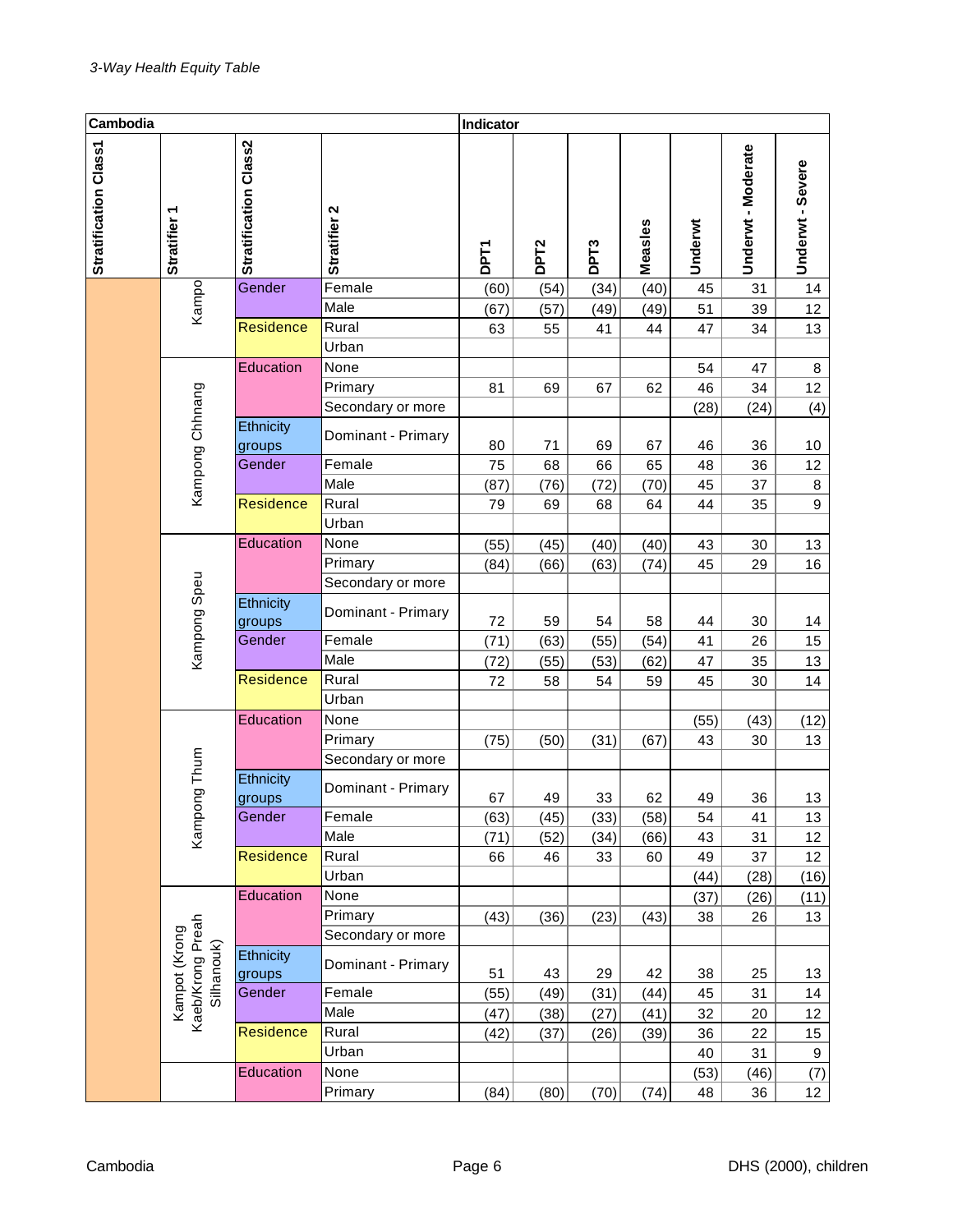| Cambodia              |                                         |                       |                    | Indicator   |                  |                  |         |         |                    |                  |
|-----------------------|-----------------------------------------|-----------------------|--------------------|-------------|------------------|------------------|---------|---------|--------------------|------------------|
| Stratification Class1 | Stratifier 1                            | Stratification Class2 | Stratifier 2       | <b>DPT1</b> | DPT <sub>2</sub> | DPT <sub>3</sub> | Measles | Underwt | Underwt - Moderate | Underwt - Severe |
|                       |                                         |                       | Secondary or more  |             |                  |                  |         | (40)    | (33)               | (7)              |
|                       | Kandaal                                 | Ethnicity<br>groups   | Dominant - Primary | 90          | 81               | 69               | 75      | 48      | 38                 | 10               |
|                       |                                         | Gender                | Female             | (90)        | (80)             | (67)             | (75)    | 56      | 44                 | 13               |
|                       |                                         |                       | Male               | (90)        | (83)             | (71)             | (76)    | 40      | 33                 | $\boldsymbol{7}$ |
|                       |                                         | <b>Residence</b>      | Rural              | 91          | 82               | 71               | 76      | 48      | 37                 | 10               |
|                       |                                         |                       | Urban              |             |                  |                  |         |         |                    |                  |
|                       |                                         | Education             | None               | (25)        | (14)             |                  | (20)    | 44      | 28                 | 17               |
|                       |                                         |                       | Primary            | (39)        | (21)             | (17)             | (28)    | 45      | 27                 | 18               |
|                       | Kaoh Kong                               |                       | Secondary or more  |             |                  |                  |         | (17)    | (17)               |                  |
|                       |                                         | Ethnicity<br>groups   | Dominant - Primary | 35          | 20               | 12               | 27      | 42      | 26                 | 15               |
|                       |                                         | Gender                | Female             | (27)        | (14)             | (6)              | (21)    | 49      | 28                 | 21               |
|                       |                                         |                       | Male               | (44)        | (27)             | (19)             | (34)    | 34      | 25                 | 9                |
|                       |                                         | <b>Residence</b>      | Rural              | 26          | 15               | 5                | 21      | 45      | 28                 | 18               |
|                       |                                         |                       | Urban              |             |                  |                  |         | (23)    | (20)               | (3)              |
|                       |                                         | Education             | None               | (57)        | (41)             | (41)             | (38)    | 50      | 38                 | 12               |
|                       |                                         |                       | Primary            | 59          | 33               | 33               | 44      | 47      | 32                 | 14               |
|                       |                                         |                       | Secondary or more  |             |                  |                  |         | (36)    | (30)               | (6)              |
|                       | Traeng/Preah Vihear)<br>Kracheh (Stueng | Ethnicity<br>groups   | Dominant - Primary | 59          | 37               | 37               | 43      | 47      | 34                 | 13               |
|                       |                                         | Gender                | Female             | (65)        | (37)             | (35)             | (48)    | 50      | 37                 | 13               |
|                       |                                         |                       | Male               | (51)        | (37)             | (40)             | (37)    | 43      | 30                 | 13               |
|                       |                                         | <b>Residence</b>      | Rural              | 56          | 36               | 37               | 41      | 48      | 34                 | 14               |
|                       |                                         |                       | Urban              |             |                  |                  |         | 42      | 32                 | $10$             |
|                       |                                         | Education             | None               | 35          | 15               | 10               | 31      | 57      | 35                 | 21               |
|                       | nkak                                    |                       | Primary            |             |                  |                  |         | (35)    | (29)               | (6)              |
|                       |                                         |                       | Secondary or more  |             |                  |                  |         |         |                    |                  |
|                       | Mondol Kiri (Roata<br>Kiri)             | Ethnicity<br>groups   | Not Dominant       | 44          | 26               | 19               | 39      | 54      | 35                 | 19               |
|                       |                                         | Gender                | Female             | 51          | 26               | 20               | 45      | 52      | 32                 | 20               |
|                       |                                         |                       | Male               | 35          | 26               | 18               | 31      | 55      | 37                 | 18               |
|                       |                                         | <b>Residence</b>      | Rural              | 46          | 25               | 15               | 39      | 56      | 35                 | 21               |
|                       |                                         |                       | Urban              | (38)        | (30)             | (30)             | (37)    | 46      | 34                 | 12               |
|                       |                                         | Education             | None               | 48          | 42               | 33               | 40      | 56      | 44                 | 12               |
|                       |                                         |                       | Primary            | (79)        | (68)             | (65)             | (60)    | 44      | 34                 | 10               |
|                       |                                         |                       | Secondary or more  |             |                  |                  |         |         |                    |                  |
|                       | Otdar Mean Chey (Siem<br>Reab)          | Ethnicity<br>groups   | Dominant - Primary | 63          | 56               | 50               | 52      | 50      | 40                 | 10               |
|                       |                                         | Gender                | Female             | (72)        | (60)             | (51)             | (57)    | 45      | 38                 | $\overline{7}$   |
|                       |                                         |                       | Male               | (54)        | (52)             | (48)             | (46)    | 54      | 41                 | 13               |
|                       |                                         | Residence             | Rural              | 59          | 51               | 44               | 47      | 51      | 40                 | 11               |
|                       |                                         |                       | Urban              |             |                  |                  |         | (45)    | (38)               | (6)              |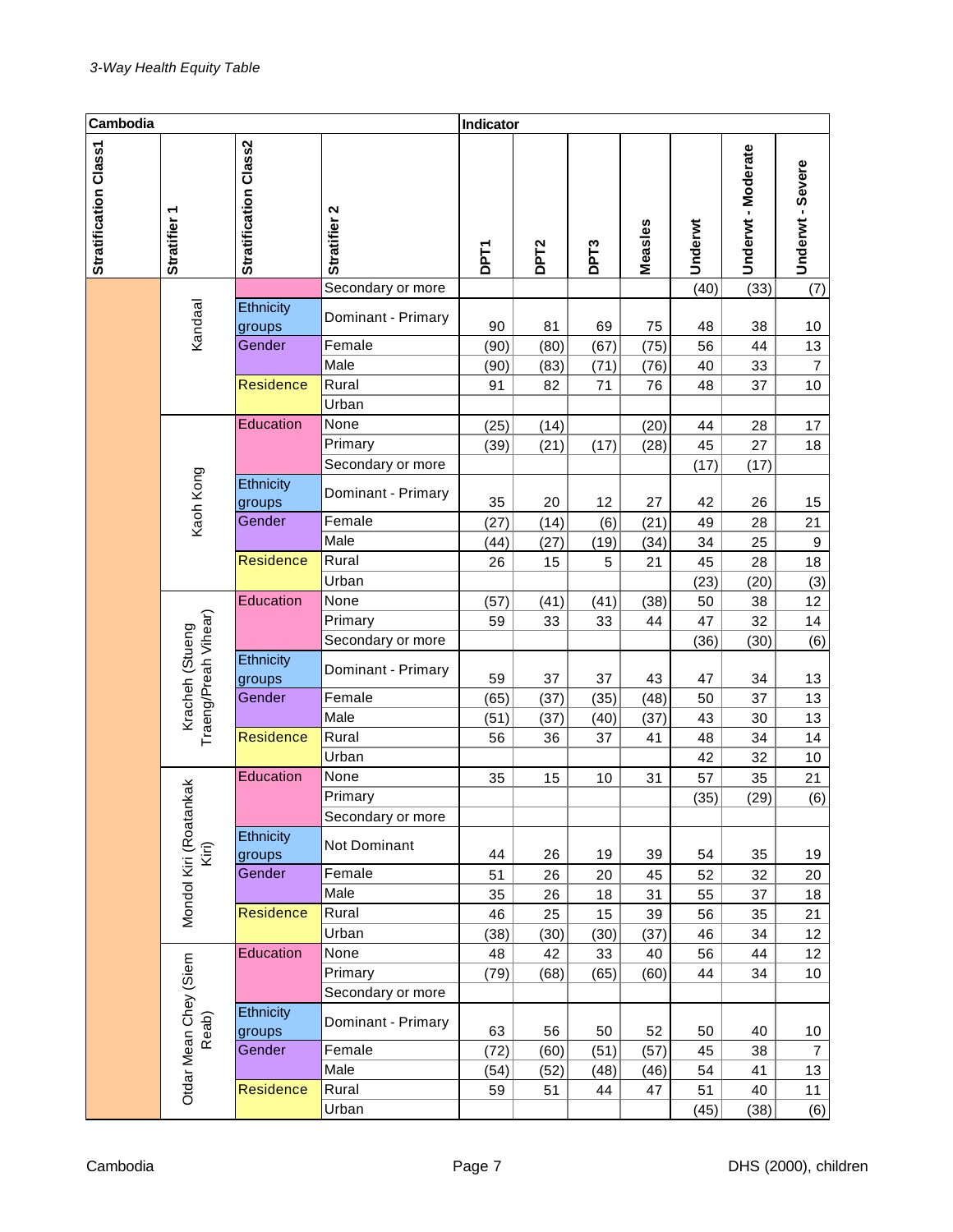| Cambodia              |              |                              |                                      | Indicator    |                  |                  |              |            |                    |                          |
|-----------------------|--------------|------------------------------|--------------------------------------|--------------|------------------|------------------|--------------|------------|--------------------|--------------------------|
| Stratification Class1 | Stratifier 1 | <b>Stratification Class2</b> | Stratifier 2                         | <b>DPT1</b>  | DPT <sub>2</sub> | DPT <sub>3</sub> | Measles      | Underwt    | Underwt - Moderate | Underwt - Severe         |
|                       |              | Education                    | None<br>Primary<br>Secondary or more |              |                  |                  |              | 39<br>30   | 30<br>23           | 9<br>6                   |
|                       | Phnom Penh   | Ethnicity<br>groups          | Dominant - Primary                   | (81)         | (81)             | (70)             | (74)         | 35         | 27                 | 8                        |
|                       |              | Gender                       | Female<br>Male                       | (89)         | (89)             | (78)             | (78)         | 28<br>41   | 23<br>31           | 5<br>10                  |
|                       |              | <b>Residence</b>             | Rural<br>Urban                       | (75)         | (75)             | (61)             | (71)         | 48<br>24   | 41<br>16           | $\bf8$<br>$\overline{7}$ |
|                       | Pousaat      | Education                    | None<br>Primary<br>Secondary or more | (53)<br>(71) | (38)<br>(59)     | (28)<br>(55)     | (34)<br>(57) | 51<br>48   | 39<br>33           | 12<br>15                 |
|                       |              | Ethnicity<br>groups          | Dominant - Primary                   | 65           | 52               | 46               | 48           | 47         | 34                 | 12                       |
|                       |              | Gender                       | Female<br>Male                       | 67<br>(61)   | 56<br>(46)       | 51<br>(39)       | 49<br>(48)   | 49<br>44   | 33<br>36           | 16<br>$\bf 8$            |
|                       |              | <b>Residence</b>             | Rural<br>Urban                       | 65           | 54               | 47               | 49           | 48<br>(34) | 36<br>(17)         | 12<br>(17)               |
|                       |              | Education                    | None<br>Primary<br>Secondary or more | (54)         | (39)             | (31)             | (44)         | 60<br>52   | 38<br>36           | 22<br>16                 |
|                       | Prey Veaeng  | Ethnicity<br>groups          | Dominant - Primary                   | 50           | 39               | 34               | 38           | 56         | 38                 | 18                       |
|                       |              | Gender                       | Female<br>Male                       | (54)<br>(46) | (41)<br>(37)     | (30)<br>(37)     | (44)<br>(33) | 64<br>47   | 45<br>30           | 19<br>17                 |
|                       |              | <b>Residence</b>             | Rural<br>Urban                       | 47           | 37               | 33               | 38           | 56         | 38                 | 18                       |
|                       |              | Education                    | None<br>Primary<br>Secondary or more | (52)         | (36)             | (32)             | (34)         | (47)<br>45 | (34)<br>30         | (13)<br>15               |
|                       | Svaay Rieng  | Ethnicity<br>groups          | Dominant - Primary                   | 51           | 35               | 30               | 32           | 46         | 33                 | 13                       |
|                       |              | Gender                       | Female<br>Male                       | (47)<br>(54) | (31)<br>(38)     | (27)<br>(32)     | (34)<br>(30) | 47<br>46   | 37<br>29           | 9<br>17                  |
|                       |              | Residence                    | Rural<br>Urban                       | 50           | 33               | 29               | 30           | 46         | 32                 | 14                       |
|                       |              | Education                    | None<br>Primary<br>Secondary or more | 88           | 84               | 78               | 74           | 37<br>(41) | 23<br>(29)         | 14<br>(12)               |
|                       |              | Ethnicity<br>groups          | Dominant - Primary                   | 90           | 85               | 74               | 75           | 40         | 26                 | 14                       |
|                       | Taakaev      | Gender                       | Female<br>Male                       | (86)<br>(95) | (84)<br>(87)     | (74)<br>(74)     | (67)<br>(84) | 34<br>46   | 17<br>34           | 17<br>12 <sub>2</sub>    |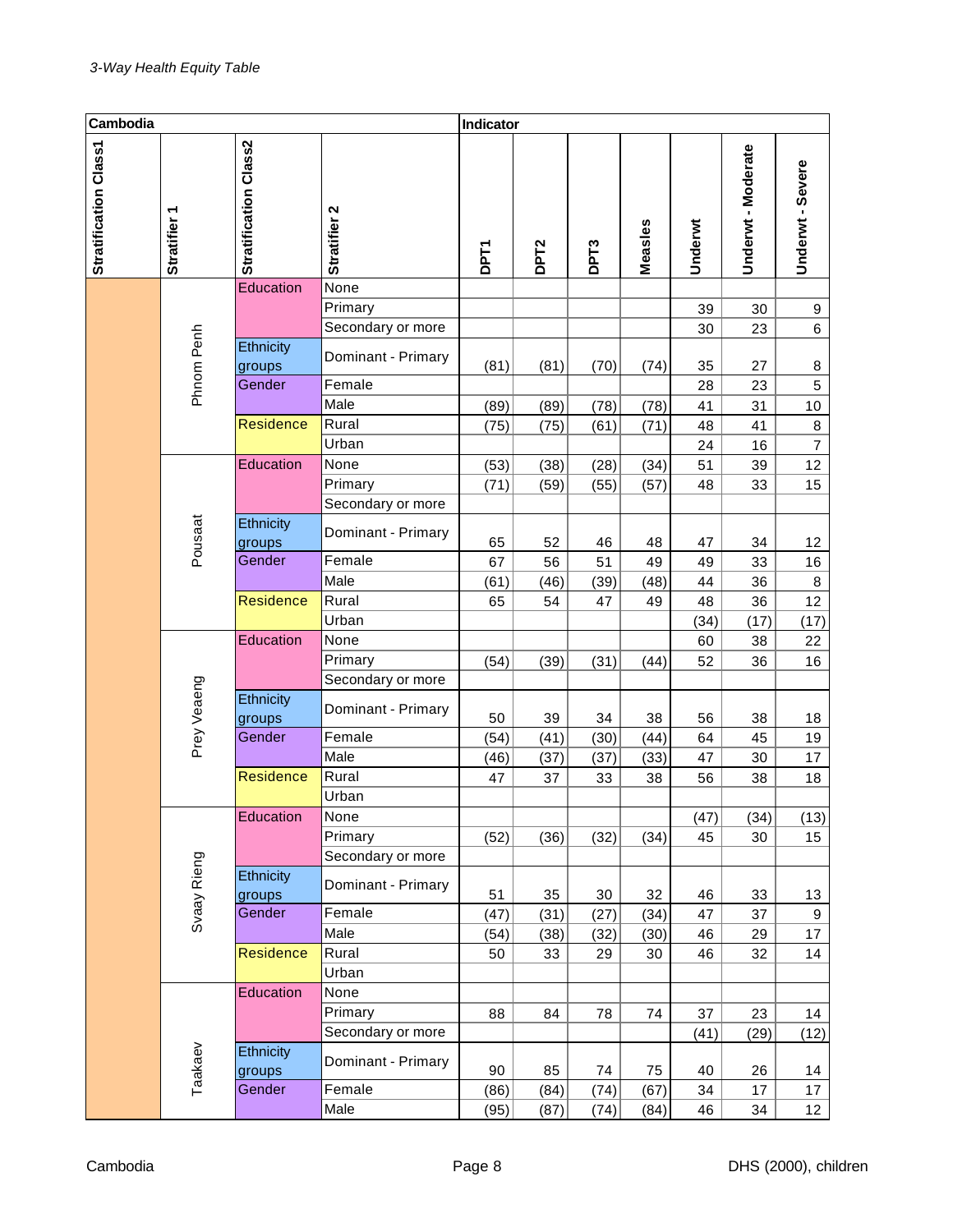| Cambodia              |              |                       |                                            | Indicator |                  |                  |            |          |                    |                  |
|-----------------------|--------------|-----------------------|--------------------------------------------|-----------|------------------|------------------|------------|----------|--------------------|------------------|
| Stratification Class1 | Stratifier 1 | Stratification Class2 | Stratifier 2                               | DPT1      | DPT <sub>2</sub> | DPT <sub>3</sub> | Measles    | Underwt  | Underwt - Moderate | Underwt - Severe |
|                       |              | <b>Residence</b>      | Rural                                      | 90        | 85               | 74               | 75         | 40       | 26                 | 15               |
|                       |              |                       | Urban                                      |           |                  |                  |            |          |                    |                  |
|                       |              | Education             | None                                       | 56        | 47               | 38               | 46         | 51       | 36                 | 15               |
|                       |              |                       | Primary                                    | 71        | 60               | 52               | 58         | 44       | 31                 | 13               |
| Residence             |              |                       | Secondary or more                          | 85        | 75               | 64               | 66         | 43       | 36                 | 8                |
|                       |              | Ethnicity             | Dominant - Primary                         | 68        | 58               | 49               | 55         | 46       | 33                 | 13               |
|                       |              | groups                | Not Dominant                               | 46        | 25               | 15               | 39         | 56       | 35                 | 21               |
|                       |              | Gender                | Female                                     | 68        | 57               | 47               | 54         | 47       | 34                 | 13               |
|                       |              |                       | Male                                       | 67        | 58               | 50               | 56         | 45       | 32                 | 13               |
|                       |              | Region                | Banteay Mean Chey                          | 67        | 55               | 37               | 61         | 42       | 31                 | 11               |
|                       |              |                       | <b>Bat Dambang</b>                         |           |                  |                  |            |          |                    |                  |
|                       |              |                       | (Krong Pailin)<br>Kampong Chaam            | 77<br>63  | 72<br>55         | 64<br>41         | 69<br>44   | 40<br>47 | 27<br>34           | 13<br>13         |
|                       |              |                       | Kampong Chhnang                            | 79        | 69               | 68               | 64         | 44       | 35                 | $\boldsymbol{9}$ |
|                       |              |                       | Kampong Speu                               | 72        | 58               | 54               | 59         | 45       | 30                 | 14               |
|                       |              |                       | Kampong Thum                               | 66        | 46               | 33               | 60         | 49       | 37                 | 12               |
|                       |              |                       | Kampot (Krong                              |           |                  |                  |            |          |                    |                  |
|                       | Rural        |                       | Kaeb/Krong Preah                           |           |                  |                  |            |          |                    |                  |
|                       |              |                       | Silhanouk)                                 | (42)      | (37)             | (26)             | (39)       | 36       | 22                 | 15               |
|                       |              |                       | Kandaal                                    | 91        | 82               | 71               | 76         | 48       | 37                 | 10               |
|                       |              |                       | Kaoh Kong                                  | 26        | 15               | 5                | 21         | 45       | 28                 | 18               |
|                       |              |                       | Kracheh (Stueng<br>Traeng/Preah<br>Vihear) | 56        | 36               | 37               | 41         | 48       | 34                 | 14               |
|                       |              |                       | Mondol Kiri<br>(Roatankak Kiri)            | 46        | 25               | 15               | 39         | 56       | 35                 | 21               |
|                       |              |                       | Otdar Mean Chey                            |           |                  |                  |            |          |                    |                  |
|                       |              |                       | (Siem Reab)<br>Phnom Penh                  | 59        | 51               | 44               | 47         | 51       | 40                 | 11               |
|                       |              |                       | Pousaat                                    | (75)      | (75)<br>54       | (61)<br>47       | (71)<br>49 | 48<br>48 | 41<br>36           | 8<br>12          |
|                       |              |                       | Prey Veaeng                                | 65<br>47  | 37               | 33               | 38         | 56       | 38                 | 18               |
|                       |              |                       | Svaay Rieng                                | 50        | 33               | 29               | 30         | 46       | 32                 | 14               |
|                       |              |                       | Taakaev                                    | 90        | 85               | 74               | 75         | 40       | 26                 | 15               |
|                       |              | Education             | None                                       | (54)      | (45)             | (36)             | (45)       | 50       | 37                 | 13               |
|                       |              |                       | Primary                                    | 71        | 58               | 43               | 55         | 35       | 28                 | $\overline{7}$   |
|                       |              |                       | Secondary or more                          | (89)      | (89)             | (82)             | (84)       | 30       | 21                 | 8                |
|                       |              | Ethnicity             | Dominant - Primary                         | 74        | 66               | 54               | 63         | 37       | 28                 | 9                |
|                       |              | groups                | Not Dominant                               | (38)      | (30)             | (30)             | (37)       | 46       | 34                 | 12               |
|                       |              | Gender                | Female                                     | 72        | 65               | 50               | 57         | 36       | 25                 | 11               |
|                       |              |                       | Male                                       | 74        | 65               | 57               | 67         | 38       | 31                 | $\overline{7}$   |
|                       |              | Region                | Banteay Mean Chey                          |           |                  |                  |            | (29)     | (20)               | (10)             |
|                       |              |                       | <b>Bat Dambang</b>                         |           |                  |                  |            |          |                    |                  |
|                       |              |                       | (Krong Pailin)                             |           |                  |                  |            | (26)     | (17)               | (9)              |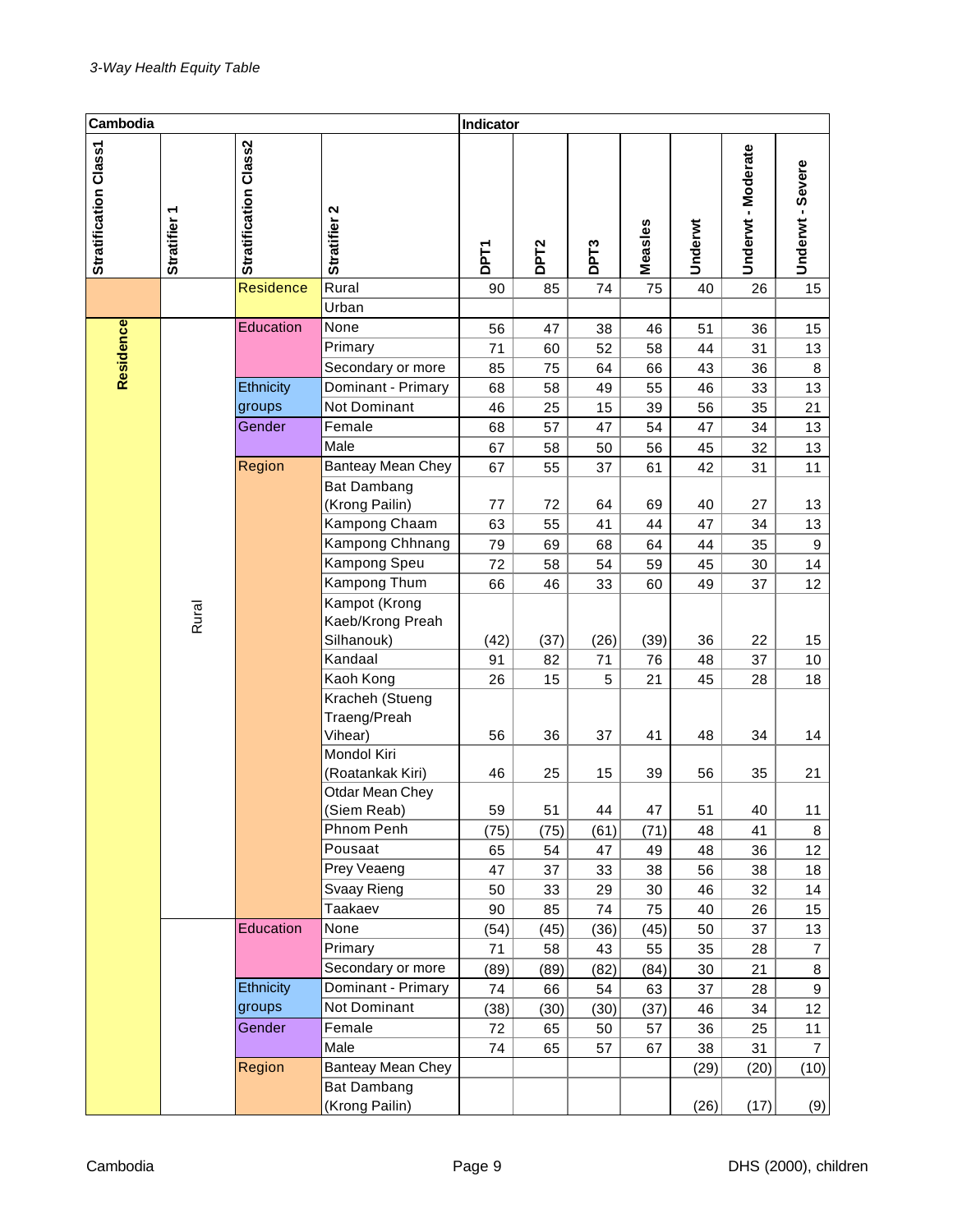| Cambodia              |              |                       |                  | Indicator   |                  |                   |         |         |                    |                  |
|-----------------------|--------------|-----------------------|------------------|-------------|------------------|-------------------|---------|---------|--------------------|------------------|
| Stratification Class1 | Stratifier 1 | Stratification Class2 | Stratifier 2     | <b>DPT1</b> | DPT <sub>2</sub> | DP <sub>T</sub> 3 | Measles | Underwt | Underwt - Moderate | Underwt - Severe |
|                       |              |                       | Kampong Chaam    |             |                  |                   |         |         |                    |                  |
|                       |              |                       | Kampong Chhnang  |             |                  |                   |         |         |                    |                  |
|                       |              |                       | Kampong Speu     |             |                  |                   |         |         |                    |                  |
|                       |              |                       | Kampong Thum     |             |                  |                   |         | (44)    | (28)               | (16)             |
|                       |              |                       | Kampot (Krong    |             |                  |                   |         |         |                    |                  |
|                       | Urban        |                       | Kaeb/Krong Preah |             |                  |                   |         |         |                    |                  |
|                       |              |                       | Silhanouk)       |             |                  |                   |         | 40      | 31                 | 9                |
|                       |              |                       | Kandaal          |             |                  |                   |         |         |                    |                  |
|                       |              |                       | Kaoh Kong        |             |                  |                   |         | (23)    | (20)               | (3)              |
|                       |              |                       | Kracheh (Stueng  |             |                  |                   |         |         |                    |                  |
|                       |              |                       | Traeng/Preah     |             |                  |                   |         |         |                    |                  |
|                       |              |                       | Vihear)          |             |                  |                   |         | 42      | 32                 | 10               |
|                       |              |                       | Mondol Kiri      |             |                  |                   |         |         |                    |                  |
|                       |              |                       | (Roatankak Kiri) | (38)        | (30)             | (30)              | (37)    | 46      | 34                 | 12               |
|                       |              |                       | Otdar Mean Chey  |             |                  |                   |         |         |                    |                  |
|                       |              |                       | (Siem Reab)      |             |                  |                   |         | (45)    | (38)               | (6)              |
|                       |              |                       | Phnom Penh       |             |                  |                   |         | 24      | 16                 | $\overline{7}$   |
|                       |              |                       | Pousaat          |             |                  |                   |         | (34)    | (17)               | (17)             |
|                       |              |                       | Prey Veaeng      |             |                  |                   |         |         |                    |                  |
|                       |              |                       | Svaay Rieng      |             |                  |                   |         |         |                    |                  |
|                       |              |                       | Taakaev          |             |                  |                   |         |         |                    |                  |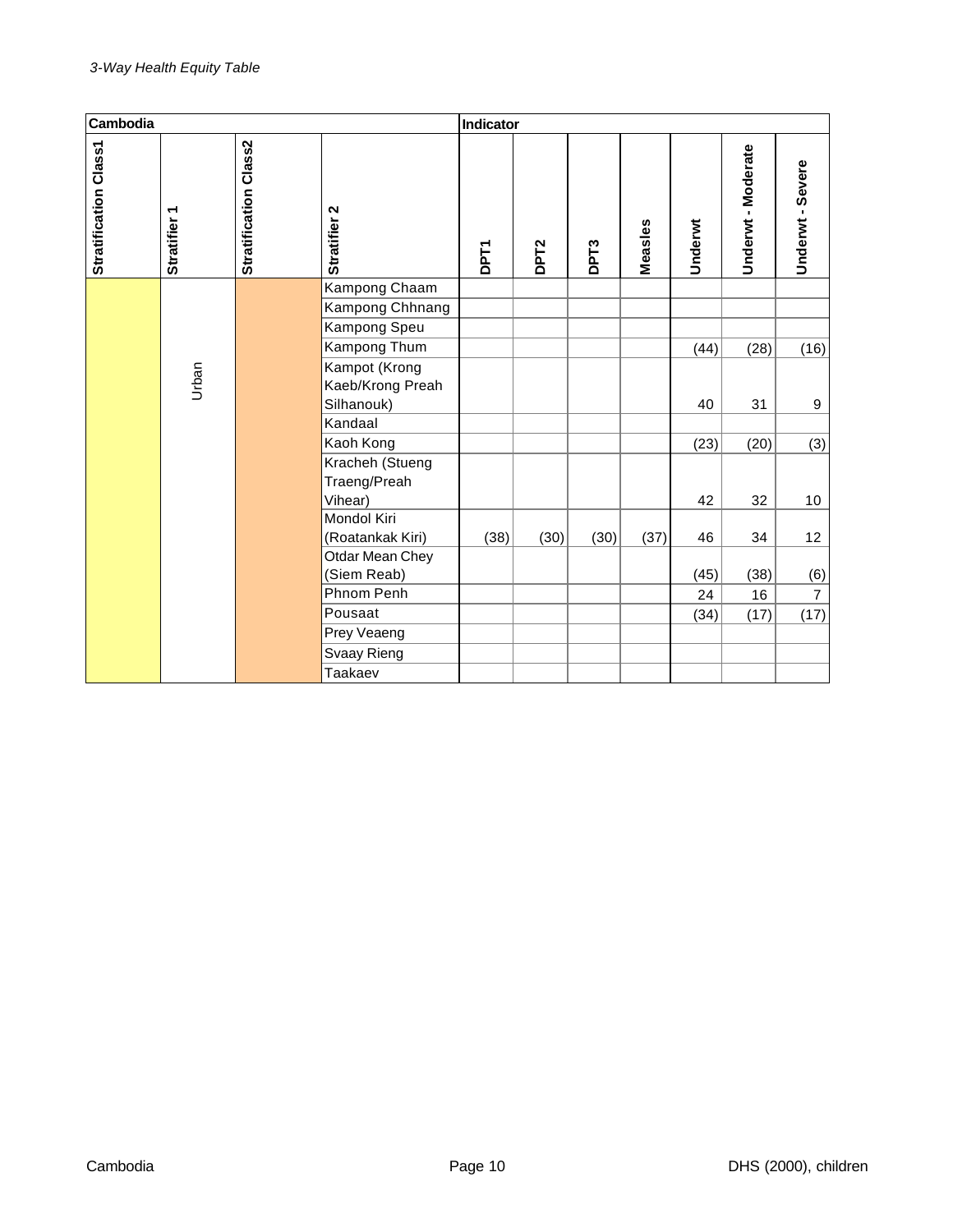| Cambodia                  |                        |                                  |                                                  | Indicator                                                |                              |                       |                                                    |                                                  |                  |              |                         |                         |                     |
|---------------------------|------------------------|----------------------------------|--------------------------------------------------|----------------------------------------------------------|------------------------------|-----------------------|----------------------------------------------------|--------------------------------------------------|------------------|--------------|-------------------------|-------------------------|---------------------|
| Class#1<br>Stratification | ٣<br><b>Stratifier</b> | Class#2<br><b>Stratification</b> | Stratifier 2                                     | Visited Facility in Last Year<br>Access to Health Care - | at First Intercourse<br>Age: | Age at First Marriage | AIDS Knowledge - A Healthy<br>Person Can Have AIDS | AIDS Knowledge - Use<br><b>Condom During Sex</b> | CPR - Any Method | CPR-Condom   | CPR - Modern Method     | Deliv Assist by Doctor  | Deliv Assist by SBA |
| Education                 | None                   | Region                           | Banteay                                          |                                                          |                              |                       |                                                    |                                                  |                  |              |                         |                         |                     |
|                           |                        |                                  | Mean Chey                                        | 8                                                        | 18.8                         | 19.0                  | 78                                                 | 48                                               | 28               | 0            | 26                      | 1                       | 1                   |
|                           |                        |                                  | <b>Bat Dambang</b><br>(Krong Pailin)             | 20                                                       | 19.5                         | 19.7                  | 95                                                 | 94                                               | 22               |              | 19                      | 1                       | 1                   |
|                           |                        |                                  | Kampong<br>Chaam                                 |                                                          |                              |                       |                                                    |                                                  |                  |              |                         |                         |                     |
|                           |                        |                                  | Kampong                                          | 14                                                       | 18.9                         | 19.5                  | 85                                                 | 70                                               | 10               |              | 8                       | $\boldsymbol{2}$        | $\overline{c}$      |
|                           |                        |                                  | Chhnang                                          | 13                                                       | 19.9                         | 19.9                  | 68                                                 | 66                                               | 11               |              | 10                      |                         |                     |
|                           |                        |                                  | Kampong                                          |                                                          |                              |                       |                                                    |                                                  |                  |              |                         |                         |                     |
|                           |                        |                                  | Speu                                             | $\overline{7}$                                           | 19.4                         | 19.5                  | 92                                                 | 71                                               | 7                |              | 6                       | $\overline{c}$          | $\overline{c}$      |
|                           |                        |                                  | Kampong                                          |                                                          |                              |                       |                                                    |                                                  |                  |              |                         |                         |                     |
|                           |                        |                                  | Thum                                             | 3                                                        | 19.0                         | 19.1                  | 90                                                 | 61                                               | 7                |              | $\overline{7}$          | $\overline{c}$          | $\overline{c}$      |
|                           |                        |                                  | Kampot<br>(Krong Kaeb/                           |                                                          |                              |                       |                                                    |                                                  |                  |              |                         |                         |                     |
|                           |                        |                                  | Krong Preah                                      |                                                          |                              |                       |                                                    |                                                  |                  |              |                         |                         |                     |
|                           |                        |                                  | Silhanouk)                                       | 7                                                        | 18.4                         | 18.4                  | 71                                                 | 74                                               | 17               | $\mathbf{1}$ | 16                      |                         |                     |
|                           |                        |                                  | Kandaal                                          | $\overline{7}$                                           | 19.5                         | 19.5                  | 84                                                 | 80                                               | 13               |              | 6                       | $\boldsymbol{2}$        | $\boldsymbol{2}$    |
|                           |                        |                                  | Kaoh Kong                                        | $\overline{\mathbf{4}}$                                  | 18.9                         | 18.9                  | 87                                                 | 52                                               | 6                |              | 6                       | $\overline{1}$          | $\mathbf{1}$        |
|                           |                        |                                  | Kracheh<br>(Stueng<br>Traeng/<br>Preah Vihear)   | 8                                                        | 18.6                         | 18.8                  | 90                                                 | 23                                               | 8                |              | 7                       | 1                       | $\mathbf{1}$        |
|                           |                        |                                  | Mondol Kiri<br>(Roatankak<br>Kiri)<br>Otdar Mean | 8                                                        | 17.8                         | 18.5                  | 70                                                 | 14                                               | 4                | 0            | 4                       | $\,0\,$                 | 0                   |
|                           |                        |                                  | Chey (Siem<br>Reab)                              | 11                                                       | 19.6                         | 19.6                  | 86                                                 | 76                                               | 8                |              | $\overline{\mathbf{7}}$ | $\mathbf 0$             | $\pmb{0}$           |
|                           |                        |                                  | Phnom Penh                                       | 11                                                       | 19.3                         | 19.4                  | 84                                                 | 91                                               | 21               |              | 15                      |                         |                     |
|                           |                        |                                  | Pousaat                                          | 13                                                       | 19.5                         | 19.7                  | 81                                                 | 58                                               | $10$             |              | 10                      | $\mathbf{1}$            | 1                   |
|                           |                        |                                  | Prey Veaeng                                      | 4                                                        | 18.3                         | 18.4                  | 92                                                 | 92                                               | 11               |              | 10                      | $\mathbf{1}$            | 1                   |
|                           |                        |                                  | Svaay Rieng                                      | 6                                                        | 19.2                         | 19.3                  | 88                                                 | 76                                               | 16               | 0            | 16                      |                         |                     |
|                           |                        |                                  | Taakaev                                          | 10                                                       | 19.9                         | 20.1                  | 97                                                 | 84                                               | 16               | $\mathbf{1}$ | 14                      | 4                       | 4                   |
|                           |                        | Residence                        | Rural                                            | $\mathsf g$                                              | 19.1                         | 19.3                  | 87                                                 | 71                                               | 12               | $\mathbf 0$  | 10                      | $\mathbf{1}$            | 1                   |
|                           |                        |                                  | Urban                                            | 11                                                       | 19.1                         | 19.2                  | 84                                                 | 82                                               | 16               | $\mathbf{1}$ | 14                      | $\boldsymbol{0}$        | $\pmb{0}$           |
|                           | Primary                | Region                           | Banteay<br>Mean Chey                             | 8                                                        | 18.4                         | 18.8                  | 89                                                 | 64                                               | 24               | $\mathbf{1}$ | 22                      |                         |                     |
|                           |                        |                                  | Bat Dambang<br>(Krong Pailin)                    | 14                                                       | 19.1                         | 19.1                  | 94                                                 | 94                                               | 20 <sup>°</sup>  | $\mathbf 0$  | 18                      | $\overline{\mathbf{4}}$ | 4                   |
|                           |                        |                                  | Kampong<br>Chaam                                 | 13                                                       | 18.9                         | 19.2                  | 74                                                 | 75                                               | 11               | $\mathbf{1}$ | $\boldsymbol{9}$        | $\mathbf{1}$            | $\mathbf{1}$        |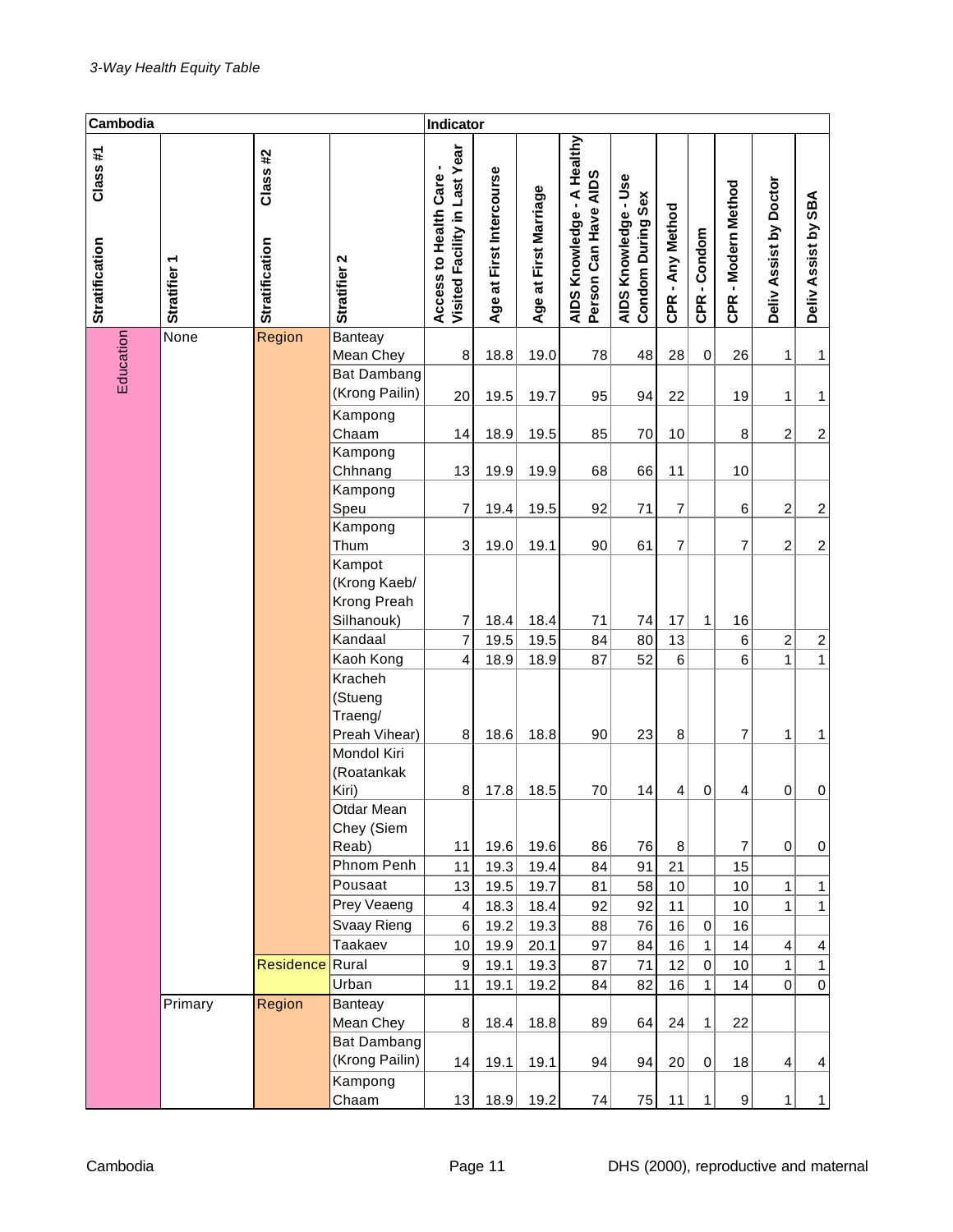| Cambodia                         |                      |                           |                                                     | Indicator                                                |                             |                       |                                                    |                                                  |                        |                  |                     |                           |                     |
|----------------------------------|----------------------|---------------------------|-----------------------------------------------------|----------------------------------------------------------|-----------------------------|-----------------------|----------------------------------------------------|--------------------------------------------------|------------------------|------------------|---------------------|---------------------------|---------------------|
| Class#1<br><b>Stratification</b> | Stratifier 1         | Class#2<br>Stratification | Stratifier 2                                        | Visited Facility in Last Year<br>Access to Health Care - | First Intercourse<br>Age at | Age at First Marriage | AIDS Knowledge - A Healthy<br>Person Can Have AIDS | AIDS Knowledge - Use<br><b>Condom During Sex</b> | CPR - Any Method       | CPR-Condom       | CPR - Modern Method | Deliv Assist by Doctor    | Deliv Assist by SBA |
|                                  | Primary              |                           | Kampong                                             |                                                          |                             |                       |                                                    |                                                  |                        |                  |                     |                           |                     |
|                                  |                      |                           | Chhnang                                             | 13                                                       | 19.6                        | 19.7                  | 67                                                 | 80                                               | 9                      | 0                | 8                   | 0                         | 0                   |
|                                  |                      |                           | Kampong<br>Speu                                     | 10                                                       | 18.7                        | 18.8                  | 98                                                 | 84                                               | 8                      | 0                | 7                   | $\ensuremath{\mathsf{3}}$ | 3                   |
|                                  |                      |                           | Kampong                                             |                                                          |                             |                       |                                                    |                                                  |                        |                  |                     |                           |                     |
|                                  |                      |                           | Thum                                                | 7                                                        | 19.3                        | 19.3                  | 96                                                 | 79                                               | 12                     | $\boldsymbol{0}$ | 11                  | $\mathbf 0$               | $\pmb{0}$           |
|                                  |                      |                           | Kampot<br>(Krong Kaeb/<br>Krong Preah<br>Silhanouk) | 9                                                        | 18.7                        | 18.8                  | 69                                                 | 81                                               | 15                     | 1                | 12                  | 1                         | 1                   |
|                                  |                      |                           | Kandaal                                             | 10                                                       | 19.6                        | 19.7                  | 84                                                 | 87                                               | 17                     | $\mathbf{1}$     | 11                  | $\overline{3}$            | 3                   |
|                                  |                      |                           | Kaoh Kong                                           | 5                                                        | 18.9                        | 18.9                  | 90                                                 | 73                                               | 15                     | $\mathbf{1}$     | 13                  |                           |                     |
|                                  |                      |                           | Kracheh<br>(Stueng<br>Traeng/<br>Preah Vihear)      | 6                                                        | 19.1                        | 19.3                  | 90                                                 | 49                                               | 10                     | $\mathbf{1}$     | 9                   | 1                         | 1                   |
|                                  |                      |                           | Mondol Kiri<br>(Roatankak                           |                                                          |                             |                       |                                                    | 67                                               |                        |                  | 16                  |                           |                     |
|                                  |                      |                           | Kiri)<br>Otdar Mean<br>Chey (Siem<br>Reab)          | 28<br>13                                                 | 18.7<br>19.9                | 19.1<br>20.0          | 80<br>91                                           | 91                                               | 19<br>$\boldsymbol{9}$ | 4                | $\overline{7}$      | 4<br>1                    | 4<br>1              |
|                                  |                      |                           | Phnom Penh                                          | 16                                                       | 19.8                        | 20.0                  | 90                                                 | 94                                               | 23                     | 3                | 16                  | 5                         | $\,$ 5 $\,$         |
|                                  |                      |                           | Pousaat                                             | 18                                                       | 19.9                        | 20.0                  | 81                                                 | 72                                               | 12                     | $\mathbf{1}$     | 11                  | $\mathbf{1}$              | $\mathbf{1}$        |
|                                  |                      |                           | Prey Veaeng                                         | 4                                                        | 18.6                        | 18.6                  | 92                                                 | 95                                               | 10                     | $\mathbf 0$      | 9                   | $\mathbf 0$               | $\overline{0}$      |
|                                  |                      |                           | Svaay Rieng                                         | 10                                                       | 18.9                        | 19.0                  | 85                                                 | 78                                               | 16                     | 0                | 13                  |                           |                     |
|                                  |                      |                           | Taakaev                                             | 9                                                        | 19.1                        | 19.3                  | 96                                                 | 83                                               | 11                     |                  | 10                  | $\overline{c}$            | $\boldsymbol{2}$    |
|                                  |                      | <b>Residence</b>          | Rural                                               | 11                                                       | 19.1                        | 19.2                  | 85                                                 | 82                                               | 13                     | 0                | 11                  | $\mathbf{1}$              | $\mathbf{1}$        |
|                                  |                      |                           | Urban                                               | 12                                                       | 19.5                        | 19.6                  | 89                                                 | 87                                               | 18                     | $\mathbf{1}$     | 14                  | $\overline{4}$            | 4                   |
|                                  | Secondary or<br>more | Region                    | Banteay<br>Mean Chey<br>Bat Dambang                 |                                                          | 8(19.5)                     | 19.7                  | 87                                                 | 60                                               | 14                     | $\boldsymbol{2}$ | 12                  | (2)                       | (2)                 |
|                                  |                      |                           | (Krong Pailin)                                      | 14                                                       | 20.3                        | 21.0                  | 97                                                 | 96                                               | 19                     | $\pmb{0}$        | 14                  | 6                         | 6                   |
|                                  |                      |                           | Kampong                                             |                                                          |                             |                       |                                                    |                                                  |                        |                  |                     |                           |                     |
|                                  |                      |                           | Chaam                                               | 16                                                       | 18.7                        | 18.8                  | 89                                                 | 87                                               | 19                     | 1                | 9                   | (7)                       | (7)                 |
|                                  |                      |                           | Kampong                                             |                                                          |                             |                       |                                                    |                                                  |                        |                  |                     |                           |                     |
|                                  |                      |                           | Chhnang                                             | 20                                                       | 20.5                        | 20.6                  | 89                                                 | 90                                               | 12                     | 1                | $\overline{7}$      | 1                         | 1                   |
|                                  |                      |                           | Kampong<br>Speu<br>Kampong                          |                                                          | 15 (19.0) (19.1)            |                       | 98                                                 | (92)                                             | 5                      |                  | 5                   |                           | $(12)$ (12)         |
|                                  |                      |                           | Thum                                                | 9                                                        | 19.7                        | 19.8                  | 96                                                 | 96                                               | 16                     |                  | 16                  |                           |                     |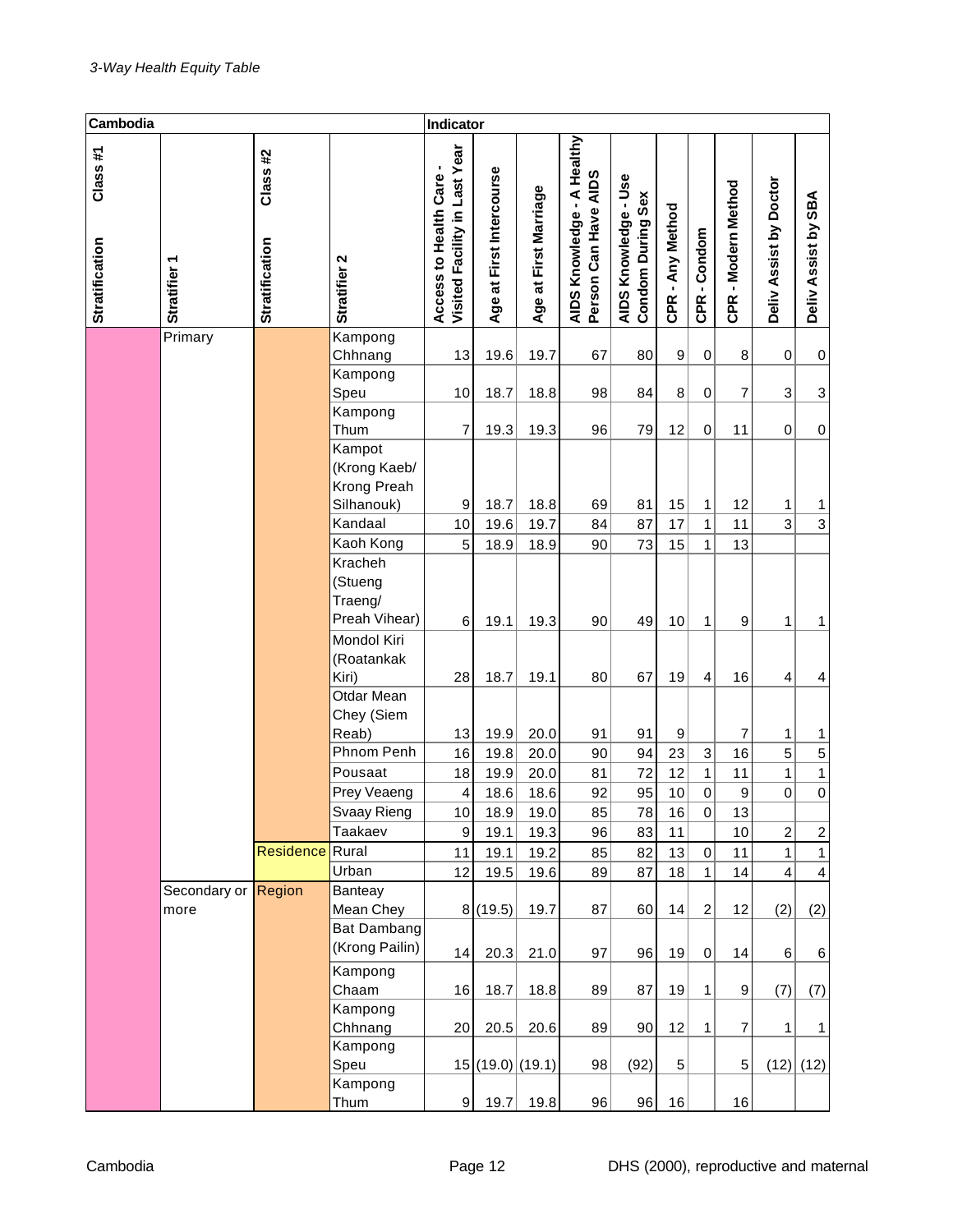| Cambodia                         |                        |                                  |                                                             | Indicator                                              |                                       |                       |                                                                       |                                           |                  |                   |                     |                                  |                                         |
|----------------------------------|------------------------|----------------------------------|-------------------------------------------------------------|--------------------------------------------------------|---------------------------------------|-----------------------|-----------------------------------------------------------------------|-------------------------------------------|------------------|-------------------|---------------------|----------------------------------|-----------------------------------------|
| Class#1<br><b>Stratification</b> | ٣<br><b>Stratifier</b> | Class#2<br><b>Stratification</b> | Stratifier 2                                                | Visited Facility in Last Year<br>Access to Health Care | First Intercourse<br>$\vec{a}$<br>Age | Age at First Marriage | A Healthy<br>Person Can Have AIDS<br>$\blacksquare$<br>AIDS Knowledge | AIDS Knowledge - Use<br>Condom During Sex | CPR - Any Method | CPR-Condom        | CPR - Modern Method | Deliv Assist by Doctor           | Deliv Assist by SBA                     |
|                                  | Secondary or<br>more   |                                  | Kampot<br>(Krong Kaeb/<br>Krong Preah                       |                                                        |                                       |                       |                                                                       |                                           |                  |                   |                     |                                  |                                         |
|                                  |                        |                                  | Silhanouk)                                                  | 17                                                     | 19.6                                  | 19.6                  | 88                                                                    | 92                                        | 15               | 1                 | 10                  | 5                                | 5                                       |
|                                  |                        |                                  | Kandaal                                                     | 11                                                     | 21.1                                  | 21.2                  | 89                                                                    | 92                                        | 17               | $\mathbf{1}$      | 10                  | 13                               | 13                                      |
|                                  |                        |                                  | Kaoh Kong<br>Kracheh<br>(Stueng<br>Traeng/<br>Preah Vihear) | 10<br>10                                               | 19.7<br>19.7                          | 19.8<br>19.7          | 91<br>91                                                              | 83<br>78                                  | 20<br>8          | $\mathbf{1}$<br>1 | 19<br>4             | (11)<br>12                       | (11)<br>12                              |
|                                  |                        |                                  | Mondol Kiri<br>(Roatankak<br>Kiri)                          |                                                        | $(34)$ (18.1) (18.7)                  |                       | (94)                                                                  | $(95)$ $(28)$                             |                  |                   | (28)                |                                  |                                         |
|                                  |                        |                                  | Otdar Mean<br>Chey (Siem<br>Reab)                           | 11                                                     | $(19.7)$ (19.7)                       |                       | 96                                                                    | 99                                        | 16               | $\sqrt{3}$        | 13                  |                                  |                                         |
|                                  |                        |                                  | Phnom Penh                                                  | 22                                                     | 20.4                                  | 20.5                  | 90                                                                    | 94                                        | 21               | $\overline{2}$    | 12                  | 17                               | 17                                      |
|                                  |                        |                                  | Pousaat                                                     | 17                                                     | 20.3                                  | 20.7                  | 90                                                                    | 84                                        | 12               |                   | $\overline{7}$      | (3)                              | (3)                                     |
|                                  |                        |                                  | Prey Veaeng                                                 | 5                                                      | (19.7)                                | (19.7)                | 98                                                                    | 98                                        | 9                |                   | 9                   |                                  |                                         |
|                                  |                        |                                  | Svaay Rieng                                                 | 12                                                     | 19.2                                  | 19.2                  | 88                                                                    | 93                                        | 20               | $\boldsymbol{2}$  | 15                  | (7)                              | (7)                                     |
|                                  |                        |                                  | <b>Taakaev</b>                                              | 15                                                     | 20.2                                  | 20.5                  | 99                                                                    | 91                                        | 19               | $\overline{2}$    | 17                  | $\mathbf 5$                      | $\,$ 5 $\,$                             |
|                                  |                        | Residence                        | Rural                                                       | 15                                                     | 19.9                                  | 20.1                  | 93                                                                    | 91                                        | 17               | $\mathbf{1}$      | 12                  | $\overline{\mathbf{4}}$          | $\overline{\mathbf{4}}$                 |
|                                  |                        |                                  | Urban                                                       | 18                                                     | 20.1                                  | 20.2                  | 91                                                                    | 92                                        | 18               | $\overline{2}$    | 11                  | 17                               | 17                                      |
| egion                            | Banteay                | Education                        | None                                                        | $\bf8$                                                 | 18.8                                  | 19.0                  | 78                                                                    | 48                                        | 28               | $\mathbf 0$       | 26                  | $\mathbf{1}$                     | $\overline{1}$                          |
|                                  | Mean Chey              |                                  | Primary                                                     | 8                                                      | 18.4                                  | 18.8                  | 89                                                                    | 64                                        | 24               | $\mathbf 1$       | 22                  |                                  |                                         |
| ĸ                                |                        |                                  | Secondary or                                                |                                                        |                                       |                       |                                                                       |                                           |                  |                   |                     |                                  |                                         |
|                                  |                        |                                  | more                                                        |                                                        | 8(19.5)                               | 19.7                  | 87                                                                    | 60                                        | 14               | $\boldsymbol{2}$  | 12                  | (2)                              | (2)                                     |
|                                  |                        | <b>Residence</b> Rural           |                                                             | 8                                                      | 18.7                                  | 19.1                  | 81                                                                    | 56                                        | 26               | $\mathbf 0$       | 24                  | $\mathbf{1}$                     | $\mathbf{1}$                            |
|                                  | Bat                    | Education                        | Urban<br>None                                               | 6                                                      | 18.5                                  | 18.5                  | 97                                                                    | 58                                        | 19               | $\overline{2}$    | 14                  | $\overline{c}$<br>$\overline{1}$ | $\overline{c}$                          |
|                                  | Dambang                |                                  | Primary                                                     | 20<br>14                                               | 19.5<br>19.1                          | 19.7<br>19.1          | 95<br>94                                                              | 94<br>94                                  | 22<br>20         | $\mathbf 0$       | 19<br>18            | $\overline{\mathbf{4}}$          | $\mathbf{1}$<br>$\overline{\mathbf{4}}$ |
|                                  | (Krong Pailin)         |                                  | Secondary or                                                |                                                        |                                       |                       |                                                                       |                                           |                  |                   |                     |                                  |                                         |
|                                  |                        |                                  | more                                                        | 14                                                     | 20.3                                  | 21.0                  | 97                                                                    | 96                                        | 19               | $\pmb{0}$         | 14                  | 6                                | 6                                       |
|                                  |                        | <b>Residence</b>                 | Rural                                                       | 16                                                     | 19.3                                  | 19.6                  | 94                                                                    | 94                                        | 21               | $\overline{0}$    | 19                  | $\overline{\mathbf{4}}$          | $\overline{\mathbf{4}}$                 |
|                                  |                        |                                  | Urban                                                       | 14                                                     | 19.8                                  | 20.0                  | 97                                                                    | 96                                        | 17               |                   | 12                  | $\mathbf{1}$                     | $\mathbf{1}$                            |
|                                  | Kampong                | Education                        | None                                                        | 14                                                     | 18.9                                  | 19.5                  | 85                                                                    | 70                                        | 10               |                   | $\bf8$              | $\overline{c}$                   | $\overline{c}$                          |
|                                  | Chaam                  |                                  | Primary                                                     | 13                                                     | 18.9                                  | 19.2                  | 74                                                                    | 75                                        | 11               | $\mathbf{1}$      | $\mathsf g$         | $\mathbf{1}$                     | $\mathbf{1}$                            |
|                                  |                        |                                  | Secondary or                                                |                                                        |                                       |                       |                                                                       |                                           |                  |                   |                     |                                  |                                         |
|                                  |                        |                                  | more                                                        | 16                                                     | 18.7                                  | 18.8                  | 89                                                                    | 87                                        | 19               | 1                 | $\boldsymbol{9}$    | (7)                              | (7)                                     |
|                                  |                        | Residence                        | Rural                                                       | 14                                                     | 18.9                                  | 19.3                  | 79                                                                    | 74                                        | 11               | $\overline{1}$    | 8                   | $\overline{c}$                   | $\overline{c}$                          |
|                                  |                        |                                  | Urban                                                       |                                                        |                                       |                       |                                                                       |                                           |                  |                   |                     |                                  |                                         |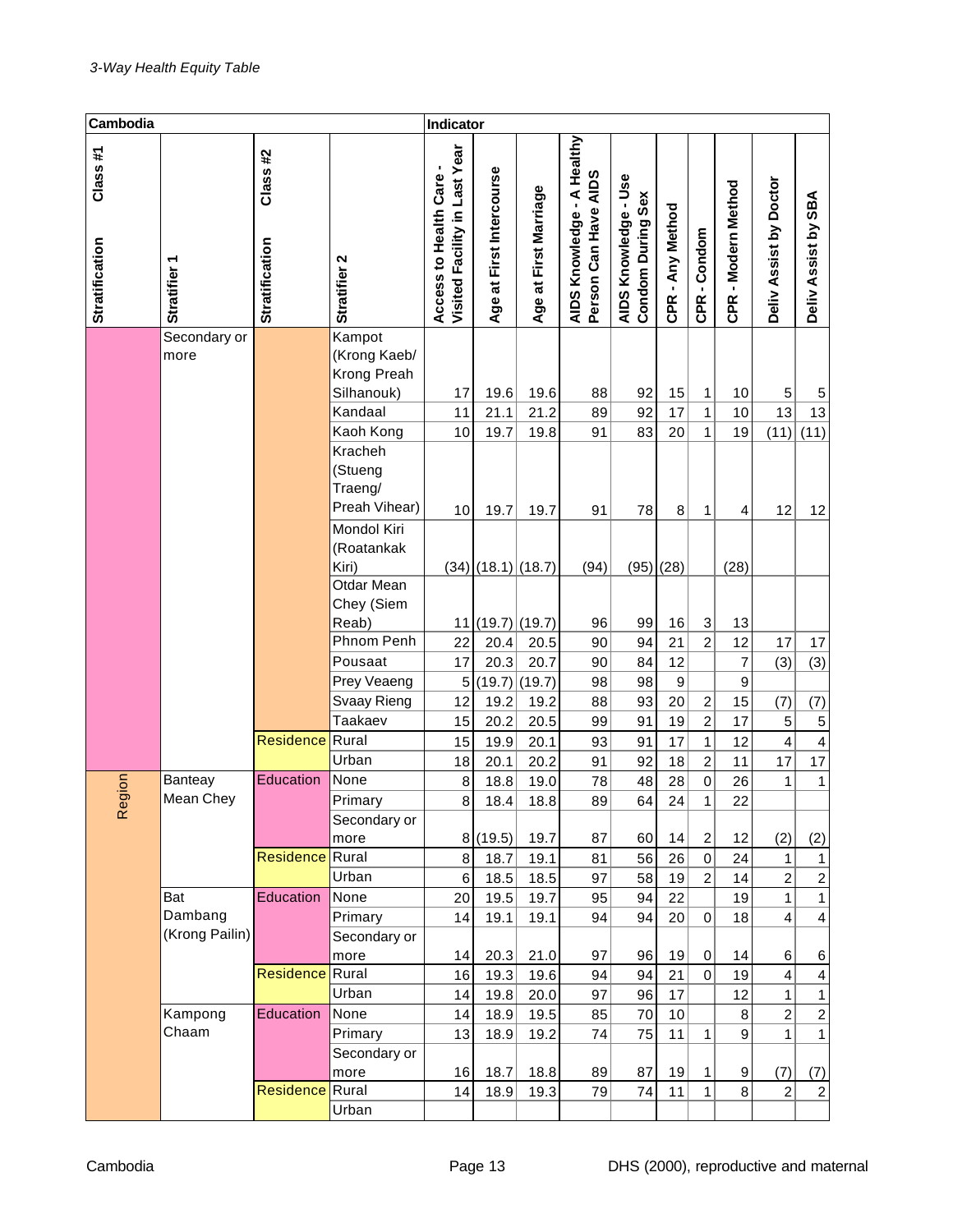| Cambodia                         |                    |                                  |              | Indicator                                              |                                       |                           |                                                     |                                           |                      |                |                         |                           |                     |
|----------------------------------|--------------------|----------------------------------|--------------|--------------------------------------------------------|---------------------------------------|---------------------------|-----------------------------------------------------|-------------------------------------------|----------------------|----------------|-------------------------|---------------------------|---------------------|
| Class#1<br><b>Stratification</b> | <b>Stratifier</b>  | Class#2<br><b>Stratification</b> | Stratifier 2 | Visited Facility in Last Year<br>Access to Health Care | First Intercourse<br>$\vec{a}$<br>Age | at First Marriage<br>Age: | A Healthy<br>Person Can Have AIDS<br>AIDS Knowledge | AIDS Knowledge - Use<br>Condom During Sex | - Any Method<br>CPR. | CPR-Condom     | - Modern Method<br>CPR. | Assist by Doctor<br>Deliv | Deliv Assist by SBA |
|                                  | Kampong            | Education                        | None         | 13                                                     | 19.9                                  | 19.9                      | 68                                                  | 66                                        | 11                   |                | 10                      |                           |                     |
|                                  | Chhnang            |                                  | Primary      | 13                                                     | 19.6                                  | 19.7                      | 67                                                  | 80                                        | 9                    | $\mathbf 0$    | 8                       | $\mathbf 0$               | $\pmb{0}$           |
|                                  |                    |                                  | Secondary or |                                                        |                                       |                           |                                                     |                                           |                      |                |                         |                           |                     |
|                                  |                    |                                  | more         | 20                                                     | 20.5                                  | 20.6                      | 89                                                  | 90                                        | 12                   | 1              | 7                       | 1                         | 1                   |
|                                  |                    | <b>Residence</b>                 | Rural        | 14                                                     | 19.7                                  | 19.8                      | 68                                                  | 77                                        | 9                    | $\overline{0}$ | $\overline{7}$          | $\overline{0}$            | $\mathbf 0$         |
|                                  |                    |                                  | Urban        | 12                                                     | 20.0                                  | 20.1                      | 80                                                  | 84                                        | 12                   | 1              | 12                      |                           |                     |
|                                  | Kampong            | Education                        | None         | $\overline{7}$                                         | 19.4                                  | 19.5                      | 92                                                  | 71                                        | $\overline{7}$       |                | 6                       | $\overline{c}$            | $\frac{2}{3}$       |
|                                  | Speu               |                                  | Primary      | 10                                                     | 18.7                                  | 18.8                      | 98                                                  | 84                                        | 8                    | $\mathbf 0$    | $\overline{7}$          | $\overline{3}$            |                     |
|                                  |                    |                                  | Secondary or |                                                        |                                       |                           |                                                     |                                           |                      |                |                         |                           |                     |
|                                  |                    |                                  | more         |                                                        | 15(19.0)(19.1)                        |                           | 98                                                  | (92)                                      | 5                    |                | 5                       | (12)                      | (12)                |
|                                  |                    | <b>Residence</b>                 | Rural        | 9                                                      | 19.1                                  | 19.1                      | 95                                                  | 77                                        | $\overline{7}$       | 0              | 6                       | $\mathbf{1}$              | 1                   |
|                                  |                    |                                  | Urban        | (7)                                                    | (19.2)                                | (19.4)                    | (1)                                                 | (1)                                       | (9)                  |                | (9)                     |                           |                     |
|                                  | Kampong            | Education                        | None         | 3                                                      | 19.0                                  | 19.1                      | 90                                                  | 61                                        | 7                    |                | 7                       | $\boldsymbol{2}$          | $\boldsymbol{2}$    |
|                                  | Thum               |                                  | Primary      | $\overline{7}$                                         | 19.3                                  | 19.3                      | 96                                                  | 79                                        | 12                   | $\mathbf 0$    | 11                      | $\mathbf 0$               | $\mathbf 0$         |
|                                  |                    |                                  | Secondary or |                                                        |                                       |                           |                                                     |                                           |                      |                |                         |                           |                     |
|                                  |                    |                                  | more         | $\boldsymbol{9}$                                       | 19.7                                  | 19.8                      | 96                                                  | 96                                        | 16                   |                | 16                      |                           |                     |
|                                  |                    | Residence                        | Rural        | 6                                                      | 19.2                                  | 19.2                      | 94                                                  | 77                                        | 10                   |                | 9                       | $\mathbf{1}$              | $\mathbf{1}$        |
|                                  |                    |                                  | Urban        | $\overline{7}$                                         | 19.9                                  | 20.0                      | 1                                                   | 93                                        | 18                   | 1              | 18                      |                           |                     |
|                                  | Kampot             | Education                        | None         | 7                                                      | 18.4                                  | 18.4                      | 71                                                  | 74                                        | 17                   | $\mathbf 1$    | 16                      |                           |                     |
|                                  | (Krong Kaeb/       |                                  | Primary      | 9                                                      | 18.7                                  | 18.8                      | 69                                                  | 81                                        | 15                   | $\mathbf 1$    | 12                      | 1                         | $\mathbf{1}$        |
|                                  | Krong Preah        |                                  | Secondary or |                                                        |                                       |                           |                                                     |                                           |                      |                |                         |                           |                     |
|                                  | Silhanouk)         |                                  | more         | 17                                                     | 19.6                                  | 19.6                      | 88                                                  | 92                                        | 15                   | 1              | 10                      | 5                         | $\mathbf 5$         |
|                                  |                    | <b>Residence</b>                 | Rural        | 9                                                      | 18.6                                  | 18.7                      | 72                                                  | 80                                        | 15                   | $\overline{0}$ | 13                      | $\overline{1}$            | $\mathbf{1}$        |
|                                  |                    |                                  | Urban        | 11                                                     | 18.9                                  | 18.9                      | 77                                                  | 84                                        | 15                   | $\overline{2}$ | 11                      | $\overline{2}$            | $\overline{2}$      |
|                                  | Kandaal            | Education                        | None         | $\overline{7}$                                         | 19.5                                  | 19.5                      | 84                                                  | 80                                        | 13                   |                | 6                       | $\overline{2}$            | $\overline{2}$      |
|                                  |                    |                                  | Primary      | 10                                                     | 19.6                                  | 19.7                      | 84                                                  | 87                                        | 17                   | 1              | 11                      | 3                         | 3                   |
|                                  |                    |                                  | Secondary or |                                                        |                                       |                           |                                                     |                                           |                      |                |                         |                           |                     |
|                                  |                    |                                  | more         | 11                                                     | 21.1                                  | 21.2                      | 89                                                  | 92                                        | $17\,$               | 1              | 10                      | 13                        | 13                  |
|                                  |                    | Residence                        | Rural        | $9\,$                                                  | 19.8                                  | 19.8                      | 84                                                  | 85                                        | 17                   | $\mathbf 0$    | 10                      | $\overline{4}$            | $\overline{4}$      |
|                                  |                    |                                  | Urban        |                                                        | 10(19.3)                              | (19.4)                    | 94                                                  | 95                                        | 8 <sup>1</sup>       | $\overline{2}$ | 7                       |                           |                     |
|                                  | Kaoh Kong          | Education                        | None         | 4                                                      | 18.9                                  | 18.9                      | 87                                                  | 52                                        | $6\vert$             |                | $\,6$                   | $\mathbf{1}$              | $\mathbf{1}$        |
|                                  |                    |                                  | Primary      | 5                                                      | 18.9                                  | 18.9                      | 90                                                  | 73                                        | 15                   | 1              | 13                      |                           |                     |
|                                  |                    |                                  | Secondary or |                                                        |                                       |                           |                                                     |                                           |                      |                |                         |                           |                     |
|                                  |                    |                                  | more         | 10                                                     | 19.7                                  | 19.8                      | 91                                                  | 83                                        | 20                   | 1              | 19                      | (11)                      | (11)                |
|                                  |                    | <b>Residence</b>                 | Rural        | 5                                                      | 18.9                                  | 18.9                      | 88                                                  | 65                                        | 10                   | $\overline{0}$ | $\boldsymbol{9}$        | 1                         | 1                   |
|                                  |                    |                                  | Urban        | 8                                                      | 19.1                                  | 19.2                      | 93                                                  | 70                                        | 19                   | 1              | 18                      | $\overline{c}$            | $\boldsymbol{2}$    |
|                                  | Kracheh            | <b>Education</b>                 | None         | 8                                                      | 18.6                                  | 18.8                      | 90                                                  | 23                                        | 8                    |                | 7                       | $\mathbf{1}$              | 1                   |
|                                  | (Stueng<br>Traeng/ |                                  | Primary      | 6                                                      | 19.1                                  | 19.3                      | 90                                                  | 49                                        | 10                   | 1              | 9                       | $\mathbf{1}$              | 1                   |
|                                  | Preah Vihear)      |                                  | Secondary or |                                                        |                                       |                           |                                                     |                                           |                      |                |                         |                           |                     |
|                                  |                    |                                  | more         | 10                                                     | 19.7                                  | 19.7                      | 91                                                  | 78                                        | 8 <sup>2</sup>       | $\mathbf{1}$   | $\overline{4}$          | 12                        | 12                  |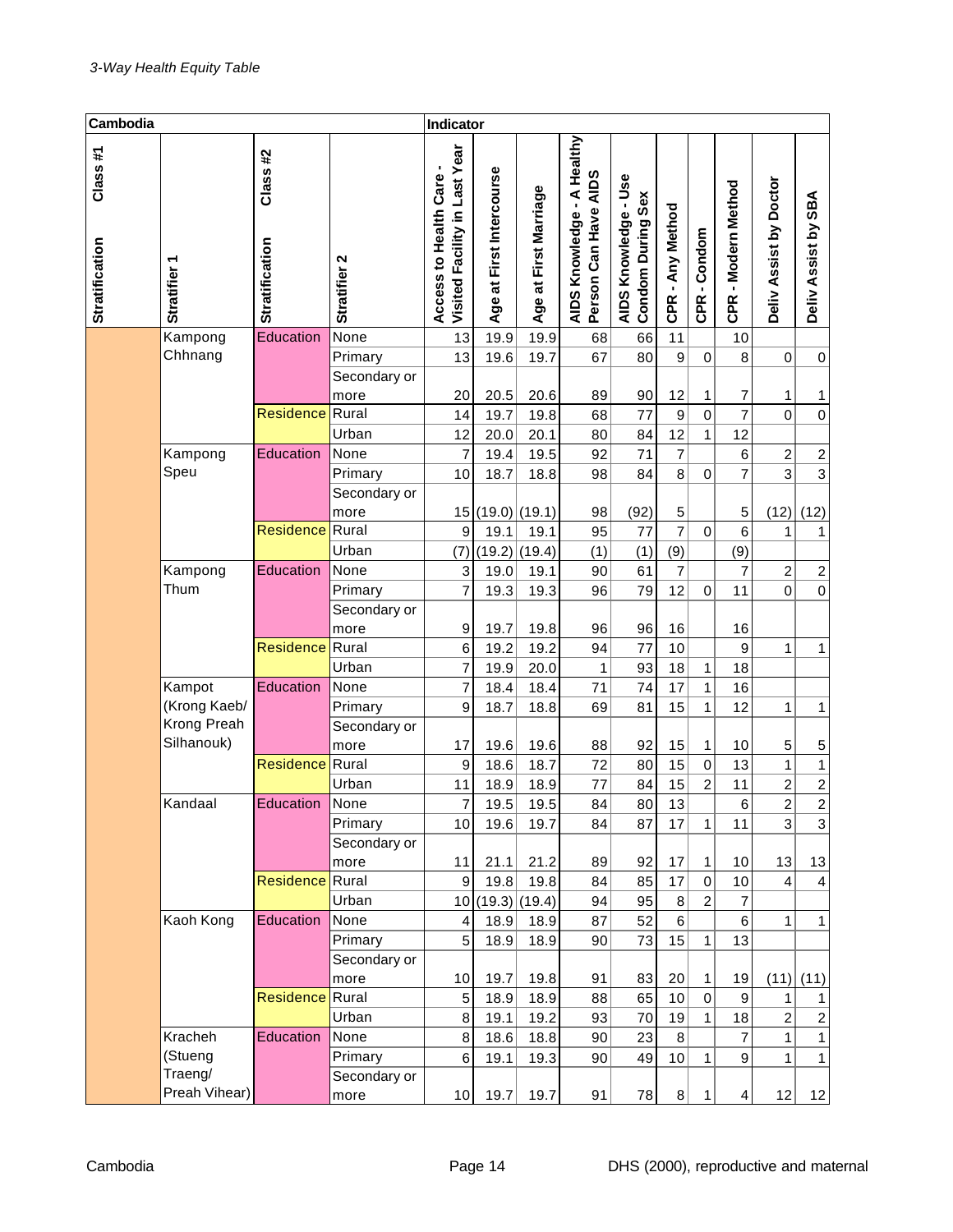| Cambodia                         |                      |                                  |              | Indicator                                              |                                                  |                       |                                                           |                                           |                  |                         |                        |                         |                         |
|----------------------------------|----------------------|----------------------------------|--------------|--------------------------------------------------------|--------------------------------------------------|-----------------------|-----------------------------------------------------------|-------------------------------------------|------------------|-------------------------|------------------------|-------------------------|-------------------------|
| Class#1<br><b>Stratification</b> | <b>Stratifier</b>    | Class#2<br><b>Stratification</b> | Stratifier 2 | Visited Facility in Last Year<br>Access to Health Care | First Intercourse<br>$\frac{1}{6}$<br><b>Age</b> | Age at First Marriage | A Healthy<br>Person Can Have AIDS<br>J,<br>AIDS Knowledge | AIDS Knowledge - Use<br>Condom During Sex | CPR - Any Method | CPR-Condom              | -Modern Method<br>CPR. | Deliv Assist by Doctor  | Deliv Assist by SBA     |
|                                  | Kracheh              | <b>Residence</b>                 | Rural        | 7                                                      | 18.9                                             | 19.1                  | 89                                                        | 40                                        | 8                | $\boldsymbol{0}$        | 7                      | 1                       | 1                       |
|                                  | (cont.)              |                                  | Urban        | 8                                                      | 19.3                                             | 19.5                  | 92                                                        | 66                                        | 11               | $\mathbf{1}$            | 8                      | 3                       | $\overline{3}$          |
|                                  | Mondol Kiri          | Education                        | None         | 8                                                      | 17.8                                             | 18.5                  | 70                                                        | 14                                        | 4                | 0                       | 4                      | $\mathbf 0$             | $\mathbf 0$             |
|                                  | (Roatankak           |                                  | Primary      | 28                                                     | 18.7                                             | 19.1                  | 80                                                        | 67                                        | 19               | $\overline{\mathbf{4}}$ | 16                     | $\overline{4}$          | $\overline{\mathbf{4}}$ |
|                                  | Kiri)                |                                  | Secondary or |                                                        |                                                  |                       |                                                           |                                           |                  |                         |                        |                         |                         |
|                                  |                      |                                  | more         |                                                        | $(34)$ (18.1) (18.7)                             |                       | (94)                                                      | (95)                                      | (28)             |                         | (28)                   |                         |                         |
|                                  |                      | <b>Residence</b> Rural           |              | $\boldsymbol{9}$                                       | 17.6                                             | 18.3                  | 67                                                        | 15                                        | 3                |                         | 3                      | $\boldsymbol{0}$        | $\pmb{0}$               |
|                                  |                      |                                  | Urban        | 27                                                     | 19.1                                             | 19.5                  | 90                                                        | 77                                        | 23               | $\overline{\mathbf{4}}$ | 22                     | $\overline{\mathbf{4}}$ | $\overline{\mathbf{4}}$ |
|                                  | Otdar Mean           | Education                        | None         | 11                                                     | 19.6                                             | 19.6                  | 86                                                        | 76                                        | 8                |                         | 7                      | $\mathbf 0$             | $\mathbf 0$             |
|                                  | Chey (Siem           |                                  | Primary      | 13                                                     | 19.9                                             | 20.0                  | 91                                                        | 91                                        | 9                |                         | 7                      | 1                       | $\mathbf{1}$            |
|                                  | Reab)                |                                  | Secondary or |                                                        |                                                  |                       |                                                           |                                           |                  |                         |                        |                         |                         |
|                                  |                      |                                  | more         |                                                        | 11 (19.7) (19.7)                                 |                       | 96                                                        | 99                                        | 16               | 3                       | 13                     |                         |                         |
|                                  |                      | <b>Residence</b>                 | Rural        | 12                                                     | 19.7                                             | 19.7                  | 89                                                        | 82                                        | 8                |                         | $\overline{7}$         | 0                       | $\pmb{0}$               |
|                                  |                      |                                  | Urban        | 13                                                     | 19.7                                             | 19.9                  | 90                                                        | 98                                        | 16               | $\overline{c}$          | 13                     | $\overline{2}$          | $\boldsymbol{2}$        |
|                                  | Phnom Penh Education |                                  | None         | 11                                                     | 19.3                                             | 19.4                  | 84                                                        | 91                                        | 21               |                         | 15                     |                         |                         |
|                                  |                      |                                  | Primary      | 16                                                     | 19.8                                             | 20.0                  | 90                                                        | 94                                        | 23               | 3                       | 16                     | 5                       | $\mathbf 5$             |
|                                  |                      |                                  | Secondary or |                                                        |                                                  |                       |                                                           |                                           |                  |                         |                        |                         |                         |
|                                  |                      |                                  | more         | 22                                                     | 20.4                                             | 20.5                  | 90                                                        | 94                                        | 21               | $\overline{c}$          | 12                     | 17                      | 17                      |
|                                  |                      | <b>Residence</b> Rural           |              | 15                                                     | 19.8                                             | 20.0                  | 93                                                        | 94                                        | 21               | $\overline{2}$          | 12                     | $\overline{c}$          | $\boldsymbol{2}$        |
|                                  |                      |                                  | Urban        | 21                                                     | 20.1                                             | 20.2                  | 87                                                        | 93                                        | 23               | $\overline{2}$          | 15                     | 19                      | 19                      |
|                                  | Pousaat              | Education                        | None         | 13                                                     | 19.5                                             | 19.7                  | 81                                                        | 58                                        | 10               |                         | 10                     | $\mathbf{1}$            | $\mathbf{1}$            |
|                                  |                      |                                  | Primary      | 18                                                     | 19.9                                             | 20.0                  | 81                                                        | 72                                        | 12               | $\mathbf{1}$            | 11                     | $\mathbf{1}$            | 1                       |
|                                  |                      |                                  | Secondary or |                                                        |                                                  |                       |                                                           |                                           |                  |                         |                        |                         |                         |
|                                  |                      |                                  | more         | 17                                                     | 20.3                                             | 20.7                  | 90                                                        | 84                                        | 12               |                         | 7                      | (3)                     | (3)                     |
|                                  |                      | <b>Residence</b> Rural           |              | 18                                                     | 19.7                                             | 19.8                  | 83                                                        | 67                                        | 11               | $\mathbf{1}$            | 10 <sup>1</sup>        | $\mathbf{1}$            | $\mathbf{1}$            |
|                                  |                      |                                  | Urban        | 10                                                     | 20.5                                             | 20.7                  | 81                                                        | 77                                        | 10               |                         | $\bf 8$                | 4                       | 4                       |
|                                  | Prey Veaeng          | Education                        | None         | 4                                                      | 18.3                                             | 18.4                  | 92                                                        | 92                                        | 11               |                         | 10                     | $\mathbf{1}$            | $\mathbf{1}$            |
|                                  |                      |                                  | Primary      | $\overline{\mathbf{4}}$                                | 18.6                                             | 18.6                  | 92                                                        | 95                                        | $10$             | 0                       | 9                      | $\mathbf 0$             | $\boldsymbol{0}$        |
|                                  |                      |                                  | Secondary or |                                                        |                                                  |                       |                                                           |                                           |                  |                         |                        |                         |                         |
|                                  |                      |                                  | more         |                                                        | 5 (19.7) (19.7)                                  |                       | 98                                                        | 98                                        | 9                |                         | 9                      |                         |                         |
|                                  |                      | <b>Residence</b> Rural           |              | 5                                                      | 18.5                                             | 18.6                  | 92                                                        | 94                                        | 10               | $\mathbf 0$             | 9                      | $\mathbf{1}$            | $\mathbf{1}$            |
|                                  |                      |                                  | Urban        |                                                        |                                                  | $(19.3)$ (19.3)       | (1)                                                       | (98)                                      | (13)             |                         | (13)                   |                         |                         |
|                                  | Svaay Rieng          | Education                        | None         | 6                                                      | 19.2                                             | 19.3                  | 88                                                        | 76                                        | 16               | $\mathbf 0$             | 16                     |                         |                         |
|                                  |                      |                                  | Primary      | 10                                                     | 18.9                                             | 19.0                  | 85                                                        | 78                                        | 16               | 0                       | 13                     |                         |                         |
|                                  |                      |                                  | Secondary or |                                                        |                                                  |                       |                                                           |                                           |                  |                         |                        |                         |                         |
|                                  |                      |                                  | more         | 12                                                     | 19.2                                             | 19.2                  | 88                                                        | 93                                        | 20               | $\overline{c}$          | 15                     | (7)                     | (7)                     |
|                                  |                      | <b>Residence</b>                 | Rural        | 9                                                      | 18.9                                             | 19.1                  | 86                                                        | 79                                        | 16               | $\mathbf{1}$            | 14                     | $\mathbf{1}$            | 1                       |
|                                  |                      |                                  | Urban        | (12)                                                   |                                                  |                       | (97)                                                      | (88)                                      | (30)             |                         | (12)                   |                         |                         |
|                                  | Taakaev              | Education                        | None         | 10                                                     | 19.9                                             | 20.1                  | 97                                                        | 84                                        | 16               | $\mathbf{1}$            | 14                     | $\overline{\mathbf{4}}$ | $\overline{\mathbf{r}}$ |
|                                  |                      |                                  | Primary      | 9                                                      | 19.1                                             | 19.3                  | 96                                                        | 83                                        | 11               |                         | 10                     | $\overline{c}$          | $\mathbf{2}$            |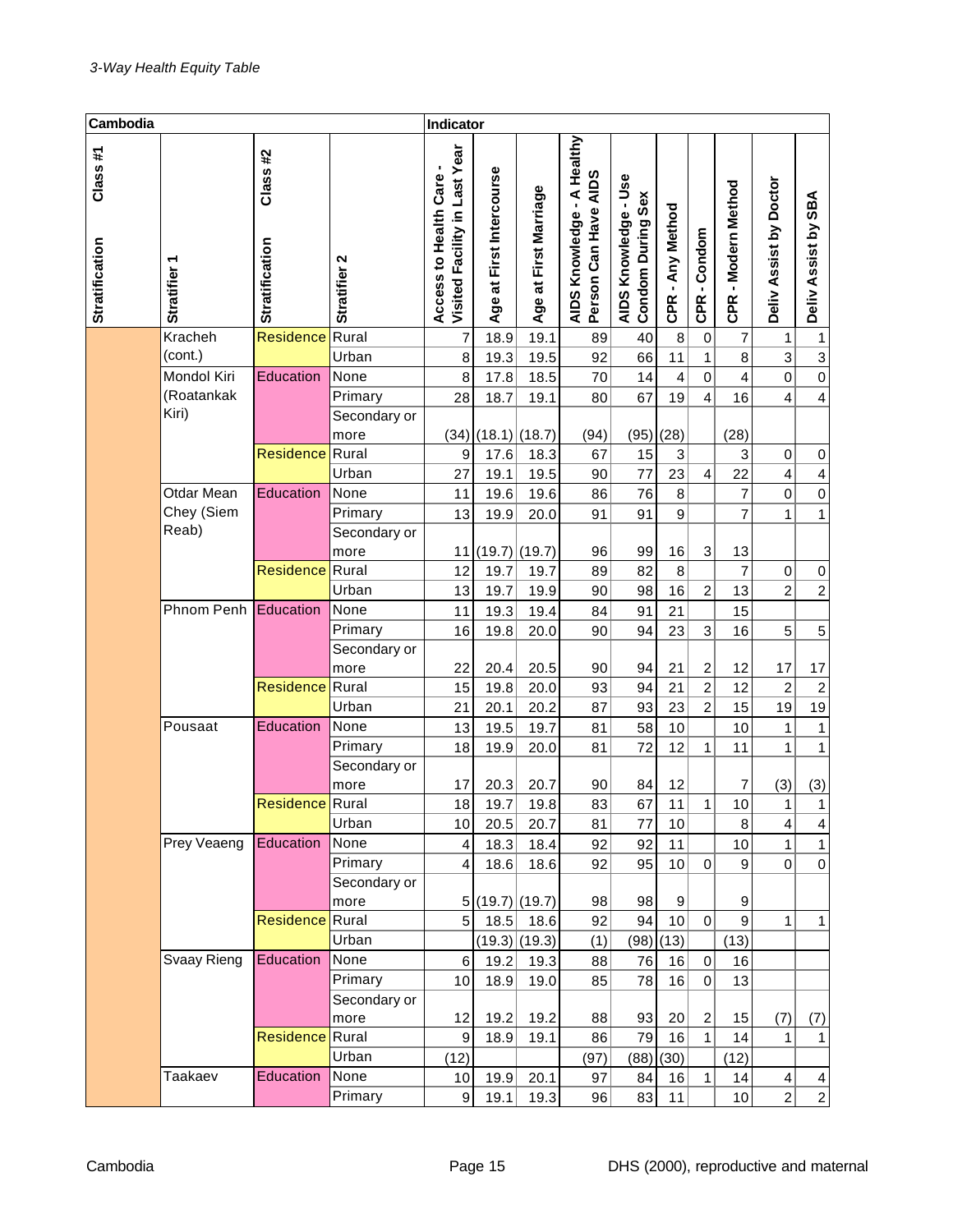| Cambodia                         |                   |                                   |                                                       | Indicator                                                |                                         |                       |                                                                       |                                                  |                  |                  |                     |                           |                         |
|----------------------------------|-------------------|-----------------------------------|-------------------------------------------------------|----------------------------------------------------------|-----------------------------------------|-----------------------|-----------------------------------------------------------------------|--------------------------------------------------|------------------|------------------|---------------------|---------------------------|-------------------------|
| Class#1<br><b>Stratification</b> | <b>Stratifier</b> | Class #2<br><b>Stratification</b> | Stratifier 2                                          | Visited Facility in Last Year<br>Access to Health Care - | First Intercourse<br>$\vec{a}$<br>Age a | Age at First Marriage | A Healthy<br>Person Can Have AIDS<br>$\blacksquare$<br>AIDS Knowledge | AIDS Knowledge - Use<br><b>Condom During Sex</b> | CPR - Any Method | CPR-Condom       | CPR - Modern Method | Assist by Doctor<br>Deliv | Deliv Assist by SBA     |
|                                  | Taakaev           |                                   | Secondary or                                          |                                                          |                                         |                       |                                                                       |                                                  |                  |                  |                     |                           |                         |
|                                  |                   |                                   | more                                                  | 15                                                       | 20.2                                    | 20.5                  | 99                                                                    | 91                                               | 19               | $\boldsymbol{2}$ | 17                  | 5                         | 5                       |
|                                  |                   | <b>Residence</b>                  | Rural                                                 | 11                                                       | 19.5                                    | 19.7                  | 97                                                                    | 85                                               | 14               | $\overline{0}$   | 12                  | $\overline{2}$            | $\overline{2}$          |
|                                  |                   |                                   | Urban                                                 | (8)                                                      |                                         |                       | (1)                                                                   | (81)                                             | (11)             |                  | (11)                |                           |                         |
| Residence                        | Rural             | Education                         | None                                                  | $\boldsymbol{9}$                                         | 19.1                                    | 19.3                  | 87                                                                    | 71                                               | 12               | $\mathbf 0$      | 10                  | 1                         | 1                       |
|                                  |                   |                                   | Primary                                               | 11                                                       | 19.1                                    | 19.2                  | 85                                                                    | 82                                               | 13               | $\mathbf 0$      | 11                  | $\mathbf{1}$              | $\mathbf{1}$            |
|                                  |                   |                                   | Secondary or                                          |                                                          |                                         |                       |                                                                       |                                                  |                  |                  |                     |                           |                         |
|                                  |                   |                                   | more                                                  | 15                                                       | 19.9                                    | 20.1                  | 93                                                                    | 91                                               | 17               | 1                | 12                  | 4                         | 4                       |
|                                  |                   | Region                            | Banteay                                               |                                                          |                                         |                       |                                                                       |                                                  |                  |                  |                     |                           |                         |
|                                  |                   |                                   | Mean Chey                                             | 8                                                        | 18.7                                    | 19.1                  | 81                                                                    | 56                                               | 26               | $\mathbf 0$      | 24                  | 1                         | 1                       |
|                                  |                   |                                   | <b>Bat Dambang</b>                                    |                                                          |                                         |                       |                                                                       |                                                  |                  |                  |                     |                           |                         |
|                                  |                   |                                   | (Krong Pailin)                                        | 16                                                       | 19.3                                    | 19.6                  | 94                                                                    | 94                                               | 21               | 0                | 19                  | 4                         | 4                       |
|                                  |                   |                                   | Kampong                                               |                                                          |                                         |                       |                                                                       |                                                  |                  |                  |                     |                           |                         |
|                                  |                   |                                   | Chaam                                                 | 14                                                       | 18.9                                    | 19.3                  | 79                                                                    | 74                                               | 11               | 1                | 8                   | $\overline{c}$            | $\overline{\mathbf{c}}$ |
|                                  |                   |                                   | Kampong                                               | 14                                                       |                                         |                       |                                                                       |                                                  |                  |                  |                     |                           |                         |
|                                  |                   |                                   | Chhnang<br>Kampong                                    |                                                          | 19.7                                    | 19.8                  | 68                                                                    | 77                                               | 9                | 0                | 7                   | 0                         | $\,0\,$                 |
|                                  |                   |                                   | Speu                                                  | 9                                                        | 19.1                                    | 19.1                  | 95                                                                    | 77                                               | 7                | 0                | 6                   | 1                         | 1                       |
|                                  |                   |                                   | Kampong                                               |                                                          |                                         |                       |                                                                       |                                                  |                  |                  |                     |                           |                         |
|                                  |                   |                                   | Thum                                                  | 6                                                        | 19.2                                    | 19.2                  | 94                                                                    | 77                                               | 10               |                  | 9                   | 1                         | 1                       |
|                                  |                   |                                   | Kampot<br>(Krong<br>Kaeb/Krong<br>Preah<br>Silhanouk) | 9                                                        | 18.6                                    | 18.7                  | 72                                                                    | 80                                               | 15               | 0                | 13                  | 1                         | 1                       |
|                                  |                   |                                   | Kandaal                                               | 9                                                        | 19.8                                    | 19.8                  | 84                                                                    | 85                                               | 17               | 0                | 10                  | 4                         | 4                       |
|                                  |                   |                                   | Kaoh Kong                                             | 5                                                        | 18.9                                    | 18.9                  | 88                                                                    | 65                                               | 10               | $\overline{0}$   | 9                   | $\mathbf{1}$              | 1                       |
|                                  |                   |                                   | Kracheh<br>(Stueng<br>Traeng/Preah<br>Vihear)         | 7                                                        | 18.9                                    | 19.1                  | 89                                                                    | 40                                               | 8                | $\Omega$         | $\overline{7}$      | 1                         | 1                       |
|                                  |                   |                                   | Mondol Kiri<br>(Roatankak<br>Kiri)                    | 9                                                        | 17.6                                    | 18.3                  | 67                                                                    | 15                                               | 3                |                  | $\mathbf{3}$        | $\mathbf 0$               | 0                       |
|                                  |                   |                                   | Otdar Mean<br>Chey (Siem                              |                                                          |                                         |                       |                                                                       |                                                  |                  |                  |                     |                           |                         |
|                                  |                   |                                   | Reab)                                                 | 12                                                       | 19.7                                    | 19.7                  | 89                                                                    | 82                                               | 8                |                  | 7                   | 0                         | $\pmb{0}$               |
|                                  |                   |                                   | Phnom Penh                                            | 15                                                       | 19.8                                    | 20.0                  | 93                                                                    | 94                                               | 21               | $\overline{c}$   | 12                  | $\overline{c}$            | $\boldsymbol{2}$        |
|                                  |                   |                                   | Pousaat                                               | 18                                                       | 19.7                                    | 19.8                  | 83                                                                    | 67                                               | 11               | $\mathbf{1}$     | 10                  | $\mathbf{1}$              | $\mathbf{1}$            |
|                                  |                   |                                   | Prey Veaeng                                           | 5                                                        | 18.5                                    | 18.6                  | 92                                                                    | 94                                               | 10               | $\mathbf 0$      | 9                   | 1                         | 1                       |
|                                  |                   |                                   | Svaay Rieng                                           | 9                                                        | 18.9                                    | 19.1                  | 86                                                                    | 79                                               | 16               | $\mathbf{1}$     | 14                  | 1                         | $\mathbf{1}$            |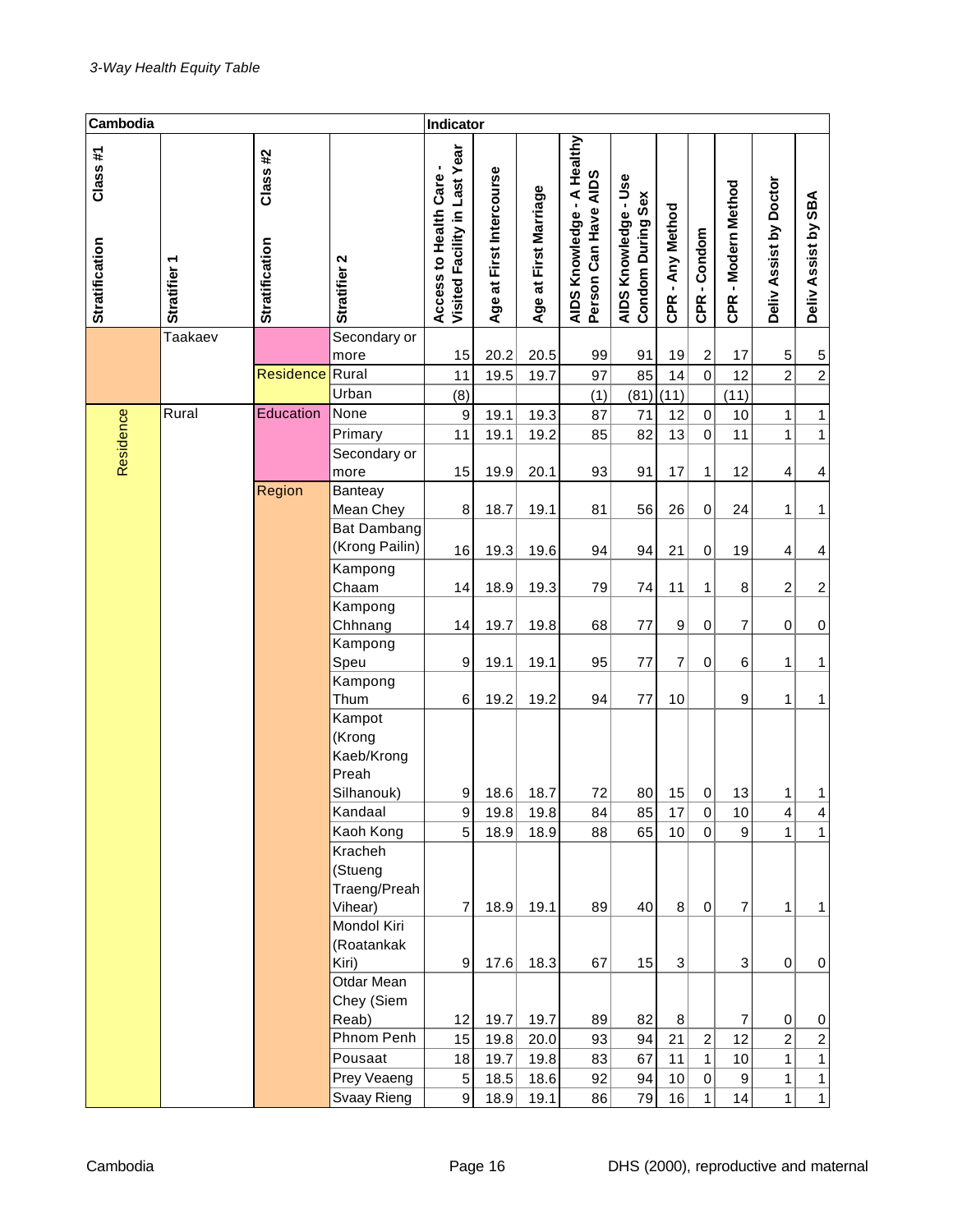| Cambodia                         |                        |                           |                                                       | Indicator                                               |                                       |                       |                                                                       |                                           |                  |                |                        |                            |                         |
|----------------------------------|------------------------|---------------------------|-------------------------------------------------------|---------------------------------------------------------|---------------------------------------|-----------------------|-----------------------------------------------------------------------|-------------------------------------------|------------------|----------------|------------------------|----------------------------|-------------------------|
| Class#1<br><b>Stratification</b> | ٣<br><b>Stratifier</b> | Class#2<br>Stratification | Stratifier 2                                          | Visited Facility in Last Year<br>Access to Health Care- | First Intercourse<br>$\vec{a}$<br>Age | Age at First Marriage | A Healthy<br>Person Can Have AIDS<br>$\blacksquare$<br>AIDS Knowledge | AIDS Knowledge - Use<br>Condom During Sex | CPR - Any Method | CPR-Condom     | - Modern Method<br>CPR | Assist by Doctor<br>Deliv. | SBA<br>Deliv Assist by  |
|                                  | Rural                  |                           | Taakaev                                               | 11                                                      | 19.5                                  | 19.7                  | 97                                                                    | 85                                        | 14               | $\pmb{0}$      | 12                     | $\boldsymbol{2}$           | $\boldsymbol{2}$        |
|                                  | Urban                  | Education                 | None                                                  | 11                                                      | 19.1                                  | 19.2                  | 84                                                                    | 82                                        | 16               | $\mathbf{1}$   | 14                     | $\boldsymbol{0}$           | $\,0\,$                 |
|                                  |                        |                           | Primary                                               | 12                                                      | 19.5                                  | 19.6                  | 89                                                                    | 87                                        | 18               | $\mathbf{1}$   | 14                     | 4                          | $\overline{\mathbf{4}}$ |
|                                  |                        |                           | Secondary or                                          |                                                         |                                       |                       |                                                                       |                                           |                  |                |                        |                            |                         |
|                                  |                        |                           | more                                                  | 18                                                      | 20.1                                  | 20.2                  | 91                                                                    | 92                                        | 18               | 2              | 11                     | 17                         | 17                      |
|                                  |                        | Region                    | Banteay<br>Mean Chey                                  | 6                                                       | 18.5                                  | 18.5                  | 97                                                                    | 58                                        | 19               | 2              | 14                     | $\overline{c}$             | $\overline{\mathbf{c}}$ |
|                                  |                        |                           | <b>Bat Dambang</b>                                    |                                                         |                                       |                       |                                                                       |                                           |                  |                |                        |                            |                         |
|                                  |                        |                           | (Krong Pailin)                                        | 14                                                      | 19.8                                  | 20.0                  | 97                                                                    | 96                                        | 17               |                | 12                     | 1                          | 1                       |
|                                  |                        |                           | Kampong                                               |                                                         |                                       |                       |                                                                       |                                           |                  |                |                        |                            |                         |
|                                  |                        |                           | Chaam                                                 |                                                         |                                       |                       |                                                                       |                                           |                  |                |                        |                            |                         |
|                                  |                        |                           | Kampong                                               |                                                         |                                       |                       |                                                                       |                                           |                  |                |                        |                            |                         |
|                                  |                        |                           | Chhnang                                               | 12                                                      | 20.0                                  | 20.1                  | 80                                                                    | 84                                        | 12               | $\mathbf{1}$   | 12                     |                            |                         |
|                                  |                        |                           | Kampong                                               |                                                         |                                       |                       |                                                                       |                                           |                  |                |                        |                            |                         |
|                                  |                        |                           | Speu                                                  | (7)                                                     | $(19.2)$ (19.4)                       |                       | (1)                                                                   | (1)                                       | (9)              |                | (9)                    |                            |                         |
|                                  |                        |                           | Kampong                                               |                                                         |                                       |                       |                                                                       |                                           |                  |                |                        |                            |                         |
|                                  |                        |                           | Thum                                                  | 7                                                       | 19.9                                  | 20.0                  | 1                                                                     | 93                                        | 18               | $\mathbf{1}$   | 18                     |                            |                         |
|                                  |                        |                           | Kampot<br>(Krong<br>Kaeb/Krong<br>Preah<br>Silhanouk) | 11                                                      | 18.9                                  | 18.9                  | 77                                                                    | 84                                        | 15               | 2              | 11                     | $\overline{c}$             | $\overline{c}$          |
|                                  |                        |                           | Kandaal                                               | 10                                                      | (19.3)                                | (19.4)                | 94                                                                    | 95                                        | 8                | $\overline{2}$ | $\overline{7}$         |                            |                         |
|                                  |                        |                           | Kaoh Kong                                             | 8                                                       | 19.1                                  | 19.2                  | 93                                                                    | 70                                        | 19               | $\mathbf{1}$   | 18                     | $\overline{c}$             | $\overline{c}$          |
|                                  |                        |                           | Kracheh<br>(Stueng<br>Traeng/Preah<br>Vihear)         | 8                                                       | 19.3                                  | 19.5                  | 92                                                                    | 66                                        | 11               | $\mathbf{1}$   | 8                      | 3                          | 3                       |
|                                  |                        |                           | Mondol Kiri<br>(Roatankak                             |                                                         |                                       |                       |                                                                       |                                           |                  |                |                        |                            |                         |
|                                  |                        |                           | Kiri)                                                 | 27                                                      | 19.1                                  | 19.5                  | 90                                                                    | 77                                        | 23               | $\overline{4}$ | 22                     | $\overline{4}$             | 4                       |
|                                  |                        |                           | Otdar Mean<br>Chey (Siem                              |                                                         |                                       |                       |                                                                       |                                           |                  |                |                        |                            |                         |
|                                  |                        |                           | Reab)                                                 | 13                                                      | 19.7                                  | 19.9                  | 90                                                                    | 98                                        | 16               | $\overline{2}$ | 13                     | $\overline{c}$             | $\overline{c}$          |
|                                  |                        |                           | Phnom Penh                                            | 21                                                      | 20.1                                  | 20.2                  | 87                                                                    | 93                                        | 23               | $\overline{c}$ | 15                     | 19                         | 19                      |
|                                  |                        |                           | Pousaat                                               | 10 <sub>1</sub>                                         | 20.5                                  | 20.7                  | 81                                                                    | 77                                        | 10               |                | $\, 8$                 | $\overline{4}$             | $\overline{4}$          |
|                                  |                        |                           | Prey Veaeng                                           |                                                         | $(19.3)$ (19.3)                       |                       | (1)                                                                   | (98)                                      | (13)             |                | (13)                   |                            |                         |
|                                  |                        |                           | Svaay Rieng                                           | (12)                                                    |                                       |                       | (97)                                                                  |                                           | $(88)$ (30)      |                | (12)                   |                            |                         |
|                                  |                        |                           | Taakaev                                               | (8)                                                     |                                       |                       | (1)                                                                   |                                           | $(81)$ $(11)$    |                | (11)                   |                            |                         |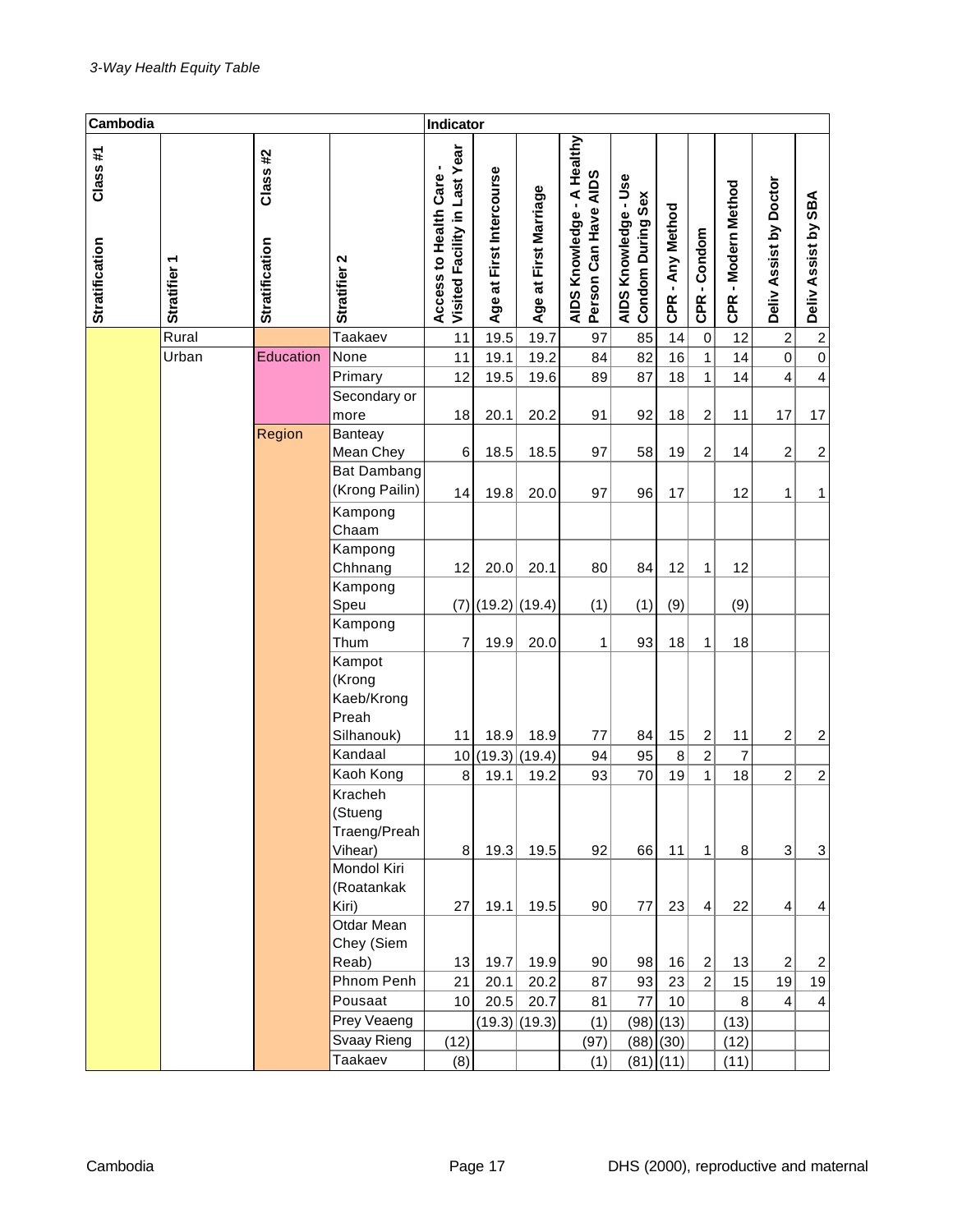| <b>Dominican Republic</b> |                        |                       |                   | Indicator   |                  |                  |         |                  |                  |                  |
|---------------------------|------------------------|-----------------------|-------------------|-------------|------------------|------------------|---------|------------------|------------------|------------------|
| Stratification Class1     | ٣<br><b>Stratifier</b> | Stratification Class2 | Stratifier 2      | <b>DPT1</b> | DPT <sub>2</sub> | DPT <sub>3</sub> | Measles | Underwt          | Underwt-Moderate | Underwt - Severe |
|                           | None                   | Gender                | Female            | 81          | 65               | 36               | $77 \,$ | $\bf8$           | 6                | $\mathbf{1}$     |
|                           |                        |                       | Male              | 82          | 66               | 53               | 69      | $\bf 8$          | $\overline{7}$   | $\mathbf{1}$     |
| Education                 |                        | Region                | Azua              |             |                  |                  |         | (3)              | (3)              |                  |
|                           |                        |                       | Bahoruco          |             |                  |                  |         | 15               | 13               | $\overline{c}$   |
|                           |                        |                       | Barahona          |             |                  |                  |         | (9)              | (6)              | (3)              |
|                           |                        |                       | Dajabón           |             |                  |                  |         |                  |                  |                  |
|                           |                        |                       | Distrito Nacional |             |                  |                  |         |                  |                  |                  |
|                           |                        |                       | Duarte            |             |                  |                  |         |                  |                  |                  |
|                           |                        |                       | El Seibo          |             |                  |                  |         | (7)              | (7)              |                  |
|                           |                        |                       | Elías Piña        |             |                  |                  |         | $\boldsymbol{9}$ | $\overline{7}$   | $\overline{c}$   |
|                           |                        |                       | Espaillat         |             |                  |                  |         | (10)             | (7)              | (4)              |
|                           |                        |                       | Hato Mayor        |             |                  |                  |         |                  |                  |                  |
|                           |                        |                       | Independencia     |             |                  |                  |         | (10)             | (7)              | (3)              |
|                           |                        |                       | La Altagracia     |             |                  |                  |         |                  |                  |                  |
|                           |                        |                       | La Romana         |             |                  |                  |         |                  |                  |                  |
|                           |                        |                       | La Vega           |             |                  |                  |         |                  |                  |                  |
|                           |                        |                       | Maria Trinidad    |             |                  |                  |         |                  |                  |                  |
|                           |                        |                       | Monseñor Nouel    |             |                  |                  |         |                  |                  |                  |
|                           |                        |                       | Monte Cristi      |             |                  |                  |         |                  |                  |                  |
|                           |                        |                       | Monte Plata       |             |                  |                  |         | (3)              | (1)              | (1)              |
|                           |                        |                       | Pedernaled        |             |                  |                  |         | (3)              | (3)              |                  |
|                           |                        |                       | Peravia           | (78)        | (57)             | (28)             | (72)    | 11               | 9                | $\overline{c}$   |
|                           |                        |                       | Puerto Plata      |             |                  |                  |         | (17)             | (17)             |                  |
|                           |                        |                       | Salcedo           |             |                  |                  |         |                  |                  |                  |
|                           |                        |                       | Samaná            |             |                  |                  |         |                  |                  |                  |
|                           |                        |                       | San Cristóbal     |             |                  |                  |         | 11               | $10$             | $\mathbf{1}$     |
|                           |                        |                       | San José de Ocoa  |             |                  |                  |         | $\overline{4}$   | $\overline{4}$   | $\mathbf{1}$     |
|                           |                        |                       | San Juan          |             |                  |                  |         | (3)              | (3)              |                  |
|                           |                        |                       | San Pedro de      |             |                  |                  |         |                  |                  |                  |
|                           |                        |                       | Sánchez Ramírez   |             |                  |                  |         |                  |                  |                  |
|                           |                        |                       | Santiago          |             |                  |                  |         |                  |                  |                  |
|                           |                        |                       | Santiao Rodríguez |             |                  |                  |         |                  |                  |                  |
|                           |                        |                       | Santo Domingo     |             |                  |                  |         | 14               | 14               | 0                |
|                           |                        |                       | Valverde          |             |                  |                  |         |                  |                  |                  |
|                           |                        | Residence             | Rural             | 84          | 65               | 36               | 70      | 10               | 9                | $\mathbf{1}$     |
|                           |                        |                       | Urban             | 79          | 67               | 54               | 75      | $\sqrt{5}$       | 4                | $\mathbf{1}$     |
|                           | Primary                | Gender                | Female            | 92          | 81               | 53               | 85      | $\overline{7}$   | $\overline{7}$   | $\mathbf{1}$     |
|                           |                        |                       | Male              | 94          | 78               | 50               | 86      | $\overline{7}$   | 6                | $\mathbf{1}$     |
|                           |                        | Region                | Azua              | 97          | 82               | 56               | 92      | $9\,$            | 9                | $\mathbf{1}$     |
|                           |                        |                       | Bahoruco          | 79          | 68               | 45               | 88      | 12               | 11               | $\mathbf{1}$     |
|                           |                        |                       | Barahona          | (89)        | (75)             | (44)             | (84)    | 10               | 8                | $\overline{a}$   |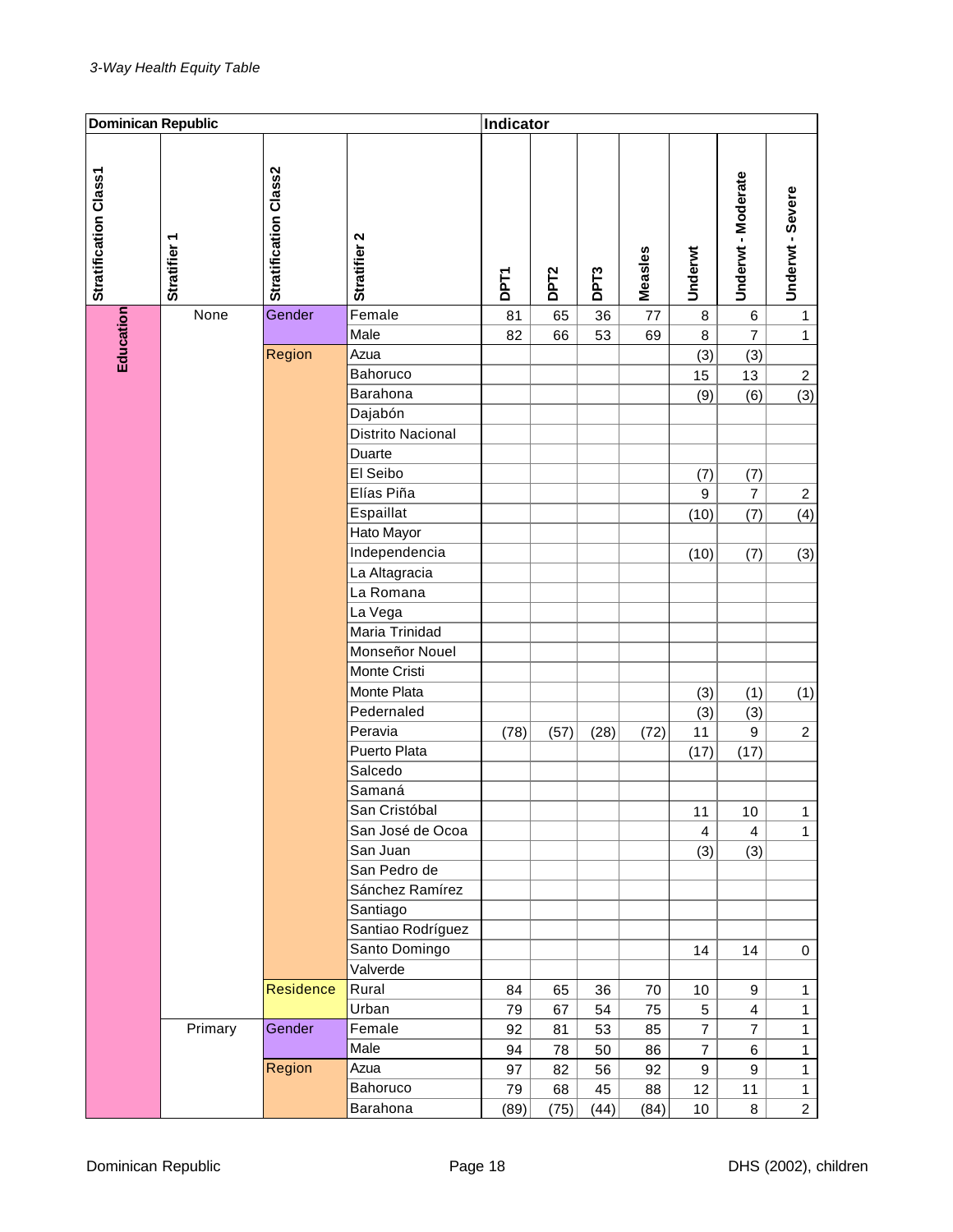| <b>Dominican Republic</b> |                   |                       |                   | Indicator   |                  |                  |         |                  |                         |                  |
|---------------------------|-------------------|-----------------------|-------------------|-------------|------------------|------------------|---------|------------------|-------------------------|------------------|
| Stratification Class1     | <b>Stratifier</b> | Stratification Class2 | Stratifier 2      | <b>DPT1</b> | DPT <sub>2</sub> | DPT <sub>3</sub> | Measles | Underwt          | Underwt - Moderate      | Underwt - Severe |
|                           | Primary           |                       | Dajabón           |             |                  |                  |         | 5                | 4                       | $\mathbf{1}$     |
|                           |                   |                       | Distrito Nacional | 94          | 80               | 45               | 86      | 6                | 6                       | 0                |
|                           |                   |                       | Duarte            | (100)       | (84)             | (65)             | (97)    | 8                | 8                       | 0                |
|                           |                   |                       | El Seibo          | (85)        | (68)             | (43)             | (88)    | $\boldsymbol{9}$ | 7                       | $\mathbf{1}$     |
|                           |                   |                       | Elías Piña        | (86)        | (84)             | (49)             | (76)    | 12               | 11                      | 1                |
|                           |                   |                       | Espaillat         | 90          | 72               | 46               | 85      | 6                | 6                       | $\mathbf{1}$     |
|                           |                   |                       | Hato Mayor        | (90)        | (57)             | (36)             | (79)    | $\boldsymbol{9}$ | 8                       | $\mathbf{1}$     |
|                           |                   |                       | Independencia     | (97)        | (80)             | (43)             | (97)    | 6                | 5                       | $\overline{c}$   |
|                           |                   |                       | La Altagracia     | (97)        | (89)             | (54)             | (86)    | 6                | $\overline{4}$          | $\overline{c}$   |
|                           |                   |                       | La Romana         | (85)        | (74)             | (43)             | (81)    | 5                | 5                       | $\mathbf{1}$     |
|                           |                   |                       | La Vega           | 89          | 72               | 49               | 77      | 8                | 6                       | $\mathbf{1}$     |
|                           |                   |                       | Maria Trinidad    | (92)        | (72)             | (40)             | (89)    | 7                | 7                       | $\mathbf{1}$     |
|                           |                   |                       | Monseñor Nouel    | (98)        | (88)             | (63)             | (80)    | 6                | 6                       | $\mathbf 0$      |
|                           |                   |                       | Monte Cristi      |             |                  |                  |         | 5                | 5                       | $\mathbf 0$      |
|                           |                   |                       | Monte Plata       | 96          | 85               | 64               | 88      | 12               | 11                      | 1                |
|                           |                   |                       | Pedernaled        | (92)        | (77)             | (59)             | (98)    | 6                | 5                       | $\mathbf{1}$     |
|                           |                   |                       | Peravia           | 87          | 73               | 46               | 88      | 10               | 8                       | $\mathbf{1}$     |
|                           |                   |                       | Puerto Plata      | 91          | 77               | 54               | 78      | $\boldsymbol{9}$ | 8                       | $\mathbf{1}$     |
|                           |                   |                       | Salcedo           | (92)        |                  |                  |         | 4                | 3                       | $\mathbf{1}$     |
|                           |                   |                       | Samaná            | (97)        | (89)             | (51)             | (81)    | 7                | 7                       | $\mathbf{1}$     |
|                           |                   |                       | San Cristóbal     | 93          | 80               | 44               | 86      | 10               | 8                       | $\boldsymbol{2}$ |
|                           |                   |                       | San José de Ocoa  | 93          | 85               | 58               | 89      | 6                | 6                       | $\mathbf 0$      |
|                           |                   |                       | San Juan          | (95)        | (85)             | (60)             | (93)    | 5                | 5                       | 0                |
|                           |                   |                       | San Pedro de      | (87)        | (59)             | (38)             | (90)    | $\,6$            | $\overline{\mathbf{4}}$ | $\sqrt{3}$       |
|                           |                   |                       | Sánchez Ramírez   |             |                  |                  |         | 9                | 9                       | $\mathbf 0$      |
|                           |                   |                       | Santiago          | 97          | 83               | 67               | 88      | 7                | 6                       | 0                |
|                           |                   |                       | Santiao Rodríguez |             |                  |                  |         | 3                | 3                       | 0                |
|                           |                   |                       | Santo Domingo     | 93          | 82               | 53               | 86      | 8                | $\overline{7}$          | $\mathbf{1}$     |
|                           |                   |                       | Valverde          | (95)        | (74)             | (49)             | (89)    | 5                | $\overline{\mathbf{4}}$ | $\mathbf{1}$     |
|                           |                   | Residence             | Rural             | 93          | 80               | 49               | 85      | 9                | 8                       | $\mathbf{1}$     |
|                           |                   |                       | Urban             | 93          | 79               | 53               | 86      | 6                | 5                       | 0                |
|                           | Secondary or      | Gender                | Female            | 96          | 92               | 72               | 93      | $\overline{c}$   | $\overline{c}$          | $\pmb{0}$        |
|                           | more              |                       | Male              | 96          | 91               | 64               | 94      | 3                | 3                       | $\mathbf{1}$     |
|                           |                   | Region                | Azua              | 97          | 94               | 76               | 96      | $\overline{7}$   | $\overline{7}$          | $\pmb{0}$        |
|                           |                   |                       | Bahoruco          | (92)        |                  |                  | (96)    | 6                | 5                       | $\overline{c}$   |
|                           |                   |                       | Barahona          |             |                  |                  |         | $\overline{4}$   | 3                       | $\mathbf{1}$     |
|                           |                   |                       | Dajabón           | (94)        | (94)             | (91)             | (100)   | 3                | 3                       | $\pmb{0}$        |
|                           |                   |                       | Distrito Nacional | 97          | 94               | 67               | 94      | $\overline{c}$   | $\overline{c}$          | $\mathbf{1}$     |
|                           |                   |                       | Duarte            | (97)        | (90)             | (71)             | (94)    | 3                | 3                       | $\pmb{0}$        |
|                           |                   |                       | El Seibo          |             |                  |                  |         | 5                | 5                       | $\boldsymbol{0}$ |
|                           |                   |                       | Elías Piña        |             |                  |                  |         | $\overline{2}$   | $\overline{2}$          | $\mathbf 0$      |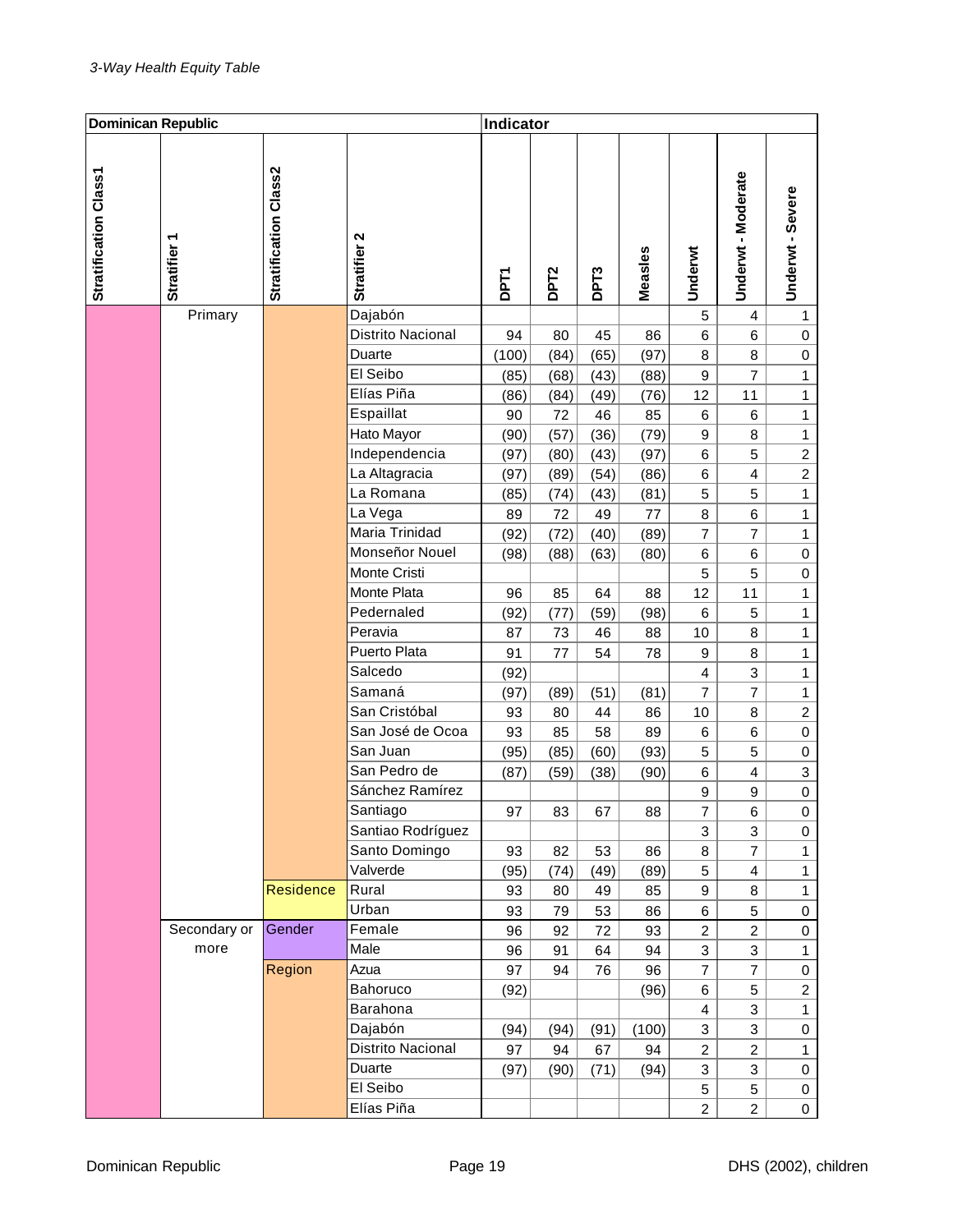| <b>Dominican Republic</b> |                 |                       |                   | Indicator   |                  |                   |         |                         |                         |                  |
|---------------------------|-----------------|-----------------------|-------------------|-------------|------------------|-------------------|---------|-------------------------|-------------------------|------------------|
| Stratification Class1     | ٣<br>Stratifier | Stratification Class2 | Stratifier 2      | <b>DPT1</b> | DPT <sub>2</sub> | DP <sub>T</sub> 3 | Measles | Underwt                 | Underwt - Moderate      | Underwt - Severe |
|                           | Secondary or    |                       | Espaillat         | 96          | 88               | 68                | 91      | 3                       | $\overline{c}$          | $\mathbf{1}$     |
|                           | more            |                       | Hato Mayor        | (96)        | (88)             | (73)              | (96)    | 1                       | 1                       | $\,0\,$          |
|                           |                 |                       | Independencia     | (93)        | (90)             | (72)              | (100)   | 3                       | $\overline{c}$          | $\mathbf{1}$     |
|                           |                 |                       | La Altagracia     |             |                  |                   |         | 1                       | 0                       | 1                |
|                           |                 |                       | La Romana         | (97)        | (79)             | (58)              | (84)    | 3                       | 3                       | $\mathbf{1}$     |
|                           |                 |                       | La Vega           | (100)       | (92)             | (73)              | (89)    | $\overline{\mathbf{4}}$ | $\overline{\mathbf{4}}$ | $\boldsymbol{0}$ |
|                           |                 |                       | Maria Trinidad    | (100)       |                  |                   | (96)    | $\overline{c}$          | $\overline{c}$          | $\boldsymbol{0}$ |
|                           |                 |                       | Monseñor Nouel    | (97)        | (89)             | (44)              | (97)    | 1                       | $\mathbf{1}$            | $\boldsymbol{0}$ |
|                           |                 |                       | Monte Cristi      |             |                  |                   |         | $\overline{c}$          | $\overline{c}$          | $\boldsymbol{0}$ |
|                           |                 |                       | Monte Plata       | 93          | 91               | 70                | 92      | $\overline{c}$          | $\overline{c}$          | 0                |
|                           |                 |                       | Pedernaled        |             |                  |                   |         | $\overline{4}$          | 3                       | $\mathbf{1}$     |
|                           |                 |                       | Peravia           | 94          | 89               | 62                | 96      | 5                       | 5                       | $\mathbf{1}$     |
|                           |                 |                       | Puerto Plata      | 97          | 89               | 66                | 93      | 3                       | 3                       | $\boldsymbol{0}$ |
|                           |                 |                       | Salcedo           | (97)        | (94)             | (94)              | (100)   | 3                       | 3                       | 0                |
|                           |                 |                       | Samaná            | (97)        | (93)             | (69)              | (100)   | $\overline{c}$          | $\overline{c}$          | $\mathbf 0$      |
|                           |                 |                       | San Cristóbal     | 97          | 94               | 72                | 94      | 6                       | 5                       | $\mathbf{1}$     |
|                           |                 |                       | San José de Ocoa  | (97)        | (88)             | (57)              | (93)    | 1                       | 1                       | $\mathbf 0$      |
|                           |                 |                       | San Juan          |             |                  |                   |         | 1                       | 1                       | 0                |
|                           |                 |                       | San Pedro de      | (95)        | (89)             | (70)              | (95)    | $\overline{c}$          | $\overline{c}$          | 0                |
|                           |                 |                       | Sánchez Ramírez   | (93)        | (82)             | (79)              | (97)    | 1                       | 1                       | 0                |
|                           |                 |                       | Santiago          | 93          | 92               | 68                | 91      | $\overline{c}$          | $\overline{c}$          | $\mathbf 0$      |
|                           |                 |                       | Santiao Rodríguez |             |                  |                   |         | 3                       | 3                       | $\mathbf 0$      |
|                           |                 |                       | Santo Domingo     | 97          | 93               | 72                | 93      | 6                       | 6                       | $\mathbf{1}$     |
|                           |                 |                       | Valverde          | (96)        | (88)             | (64)              | (88)    | 0                       | $\mathbf 0$             | $\mathbf 0$      |
|                           |                 | <b>Residence</b>      | Rural             | 95          | 89               | 65                | 91      | 4                       | 3                       | $\mathbf{1}$     |
|                           |                 |                       | Urban             | 96          | 92               | 69                | 94      | 2                       | 2                       | 0                |
|                           | Female          | Education             | None              | 81          | 65               | 36                | 77      | 8                       | 6                       | $\mathbf{1}$     |
| Gender                    |                 |                       | Primary           | 92          | 81               | 53                | 85      | $\overline{7}$          | $\overline{7}$          | $\mathbf{1}$     |
|                           |                 |                       | Secondary or more | 96          | 92               | 72                | 93      | $\overline{c}$          | $\overline{c}$          | $\pmb{0}$        |
|                           |                 | Region                | Azua              | 95          | 91               | 65                | 89      | 11                      | 11                      | $\mathbf 0$      |
|                           |                 |                       | Bahoruco          |             |                  |                   |         | 10                      | 8                       | $\overline{c}$   |
|                           |                 |                       | Barahona          | (94)        | (82)             | (45)              | (94)    | 6                       | 6                       | $\mathbf{1}$     |
|                           |                 |                       | Dajabón           | (97)        | (90)             | (87)              | (97)    | 3                       | 3                       | $\mathbf{1}$     |
|                           |                 |                       | Distrito Nacional | 96          | 92               | 66                | 90      | 3                       | 3                       | $\mathbf 0$      |
|                           |                 |                       | Duarte            | (97)        | (94)             | (68)              | (91)    | $\overline{\mathbf{4}}$ | $\overline{\mathbf{4}}$ | 0                |
|                           |                 |                       | El Seibo          | (81)        | (54)             | (30)              | (78)    | 6                       | 6                       | 0                |
|                           |                 |                       | Elías Piña        | (79)        | (71)             | (38)              | (68)    | 9                       | 8                       | $\mathbf{1}$     |
|                           |                 |                       | Espaillat         | 89          | 75               | 57                | 84      | 4                       | 3                       | $\mathbf{1}$     |
|                           |                 |                       | Hato Mayor        | (91)        | (72)             | (47)              | (88)    | 5                       | 5                       | $\pmb{0}$        |
|                           |                 |                       | Independencia     | (91)        | (77)             | (57)              | (97)    | 5                       | $\mathbf{3}$            | $\overline{c}$   |
|                           |                 |                       | La Altagracia     |             |                  |                   |         | 6                       | 5                       | $\overline{2}$   |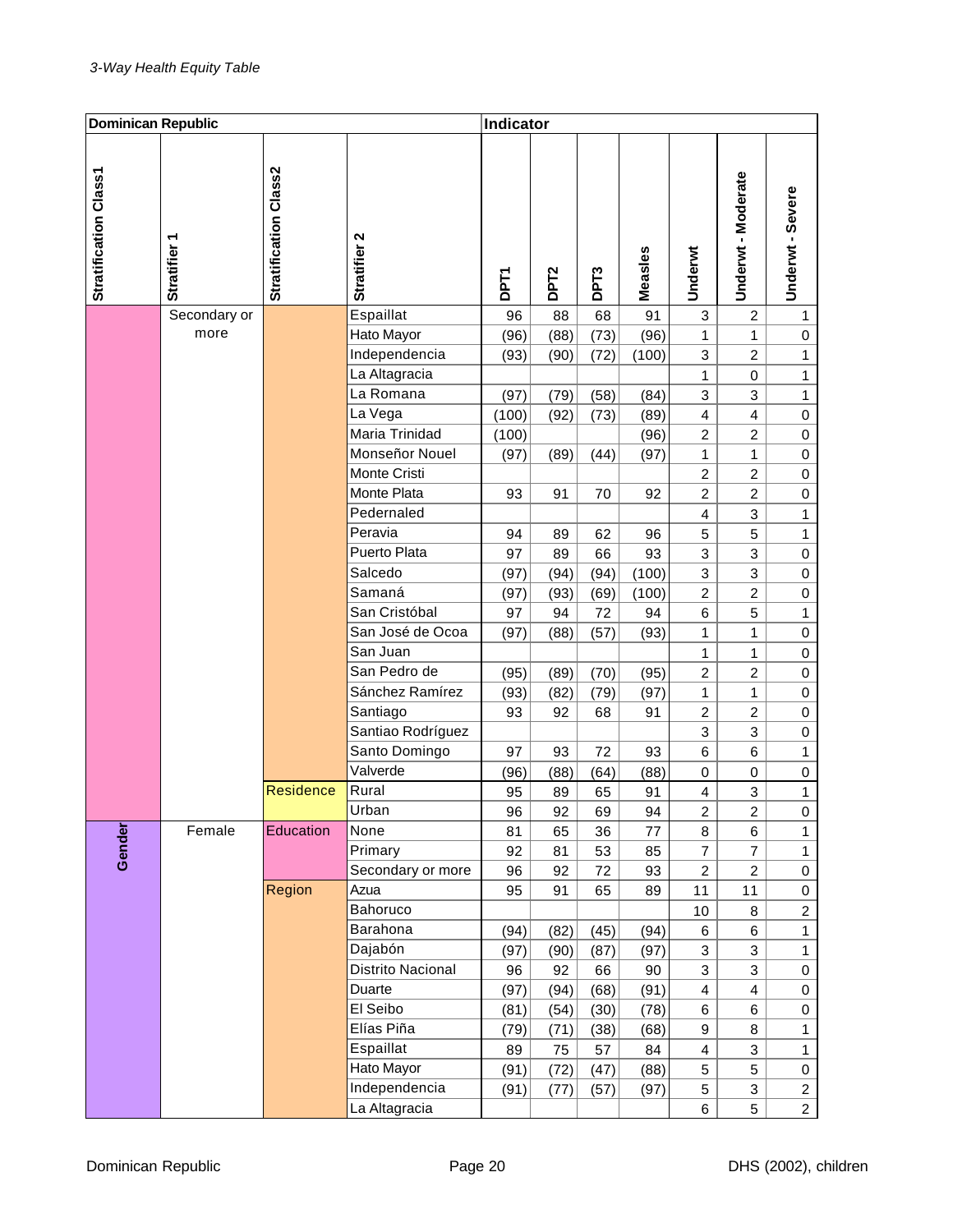| <b>Dominican Republic</b> |                        |                       |                   | Indicator   |                  |                  |         |                         |                         |                     |
|---------------------------|------------------------|-----------------------|-------------------|-------------|------------------|------------------|---------|-------------------------|-------------------------|---------------------|
| Stratification Class1     | ᠇<br><b>Stratifier</b> | Stratification Class2 | Stratifier 2      | <b>DPT1</b> | DPT <sub>2</sub> | DPT <sub>3</sub> | Measles | Underwt                 | Underwt - Moderate      | Underwt - Severe    |
|                           | Female                 |                       | La Romana         | (95)        | (83)             | (55)             | (93)    | 3                       | 3                       | $\mathbf{1}$        |
|                           |                        |                       | La Vega           | (93)        | (80)             | (71)             | (73)    | 6                       | 6                       | 0                   |
|                           |                        |                       | Maria Trinidad    | (92)        | (88)             | (60)             | (85)    | 5                       | 4                       | 1                   |
|                           |                        |                       | Monseñor Nouel    | (95)        | (86)             | (57)             | (79)    | 5                       | 5                       | 0                   |
|                           |                        |                       | Monte Cristi      | (85)        | (62)             | (42)             | (69)    | 5                       | 5                       | $\mathbf 0$         |
|                           |                        |                       | Monte Plata       | 93          | 89               | 67               | 92      | 8                       | 7                       | $\mathbf{1}$        |
|                           |                        |                       | Pedernaled        | (91)        | (76)             | (55)             | (88)    | 5                       | 5                       | $\mathbf{1}$        |
|                           |                        |                       | Peravia           | 91          | 76               | 47               | 93      | $\overline{7}$          | 6                       | $\mathbf{1}$        |
|                           |                        |                       | Puerto Plata      | 93          | 82               | 67               | 76      | 6                       | 6                       | $\boldsymbol{0}$    |
|                           |                        |                       | Salcedo           | (93)        | (85)             | (73)             | (93)    | $\overline{4}$          | 3                       | $\mathbf{1}$        |
|                           |                        |                       | Samaná            | (95)        | (92)             | (57)             | (89)    | $\overline{4}$          | 3                       | $\mathbf{1}$        |
|                           |                        |                       | San Cristóbal     | 94          | 84               | 58               | 91      | 10                      | 9                       | 1                   |
|                           |                        |                       | San José de Ocoa  | 93          | 83               | 55               | 85      | $\overline{4}$          | 4                       | $\boldsymbol{0}$    |
|                           |                        |                       | San Juan          | (97)        | (87)             | (60)             | (90)    | $\overline{c}$          | $\overline{c}$          | 0                   |
|                           |                        |                       | San Pedro de      | (88)        | (76)             | (51)             | (93)    | 6                       | 3                       | $\boldsymbol{2}$    |
|                           |                        |                       | Sánchez Ramírez   |             |                  |                  |         | 8                       | 8                       | $\boldsymbol{0}$    |
|                           |                        |                       | Santiago          | (92)        | (89)             | (66)             | (94)    | 5                       | 5                       | $\boldsymbol{0}$    |
|                           |                        |                       | Santiao Rodríguez |             |                  |                  |         | 1                       | 1                       | 0                   |
|                           |                        |                       | Santo Domingo     | 98          | 92               | 64               | 91      | $\boldsymbol{9}$        | 8                       | 0                   |
|                           |                        |                       | Valverde          | (87)        | (73)             | (51)             | (84)    | 5                       | 3                       | $\boldsymbol{2}$    |
|                           |                        | <b>Residence</b>      | Rural             | 94          | 84               | 59               | 88      | 7                       | 7                       | $\mathbf{1}$        |
|                           |                        |                       | Urban             | 93          | 87               | 64               | 89      | 4                       | 3                       | 0                   |
|                           | Male                   | Education             | None              | 82          | 66               | 53               | 69      | 8                       | $\overline{7}$          | $\mathbf{1}$        |
|                           |                        |                       | Primary           | 94          | 78               | 50               | 86      | 7                       | 6                       | $\mathbf{1}$        |
|                           |                        |                       | Secondary or more | 96          | 91               | 64               | 94      | 3                       | 3                       | $\mathbf{1}$        |
|                           |                        | Region                | Azua              | 99          | 85               | 66               | 97      | 6                       | 6                       | 0                   |
|                           |                        |                       | Bahoruco          | 85          | 77               | 47               | 90      | 12                      | 11                      | $\mathbf{1}$        |
|                           |                        |                       | Barahona          | (84)        | (77)             | (53)             | (77)    | 10                      | $\overline{\mathbf{7}}$ | $\mathbf 3$         |
|                           |                        |                       | Dajabón           |             |                  |                  |         | 5                       | 5                       | $\boldsymbol{0}$    |
|                           |                        |                       | Distrito Nacional | 96          | 85               | 51               | 90      | $\overline{\mathbf{4}}$ | $\overline{\mathbf{4}}$ | $\mathbf{1}$        |
|                           |                        |                       | Duarte            | (100)       | (81)             | (68)             | (100)   | $\overline{7}$          | $\overline{7}$          | $\pmb{0}$           |
|                           |                        |                       | El Seibo          | (84)        |                  |                  | (96)    | 9                       | $\overline{7}$          | $\overline{2}$      |
|                           |                        |                       | Elías Piña        | (83)        | (74)             | (54)             | (80)    | $10$                    | 9                       | $\mathbf{1}$        |
|                           |                        |                       | Espaillat         | 94          | 78               | 56               | 89      | $\overline{7}$          | 6                       | $\mathbf{1}$        |
|                           |                        |                       | Hato Mayor        | (89)        | (63)             | (56)             | (82)    | 8                       | 6                       | $\overline{a}$      |
|                           |                        |                       | Independencia     | (97)        | (85)             | (52)             | (97)    | 6                       | 5                       | $\mathbf{1}$        |
|                           |                        |                       | La Altagracia     | (89)        | (80)             | (49)             | (83)    | $\overline{c}$          | 1                       | $\overline{c}$      |
|                           |                        |                       | La Romana         | (85)        | (67)             | (41)             | (71)    | $\boldsymbol{7}$        | 6                       | $\mathbf{1}$        |
|                           |                        |                       | La Vega           | (93)        | (75)             | (40)             | (86)    | 8                       | 6                       | $\mathbf{1}$        |
|                           |                        |                       | Maria Trinidad    | (100)       | (81)             | (50)             | (93)    | 5                       | 5                       | $\boldsymbol{0}$    |
|                           |                        |                       | Monseñor Nouel    | (97)        | (82)             | (50)             | (91)    | 5                       | 5                       | $\mathsf{O}\xspace$ |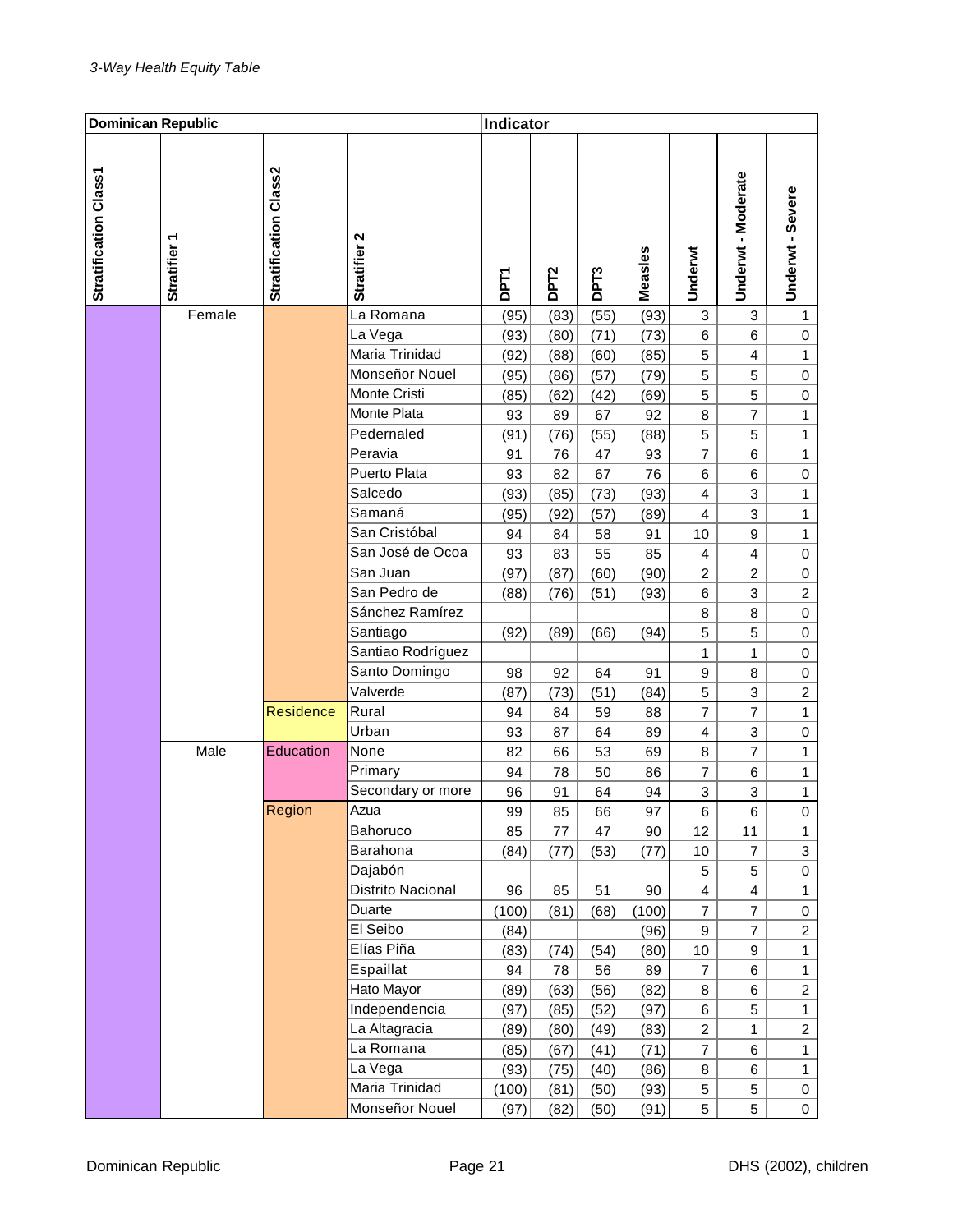| <b>Dominican Republic</b> |                 | Indicator             |                              |             |                  |                  |            |                  |                         |                                |
|---------------------------|-----------------|-----------------------|------------------------------|-------------|------------------|------------------|------------|------------------|-------------------------|--------------------------------|
| Stratification Class1     | ٣<br>Stratifier | Stratification Class2 | Stratifier 2                 | <b>DPT1</b> | DPT <sub>2</sub> | DPT <sub>3</sub> | Measles    | Underwt          | Underwt - Moderate      | Underwt - Severe               |
|                           | Male            |                       | Monte Cristi                 |             |                  |                  |            | $\overline{c}$   | $\overline{c}$          | 0                              |
|                           |                 |                       | Monte Plata                  | 96          | 86               | 66               | 89         | $\boldsymbol{9}$ | 8                       | $\mathbf{1}$                   |
|                           |                 |                       | Pedernaled                   | (82)        | (72)             | (59)             | (87)       | 5                | 3                       | $\mathbf{1}$                   |
|                           |                 |                       | Peravia                      | 86          | 77               | 51               | 86         | 10               | 8                       | $\boldsymbol{2}$               |
|                           |                 |                       | Puerto Plata                 | 94          | 78               | 48               | 90         | 6                | 5                       | $\mathbf{1}$                   |
|                           |                 |                       | Salcedo                      | (97)        | (94)             | (85)             | (100)      | 4                | 3                       | $\mathbf{1}$                   |
|                           |                 |                       | Samaná                       | (100)       | (91)             | (59)             | (91)       | $\overline{7}$   | $\overline{\mathbf{7}}$ | $\mathbf 0$                    |
|                           |                 |                       | San Cristóbal                | 95          | 90               | 56               | 88         | 7                | 5                       | $\boldsymbol{2}$               |
|                           |                 |                       | San José de Ocoa             | 92          | 84               | 58               | 92         | 6                | 6                       | $\mathbf 0$                    |
|                           |                 |                       | San Juan                     | (95)        | (86)             | (59)             | (95)       | 5                | 5                       | $\mathbf 0$                    |
|                           |                 |                       | San Pedro de                 | (93)        | (73)             | (54)             | (88)       | $\overline{4}$   | 4                       | 0                              |
|                           |                 |                       | Sánchez Ramírez              | (94)        | (81)             | (68)             | (97)       | 1                | 1                       | 0                              |
|                           |                 |                       | Santiago                     | 96          | 85               | 68               | 88         | $\overline{4}$   | 4                       | 0                              |
|                           |                 |                       | Santiao Rodríguez            |             |                  |                  |            | 5                | 5                       | $\mathbf 0$                    |
|                           |                 |                       | Santo Domingo                | 97          | 87               | 62               | 91         | 7                | 6                       | $\mathbf{1}$                   |
|                           |                 |                       | Valverde                     | (100)       | (78)             | (56)             | (89)       | $\overline{c}$   | $\overline{c}$          | 0                              |
|                           |                 | <b>Residence</b>      | Rural                        | 93          | 82               | 50               | 86         | $\overline{7}$   | 6                       | $\mathbf{1}$                   |
|                           |                 |                       | Urban                        | 95          | 84               | 59               | 91         | $\overline{4}$   | 4                       | $\mathbf 0$                    |
| Region                    | Azua            | Education             | None                         |             |                  |                  |            | (3)              | (3)                     |                                |
|                           |                 |                       | Primary                      | 97          | 82               | 56               | 92         | $\boldsymbol{9}$ | $\boldsymbol{9}$        | 1                              |
|                           |                 |                       | Secondary or more            | 97          | 94               | 76               | 96         | 7                | 7                       | 0                              |
|                           |                 | Gender                | Female                       | 95          | 91               | 65               | 89         | 11               | 11                      | $\boldsymbol{0}$               |
|                           |                 |                       | Male                         | 99          | 85               | 66               | 97         | 6                | 6                       | 0                              |
|                           |                 | Residence             | Rural                        | 97          | 87               | 62               | 93         | 11               | 11                      | $\pmb{0}$                      |
|                           |                 | Education             | Urban                        | 98          | 88               | 70               | 93         | 5                | 5                       | 0                              |
|                           | Bahoruco        |                       | None                         |             |                  |                  |            | 15               | 13                      | $\overline{a}$<br>$\mathbf{1}$ |
|                           |                 |                       | Primary<br>Secondary or more | 79<br>(92)  | 68               | 45               | 88<br>(96) | 12<br>6          | 11<br>5                 | $\overline{a}$                 |
|                           |                 | Gender                | Female                       |             |                  |                  |            | 10               | 8                       | $\overline{c}$                 |
|                           |                 |                       | Male                         | 85          | 77               | 47               | 90         | 12               | 11                      | $\mathbf{1}$                   |
|                           |                 | Residence             | Rural                        | (76)        | (62)             | (41)             | (81)       | 15               | 14                      | $\mathbf{1}$                   |
|                           |                 |                       | Urban                        | (92)        | (81)             | (49)             | (98)       | $\overline{7}$   | 5                       | $\mathbf{1}$                   |
|                           | Barahona        | Education             | None                         |             |                  |                  |            | (9)              | (6)                     | (3)                            |
|                           |                 |                       | Primary                      | (89)        | (75)             | (44)             | (84)       | 10               | 8                       | $\overline{c}$                 |
|                           |                 |                       | Secondary or more            |             |                  |                  |            | 4                | 3                       | $\mathbf{1}$                   |
|                           |                 | Gender                | Female                       | (94)        | (82)             | (45)             | (94)       | 6                | 6                       | $\mathbf{1}$                   |
|                           |                 |                       | Male                         | (84)        | (77)             | (53)             | (77)       | 10               | $\overline{\mathbf{7}}$ | $\ensuremath{\mathsf{3}}$      |
|                           |                 | Residence             | Rural                        |             |                  |                  |            | 11               | 9                       | $\mathbf{1}$                   |
|                           |                 |                       | Urban                        | (87)        | (78)             | (43)             | (87)       | $\overline{7}$   | 6                       | $\overline{2}$                 |
|                           | Dajabón         | Education             | None                         |             |                  |                  |            |                  |                         |                                |
|                           |                 |                       | Primary                      |             |                  |                  |            | 5                | 4                       | $\mathbf{1}$                   |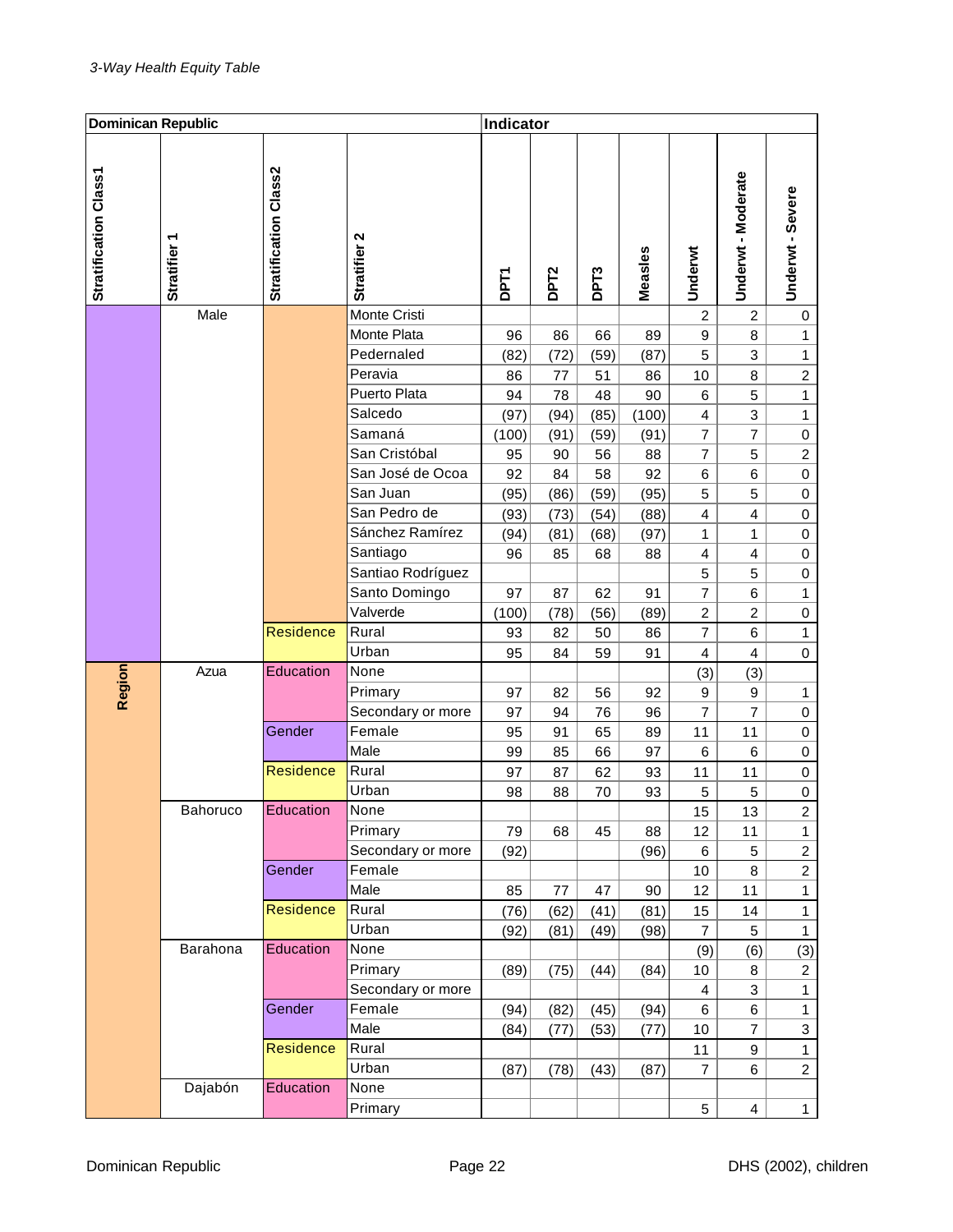| <b>Dominican Republic</b> |                        |                       |                             | Indicator    |                  |                  |              |                           |                         |                           |
|---------------------------|------------------------|-----------------------|-----------------------------|--------------|------------------|------------------|--------------|---------------------------|-------------------------|---------------------------|
| Stratification Class1     | ٣<br><b>Stratifier</b> | Stratification Class2 | Stratifier 2                | <b>DPT1</b>  | DPT <sub>2</sub> | DPT <sub>3</sub> | Measles      | Underwt                   | Underwt - Moderate      | Underwt - Severe          |
|                           |                        |                       | Secondary or more           | (94)         | (94)             | (91)             | (100)        | $\ensuremath{\mathsf{3}}$ | 3                       | 0                         |
|                           |                        | Gender                | Female                      | (97)         | (90)             | (87)             | (97)         | 3                         | 3                       | $\mathbf{1}$              |
|                           |                        |                       | Male                        |              |                  |                  |              | 5                         | 5                       | 0                         |
|                           |                        | <b>Residence</b>      | Rural                       |              |                  |                  |              | 6                         | 5                       | $\mathbf{1}$              |
|                           |                        |                       | Urban                       | (97)         | (91)             | (91)             | (97)         | 3                         | 3                       | $\boldsymbol{0}$          |
|                           | Distrito               | Education             | None                        |              |                  |                  |              |                           |                         |                           |
|                           | Nacional               |                       | Primary                     | 94           | 80               | 45               | 86           | 6                         | 6                       | 0                         |
|                           |                        |                       | Secondary or more           | 97           | 94               | 67               | 94           | $\overline{c}$            | $\overline{c}$          | $\mathbf{1}$              |
|                           |                        | Gender                | Female                      | 96           | 92               | 66               | 90           | 3                         | 3                       | $\mathbf 0$               |
|                           |                        |                       | Male                        | 96           | 85               | 51               | 90           | $\overline{\mathbf{4}}$   | $\overline{\mathbf{4}}$ | $\mathbf{1}$              |
|                           |                        | <b>Residence</b>      | Rural                       | 96           | 90               | 53               | 94           | 8                         | 6                       | $\mathbf{1}$              |
|                           |                        |                       | Urban                       | 96           | 88               | 61               | 89           | $\overline{c}$            | $\overline{c}$          | $\boldsymbol{0}$          |
|                           | Duarte                 | Education             | None                        |              |                  |                  |              |                           |                         |                           |
|                           |                        |                       | Primary                     | (100)        | (84)             | (65)             | (97)         | 8                         | 8                       | 0                         |
|                           |                        |                       | Secondary or more           | (97)         | (90)             | (71)             | (94)         | 3                         | 3                       | $\mathbf 0$               |
|                           |                        | Gender                | Female                      | (97)         | (94)             | (68)             | (91)         | $\overline{\mathbf{4}}$   | $\overline{\mathbf{4}}$ | $\mathbf 0$               |
|                           |                        |                       | Male                        | (100)        | (81)             | (68)             | (100)        | $\overline{7}$            | 7                       | $\mathbf 0$               |
|                           |                        | <b>Residence</b>      | Rural                       | (100)        | (86)             | (62)             | (100)        | $\mathbf 5$               | 5                       | $\mathbf 0$               |
|                           |                        |                       | Urban                       | (98)         | (87)             | (72)             | (93)         | $\,6$                     | 6                       | 0                         |
|                           | El Seibo               | Education             | None                        |              |                  |                  |              | (7)                       | (7)                     |                           |
|                           |                        |                       | Primary                     | (85)         | (68)             | (43)             | (88)         | 9                         | 7                       | 1                         |
|                           |                        |                       | Secondary or more           |              |                  |                  |              | 5                         | 5                       | $\mathbf 0$               |
|                           |                        | Gender                | Female                      | (81)         | (54)             | (30)             | (78)         | 6                         | 6                       | $\,0\,$                   |
|                           |                        |                       | Male                        | (84)         |                  |                  | (96)         | $\boldsymbol{9}$          | 7                       | $\overline{c}$            |
|                           |                        | <b>Residence</b>      | Rural                       | (78)         | (53)             | (25)             | (81)         | 8                         | 6                       | $\mathbf{1}$              |
|                           |                        |                       | Urban                       | (88)         | (76)             | (56)             | (92)         | 7                         | 7                       | 0                         |
|                           | Elías Piña             | Education             | None                        |              |                  |                  |              | 9                         | $\overline{7}$          | $\overline{a}$            |
|                           |                        |                       | Primary                     | (86)         | (84)             | (49)             | (76)         | 12                        | 11                      | $\mathbf{1}$              |
|                           |                        | Gender                | Secondary or more<br>Female |              |                  |                  |              | $\overline{c}$<br>9       | $\overline{c}$<br>8     | $\pmb{0}$<br>$\mathbf{1}$ |
|                           |                        |                       | Male                        | (79)<br>(83) | (71)<br>(74)     | (38)<br>(54)     | (68)<br>(80) | 10                        | 9                       | $\mathbf{1}$              |
|                           |                        | Residence             | Rural                       | (77)         | (77)             | (37)             | (66)         | 11                        | 9                       | $\mathbf{1}$              |
|                           |                        |                       | Urban                       | (85)         | (68)             | (56)             | (82)         | $\overline{7}$            | $\overline{7}$          | $\pmb{0}$                 |
|                           | Espaillat              | Education             | None                        |              |                  |                  |              | (10)                      | (7)                     | (4)                       |
|                           |                        |                       | Primary                     | 90           | 72               | 46               | 85           | 6                         | 6                       | 1                         |
|                           |                        |                       | Secondary or more           | 96           | 88               | 68               | 91           | 3                         | $\overline{c}$          | $\mathbf{1}$              |
|                           |                        | Gender                | Female                      | 89           | 75               | 57               | 84           | $\overline{4}$            | 3                       | $\mathbf{1}$              |
|                           |                        |                       | Male                        | 94           | 78               | 56               | 89           | $\overline{7}$            | 6                       | $\mathbf{1}$              |
|                           |                        | <b>Residence</b>      | Rural                       | 91           | 70               | 44               | 80           | 6                         | 5                       | $\mathbf{1}$              |
|                           |                        |                       | Urban                       | 92           | 80               | 64               | 90           | 5                         | 5                       | $\mathbf{1}$              |
|                           |                        |                       |                             |              |                  |                  |              |                           |                         |                           |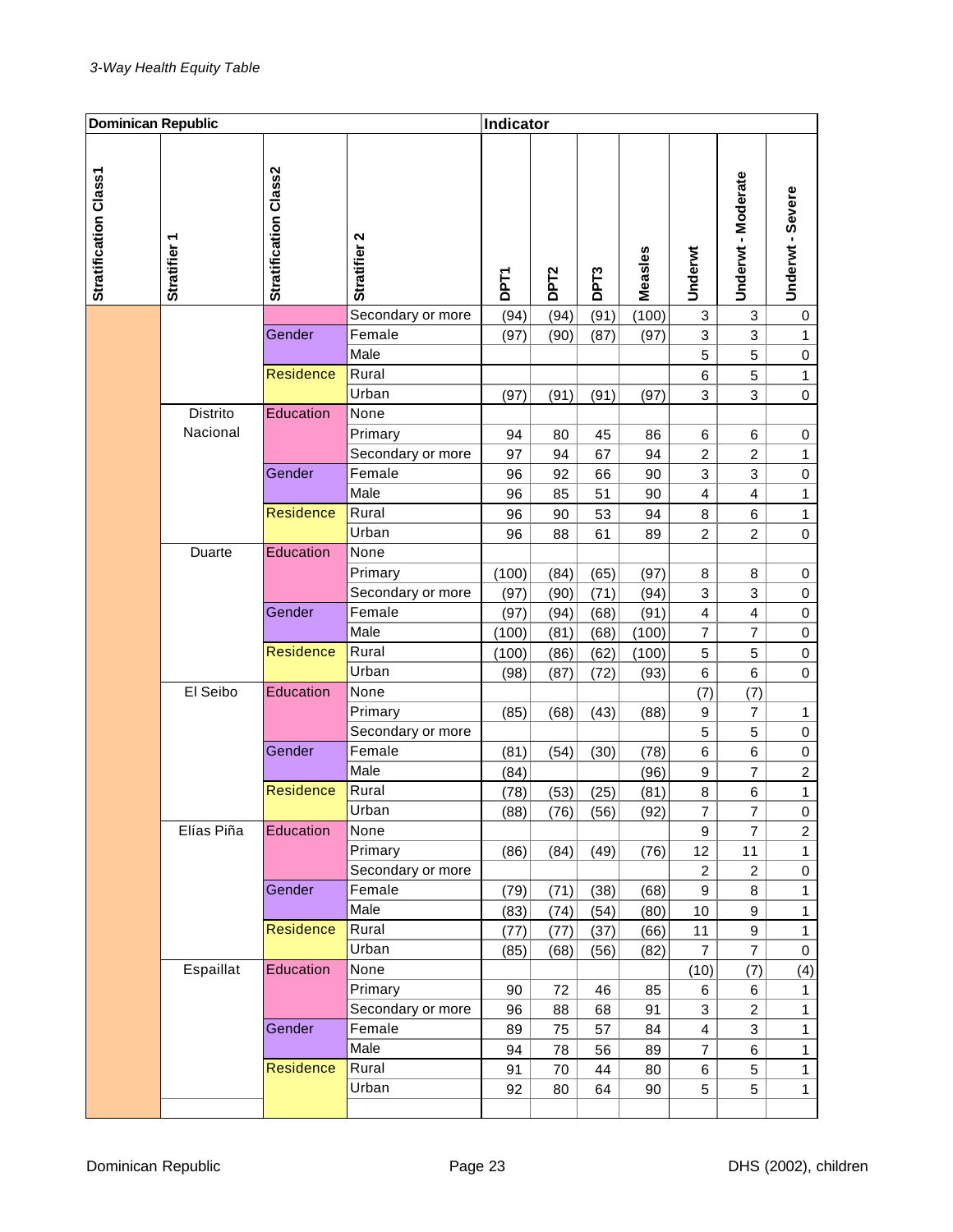| <b>Dominican Republic</b> |                          |                       | Indicator         |             |                  |                  |         |                         |                         |                  |
|---------------------------|--------------------------|-----------------------|-------------------|-------------|------------------|------------------|---------|-------------------------|-------------------------|------------------|
| Stratification Class1     | ٣<br><b>Stratifier</b>   | Stratification Class2 | Stratifier 2      | <b>DPT1</b> | DPT <sub>2</sub> | DPT <sub>3</sub> | Measles | Underwt                 | Underwt - Moderate      | Underwt - Severe |
|                           | Hato Mayor               | Education             | None              |             |                  |                  |         |                         |                         |                  |
|                           |                          |                       | Primary           | (90)        | (57)             | (36)             | (79)    | 9                       | 8                       | 1                |
|                           |                          |                       | Secondary or more | (96)        | (88)             | (73)             | (96)    | 1                       | 1                       | 0                |
|                           |                          | Gender                | Female            | (91)        | (72)             | (47)             | (88)    | 5                       | 5                       | 0                |
|                           |                          |                       | Male              | (89)        | (63)             | (56)             | (82)    | 8                       | 6                       | $\overline{c}$   |
|                           |                          | <b>Residence</b>      | Rural             |             |                  |                  |         | 3                       | 3                       | $\mathbf 0$      |
|                           |                          |                       | Urban             | (93)        | (79)             | (60)             | (86)    | 8                       | $\overline{7}$          | $\mathbf{1}$     |
|                           | Independencia Education  |                       | None              |             |                  |                  |         | (10)                    | (7)                     | (3)              |
|                           |                          |                       | Primary           | (97)        | (80)             | (43)             | (97)    | 6                       | 5                       | $\boldsymbol{2}$ |
|                           |                          |                       | Secondary or more | (93)        | (90)             | (72)             | (100)   | 3                       | $\overline{c}$          | $\mathbf{1}$     |
|                           |                          | Gender                | Female            | (91)        | (77)             | (57)             | (97)    | 5                       | 3                       | $\overline{c}$   |
|                           |                          |                       | Male              | (97)        | (85)             | (52)             | (97)    | 6                       | 5                       | $\mathbf{1}$     |
|                           |                          | <b>Residence</b>      | Rural             | (96)        | (73)             | (42)             | (92)    | 11                      | 9                       | $\boldsymbol{2}$ |
|                           |                          |                       | Urban             | (93)        | (86)             | (62)             | (100)   | 2                       | 1                       | $\mathbf{1}$     |
|                           | La Altagracia            | Education             | None              |             |                  |                  |         |                         |                         |                  |
|                           |                          |                       | Primary           | (97)        | (89)             | (54)             | (86)    | 6                       | 4                       | $\boldsymbol{2}$ |
|                           |                          |                       | Secondary or more |             |                  |                  |         | 1                       | $\mathbf 0$             | $\mathbf{1}$     |
|                           |                          | Gender                | Female            |             |                  |                  |         | 6                       | 5                       | $\overline{c}$   |
|                           |                          |                       | Male              | (89)        | (80)             | (49)             | (83)    | $\overline{c}$          | 1                       | $\boldsymbol{2}$ |
|                           |                          | <b>Residence</b>      | Rural             |             |                  |                  |         | 5                       | $\overline{\mathbf{4}}$ | $\mathbf{1}$     |
|                           |                          |                       | Urban             | (94)        | (83)             | (58)             | (97)    | 4                       | 2                       | $\overline{c}$   |
|                           | La Romana                | Education             | None              |             |                  |                  |         |                         |                         |                  |
|                           |                          |                       | Primary           | (85)        | (74)             | (43)             | (81)    | 5                       | 5                       | 1                |
|                           |                          |                       | Secondary or more | (97)        | (79)             | (58)             | (84)    | 3                       | 3                       | $\mathbf{1}$     |
|                           |                          | Gender                | Female            | (95)        | (83)             | (55)             | (93)    | 3                       | 3                       | $\mathbf{1}$     |
|                           |                          |                       | Male              | (85)        | (67)             | (41)             | (71)    | 7                       | 6                       | $\mathbf{1}$     |
|                           |                          | Residence             | Rural             |             |                  |                  |         | (12)                    | (10)                    | (2)              |
|                           |                          |                       | Urban             | 92          | 73               | 51               | 83      | $\overline{4}$          | 4                       | $\mathbf{1}$     |
|                           | La Vega                  | Education             | None              |             |                  |                  |         |                         |                         |                  |
|                           |                          |                       | Primary           | 89          | 72               | 49               | 77      | 8                       | 6                       | $\mathbf{1}$     |
|                           |                          |                       | Secondary or more | (100)       | (92)             | (73)             | (89)    | $\overline{\mathbf{4}}$ | $\overline{\mathbf{4}}$ | 0                |
|                           |                          | Gender                | Female            | (93)        | (80)             | (71)             | (73)    | 6                       | 6                       | $\pmb{0}$        |
|                           |                          |                       | Male              | (93)        | (75)             | (40)             | (86)    | 8                       | 6                       | $\mathbf{1}$     |
|                           |                          | <b>Residence</b>      | Rural             | (98)        | (86)             | (57)             | (78)    | $\overline{\mathbf{4}}$ | 3                       | $\mathbf{1}$     |
|                           |                          |                       | Urban             | (88)        | (68)             | (54)             | (83)    | 10                      | 10                      | $\mathbf{1}$     |
|                           | Maria Trinidad Education |                       | None              |             |                  |                  |         |                         |                         |                  |
|                           | Sánchez                  |                       | Primary           | (92)        | (72)             | (40)             | (89)    | $\overline{7}$          | $\overline{7}$          | $\mathbf{1}$     |
|                           |                          |                       | Secondary or more | (100)       |                  |                  | (96)    | $\overline{c}$          | $\overline{c}$          | 0                |
|                           |                          | Gender                | Female            | (92)        | (88)             | (60)             | (85)    | 5                       | 4                       | $\mathbf{1}$     |
|                           |                          |                       | Male              | (100)       | (81)             | (50)             | (93)    | 5                       | 5                       | 0                |
|                           |                          | <b>Residence</b>      | Rural             | (97)        | (83)             | (50)             | (88)    | $\overline{7}$          | 6                       | $\mathbf{1}$     |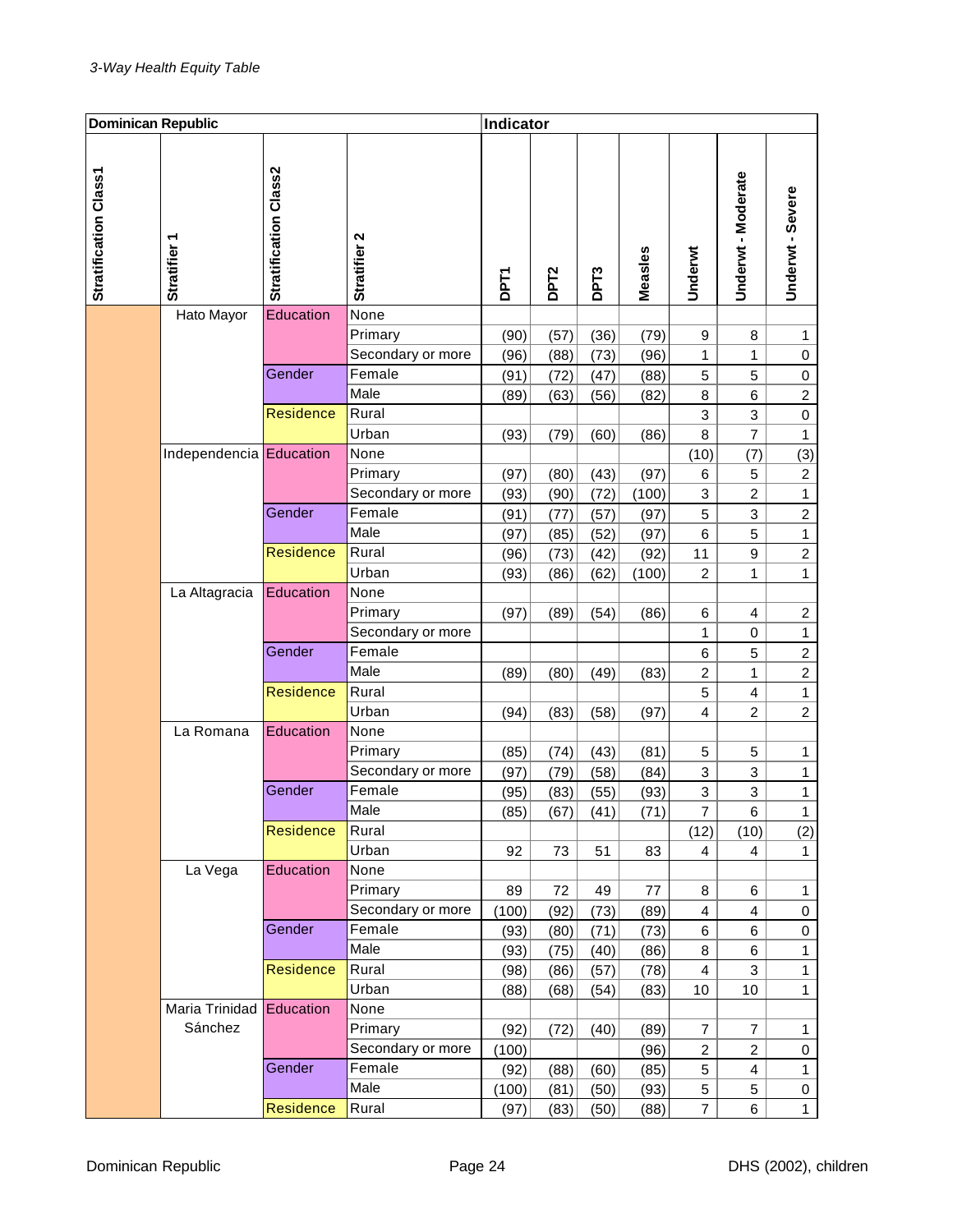| <b>Dominican Republic</b> |                        |                       | Indicator         |             |                  |                  |         |                         |                         |                  |
|---------------------------|------------------------|-----------------------|-------------------|-------------|------------------|------------------|---------|-------------------------|-------------------------|------------------|
| Stratification Class1     | ٣<br><b>Stratifier</b> | Stratification Class2 | Stratifier 2      | <b>DPT1</b> | DPT <sub>2</sub> | DPT <sub>3</sub> | Measles | Underwt                 | Underwt - Moderate      | Underwt - Severe |
|                           |                        |                       | Urban             |             |                  |                  |         | 1                       | 1                       | 0                |
|                           | Monseñor               | Education             | None              |             |                  |                  |         |                         |                         |                  |
|                           | Nouel                  |                       | Primary           | (98)        | (88)             | (63)             | (80)    | 6                       | 6                       | 0                |
|                           |                        |                       | Secondary or more | (97)        | (89)             | (44)             | (97)    | 1                       | 1                       | 0                |
|                           |                        | Gender                | Female            | (95)        | (86)             | (57)             | (79)    | 5                       | 5                       | 0                |
|                           |                        |                       | Male              | (97)        | (82)             | (50)             | (91)    | 5                       | 5                       | 0                |
|                           |                        | <b>Residence</b>      | Rural             | (100)       |                  |                  | (84)    | 7                       | $\overline{\mathbf{7}}$ | $\mathbf 0$      |
|                           |                        |                       | Urban             | (94)        | (88)             | (54)             | (85)    | 3                       | 3                       | $\mathbf 0$      |
|                           | Monte Cristi           | Education             | None              |             |                  |                  |         |                         |                         |                  |
|                           |                        |                       | Primary           |             |                  |                  |         | 5                       | 5                       | 0                |
|                           |                        |                       | Secondary or more |             |                  |                  |         | 2                       | $\overline{\mathbf{c}}$ | 0                |
|                           |                        | Gender                | Female            | (85)        | (62)             | (42)             | (69)    | 5                       | 5                       | $\boldsymbol{0}$ |
|                           |                        |                       | Male              |             |                  |                  |         | 2                       | $\overline{\mathbf{c}}$ | 0                |
|                           |                        | <b>Residence</b>      | Rural             |             |                  |                  |         | 2                       | $\boldsymbol{2}$        | $\mathbf 0$      |
|                           |                        |                       | Urban             |             |                  |                  |         | 5                       | 5                       | $\mathbf 0$      |
|                           | Monte Plata            | Education             | None              |             |                  |                  |         | (3)                     | (1)                     | (1)              |
|                           |                        |                       | Primary           | 96          | 85               | 64               | 88      | 12                      | 11                      | $\mathbf{1}$     |
|                           |                        |                       | Secondary or more | 93          | 91               | 70               | 92      | $\overline{c}$          | $\boldsymbol{2}$        | $\boldsymbol{0}$ |
|                           |                        | Gender                | Female            | 93          | 89               | 67               | 92      | 8                       | $\overline{7}$          | $\mathbf{1}$     |
|                           |                        |                       | Male              | 96          | 86               | 66               | 89      | 9                       | 8                       | $\mathbf{1}$     |
|                           |                        | <b>Residence</b>      | Rural             | 93          | 82               | 56               | 85      | 13                      | 12                      | $\mathbf{1}$     |
|                           |                        |                       | Urban             | 95          | 91               | 73               | 93      | 3                       | 3                       | $\mathbf 0$      |
|                           | Pedernaled             | Education             | None              |             |                  |                  |         | (3)                     | (3)                     |                  |
|                           |                        |                       | Primary           | (92)        | (77)             | (59)             | (98)    | 6                       | 5                       | $\mathbf{1}$     |
|                           |                        |                       | Secondary or more |             |                  |                  |         | $\overline{\mathbf{4}}$ | 3                       | $\mathbf{1}$     |
|                           |                        | Gender                | Female            | (91)        | (76)             | (55)             | (88)    | 5                       | $\overline{5}$          | $\mathbf 1$      |
|                           |                        |                       | Male              | (82)        | (72)             | (59)             | (87)    | 5                       | 3                       | $\mathbf{1}$     |
|                           |                        | <b>Residence</b>      | Rural             |             |                  |                  |         | $\overline{4}$          | 4                       | $\pmb{0}$        |
|                           |                        |                       | Urban             | (90)        | (78)             | (63)             | (94)    | 5                       | 4                       | $\mathbf{1}$     |
|                           | Peravia                | Education             | None              | (78)        | (57)             | (28)             | (72)    | 11                      | 9                       | $\overline{c}$   |
|                           |                        |                       | Primary           | 87          | 73               | 46               | 88      | 10                      | 8                       | $\mathbf{1}$     |
|                           |                        |                       | Secondary or more | 94          | 89               | 62               | 96      | 5                       | 5                       | $\mathbf{1}$     |
|                           |                        | Gender                | Female            | 91          | 76               | 47               | 93      | $\overline{7}$          | 6                       | $\mathbf{1}$     |
|                           |                        |                       | Male              | 86          | 77               | 51               | 86      | $10$                    | 8                       | $\overline{c}$   |
|                           |                        | Residence             | Rural             | 86          | 71               | 50               | 83      | 12                      | 11                      | $\mathbf{1}$     |
|                           |                        |                       | Urban             | 89          | 80               | 49               | 92      | 6                       | 5                       | $\mathbf{1}$     |
|                           | Puerto Plata           | Education             | None              |             |                  |                  |         | (17)                    | (17)                    |                  |
|                           |                        |                       | Primary           | 91          | 77               | 54               | 78      | 9                       | 8                       | $\mathbf{1}$     |
|                           |                        |                       | Secondary or more | 97          | 89               | 66               | 93      | 3                       | 3                       | 0                |
|                           |                        | Gender                | Female            | 93          | 82               | 67               | 76      | 6                       | 6                       | $\pmb{0}$        |
|                           |                        |                       | Male              | 94          | 78               | 48               | 90      | 6                       | 5                       | $\mathbf{1}$     |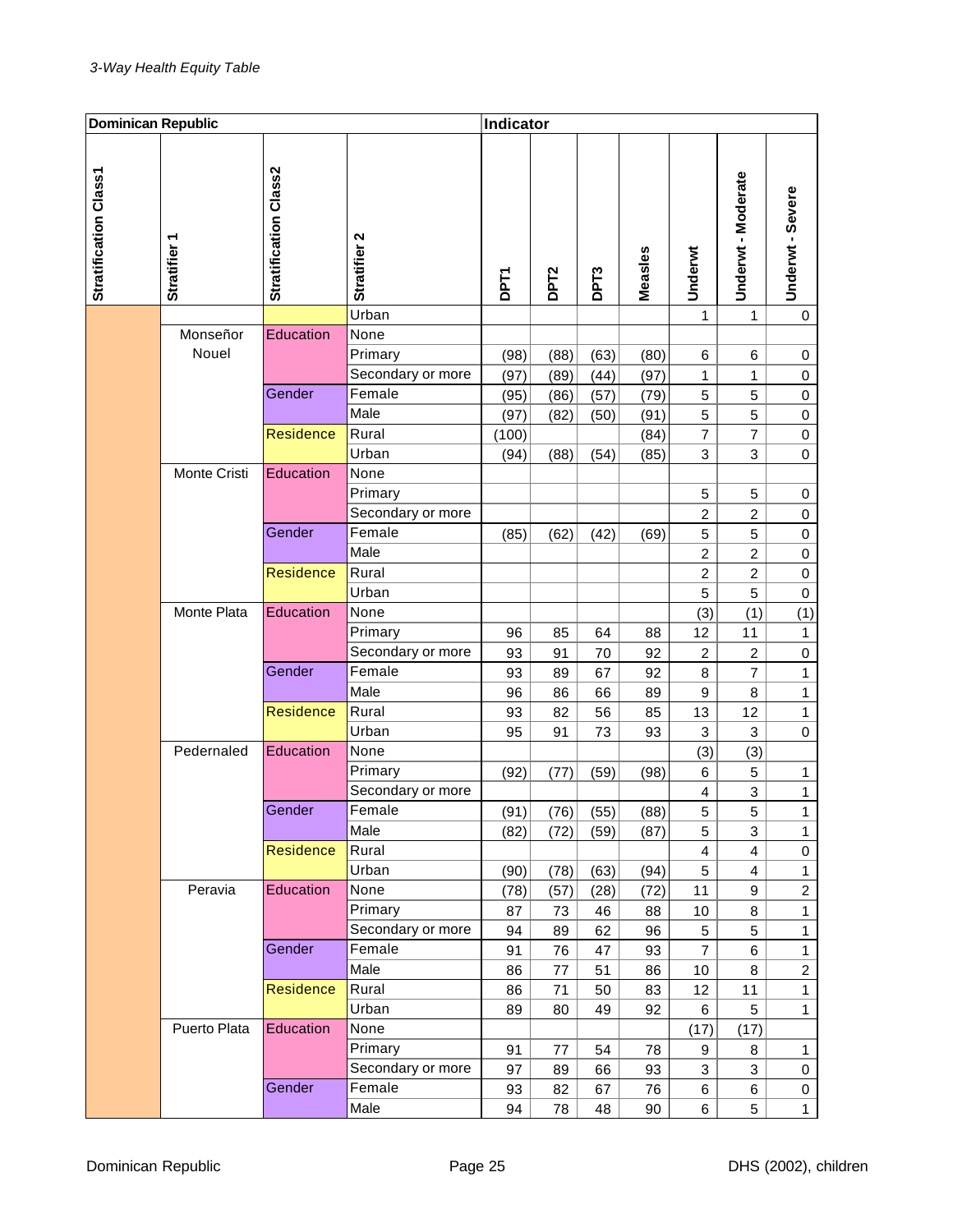| <b>Dominican Republic</b> |                        |                       | Indicator         |             |                  |                  |         |                         |                         |                  |
|---------------------------|------------------------|-----------------------|-------------------|-------------|------------------|------------------|---------|-------------------------|-------------------------|------------------|
| Stratification Class1     | ٣<br><b>Stratifier</b> | Stratification Class2 | Stratifier 2      | <b>DPT1</b> | DPT <sub>2</sub> | DPT <sub>3</sub> | Measles | Underwt                 | Underwt - Moderate      | Underwt - Severe |
|                           |                        | <b>Residence</b>      | Rural             | 96          | 83               | 57               | 82      | 8                       | $\overline{7}$          | $\mathbf{1}$     |
|                           |                        |                       | Urban             | 92          | 77               | 57               | 84      | $\overline{7}$          | $\overline{7}$          | 0                |
|                           | Salcedo                | Education             | None              |             |                  |                  |         |                         |                         |                  |
|                           |                        |                       | Primary           | (92)        |                  |                  |         | 4                       | 3                       | 1                |
|                           |                        |                       | Secondary or more | (97)        | (94)             | (94)             | (100)   | 3                       | 3                       | 0                |
|                           |                        | Gender                | Female            | (93)        | (85)             | (73)             | (93)    | $\overline{4}$          | 3                       | $\mathbf{1}$     |
|                           |                        |                       | Male              | (97)        | (94)             | (85)             | (100)   | 4                       | 3                       | $\mathbf{1}$     |
|                           |                        | Residence             | Rural             | (94)        | (87)             | (74)             | (96)    | $\overline{\mathbf{4}}$ | 3                       | $\mathbf{1}$     |
|                           |                        |                       | Urban             |             |                  |                  |         | 4                       | 4                       | $\mathbf 0$      |
|                           | Samaná                 | Education             | None              |             |                  |                  |         |                         |                         |                  |
|                           |                        |                       | Primary           | (97)        | (89)             | (51)             | (81)    | 7                       | 7                       | 1                |
|                           |                        |                       | Secondary or more | (97)        | (93)             | (69)             | (100)   | $\overline{c}$          | $\overline{\mathbf{c}}$ | 0                |
|                           |                        | Gender                | Female            | (95)        | (92)             | (57)             | (89)    | 4                       | 3                       | $\mathbf{1}$     |
|                           |                        |                       | Male              | (100)       | (91)             | (59)             | (91)    | $\overline{7}$          | 7                       | 0                |
|                           |                        | <b>Residence</b>      | Rural             | 96          | 92               | 60               | 88      | 4                       | 4                       | $\mathbf 0$      |
|                           |                        |                       | Urban             |             |                  |                  |         | 10                      | 8                       | $\boldsymbol{2}$ |
|                           | San Cristóbal          | Education             | None              |             |                  |                  |         | 11                      | $10$                    | $\mathbf{1}$     |
|                           |                        |                       | Primary           | 93          | 80               | 44               | 86      | 10                      | 8                       | $\overline{c}$   |
|                           |                        |                       | Secondary or more | 97          | 94               | 72               | 94      | 6                       | 5                       | $\mathbf 1$      |
|                           |                        | Gender                | Female            | 94          | 84               | 58               | 91      | 10                      | 9                       | $\mathbf{1}$     |
|                           |                        |                       | Male              | 95          | 90               | 56               | 88      | 7                       | 5                       | $\boldsymbol{2}$ |
|                           |                        | <b>Residence</b>      | Rural             | 95          | 85               | 60               | 88      | $\boldsymbol{9}$        | $\overline{7}$          | $\boldsymbol{2}$ |
|                           |                        |                       | Urban             | 94          | 88               | 56               | 90      | 8                       | 6                       | $\mathbf{1}$     |
|                           | San José de            | Education             | None              |             |                  |                  |         | 4                       | 4                       | $\mathbf{1}$     |
|                           | Ocoa                   |                       | Primary           | 93          | 85               | 58               | 89      | 6                       | 6                       | $\mathbf 0$      |
|                           |                        |                       | Secondary or more | (97)        | (88)             | (57)             | (93)    | 1                       | 1                       | 0                |
|                           |                        | Gender                | Female            | 93          | 83               | 55               | 85      | $\overline{4}$          | $\overline{4}$          | 0                |
|                           |                        |                       | Male              | 92          | 84               | 58               | 92      | 6                       | 6                       | 0                |
|                           |                        | <b>Residence</b>      | Rural             | 89          | 82               | 58               | 84      | $\overline{7}$          | $\overline{7}$          | $\pmb{0}$        |
|                           |                        |                       | Urban             | 97          | 85               | 55               | 93      | $\boldsymbol{2}$        | $\overline{c}$          | $\pmb{0}$        |
|                           | San Juan               | Education             | None              |             |                  |                  |         | (3)                     | (3)                     |                  |
|                           |                        |                       | Primary           | (95)        | (85)             | (60)             | (93)    | 5                       | 5                       | 0                |
|                           |                        |                       | Secondary or more |             |                  |                  |         | $\mathbf{1}$            | $\mathbf{1}$            | $\pmb{0}$        |
|                           |                        | Gender                | Female            | (97)        | (87)             | (60)             | (90)    | $\overline{c}$          | $\overline{c}$          | 0                |
|                           |                        |                       | Male              | (95)        | (86)             | (59)             | (95)    | 5                       | 5                       | 0                |
|                           |                        | <b>Residence</b>      | Rural             | (92)        | (83)             | (64)             | (89)    | 6                       | 6                       | $\pmb{0}$        |
|                           |                        |                       | Urban             | (100)       | (90)             | (55)             | (97)    | 1                       | 1                       | $\pmb{0}$        |
|                           | San Pedro de           | Education             | None              |             |                  |                  |         |                         |                         |                  |
|                           | Macorís                |                       | Primary           | (87)        | (59)             | (38)             | (90)    | 6                       | 4                       | $\mathbf{3}$     |
|                           |                        |                       | Secondary or more | (95)        | (89)             | (70)             | (95)    | $\overline{2}$          | $\overline{2}$          | $\boldsymbol{0}$ |
|                           |                        | Gender                | Female            | (88)        | (76)             | (51)             | (93)    | 6                       | 3                       | $\overline{a}$   |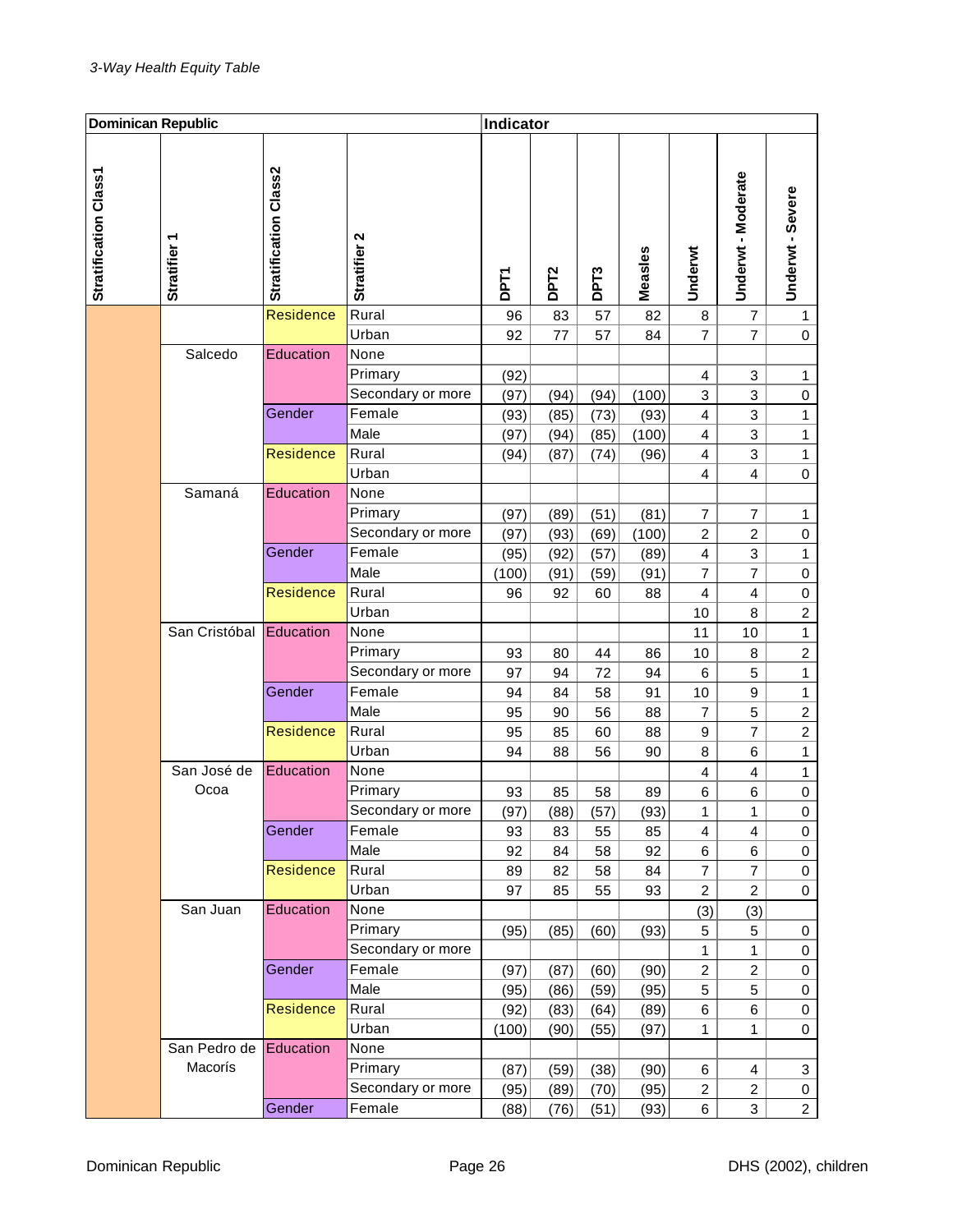| Stratification Class2<br>Stratification Class1<br>Stratifier 2<br>٣<br><b>Stratifier</b><br>Measles<br>DPT <sub>2</sub><br>DPT <sub>3</sub><br><b>DPT1</b> | Underwt - Moderate<br>Underwt             | Underwt - Severe |
|------------------------------------------------------------------------------------------------------------------------------------------------------------|-------------------------------------------|------------------|
| Male<br>(73)<br>(54)<br>(88)<br>(93)                                                                                                                       | 4<br>4                                    | 0                |
| <b>Residence</b><br>Rural                                                                                                                                  | (13)<br>(9)                               | (4)              |
| Urban<br>92<br>90<br>75<br>58                                                                                                                              | 3<br>3                                    | $\mathbf{1}$     |
| Sánchez<br>Education<br>None                                                                                                                               |                                           |                  |
| Ramírez<br>Primary                                                                                                                                         | 9<br>9                                    | 0                |
| Secondary or more<br>(93)<br>(82)<br>(79)<br>(97)                                                                                                          | 1<br>1                                    | 0                |
| Female<br>Gender                                                                                                                                           | 8<br>8                                    | $\mathbf 0$      |
| Male<br>(94)<br>(81)<br>(68)<br>(97)                                                                                                                       | 1<br>1                                    | $\mathbf 0$      |
| <b>Residence</b><br>Rural<br>(85)<br>(77)<br>(65)<br>(96)                                                                                                  | 3<br>3                                    | $\mathbf 0$      |
| Urban<br>(100)<br>(88)                                                                                                                                     | 7<br>7                                    | $\mathbf 0$      |
| Santiago<br>Education<br>None                                                                                                                              |                                           |                  |
| Primary<br>97<br>83<br>67<br>88                                                                                                                            | 7<br>6                                    | 0                |
| Secondary or more<br>92<br>93<br>68<br>91<br>Female<br>Gender                                                                                              | 2<br>$\overline{\mathbf{c}}$              | 0                |
| (92)<br>(89)<br>(66)<br>(94)<br>Male                                                                                                                       | 5<br>5                                    | $\mathbf 0$      |
| 96<br>85<br>68<br>88<br><b>Residence</b><br>Rural                                                                                                          | 4<br>4<br>$\overline{7}$                  | $\,0\,$          |
| (91)<br>(79)<br>(52)<br>(83)<br>Urban                                                                                                                      | 8                                         | $\mathbf{1}$     |
| 73<br>95<br>90<br>93<br>Santiago<br>Education<br>None                                                                                                      | 3<br>3                                    | $\mathbf 0$      |
| Rodríguez<br>Primary                                                                                                                                       | 3<br>3                                    |                  |
| Secondary or more                                                                                                                                          | 3<br>3                                    | 0<br>0           |
| Female<br>Gender                                                                                                                                           | 1<br>1                                    | 0                |
| Male                                                                                                                                                       | 5<br>5                                    | $\mathbf 0$      |
| <b>Residence</b><br>Rural                                                                                                                                  | 5<br>5                                    | 0                |
| Urban                                                                                                                                                      | $\overline{c}$<br>$\overline{c}$          | $\mathbf 0$      |
| Education<br>Santo<br>None                                                                                                                                 | 14<br>14                                  | $\mathbf 0$      |
| Domingo<br>Primary<br>93<br>82<br>53<br>86                                                                                                                 | 7<br>8                                    | $\mathbf{1}$     |
| Secondary or more<br>97<br>72<br>93<br>93                                                                                                                  | 6<br>6                                    | $\mathbf{1}$     |
| Gender<br>Female<br>98<br>92<br>64<br>91                                                                                                                   | 9<br>8                                    | $\pmb{0}$        |
| Male<br>97<br>62<br>87<br>91                                                                                                                               | $\overline{7}$<br>6                       | $\mathbf{1}$     |
| Residence<br>Rural<br>94<br>85<br>61<br>86                                                                                                                 | 9<br>8                                    | $\overline{c}$   |
| Urban<br>98<br>89<br>62<br>91                                                                                                                              | 6<br>6                                    | $\mathbf{1}$     |
| Education<br>Valverde<br>None                                                                                                                              |                                           |                  |
| Primary<br>(95)<br>(49)<br>(89)<br>(74)                                                                                                                    | 5<br>4                                    | $\mathbf{1}$     |
| Secondary or more<br>(88)<br>(96)<br>(88)<br>(64)                                                                                                          | $\pmb{0}$<br>0                            | $\pmb{0}$        |
| Gender<br>Female<br>(87)<br>(84)<br>(73)<br>(51)                                                                                                           | 3<br>5                                    | $\overline{2}$   |
| Male<br>(100)<br>(78)<br>(56)<br>(89)                                                                                                                      | $\overline{c}$<br>$\overline{c}$          | $\pmb{0}$        |
| Residence<br>Rural                                                                                                                                         | 3<br>3                                    | 0                |
| Urban<br>(91)<br>(78)<br>(60)<br>(89)                                                                                                                      | $\overline{\mathbf{4}}$<br>$\overline{c}$ | $\mathbf{1}$     |
| Education<br>Rural<br>None<br>84<br>65<br>36<br>70                                                                                                         | 9<br>10                                   | $\mathbf{1}$     |
| ssidence<br>Primary<br>93<br>49<br>85<br>80                                                                                                                | 9<br>8                                    | $\mathbf{1}$     |
| Secondary or more<br>95<br>89<br>65<br>91                                                                                                                  | 3<br>$\overline{4}$                       | $\mathbf{1}$     |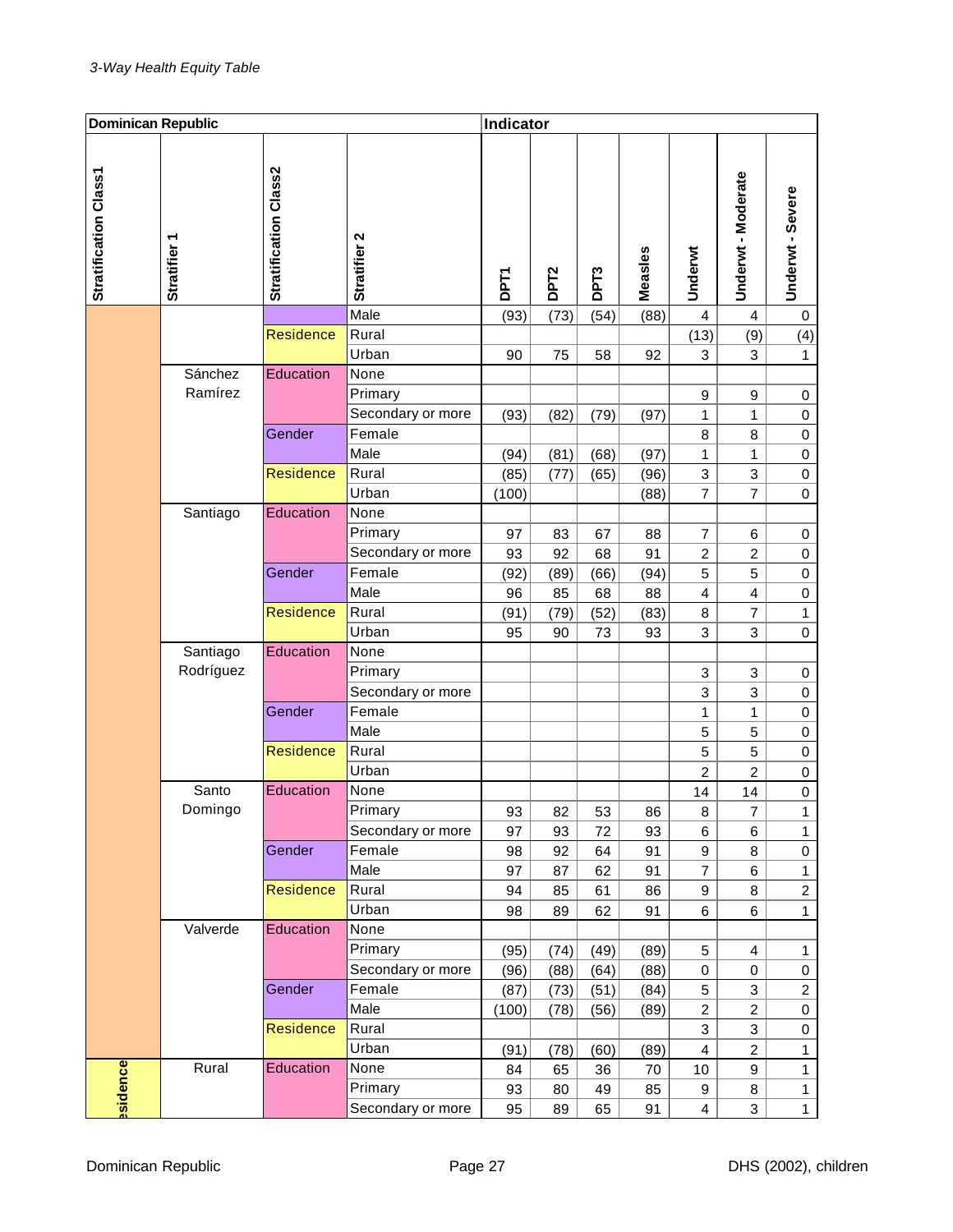| <b>Dominican Republic</b> |                        |                       | Indicator         |             |                  |                  |         |                         |                         |                  |
|---------------------------|------------------------|-----------------------|-------------------|-------------|------------------|------------------|---------|-------------------------|-------------------------|------------------|
| Stratification Class1     | ᠇<br><b>Stratifier</b> | Stratification Class2 | Stratifier 2      | <b>DPT1</b> | DPT <sub>2</sub> | DPT <sub>3</sub> | Measles | Underwt                 | Underwt - Moderate      | Underwt - Severe |
| œ                         |                        | Gender                | Female            | 94          | 84               | 59               | 88      | $\overline{7}$          | $\overline{7}$          | $\mathbf{1}$     |
|                           |                        |                       | Male              | 93          | 82               | 50               | 86      | $\overline{7}$          | 6                       | $\mathbf{1}$     |
|                           |                        | Region                | Azua              | 97          | 87               | 62               | 93      | 11                      | 11                      | $\boldsymbol{0}$ |
|                           |                        |                       | Bahoruco          | (76)        | (62)             | (41)             | (81)    | 15                      | 14                      | $\mathbf{1}$     |
|                           |                        |                       | Barahona          |             |                  |                  |         | 11                      | $\boldsymbol{9}$        | 1                |
|                           |                        |                       | Dajabón           |             |                  |                  |         | 6                       | 5                       | $\mathbf{1}$     |
|                           |                        |                       | Distrito Nacional | 96          | 90               | 53               | 94      | 8                       | 6                       | $\mathbf{1}$     |
|                           |                        |                       | Duarte            | (100)       | (86)             | (62)             | (100)   | 5                       | 5                       | $\mathbf 0$      |
|                           |                        |                       | El Seibo          | (78)        | (53)             | (25)             | (81)    | 8                       | $\,$ 6                  | $\mathbf{1}$     |
|                           |                        |                       | Elías Piña        | (77)        | (77)             | (37)             | (66)    | 11                      | 9                       | $\mathbf{1}$     |
|                           |                        |                       | Espaillat         | 91          | 70               | 44               | 80      | 6                       | 5                       | $\mathbf{1}$     |
|                           |                        |                       | Hato Mayor        |             |                  |                  |         | 3                       | 3                       | 0                |
|                           |                        |                       | Independencia     | (96)        | (73)             | (42)             | (92)    | 11                      | 9                       | $\overline{c}$   |
|                           |                        |                       | La Altagracia     |             |                  |                  |         | 5                       | $\overline{\mathbf{4}}$ | $\mathbf{1}$     |
|                           |                        |                       | La Romana         |             |                  |                  |         | (12)                    | (10)                    | (2)              |
|                           |                        |                       | La Vega           | (98)        | (86)             | (57)             | (78)    | 4                       | 3                       | $\mathbf{1}$     |
|                           |                        |                       | Maria Trinidad    | (97)        | (83)             | (50)             | (88)    | $\overline{7}$          | 6                       | $\mathbf{1}$     |
|                           |                        |                       | Monseñor Nouel    | (100)       |                  |                  | (84)    | $\overline{7}$          | $\overline{7}$          | $\mathbf 0$      |
|                           |                        |                       | Monte Cristi      |             |                  |                  |         | $\overline{c}$          | $\overline{c}$          | 0                |
|                           |                        |                       | Monte Plata       | 93          | 82               | 56               | 85      | 13                      | 12                      | $\mathbf{1}$     |
|                           |                        |                       | Pedernaled        |             |                  |                  |         | 4                       | $\overline{\mathbf{4}}$ | 0                |
|                           |                        |                       | Peravia           | 86          | 71               | 50               | 83      | 12                      | 11                      | $\mathbf{1}$     |
|                           |                        |                       | Puerto Plata      | 96          | 83               | 57               | 82      | 8                       | 7                       | 1                |
|                           |                        |                       | Salcedo           | (94)        | (87)             | (74)             | (96)    | $\overline{\mathbf{4}}$ | 3                       | $\mathbf{1}$     |
|                           |                        |                       | Samaná            | 96          | 92               | 60               | 88      | 4                       | $\overline{4}$          | $\mathbf 0$      |
|                           |                        |                       | San Cristóbal     | 95          | 85               | 60               | 88      | 9                       | 7                       | 2                |
|                           |                        |                       | San José de Ocoa  | 89          | 82               | 58               | 84      | $\overline{7}$          | $\overline{7}$          | $\pmb{0}$        |
|                           |                        |                       | San Juan          | (92)        | (83)             | (64)             | (89)    | 6                       | 6                       | 0                |
|                           |                        |                       | San Pedro de      |             |                  |                  |         | (13)                    | (9)                     | (4)              |
|                           |                        |                       | Sánchez Ramírez   | (85)        | (77)             | (65)             | (96)    | 3                       | 3                       | 0                |
|                           |                        |                       | Santiago          | (91)        | (79)             | (52)             | (83)    | 8                       | $\overline{7}$          | $\mathbf{1}$     |
|                           |                        |                       | Santiao Rodríguez |             |                  |                  |         | 5                       | 5                       | $\pmb{0}$        |
|                           |                        |                       | Santo Domingo     | 94          | 85               | 61               | 86      | 9                       | 8                       | $\overline{c}$   |
|                           |                        |                       | Valverde          |             |                  |                  |         | 3                       | 3                       | $\pmb{0}$        |
|                           | Urban                  | Education             | None              | 79          | 67               | 54               | 75      | 5                       | $\overline{\mathbf{4}}$ | $\mathbf{1}$     |
|                           |                        |                       | Primary           | 93          | 79               | 53               | 86      | 6                       | 5                       | 0                |
|                           |                        |                       | Secondary or more | 96          | 92               | 69               | 94      | $\overline{c}$          | $\overline{c}$          | $\pmb{0}$        |
|                           |                        | Gender                | Female            | 93          | 87               | 64               | 89      | 4                       | 3                       | $\pmb{0}$        |
|                           |                        |                       | Male              | 95          | 84               | 59               | 91      | 4                       | 4                       | 0                |
|                           |                        | Region                | Azua              | 98          | 88               | 70               | 93      | 5                       | 5                       | 0                |
|                           |                        |                       | Bahoruco          | (92)        | (81)             | (49)             | (98)    | $\overline{7}$          | 5                       | $\mathbf{1}$     |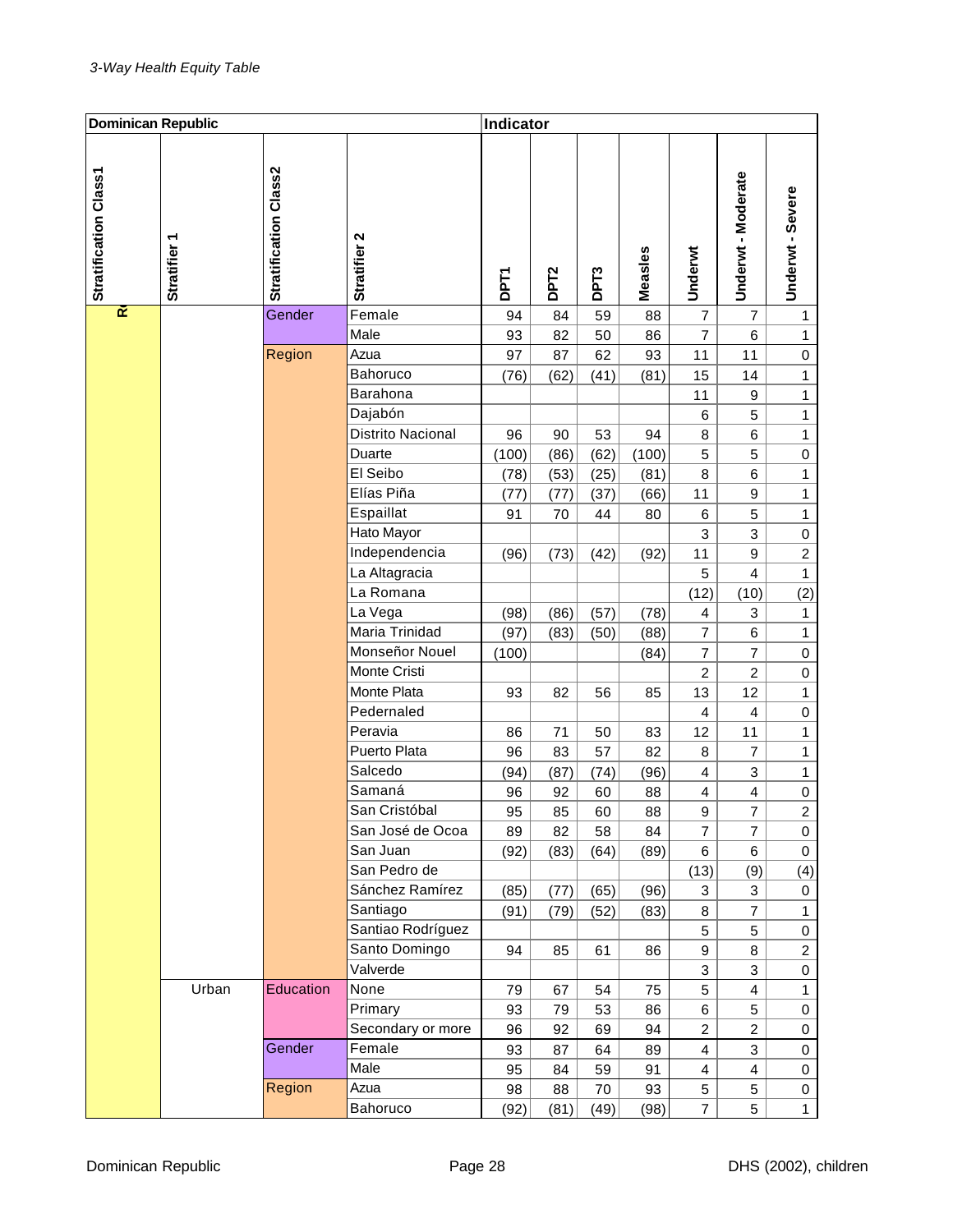| <b>Dominican Republic</b> |                   |                       | Indicator         |             |                  |                  |         |                         |                         |                         |
|---------------------------|-------------------|-----------------------|-------------------|-------------|------------------|------------------|---------|-------------------------|-------------------------|-------------------------|
| Stratification Class1     | <b>Stratifier</b> | Stratification Class2 | Stratifier 2      | <b>DPT1</b> | DPT <sub>2</sub> | DPT <sub>3</sub> | Measles | Underwt                 | Underwt - Moderate      | Underwt - Severe        |
|                           |                   |                       | Barahona          | (87)        | (78)             | (43)             | (87)    | $\overline{7}$          | 6                       | $\overline{\mathbf{c}}$ |
|                           |                   |                       | Dajabón           | (97)        | (91)             | (91)             | (97)    | 3                       | 3                       | $\pmb{0}$               |
|                           |                   |                       | Distrito Nacional | 96          | 88               | 61               | 89      | $\overline{c}$          | $\overline{c}$          | $\pmb{0}$               |
|                           |                   |                       | Duarte            | (98)        | (87)             | (72)             | (93)    | $\,$ 6 $\,$             | $6\phantom{a}$          | $\pmb{0}$               |
|                           |                   |                       | El Seibo          | (88)        | (76)             | (56)             | (92)    | $\overline{7}$          | $\overline{7}$          | $\mathsf{O}\xspace$     |
|                           |                   |                       | Elías Piña        | (85)        | (68)             | (56)             | (82)    | $\overline{7}$          | $\overline{7}$          | $\mathbf 0$             |
|                           |                   |                       | Espaillat         | 92          | 80               | 64               | 90      | 5                       | 5                       | $\mathbf{1}$            |
|                           |                   |                       | Hato Mayor        | (93)        | (79)             | (60)             | (86)    | $\bf 8$                 | $\overline{7}$          | $\mathbf{1}$            |
|                           |                   |                       | Independencia     | (93)        | (86)             | (62)             | (100)   | $\overline{c}$          | 1                       | $\mathbf{1}$            |
|                           |                   |                       | La Altagracia     | (94)        | (83)             | (58)             | (97)    | $\overline{4}$          | $\overline{2}$          | $\overline{c}$          |
|                           |                   |                       | La Romana         | 92          | 73               | 51               | 83      | $\overline{4}$          | $\overline{4}$          | $\mathbf{1}$            |
|                           |                   |                       | La Vega           | (88)        | (68)             | (54)             | (83)    | 10                      | 10                      | $\mathbf{1}$            |
|                           |                   |                       | Maria Trinidad    |             |                  |                  |         | 1                       | 1                       | $\mathsf{O}\xspace$     |
|                           |                   |                       | Monseñor Nouel    | (94)        | (88)             | (54)             | (85)    | 3                       | 3                       | $\mathsf{O}\xspace$     |
|                           |                   |                       | Monte Cristi      |             |                  |                  |         | 5                       | 5                       | $\boldsymbol{0}$        |
|                           |                   |                       | Monte Plata       | 95          | 91               | 73               | 93      | 3                       | 3                       | $\pmb{0}$               |
|                           |                   |                       | Pedernaled        | (90)        | (78)             | (63)             | (94)    | 5                       | $\overline{\mathbf{4}}$ | $\mathbf{1}$            |
|                           |                   |                       | Peravia           | 89          | 80               | 49               | 92      | 6                       | 5                       | $\mathbf{1}$            |
|                           |                   |                       | Puerto Plata      | 92          | 77               | 57               | 84      | $\overline{7}$          | $\overline{7}$          | 0                       |
|                           |                   |                       | Salcedo           |             |                  |                  |         | $\overline{4}$          | $\overline{4}$          | $\pmb{0}$               |
|                           |                   |                       | Samaná            |             |                  |                  |         | 10                      | 8                       | $\overline{2}$          |
|                           |                   |                       | San Cristóbal     | 94          | 88               | 56               | 90      | 8                       | $\,6$                   | $\mathbf{1}$            |
|                           |                   |                       | San José de Ocoa  | 97          | 85               | 55               | 93      | $\overline{2}$          | $\overline{2}$          | $\pmb{0}$               |
|                           |                   |                       | San Juan          | (100)       | (90)             | (55)             | (97)    | 1                       | $\mathbf{1}$            | $\boldsymbol{0}$        |
|                           |                   |                       | San Pedro de      | 90          | 75               | 58               | 92      | 3                       | 3                       | $\mathbf{1}$            |
|                           |                   |                       | Sánchez Ramírez   | (100)       |                  |                  | (88)    | 7                       | $\overline{7}$          | $\pmb{0}$               |
|                           |                   |                       | Santiago          | 95          | 90               | 73               | 93      | 3                       | 3                       | $\mathbf 0$             |
|                           |                   |                       | Santiao Rodríguez |             |                  |                  |         | $\overline{c}$          | $\overline{c}$          | $\mathbf 0$             |
|                           |                   |                       | Santo Domingo     | 98          | 89               | 62               | 91      | $\,$ 6 $\,$             | $\,6$                   | $\mathbf{1}$            |
|                           |                   |                       | Valverde          | (91)        | (78)             | (60)             | (89)    | $\overline{\mathbf{4}}$ | $\overline{2}$          | $\mathbf{1}$            |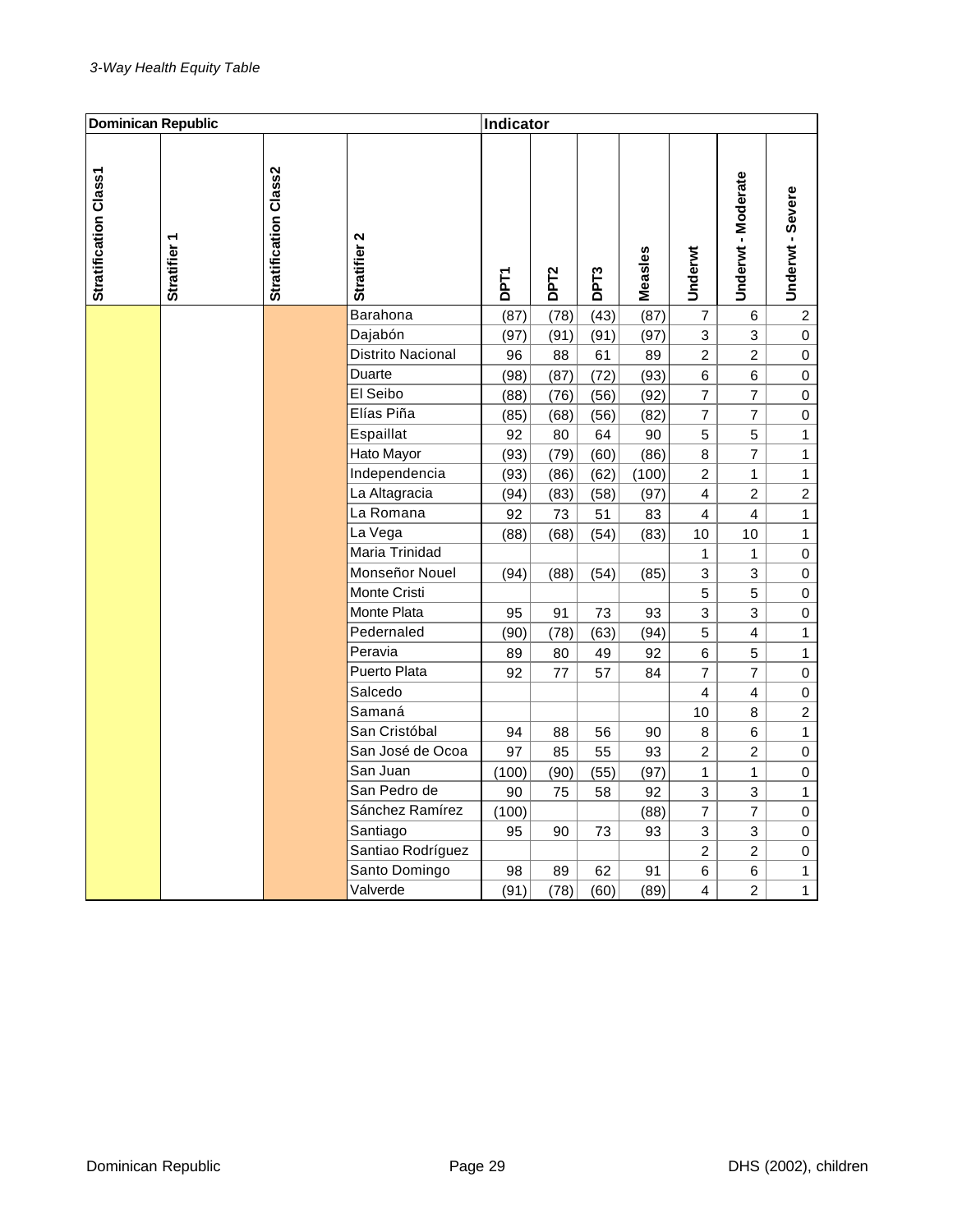| Dominican Republic         |                   |                            |                             | Indicator                                                   |                             |                       |                                                     |                                                   |                  |                |                        |
|----------------------------|-------------------|----------------------------|-----------------------------|-------------------------------------------------------------|-----------------------------|-----------------------|-----------------------------------------------------|---------------------------------------------------|------------------|----------------|------------------------|
| Stratification<br>Class #1 | <b>Stratifier</b> | Stratification<br>Class #2 | Stratifier <sub>2</sub>     | Care - Visited Facility<br>Access to Health<br>in Last Year | Age at First<br>Intercourse | Age at First Marriage | A Healthy Person<br>AIDS Knowledge<br>Can Have AIDS | Use Condom During<br><b>AIDS Knowledge</b><br>Sex | CPR - Any Method | CPR - Condom   | CPR - Modern<br>Method |
| Education                  | None              | Region                     | Azua                        | 54                                                          | 15.3                        | 15.9                  | (80)                                                | (51)                                              | 63               | $\overline{2}$ | 61                     |
|                            |                   |                            | Bahoruco                    | 61                                                          | 14.7                        | 15.4                  | 69                                                  | 47                                                | 49               |                | 45                     |
|                            |                   |                            | Barahona                    | 49                                                          | (14.9)                      | 15.3                  | (80)                                                | 44                                                | 55               | $\overline{2}$ | 55                     |
|                            |                   |                            | Dajabón                     |                                                             |                             |                       |                                                     |                                                   |                  |                |                        |
|                            |                   |                            | Distrito                    | (52)                                                        |                             |                       |                                                     |                                                   | (63)             |                | (63)                   |
|                            |                   |                            | Duarte                      |                                                             |                             |                       |                                                     |                                                   |                  |                |                        |
|                            |                   |                            | El Seibo                    | 60                                                          | 16.1                        | 17.4                  | (80)                                                | 49                                                | 40               |                | 32                     |
|                            |                   |                            | Elías Piña                  | 53                                                          | 15.1                        | 15.8                  | 58                                                  | 31                                                | 45               |                | 43                     |
|                            |                   |                            | Espaillat                   |                                                             |                             |                       |                                                     |                                                   |                  |                |                        |
|                            |                   |                            | Hato Mayor<br>Independencia |                                                             |                             |                       |                                                     |                                                   |                  |                |                        |
|                            |                   |                            | La Altagracia               | 52                                                          | (16.4)                      | 18.0                  | (68)                                                | (34)                                              | 55               |                | 53                     |
|                            |                   |                            | La Romana                   | (52)                                                        |                             | (17.1)                |                                                     |                                                   | (48)             | (4)            | (48)                   |
|                            |                   |                            | La Vega                     | (57)<br>(56)                                                | (14.2)<br>(16.1)            | (15.6)<br>(16.2)      | (92)                                                | (55)<br>(32)                                      | (48)<br>(65)     | (2)            | (40)<br>(65)           |
|                            |                   |                            | <b>Maria Trinidad</b>       |                                                             |                             |                       |                                                     |                                                   |                  |                |                        |
|                            |                   |                            | Monseñor                    | (63)                                                        | (15.5)                      | (15.9)                | (81)                                                | (72)                                              | (68)             | (3)            | (68)                   |
|                            |                   |                            | <b>Monte Cristi</b>         | (37)                                                        | (16.2)                      | (16.7)                | (81)                                                | (50)                                              | (74)             |                | (69)                   |
|                            |                   |                            | Monte Plata                 | (36)                                                        | (14.9)                      | (15.6)                | (88)                                                | (67)                                              | (64)             |                | (64)                   |
|                            |                   |                            | Pedernaled                  | 58                                                          | 14.4                        | (15.6)                | (67)                                                | (33)                                              | 40               | $\overline{c}$ | 37                     |
|                            |                   |                            | Peravia                     | (48)                                                        | (15.2)                      | (15.7)                | (77)                                                | (60)                                              | (64)             |                | (64)                   |
|                            |                   |                            | <b>Puerto Plata</b>         | (35)                                                        | (15.0)                      | (15.4)                | (71)                                                | (65)                                              | (68)             |                | (68)                   |
|                            |                   |                            | Salcedo                     |                                                             |                             |                       |                                                     |                                                   |                  |                |                        |
|                            |                   |                            | Samaná                      | (55)                                                        | (14.7)                      | (16.4)                | (93)                                                | (73)                                              | (45)             |                | (45)                   |
|                            |                   |                            | San Cristóbal               | (48)                                                        | (15.3)                      | (15.9)                | (81)                                                | (53)                                              | (61)             |                | (58)                   |
|                            |                   |                            | San José de                 | (62)                                                        | (14.8)                      | (14.8)                | (83)                                                | (66)                                              | (76)             | (3)            | (76)                   |
|                            |                   |                            | San Juan                    | 65                                                          | 15.1                        | 15.7                  | 75                                                  | 49                                                | 61               |                | 61                     |
|                            |                   |                            | San Pedro de                |                                                             | $(47)$ $(14.8)$             | (16.9)                | (83)                                                | (63)                                              | (53)             |                | (47)                   |
|                            |                   |                            | Sánchez                     | (69)                                                        |                             |                       |                                                     |                                                   | (62)             | (4)            | (58)                   |
|                            |                   |                            | Santiago                    | (59)                                                        | (16.3)                      | (17.0)                | (70)                                                | (66)                                              | (66)             |                | (61)                   |
|                            |                   |                            | Santiao                     | (56)                                                        | (15.4)                      | (15.6)                | (88)                                                | (56)                                              | (67)             |                | (63)                   |
|                            |                   |                            | Santo Domingo               | (48)                                                        |                             |                       |                                                     |                                                   | (60)             |                | (60)                   |
|                            |                   |                            | Valverde                    | (48)                                                        | (15.7)                      | (16.2)                | (81)                                                | (69)                                              | (66)             | (3)            | (62)                   |
|                            |                   | Residence                  | Rural                       | 55                                                          | 15.4                        | 16.2                  | 76                                                  | 52                                                | 57               | 1              | 54                     |
|                            |                   |                            | Urban                       | 51                                                          | 15.4                        | 16.0                  | 80                                                  | 61                                                | 64               | $\mathbf 1$    | 63                     |
|                            | Primary           | Region                     | Azua                        | 62                                                          | 15.6                        | 16.1                  | 84                                                  | 69                                                | 55               | $\mathbf 1$    | 53                     |
|                            |                   |                            | Bahoruco                    | 66                                                          | 15.7                        | 16.4                  | 78                                                  | 60                                                | 46               | $\mathbf 1$    | 43                     |
|                            |                   |                            | Barahona                    | 66                                                          | 15.7                        | 16.3                  | 91                                                  | 72                                                | 53               | $\mathbf 1$    | 52                     |
|                            |                   |                            | Dajabón                     | 70                                                          | 16.3                        | 16.8                  | 87                                                  | 75                                                | 63               | $\mathbf 0$    | 63                     |
|                            |                   |                            | Distrito                    | 64                                                          | 16.5                        | 17.2                  | 96                                                  | 76                                                | 57               | $\mathbf 1$    | 54                     |
|                            |                   |                            | Duarte                      | 58                                                          | 16.5                        | 16.9                  | 95                                                  | 73                                                | 63               | 1              | 60                     |
|                            |                   |                            | El Seibo                    | 64                                                          | 16.1                        | 16.7                  | 86                                                  | 72                                                | 55               | $\overline{c}$ | 52                     |
|                            |                   |                            | Elías Piña                  | 55                                                          | 16.0                        | 16.7                  | 75                                                  | 54                                                | 47               | $\mathbf 0$    | 45                     |
|                            |                   |                            | Espaillat                   | 66                                                          | 16.3                        | 16.7                  | 92                                                  | 71                                                | 59               | $\mathbf{1}$   | 57                     |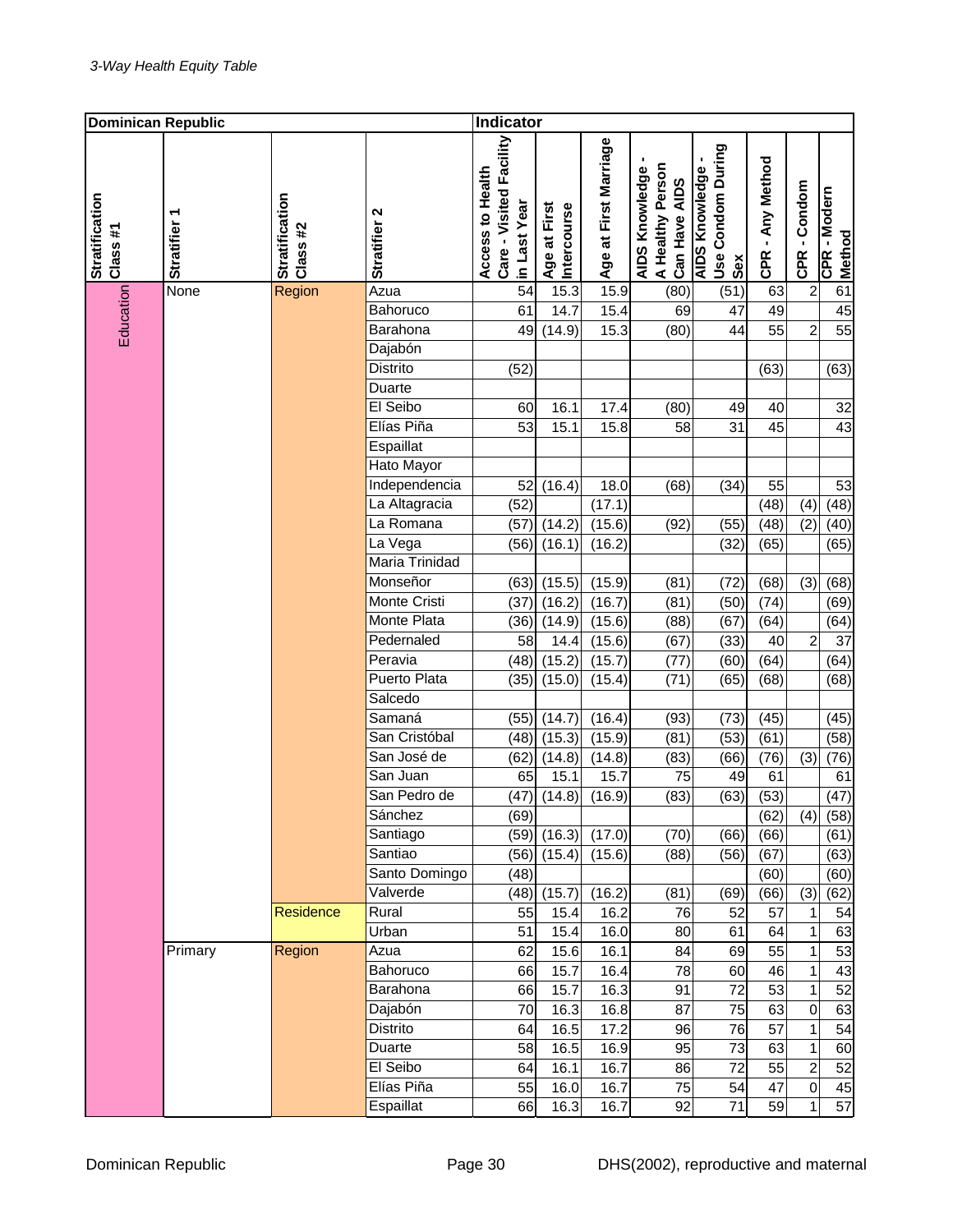| <b>Dominican Republic</b>  |                   |                            |                       | Indicator                                                   |                             |                       |                                                     |                                                   |                  |                                  |                               |
|----------------------------|-------------------|----------------------------|-----------------------|-------------------------------------------------------------|-----------------------------|-----------------------|-----------------------------------------------------|---------------------------------------------------|------------------|----------------------------------|-------------------------------|
| Stratification<br>Class #1 | <b>Stratifier</b> | Stratification<br>Class #2 | Stratifier 2          | Care - Visited Facility<br>Access to Health<br>in Last Year | Intercourse<br>Age at First | Age at First Marriage | A Healthy Person<br>AIDS Knowledge<br>Can Have AIDS | Use Condom During<br><b>AIDS Knowledge</b><br>Sex | CPR - Any Method | CPR - Condom                     | CPR - Modern<br><b>Method</b> |
|                            | Primary           |                            | <b>Hato Mayor</b>     | 62                                                          | 16.4                        | 17.1                  | 92                                                  | $\overline{77}$                                   | 55               | $\mathbf{1}$                     | 52                            |
|                            |                   |                            | Independencia         | 70                                                          | 16.2                        | 17.1                  | 84                                                  | 65                                                | 43               | $\overline{1}$                   | 42                            |
|                            |                   |                            | La Altagracia         | 66                                                          | 15.8                        | 16.3                  | 93                                                  | 77                                                | 56               | $\mathbf{1}$                     | 54                            |
|                            |                   |                            | La Romana             | 66                                                          | 16.7                        | 17.5                  | 94                                                  | $\overline{73}$                                   | $\overline{54}$  | $\overline{2}$                   | 52                            |
|                            |                   |                            | La Vega               | 72                                                          | 16.8                        | 17.4                  | 91                                                  | 66                                                | $\overline{57}$  | $\mathbf{1}$                     | 54                            |
|                            |                   |                            | Maria Trinidad        | 71                                                          | 15.6                        | 16.0                  | 90                                                  | 75                                                | 69               | $\mathbf 1$                      | 68                            |
|                            |                   |                            | Monseñor              | 69                                                          | 16.3                        | 16.8                  | 91                                                  | 78                                                | 61               | $\overline{c}$                   | $\overline{57}$               |
|                            |                   |                            | Monte Cristi          | 55                                                          | 15.8                        | 16.3                  | 89                                                  | 80                                                | 66               | $\mathbf{1}$                     | 65                            |
|                            |                   |                            | Monte Plata           | 61                                                          | 16.7                        | 17.2                  | 89                                                  | 78                                                | 52               | $\overline{c}$                   | 50                            |
|                            |                   |                            | Pedernaled<br>Peravia | 69                                                          | 15.3                        | 15.8                  | 87                                                  | 71                                                | 48               | $\overline{2}$                   | 47                            |
|                            |                   |                            | Puerto Plata          | 67                                                          | 16.5                        | 17.0                  | 93                                                  | 75                                                | 55               | 1                                | 52                            |
|                            |                   |                            | Salcedo               | 58                                                          | 16.4                        | 16.6                  | 90                                                  | 80                                                | 61               |                                  | 59                            |
|                            |                   |                            | Samaná                | 58                                                          | 16.9                        | 17.6                  | 90                                                  | 71                                                | 60<br>62         |                                  | 59                            |
|                            |                   |                            | San Cristóbal         | 64<br>65                                                    | 16.1<br>16.3                | 17.1<br>17.0          | 90<br>94                                            | 79<br>74                                          | 58               | $\overline{c}$<br>$\overline{2}$ | 59<br>55                      |
|                            |                   |                            | San José de           | 70                                                          | 15.6                        | 16.1                  | 86                                                  | 72                                                | 69               |                                  | 68                            |
|                            |                   |                            | San Juan              | 70                                                          | 15.7                        | $\overline{16.3}$     | 87                                                  | 64                                                | 58               | $\mathbf 1$                      | 56                            |
|                            |                   |                            | San Pedro de          | 53                                                          | 16.0                        | 16.9                  | 94                                                  | 79                                                | 54               | 3                                | 51                            |
|                            |                   |                            | Sánchez               | 68                                                          | 16.5                        | 16.9                  | 92                                                  | 69                                                | 59               | $\mathbf{1}$                     | 57                            |
|                            |                   |                            | Santiago              | 69                                                          | 16.9                        | 17.4                  | 92                                                  | 70                                                | 59               | $\overline{0}$                   | $\overline{57}$               |
|                            |                   |                            | Santiao               | 66                                                          | 17.3                        | 17.7                  | 91                                                  | 77                                                | 65               |                                  | 64                            |
|                            |                   |                            | Santo Domingo         | 60                                                          | 16.4                        | 17.1                  | 94                                                  | 77                                                | 58               | 1                                | $\overline{55}$               |
|                            |                   |                            | Valverde              | 61                                                          | 16.3                        | 16.8                  | 94                                                  | 75                                                | 65               | $\mathbf{1}$                     | 62                            |
|                            |                   | Residence                  | Rural                 | 64                                                          | 16.4                        | 17.0                  | 90                                                  | 72                                                | 60               | $\mathbf 1$                      | 57                            |
|                            |                   |                            | $\overline{U}$ rban   | 64                                                          | 16.4                        | 17.0                  | 93                                                  | 75                                                | 57               | 1                                | 54                            |
|                            | Secondary or      | Region                     | Azua                  | 64                                                          | 18.5                        | 19.0                  | 96                                                  | 73                                                | 41               | $\overline{0}$                   | 39                            |
|                            | more              |                            | Bahoruco              | 67                                                          | 18.4                        | 19.1                  | 97                                                  | 76                                                | 43               | $\mathbf 1$                      | 41                            |
|                            |                   |                            | Barahona              | 66                                                          | 18.9                        | 19.3                  | 99                                                  | 80                                                | 43               | $\overline{\mathbf{c}}$          | 41                            |
|                            |                   |                            | Dajabón               | 69                                                          | 19.2                        | 19.7                  | 97                                                  | 81                                                | 48               | $\overline{2}$                   | 44                            |
|                            |                   |                            | Distrito              | 65                                                          | 19.8                        | 21.0                  | 98                                                  | 80                                                | $\overline{42}$  | $\overline{3}$                   | 39                            |
|                            |                   |                            | Duarte                | 62                                                          | 19.1                        | 19.7                  | 98                                                  | 81                                                | 43               | $\mathbf{1}$                     | 40                            |
|                            |                   |                            | El Seibo              | 62                                                          | 19.7                        | 20.5                  | 97                                                  | 78                                                | 41               | $\overline{2}$                   | 38                            |
|                            |                   |                            | Elías Piña            | 67                                                          | 18.0                        | 18.3                  | 95                                                  | 75                                                | 41               | $\overline{2}$                   | 38                            |
|                            |                   |                            | Espaillat             | 63                                                          | 19.4                        | 19.6                  | 97                                                  | 80                                                | 38               | $\mathbf{1}$                     | 34                            |
|                            |                   |                            | Hato Mayor            | 61                                                          | 19.1                        | 20.1                  | 96                                                  | 81                                                | 39               | 3                                | 36                            |
|                            |                   |                            | Independencia         | 72                                                          | 18.6                        | 19.5                  | 96                                                  | 75                                                | 44               | $\mathbf{1}$                     | 43                            |
|                            |                   |                            | La Altagracia         | 68                                                          | 19.2                        | 19.9                  | 97                                                  | 76                                                | 48               | $\overline{c}$                   | 47                            |
|                            |                   |                            | La Romana             | 69                                                          | 19.6                        | 20.6                  | 98                                                  | 79                                                | 42               | 2                                | 39                            |
|                            |                   |                            | La Vega               | 71                                                          | 19.7                        | 20.5                  | 96                                                  | 73                                                | 43               | $\mathbf{1}$                     | 39                            |
|                            |                   |                            | Maria Trinidad        | 76                                                          | 18.2                        | 18.8                  | 98                                                  | 82                                                | 46               | 4                                | 43                            |
|                            |                   |                            | Monseñor              | 74                                                          | 19.1                        | 19.7                  | 99                                                  | 80                                                | 48               | $\overline{c}$                   | 43                            |
|                            |                   |                            | Monte Cristi          | 58                                                          | 19.6                        | 20.2                  | 95                                                  | 83                                                | 53               | 3                                | 51                            |
|                            |                   |                            | Monte Plata           | 64                                                          | 18.7                        | 19.1                  | 99                                                  | 84                                                | 42               | $\mathbf 0$                      | 38                            |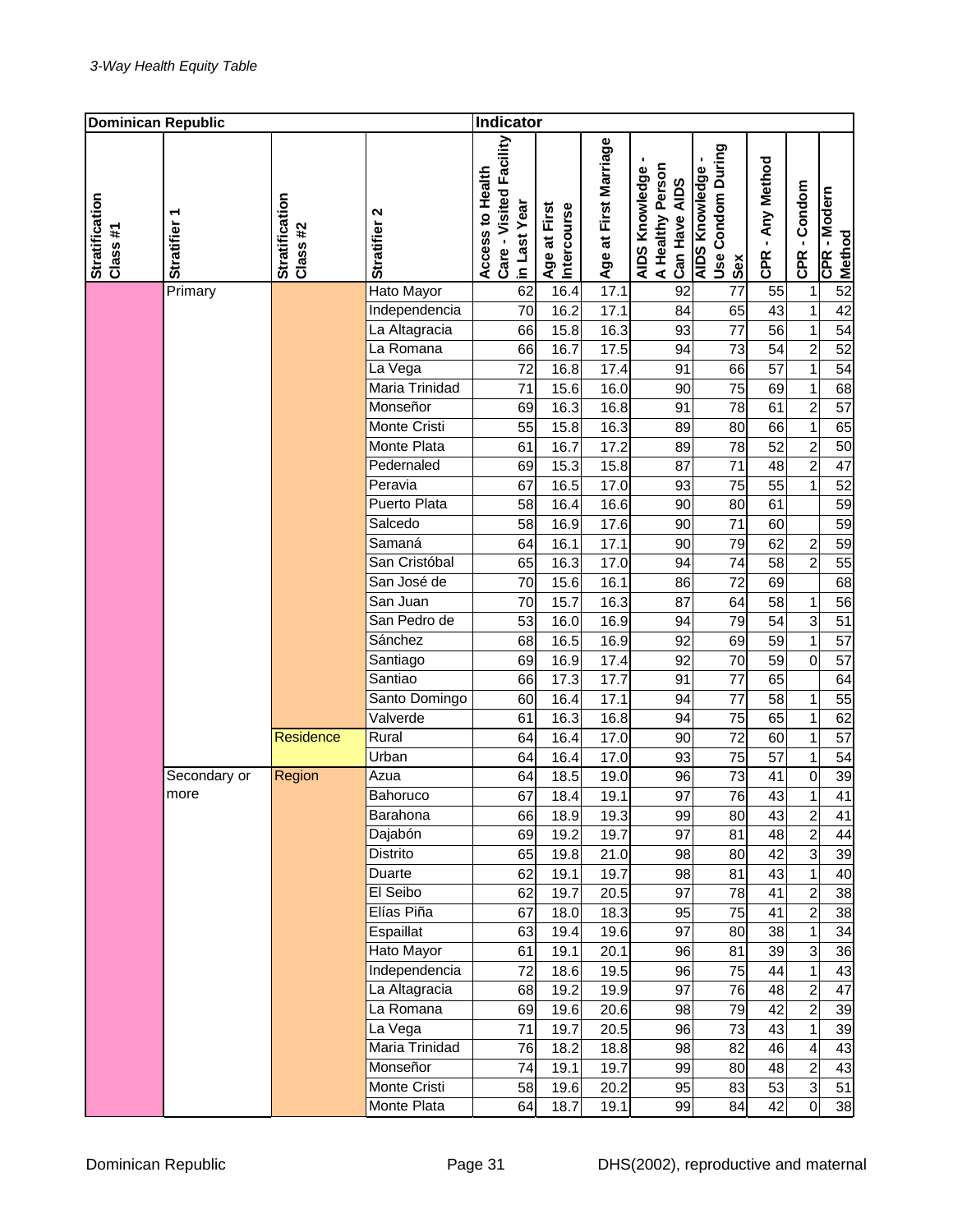| <b>Dominican Republic</b>  |              |                            |                       | <b>Indicator</b>                                            |                             |                       |                                                     |                                                   |                       |                               |                        |
|----------------------------|--------------|----------------------------|-----------------------|-------------------------------------------------------------|-----------------------------|-----------------------|-----------------------------------------------------|---------------------------------------------------|-----------------------|-------------------------------|------------------------|
| Stratification<br>Class #1 | Stratifier   | Stratification<br>Class #2 | Stratifier 2          | Care - Visited Facility<br>Access to Health<br>in Last Year | Intercourse<br>Age at First | Age at First Marriage | A Healthy Person<br>AIDS Knowledge<br>Can Have AIDS | Use Condom During<br><b>AIDS Knowledge</b><br>Sex | CPR - Any Method      | CPR - Condom                  | CPR - Modern<br>Method |
|                            | Secondary or |                            | Pedernaled            | 72                                                          | 18.5                        | 18.8                  | 97                                                  | 85                                                | 49                    | $\mathbf 1$                   | 47                     |
|                            | more         |                            | Peravia               | 71                                                          | 19.2                        | 20.0                  | 97                                                  | 81                                                | 42                    | $\overline{2}$                | 38                     |
|                            |              |                            | Puerto Plata          | 65                                                          | 19.2                        | 19.7                  | 98                                                  | 81                                                | 47                    | $\overline{2}$                | 46                     |
|                            |              |                            | Salcedo               | 67                                                          | 19.4                        | 19.9                  | 99                                                  | 79                                                | 38                    | $\mathbf 1$                   | 35                     |
|                            |              |                            | Samaná                | 68                                                          | 18.3                        | 19.2                  | 96                                                  | 86                                                | 48                    | $\overline{3}$                | 43                     |
|                            |              |                            | San Cristóbal         | 65                                                          | 19.8                        | 20.4                  | 99                                                  | 76                                                | 44                    | 4                             | 41                     |
|                            |              |                            | San José de           | 76                                                          | 18.3                        | 18.6                  | 97                                                  | 87                                                | 46                    | $\mathbf{1}$                  | 43                     |
|                            |              |                            | San Juan              | 70                                                          | 19.2                        | 19.7                  | 97                                                  | 80                                                | 47                    | $\overline{3}$                | 42                     |
|                            |              |                            | San Pedro de          | 58                                                          | 19.2                        | 19.8                  | 96                                                  | 77                                                | 43                    | $\overline{3}$                | 40                     |
|                            |              |                            | Sánchez               | 72                                                          | 19.4                        | 19.8                  | 97                                                  | 83                                                | 42                    | $\mathbf{1}$                  | 38                     |
|                            |              |                            | Santiago              | 66                                                          | 19.3                        | 20.0                  | 97                                                  | 80                                                | 42                    | $\mathbf 0$                   | 38                     |
|                            |              |                            | Santiao               | 64                                                          | 20.1                        | 20.4                  | 97                                                  | 79                                                | 43                    | 1                             | 42                     |
|                            |              |                            | Santo Domingo         | 68                                                          | 19.4                        | 20.4                  | 99                                                  | 76                                                | 48                    | $\overline{\mathbf{4}}$       | 44                     |
|                            |              |                            | Valverde              | 61                                                          | 19.4                        | 20.3                  | 98                                                  | 76                                                | 44                    | $\overline{2}$                | 41                     |
|                            |              | Residence                  | Rural                 | 66                                                          | 19.1                        | 19.8                  | 97                                                  | $\overline{77}$                                   | 43                    | $\overline{2}$                | 40                     |
|                            |              |                            | Urban                 | 66                                                          | 19.5                        | 20.3                  | 98                                                  | 79                                                | 45                    | $\overline{2}$                | 41                     |
| Region                     | Azua         | Education                  | <b>None</b>           | 54                                                          | 15.3                        | 15.9                  | (80)                                                | (51)                                              | 63                    | $\overline{2}$                | 61                     |
|                            |              |                            | Primary               | 62                                                          | 15.6                        | 16.1                  | 84                                                  | 69                                                | 55                    | $\mathbf 1$                   | 53                     |
|                            |              |                            | Secondary or<br>Rural | 64                                                          | 18.5                        | 19.0                  | 96                                                  | 73                                                | 41<br>$\overline{51}$ | $\mathbf 0$                   | 39<br>50               |
|                            |              | <b>Residence</b>           | Urban                 | 60                                                          | 15.9                        | 16.3                  | 84                                                  | 68                                                |                       | $\mathbf 1$<br>$\overline{0}$ | 48                     |
|                            | Bahoruco     | Education                  | None                  | 64<br>61                                                    | 17.0<br>14.7                | 17.5<br>15.4          | 91<br>69                                            | 70<br>47                                          | 50<br>49              |                               | 45                     |
|                            |              |                            | Primary               | 66                                                          | 15.7                        | 16.4                  | 78                                                  | 60                                                | 46                    | 1                             | 43                     |
|                            |              |                            | Secondary or          | 67                                                          | 18.4                        | 19.1                  | 97                                                  | 76                                                | 43                    | $\mathbf 1$                   | 41                     |
|                            |              | <b>Residence</b>           | Rural                 | 63                                                          | 15.9                        | 16.4                  | 75                                                  | 55                                                | 44                    | 0                             | 41                     |
|                            |              |                            | Urban                 | 68                                                          | 16.7                        | 17.4                  | 88                                                  | 69                                                | 46                    | $\mathbf 1$                   | 44                     |
|                            | Barahona     | Education                  | None                  | 49                                                          | (14.9)                      | 15.3                  | (80)                                                | 44                                                | 55                    | $\overline{2}$                | 55                     |
|                            |              |                            | Primary               | 66                                                          | 15.7                        | 16.3                  | 91                                                  | 72                                                | 53                    | 1                             | 52                     |
|                            |              |                            | Secondary or          | 66                                                          | 18.9                        | 19.3                  | 99                                                  | 80                                                | 43                    | $\overline{2}$                | 41                     |
|                            |              | Residence                  | Rural                 | 61                                                          | 15.9                        | 16.2                  | 88                                                  | 72                                                | 43                    | $\mathbf{1}$                  | $\overline{41}$        |
|                            |              |                            | Urban                 | 65                                                          | 17.0                        | 17.4                  | 94                                                  | 73                                                | 51                    | 1                             | 49                     |
|                            | Dajabón      | Education                  | None                  |                                                             |                             |                       |                                                     |                                                   |                       |                               |                        |
|                            |              |                            | Primary               | 70                                                          | 16.3                        | 16.8                  | 87                                                  | 75                                                | 63                    | $\mathbf 0$                   | 63                     |
|                            |              |                            | Secondary or          | 69                                                          | 19.2                        | 19.7                  | 97                                                  | 81                                                | 48                    | $\overline{2}$                | 44                     |
|                            |              | <b>Residence</b>           | Rural                 | 68                                                          | 17.0                        | 17.3                  | 89                                                  | 79                                                | 62                    |                               | 59                     |
|                            |              |                            | Urban                 | 71                                                          | 18.2                        | 18.7                  | 95                                                  | 77                                                | 50                    | 3                             | 48                     |
|                            | Distrito     | Education                  | None                  | (52)                                                        |                             |                       |                                                     |                                                   | (63)                  |                               | (63)                   |
|                            | Nacional     |                            | Primary               | 64                                                          | 16.5                        | 17.2                  | 96                                                  | 76                                                | 57                    | 1                             | 54                     |
|                            |              |                            | Secondary or          | 65                                                          | 19.8                        | 21.0                  | 98                                                  | 80                                                | 42                    | 3                             | 39                     |
|                            |              | Residence                  | Urban                 | 64                                                          | 18.5                        | 19.3                  | 97                                                  | 78                                                | 48                    | 3                             | 44                     |
|                            | Duarte       | Education                  | None                  |                                                             |                             |                       |                                                     |                                                   |                       |                               |                        |
|                            |              |                            | Primary               | 58                                                          | 16.5                        | 16.9                  | 95                                                  | 73                                                | 63                    | 1                             | 60                     |
|                            |              |                            | Secondary or          | 62                                                          | 19.1                        | 19.7                  | 98                                                  | 81                                                | 43                    | $\mathbf{1}$                  | 40                     |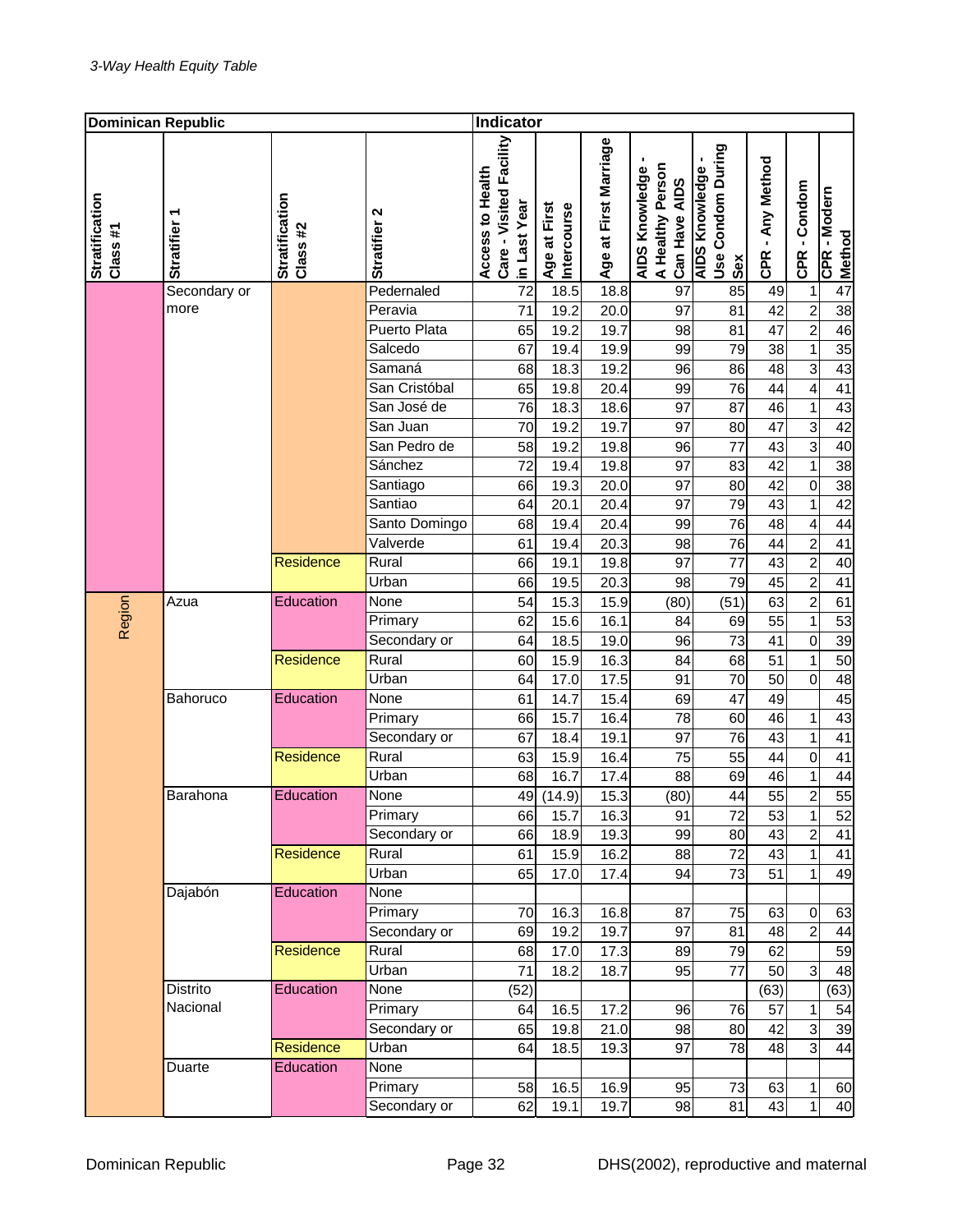| <b>Dominican Republic</b>  |                   |                            | <b>Indicator</b> |                                                             |                             |                       |                                                     |                                                   |                  |                |                        |
|----------------------------|-------------------|----------------------------|------------------|-------------------------------------------------------------|-----------------------------|-----------------------|-----------------------------------------------------|---------------------------------------------------|------------------|----------------|------------------------|
| Stratification<br>Class #1 | <b>Stratifier</b> | Stratification<br>Class #2 | N<br>Stratifier  | Care - Visited Facility<br>Access to Health<br>in Last Year | Intercourse<br>Age at First | Age at First Marriage | A Healthy Person<br>AIDS Knowledge<br>Can Have AIDS | Use Condom During<br><b>AIDS Knowledge</b><br>Sex | CPR - Any Method | CPR - Condom   | CPR - Modern<br>Method |
|                            | Duarte            | <b>Residence</b>           | Rural            | $\overline{58}$                                             | 17.4                        | $\overline{17.7}$     | 95                                                  | $\overline{73}$                                   | 51               | 1              | 48                     |
|                            |                   |                            | Urban            | 62                                                          | 17.8                        | 18.3                  | 97                                                  | 79                                                | 54               | $\mathbf{1}$   | 51                     |
|                            | El Seibo          | Education                  | <b>None</b>      | 60                                                          | 16.1                        | 17.4                  | (80)                                                | 49                                                | 40               |                | 32                     |
|                            |                   |                            | Primary          | 64                                                          | 16.1                        | 16.7                  | 86                                                  | 72                                                | 55               | $\overline{c}$ | 52                     |
|                            |                   |                            | Secondary or     | 62                                                          | 19.7                        | 20.5                  | 97                                                  | 78                                                | 41               | $\overline{2}$ | 38                     |
|                            |                   | Residence                  | Rural            | 62                                                          | 16.5                        | 17.2                  | 85                                                  | 66                                                | 50               | $\mathbf{1}$   | 46                     |
|                            |                   |                            | Urban            | 64                                                          | 18.1                        | 18.7                  | 94                                                  | 79                                                | 47               | $\overline{2}$ | 43                     |
|                            | Elías Piña        | Education                  | None             | 53                                                          | 15.1                        | 15.8                  | 58                                                  | 31                                                | 45               |                | 43                     |
|                            |                   |                            | Primary          | 55                                                          | 16.0                        | 16.7                  | 75                                                  | 54                                                | 47               | $\mathbf 0$    | 45                     |
|                            |                   |                            | Secondary or     | 67                                                          | 18.0                        | 18.3                  | 95                                                  | 75                                                | 41               | $\overline{2}$ | 38                     |
|                            |                   | <b>Residence</b>           | Rural            | 58                                                          | 15.8                        | 16.4                  | 74                                                  | 51                                                | 43               |                | 41                     |
|                            |                   |                            | Urban            | 58                                                          | 16.9                        | 17.5                  | 83                                                  | 63                                                | 48               | $\overline{2}$ | 47                     |
|                            | Espaillat         | Education                  | None             |                                                             |                             |                       |                                                     |                                                   |                  |                |                        |
|                            |                   |                            | Primary          | 66                                                          | 16.3                        | 16.7                  | 92                                                  | 71                                                | 59               | $\mathbf 1$    | 57                     |
|                            |                   |                            | Secondary or     | 63                                                          | 19.4                        | 19.6                  | 97                                                  | 80                                                | 38               | $\mathbf 1$    | 34                     |
|                            |                   | Residence                  | Rural            | 64                                                          | 17.6                        | 17.9                  | 93                                                  | 69                                                | 52               | $\mathbf 1$    | 50                     |
|                            |                   |                            | Urban            | 66                                                          | 17.6                        | 17.9                  | 95                                                  | 82                                                | 45               | $\mathbf{1}$   | 41                     |
|                            | Hato Mayor        | Education                  | None             |                                                             |                             |                       |                                                     |                                                   |                  |                |                        |
|                            |                   |                            | Primary          | 62                                                          | 16.4                        | 17.1                  | 92                                                  | 77                                                | 55               | 1              | 52                     |
|                            |                   |                            | Secondary or     | 61                                                          | 19.1                        | 20.1                  | 96                                                  | 81                                                | 39               | 3              | 36                     |
|                            |                   | Residence                  | Rural            | 59                                                          | 16.3                        | 17.1                  | 92                                                  | 72                                                | 48               | $\mathbf 1$    | 43                     |
|                            |                   |                            | Urban            | 63                                                          | 17.7                        | 18.5                  | 94                                                  | 81                                                | 51               | $\overline{2}$ | 47                     |
|                            | Independencia     | Education                  | None             | 52                                                          | (16.4)                      | 18.0                  | (68)                                                | (34)                                              | 55               |                | 53                     |
|                            |                   |                            | Primary          | 70                                                          | 16.2                        | 17.1                  | 84                                                  | 65                                                | 43               | 1              | 42                     |
|                            |                   |                            | Secondary or     | 72                                                          | 18.6                        | 19.5                  | 96                                                  | 75                                                | 44               | 1              | 43                     |
|                            |                   | Residence                  | Rural            | 72                                                          | 16.3                        | 17.1                  | 81                                                  | 64                                                | 40               | $\mathbf 1$    | 39                     |
|                            |                   |                            | Urban            | 68                                                          | 17.6                        | 18.7                  | 91                                                  | 68                                                | 47               | $\mathbf{1}$   | 46                     |
|                            | La Altagracia     | Education                  | None             | (52)                                                        |                             | (17.1)                |                                                     |                                                   | (48)             | (4)            | (48)                   |
|                            |                   |                            | Primary          | 66                                                          | 15.8                        | 16.3                  | 93                                                  | 77                                                | 56               | 1              | 54                     |
|                            |                   |                            | Secondary or     | 68                                                          | 19.2                        | 19.9                  | 97                                                  | 76                                                | 48               | $\overline{2}$ | 47                     |
|                            |                   | <b>Residence</b>           | Rural            | 63                                                          | 16.3                        | 17.0                  | 90                                                  | 70                                                | 51               | $\overline{c}$ | 49                     |
|                            |                   |                            | Urban            | 67                                                          | 17.2                        | 17.8                  | 96                                                  | 78                                                | 53               | $\overline{2}$ | 52                     |
|                            | La Romana         | Education                  | None             | (57)                                                        | (14.2)                      | (15.6)                | (92)                                                | (55)                                              | (48)             | (2)            | (40)                   |
|                            |                   |                            | Primary          | 66                                                          | 16.7                        | 17.5                  | 94                                                  | 73                                                | 54               | $\mathbf 2$    | 52                     |
|                            |                   |                            | Secondary or     | 69                                                          | 19.6                        | 20.6                  | 98                                                  | 79                                                | 42               | $\overline{2}$ | 39                     |
|                            |                   | Residence                  | Rural            | 54                                                          | 16.9                        | 17.5                  | 93                                                  | 78                                                | 53               | $\overline{3}$ | 47                     |
|                            |                   |                            | Urban            | 68                                                          | 17.9                        | 18.8                  | 96                                                  | 75                                                | 47               | $\overline{2}$ | 45                     |
|                            | La Vega           | Education                  | None             | (56)                                                        | (16.1)                      | (16.2)                |                                                     | (32)                                              | (65)             |                | (65)                   |
|                            |                   |                            | Primary          | 72                                                          | 16.8                        | 17.4                  | 91                                                  | 66                                                | 57               | 1              | 54                     |
|                            |                   |                            | Secondary or     | 71                                                          | 19.7                        | 20.5                  | 96                                                  | 73                                                | 43               | $\mathbf{1}$   | 39                     |
|                            |                   | Residence                  | Rural            | 73                                                          | 17.5                        | 18.0                  | 92                                                  | 64                                                | 55               | 1              | 51                     |
|                            |                   |                            | Urban            | 70                                                          | 18.2                        | 18.9                  | 94                                                  | 72                                                | 48               | $\mathbf 1$    | 45                     |
|                            |                   |                            |                  |                                                             |                             |                       |                                                     |                                                   |                  |                |                        |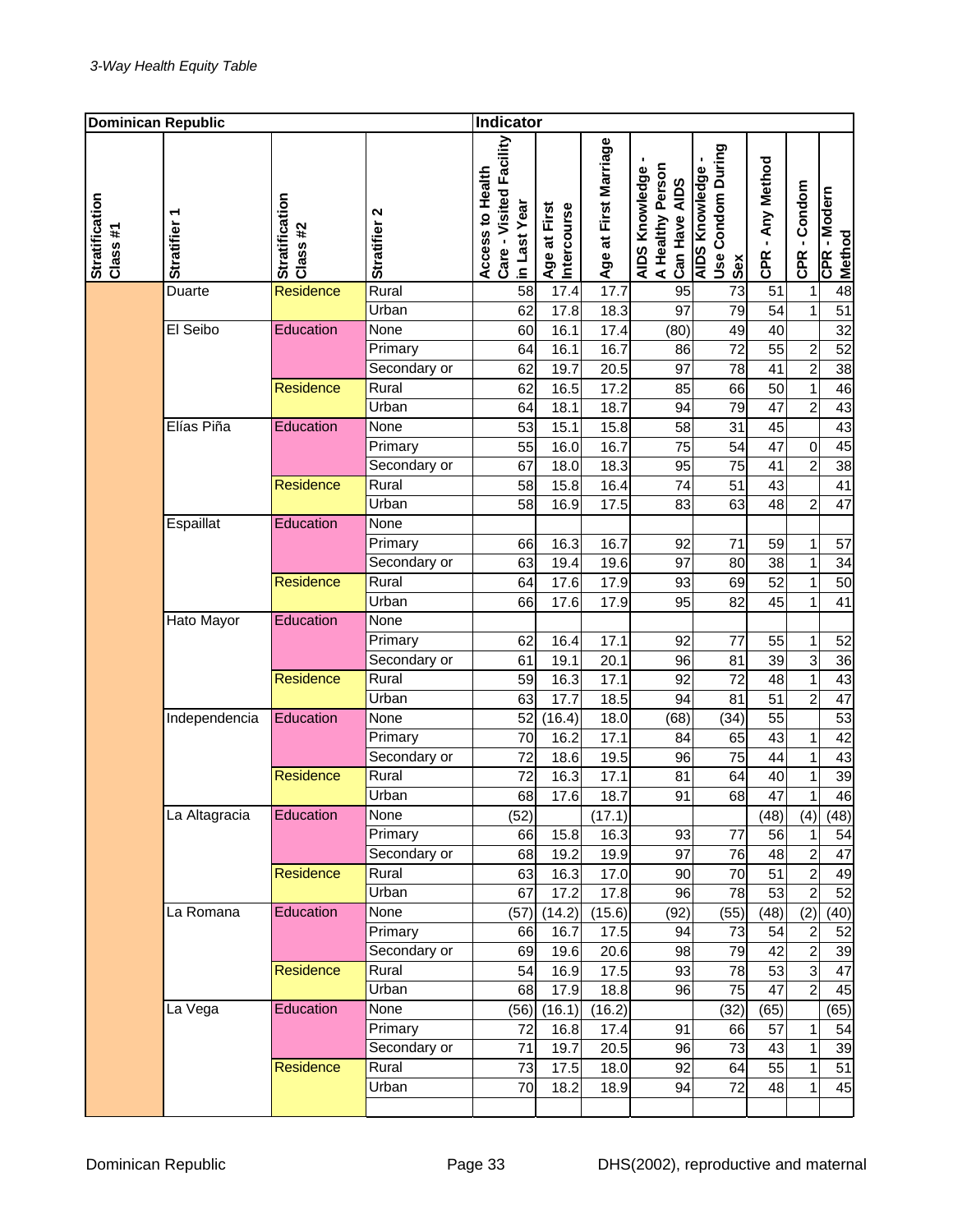| <b>Dominican Republic</b>  |                                                       |                                   |                                 | Indicator                                                   |                                    |                        |                                                     |                                                   |                       |                                                  |                             |
|----------------------------|-------------------------------------------------------|-----------------------------------|---------------------------------|-------------------------------------------------------------|------------------------------------|------------------------|-----------------------------------------------------|---------------------------------------------------|-----------------------|--------------------------------------------------|-----------------------------|
| Stratification<br>Class #1 | <b>Stratifier</b>                                     | <b>Stratification</b><br>Class #2 | N<br>Stratifier                 | Care - Visited Facility<br>Access to Health<br>in Last Year | <b>Intercourse</b><br>Age at First | Age at First Marriage  | A Healthy Person<br>AIDS Knowledge<br>Can Have AIDS | Use Condom During<br><b>AIDS Knowledge</b><br>Sex | CPR - Any Method      | CPR-Condom                                       | CPR - Modern<br>Method      |
|                            | Maria Trinidad<br>Sánchez<br>Monseñor Nouel Education | Education                         | None<br>Primary<br>Secondary or | 71<br>76                                                    | 15.6<br>18.2                       | 16.0<br>18.8           | 90<br>98                                            | 75<br>82                                          | 69<br>46              | $\mathbf{1}$<br>$\overline{\mathbf{4}}$          | 68<br>43                    |
|                            |                                                       | Residence                         | Rural<br>Urban<br>None          | $\overline{71}$<br>75                                       | 16.3<br>17.1                       | 16.8<br>17.5           | 91<br>95                                            | 79<br>77                                          | 60<br>56              | $\overline{2}$<br>$\overline{3}$                 | 58<br>54                    |
|                            |                                                       |                                   | Primary<br>Secondary or         | (63)<br>69<br>74                                            | (15.5)<br>16.3<br>19.1             | (15.9)<br>16.8<br>19.7 | (81)<br>91<br>99                                    | (72)<br>78<br>80                                  | (68)<br>61<br>48      | (3)<br>$\overline{c}$<br>$\overline{2}$          | (68)<br>57<br>43            |
|                            | Monte Cristi                                          | Residence<br>Education            | Rural<br>Urban<br>None          | 73<br>70<br>(37)                                            | 17.1<br>17.6<br>(16.2)             | 17.6<br>18.0<br>(16.7) | 92<br>95<br>(81)                                    | 74<br>81<br>(50)                                  | 56<br>55<br>(74)      | $\overline{c}$<br>$\overline{2}$                 | 51<br>51<br>(69)            |
|                            |                                                       |                                   | Primary<br>Secondary or         | 55<br>58                                                    | 15.8<br>19.6                       | 16.3<br>20.2           | 89<br>95                                            | 80<br>83                                          | 66<br>53              | 1<br>3                                           | 65<br>51                    |
|                            |                                                       | <b>Residence</b>                  | Rural<br>Urban                  | 60<br>52                                                    | 16.5<br>17.9                       | 16.9<br>18.6           | 90<br>92                                            | 77<br>81                                          | 62<br>60              | $\overline{2}$<br>$\overline{2}$                 | 60<br>58                    |
|                            | <b>Monte Plata</b>                                    | Education                         | None<br>Primary<br>Secondary or | (36)<br>61<br>64                                            | (14.9)<br>16.7<br>18.7             | (15.6)<br>17.2<br>19.1 | (88)<br>89<br>99                                    | (67)<br>78<br>84                                  | (64)<br>52<br>42      | $\overline{c}$<br>$\overline{0}$                 | (64)<br>50<br>38            |
|                            |                                                       | <b>Residence</b>                  | Rural<br>Urban                  | 54<br>67                                                    | 16.7<br>17.7                       | 17.1<br>18.2           | 90<br>96                                            | 79<br>81                                          | $\overline{47}$<br>52 | $\mathbf 1$<br>$\overline{c}$                    | 45<br>48                    |
|                            | Pedernaled                                            | Education                         | None<br>Primary<br>Secondary or | 58<br>69<br>72                                              | 14.4<br>15.3<br>18.5               | (15.6)<br>15.8<br>18.8 | (67)<br>87<br>97                                    | (33)<br>71<br>85                                  | 40<br>48<br>49        | $\overline{2}$<br>$\overline{2}$<br>$\mathbf{1}$ | $\overline{37}$<br>47<br>47 |
|                            |                                                       | Residence                         | Rural<br>Urban                  | 65<br>70                                                    | 15.3<br>16.6                       | 15.9<br>17.1           | 82<br>92                                            | 64<br>76                                          | 45<br>48              | $\mathbf 1$<br>$\overline{2}$                    | 43<br>47                    |
|                            | Peravia                                               | Education                         | None<br>Primary<br>Secondary or | (48)<br>67<br>71                                            | (15.2)<br>16.5<br>19.2             | (15.7)<br>17.0<br>20.0 | (77)<br>93<br>97                                    | (60)<br>75<br>81                                  | (64)<br>55<br>42      | $\mathbf 1$<br>2                                 | (64)<br>52<br>38            |
|                            |                                                       | Residence                         | Rural<br>Urban                  | 71<br>65                                                    | 17.1<br>17.5                       | 17.8<br>18.0           | 95<br>93                                            | 76<br>77                                          | 54<br>48              | $\mathbf 0$<br>$\overline{2}$                    | 51<br>45                    |
|                            | Puerto Plata                                          | Education                         | None<br>Primary<br>Secondary or | (35)<br>58<br>65                                            | (15.0)<br>16.4<br>19.2             | (15.4)<br>16.6<br>19.7 | (71)<br>90<br>98                                    | (65)<br>80<br>81                                  | (68)<br>61<br>47      | $\overline{\mathbf{c}}$                          | (68)<br>59<br>46            |
|                            | Salcedo                                               | <b>Residence</b><br>Education     | Rural<br>Urban<br>None          | 55<br>66                                                    | 17.3<br>17.7                       | 17.6<br>17.9           | 92<br>94                                            | 77<br>83                                          | 56<br>54              | 1<br>1                                           | $\overline{54}$<br>52       |
|                            |                                                       |                                   | Primary<br>Secondary or         | 58<br>67                                                    | 16.9<br>19.4                       | 17.6<br>19.9           | 90<br>99                                            | 71<br>79                                          | 60<br>38              | 1                                                | 59<br>35                    |
|                            | Samaná                                                | <b>Residence</b><br>Education     | Rural<br>Urban<br>None          | 62<br>66<br>(55)                                            | 17.9<br>18.5<br>(14.7)             | 18.4<br>19.3<br>(16.4) | 93<br>97<br>(93)                                    | 74<br>78<br>(73)                                  | 52<br>41<br>(45)      | $\mathbf 0$<br>1                                 | 50<br>37<br>(45)            |
|                            |                                                       |                                   | Primary<br>Secondary or         | 64<br>68                                                    | 16.1<br>18.3                       | 17.1<br>19.2           | 90<br>96                                            | 79<br>86                                          | 62<br>48              | $\boldsymbol{2}$<br>$\overline{3}$               | 59<br>43                    |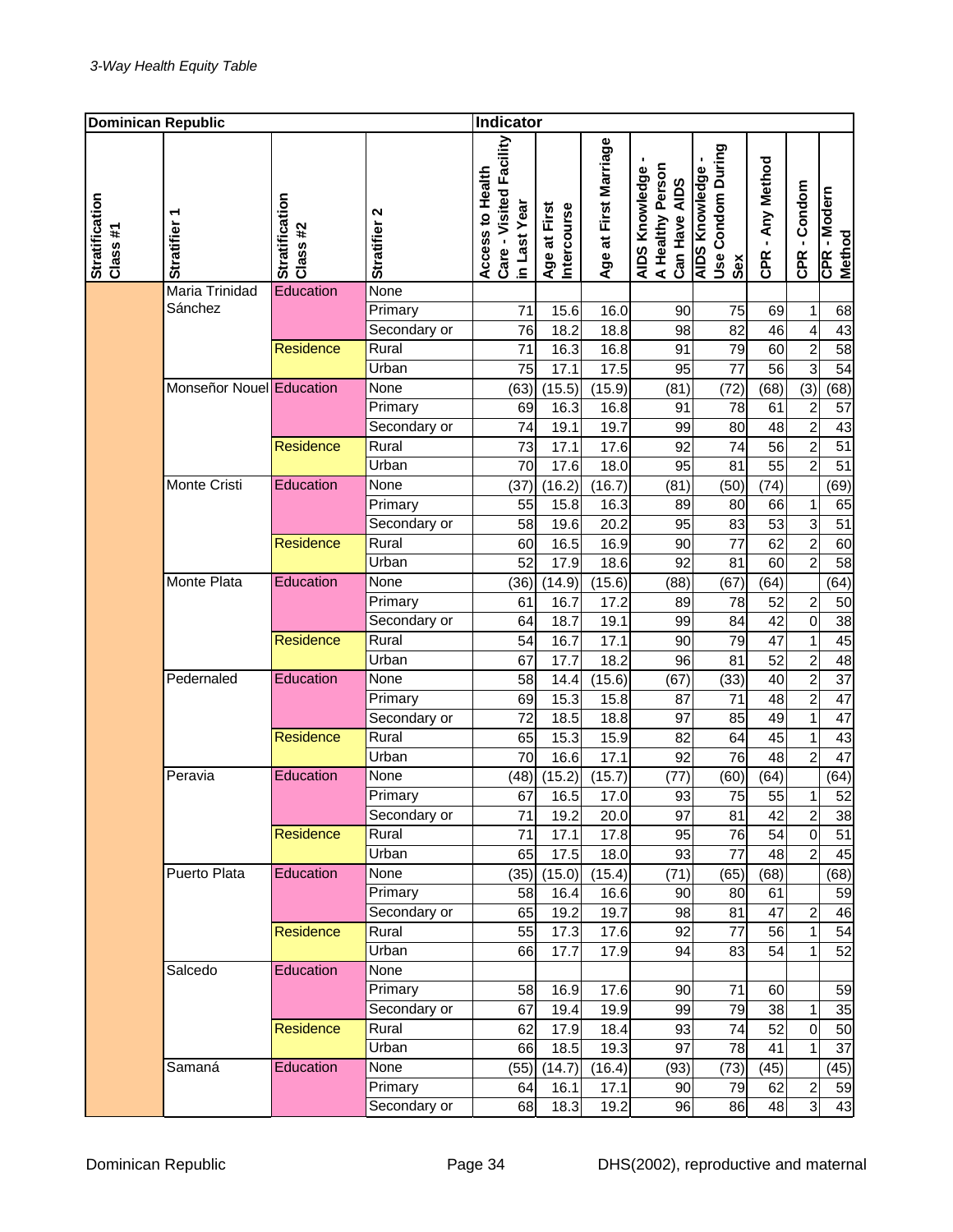| <b>Dominican Republic</b>  |                         |                            |                        | Indicator                                                   |                                    |                       |                                                     |                                                   |                  |                         |                        |
|----------------------------|-------------------------|----------------------------|------------------------|-------------------------------------------------------------|------------------------------------|-----------------------|-----------------------------------------------------|---------------------------------------------------|------------------|-------------------------|------------------------|
| Stratification<br>Class #1 | <b>Stratifier</b>       | Stratification<br>Class #2 | N<br><b>Stratifier</b> | Care - Visited Facility<br>Access to Health<br>in Last Year | <b>Intercourse</b><br>Age at First | Age at First Marriage | A Healthy Person<br>AIDS Knowledge<br>Can Have AIDS | Use Condom During<br><b>AIDS Knowledge</b><br>Sex | CPR - Any Method | CPR - Condom            | CPR - Modern<br>Method |
|                            | Samaná                  | <b>Residence</b>           | Rural                  | 64                                                          | 16.7                               | 17.7                  | 91                                                  | 81                                                | 55               | 1                       | 52                     |
|                            |                         |                            | Urban                  | 68                                                          | 17.1                               | 17.9                  | 96                                                  | 82                                                | 56               | $\overline{\mathbf{4}}$ | 51                     |
|                            | San Cristóbal           | Education                  | None                   | (48)                                                        | (15.3)                             | (15.9)                | (81)                                                | (53)                                              | (61)             |                         | (58)                   |
|                            |                         |                            | Primary                | 65                                                          | 16.3                               | 17.0                  | 94                                                  | 74                                                | 58               | $\overline{c}$          | 55                     |
|                            |                         | Residence                  | Secondary or<br>Rural  | 65                                                          | 19.8                               | 20.4                  | 99                                                  | 76                                                | 44               | $\overline{4}$          | 41                     |
|                            |                         |                            |                        | 62                                                          | 17.3                               | 18.0                  | 94                                                  | 74                                                | 53               | 3<br>$\overline{3}$     | 49<br>47               |
|                            |                         | Education                  | Urban<br>None          | 66                                                          | 18.4                               | 18.9                  | 98                                                  | 75                                                | 49               |                         |                        |
|                            | San José de<br>Ocoa     |                            | Primary                | (62)<br>70                                                  | (14.8)<br>15.6                     | (14.8)<br>16.1        | (83)<br>86                                          | (66)<br>72                                        | (76)<br>69       | (3)                     | (76)                   |
|                            |                         |                            | Secondary or           | 76                                                          | 18.3                               | 18.6                  | 97                                                  | 87                                                |                  |                         | 68                     |
|                            |                         | Residence                  | Rural                  | 71                                                          | 15.7                               | 16.1                  | 85                                                  | 70                                                | 46<br>69         | 1<br>$\mathbf{1}$       | 43<br>67               |
|                            |                         |                            | Urban                  | 72                                                          | 16.9                               | 17.2                  | 93                                                  | 81                                                | 57               | $\overline{0}$          | 55                     |
|                            | San Juan                | Education                  | None                   | 65                                                          | 15.1                               | 15.7                  | 75                                                  | 49                                                | 61               |                         | 61                     |
|                            |                         |                            | Primary                | 70                                                          | 15.7                               | 16.3                  | 87                                                  | 64                                                | 58               | $\mathbf 1$             | 56                     |
|                            |                         |                            | Secondary or           | 70                                                          | 19.2                               | 19.7                  | 97                                                  | 80                                                | 47               | 3                       | 42                     |
|                            |                         | <b>Residence</b>           | Rural                  | 67                                                          | 15.7                               | 16.2                  | 85                                                  | 61                                                | 58               | $\mathbf{1}$            | 55                     |
|                            |                         |                            | Urban                  | 71                                                          | 17.5                               | 18.1                  | 93                                                  | 74                                                | 52               | $\overline{2}$          | 49                     |
|                            | San Pedro de            | Education                  | None                   | (47)                                                        | (14.8)                             | (16.9)                | (83)                                                | (63)                                              | (53)             |                         | (47)                   |
|                            | Macorís                 |                            | Primary                | 53                                                          | 16.0                               | 16.9                  | 94                                                  | 79                                                | 54               | 3                       | 51                     |
|                            |                         |                            | Secondary or           | 58                                                          | 19.2                               | 19.8                  | 96                                                  | 77                                                | 43               | $\overline{3}$          | 40                     |
|                            |                         | Residence                  | Rural                  | 51                                                          | 15.7                               | 17.4                  | 87                                                  | 75                                                | 35               | $\mathbf 1$             | 33                     |
|                            |                         |                            | Urban                  | 56                                                          | 17.7                               | 18.4                  | 95                                                  | 78                                                | 50               | 3                       | 46                     |
|                            | Sánchez                 | Education                  | None                   | (69)                                                        |                                    |                       |                                                     |                                                   | (62)             | (4)                     | (58)                   |
|                            | Ramírez                 |                            | Primary                | 68                                                          | 16.5                               | 16.9                  | 92                                                  | 69                                                | 59               | 1                       | 57                     |
|                            |                         |                            | Secondary or           | 72                                                          | 19.4                               | 19.8                  | 97                                                  | 83                                                | 42               | $\mathbf 1$             | 38                     |
|                            |                         | Residence                  | Rural                  | 69                                                          | 17.4                               | 17.9                  | 93                                                  | 74                                                | 53               | $\mathbf 1$             | 50                     |
|                            |                         |                            | Urban                  | 71                                                          | 18.0                               | 18.4                  | 94                                                  | 79                                                | 49               | $\mathbf{1}$            | 46                     |
|                            | Santiago                | Education                  | None                   |                                                             | $(59)$ $(16.3)$                    | (17.0)                | (70)                                                | (66)                                              | (66)             |                         | (61)                   |
|                            |                         |                            | Primary                | 69                                                          | 16.9                               | 17.4                  | 92                                                  | 70                                                | 59               | $\mathbf 0$             | 57                     |
|                            |                         |                            | Secondary or           | 66                                                          | 19.3                               | 20.0                  | 97                                                  | 80                                                | 42               | $\mathbf 0$             | 38                     |
|                            |                         | <b>Residence</b>           | Rural                  | 63                                                          | 17.8                               | 18.3                  | 93                                                  | 73                                                | 49               | $\mathbf 0$             | 47                     |
|                            |                         |                            | Urban                  | 69                                                          | 17.8                               | 18.4                  | 94                                                  | 75                                                | 52               | 1                       | 49                     |
|                            | Santiao                 | Education                  | None                   | (56)                                                        | (15.4)                             | (15.6)                | (88)                                                | (56)                                              | (67)             |                         | (63)                   |
|                            | Rodríguez               |                            | Primary                | 66                                                          | 17.3                               | 17.7                  | 91                                                  | 77                                                | 65               |                         | 64                     |
|                            |                         |                            | Secondary or           | 64                                                          | 20.1                               | 20.4                  | 97                                                  | 79                                                | 43               | 1                       | 42                     |
|                            |                         | Residence                  | Rural                  | 66                                                          | 17.6                               | 17.9                  | 92                                                  | 73                                                | 57               |                         | 56                     |
|                            |                         |                            | Urban                  | 64                                                          | 18.9                               | 19.2                  | 95                                                  | 81                                                | 53               | 1                       | 52                     |
|                            | Santo Domingo Education |                            | None                   | (48)                                                        |                                    |                       |                                                     |                                                   | (60)             |                         | (60)                   |
|                            |                         |                            | Primary                | 60                                                          | 16.4                               | 17.1                  | 94                                                  | 77                                                | 58               | 1                       | 55                     |
|                            |                         |                            | Secondary or           | 68                                                          | 19.4                               | 20.4                  | 99                                                  | 76                                                | 48               | $\overline{\mathbf{4}}$ | 44                     |
|                            |                         | Residence                  | Rural                  | 68                                                          | 18.0                               | 18.9                  | 96                                                  | 76                                                | 55               | $\overline{\mathbf{c}}$ | 53                     |
|                            |                         |                            | Urban                  | 64                                                          | 18.0                               | 18.8                  | 96                                                  | 76                                                | 51               | 3                       | 47                     |
|                            |                         |                            |                        |                                                             |                                    |                       |                                                     |                                                   |                  |                         |                        |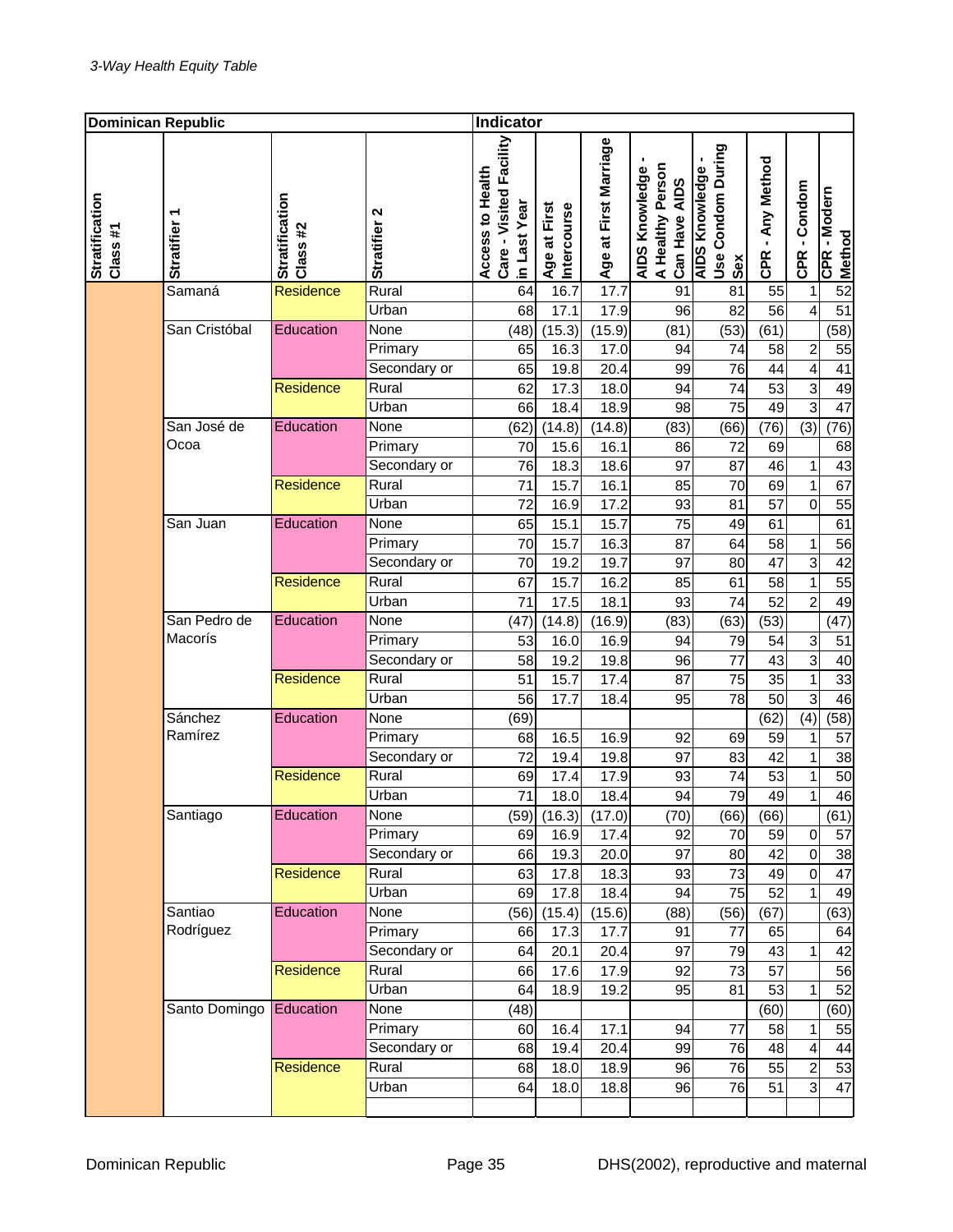| <b>Dominican Republic</b>  |                   |                                   |                      | <b>Indicator</b>                                            |                                    |                       |                                                     |                                                   |                  |                                |                        |
|----------------------------|-------------------|-----------------------------------|----------------------|-------------------------------------------------------------|------------------------------------|-----------------------|-----------------------------------------------------|---------------------------------------------------|------------------|--------------------------------|------------------------|
| Stratification<br>Class #1 | <b>Stratifier</b> | <b>Stratification</b><br>Class #2 | Stratifier 2         | Care - Visited Facility<br>Access to Health<br>in Last Year | <b>Intercourse</b><br>Age at First | Age at First Marriage | A Healthy Person<br>AIDS Knowledge<br>Can Have AIDS | Use Condom During<br><b>AIDS Knowledge</b><br>Sex | CPR - Any Method | CPR - Condom                   | CPR - Modern<br>Method |
|                            | Valverde          | Education                         | None                 | (48)                                                        | (15.7)                             | (16.2)                | (81)                                                | (69)                                              | (66)             | $\overline{(3)}$               | (62)                   |
|                            |                   |                                   | Primary              | 61                                                          | 16.3                               | 16.8                  | 94                                                  | 75                                                | 65               | $\mathbf{1}$                   | 62                     |
|                            |                   |                                   | Secondary or         | 61                                                          | 19.4                               | 20.3                  | 98                                                  | 76                                                | 44               | $\overline{2}$                 | 41                     |
|                            |                   | Residence                         | Rural                | 65                                                          | 16.9                               | 17.2                  | 93                                                  | $\overline{77}$                                   | $\overline{56}$  | $\overline{2}$                 | 52                     |
|                            |                   |                                   | Urban                | 59                                                          | 17.7                               | 18.4                  | 96                                                  | 75                                                | 55               | $\mathbf{1}$                   | 52                     |
|                            | Rural             | Education                         | None                 | 55                                                          | 15.4                               | 16.2                  | 76                                                  | 52                                                | 57               | $\mathbf 1$                    | 54                     |
|                            |                   |                                   | Primary              | 64                                                          | 16.4                               | 17.0                  | 90                                                  | 72                                                | 60               | $\mathbf{1}$<br>$\overline{2}$ | $\overline{57}$        |
| Residence                  |                   |                                   | Secondary or<br>Azua | 66                                                          | 19.1<br>15.9                       | 19.8                  | 97<br>84                                            | 77<br>68                                          | 43<br>51         |                                | 40<br>50               |
|                            |                   | Region                            | Bahoruco             | 60                                                          |                                    | 16.3                  | 75                                                  |                                                   |                  | 1                              |                        |
|                            |                   |                                   | Barahona             | 63<br>61                                                    | 15.9<br>15.9                       | 16.4<br>16.2          | 88                                                  | 55<br>72                                          | 44<br>43         | $\mathbf 0$<br>$\mathbf{1}$    | 41<br>$\overline{41}$  |
|                            |                   |                                   | Dajabón              | 68                                                          | 17.0                               | 17.3                  | 89                                                  | 79                                                | 62               |                                | 59                     |
|                            |                   |                                   | Duarte               | 58                                                          | 17.4                               | 17.7                  | 95                                                  | 73                                                | 51               | 1                              | 48                     |
|                            |                   |                                   | El Seibo             | 62                                                          | 16.5                               | 17.2                  | 85                                                  | 66                                                | 50               | $\mathbf{1}$                   | 46                     |
|                            |                   |                                   | Elías Piña           | 58                                                          | 15.8                               | 16.4                  | 74                                                  | 51                                                | 43               |                                | 41                     |
|                            |                   |                                   | Espaillat            | 64                                                          | 17.6                               | 17.9                  | 93                                                  | 69                                                | 52               | 1                              | 50                     |
|                            |                   |                                   | Hato Mayor           | 59                                                          | 16.3                               | 17.1                  | 92                                                  | 72                                                | 48               | $\mathbf{1}$                   | 43                     |
|                            |                   |                                   | Independencia        | 72                                                          | 16.3                               | 17.1                  | 81                                                  | 64                                                | 40               | $\mathbf 1$                    | 39                     |
|                            |                   |                                   | La Altagracia        | 63                                                          | 16.3                               | 17.0                  | 90                                                  | 70                                                | 51               | $\overline{\mathbf{c}}$        | 49                     |
|                            |                   |                                   | La Romana            | 54                                                          | 16.9                               | 17.5                  | 93                                                  | 78                                                | 53               | $\overline{3}$                 | $\overline{47}$        |
|                            |                   |                                   | La Vega              | 73                                                          | 17.5                               | 18.0                  | 92                                                  | 64                                                | 55               | $\mathbf{1}$                   | $\overline{51}$        |
|                            |                   |                                   | Maria Trinidad       | 71                                                          | 16.3                               | 16.8                  | 91                                                  | 79                                                | 60               | $\overline{c}$                 | 58                     |
|                            |                   |                                   | Monseñor             | 73                                                          | 17.1                               | 17.6                  | 92                                                  | 74                                                | 56               | $\overline{2}$                 | 51                     |
|                            |                   |                                   | Monte Cristi         | 60                                                          | 16.5                               | 16.9                  | 90                                                  | 77                                                | 62               | $\overline{c}$                 | 60                     |
|                            |                   |                                   | Monte Plata          | 54                                                          | 16.7                               | 17.1                  | 90                                                  | 79                                                | 47               | 1                              | 45                     |
|                            |                   |                                   | Pedernaled           | 65                                                          | 15.3                               | 15.9                  | 82                                                  | 64                                                | 45               | $\mathbf 1$                    | 43                     |
|                            |                   |                                   | Peravia              | 71                                                          | 17.1                               | 17.8                  | 95                                                  | 76                                                | 54               | $\overline{0}$                 | 51                     |
|                            |                   |                                   | Puerto Plata         | 55                                                          | 17.3                               | 17.6                  | 92                                                  | 77                                                | 56               | 1                              | 54                     |
|                            |                   |                                   | Salcedo              | 62                                                          | 17.9                               | 18.4                  | 93                                                  | 74                                                | 52               | $\mathbf 0$                    | 50                     |
|                            |                   |                                   | Samaná               | 64                                                          | 16.7                               | 17.7                  | 91                                                  | 81                                                | 55               | 1                              | 52                     |
|                            |                   |                                   | San Cristóbal        | 62                                                          | 17.3                               | 18.0                  | 94                                                  | 74                                                | 53               | 3                              | 49                     |
|                            |                   |                                   | San José de          | 71                                                          | 15.7                               | 16.1                  | 85                                                  | 70                                                | 69               | $\mathbf 1$                    | 67                     |
|                            |                   |                                   | San Juan             | 67                                                          | 15.7                               | 16.2                  | 85                                                  | 61                                                | 58               | $\mathbf 1$                    | 55                     |
|                            |                   |                                   | San Pedro de         | 51                                                          | 15.7                               | 17.4                  | 87                                                  | 75                                                | 35               | 1                              | 33                     |
|                            |                   |                                   | Sánchez              | 69                                                          | 17.4                               | 17.9                  | 93                                                  | 74                                                | 53               | 1                              | 50                     |
|                            |                   |                                   | Santiago             | 63                                                          | 17.8                               | 18.3                  | 93                                                  | 73                                                | 49               | $\overline{0}$                 | 47                     |
|                            |                   |                                   | Santiao              | 66                                                          | 17.6                               | 17.9                  | 92                                                  | 73                                                | 57               |                                | 56                     |
|                            |                   |                                   | Santo Domingo        | 68                                                          | 18.0                               | 18.9                  | 96                                                  | 76                                                | 55               | 2                              | 53                     |
|                            |                   |                                   | Valverde             | 65                                                          | 16.9                               | 17.2                  | 93                                                  | 77                                                | 56               | $\overline{c}$                 | 52                     |
|                            | Urban             | Education                         | None                 | 51                                                          | 15.4                               | 16.0                  | 80                                                  | 61                                                | 64               | 1                              | 63                     |
|                            |                   |                                   | Primary              | 64                                                          | 16.4                               | 17.0                  | 93                                                  | 75                                                | 57               | 1                              | 54                     |
|                            |                   |                                   | Secondary or         | 66                                                          | 19.5                               | 20.3                  | 98                                                  | 79                                                | 45               | $\overline{c}$                 | 41                     |
|                            |                   |                                   |                      |                                                             |                                    |                       |                                                     |                                                   |                  |                                |                        |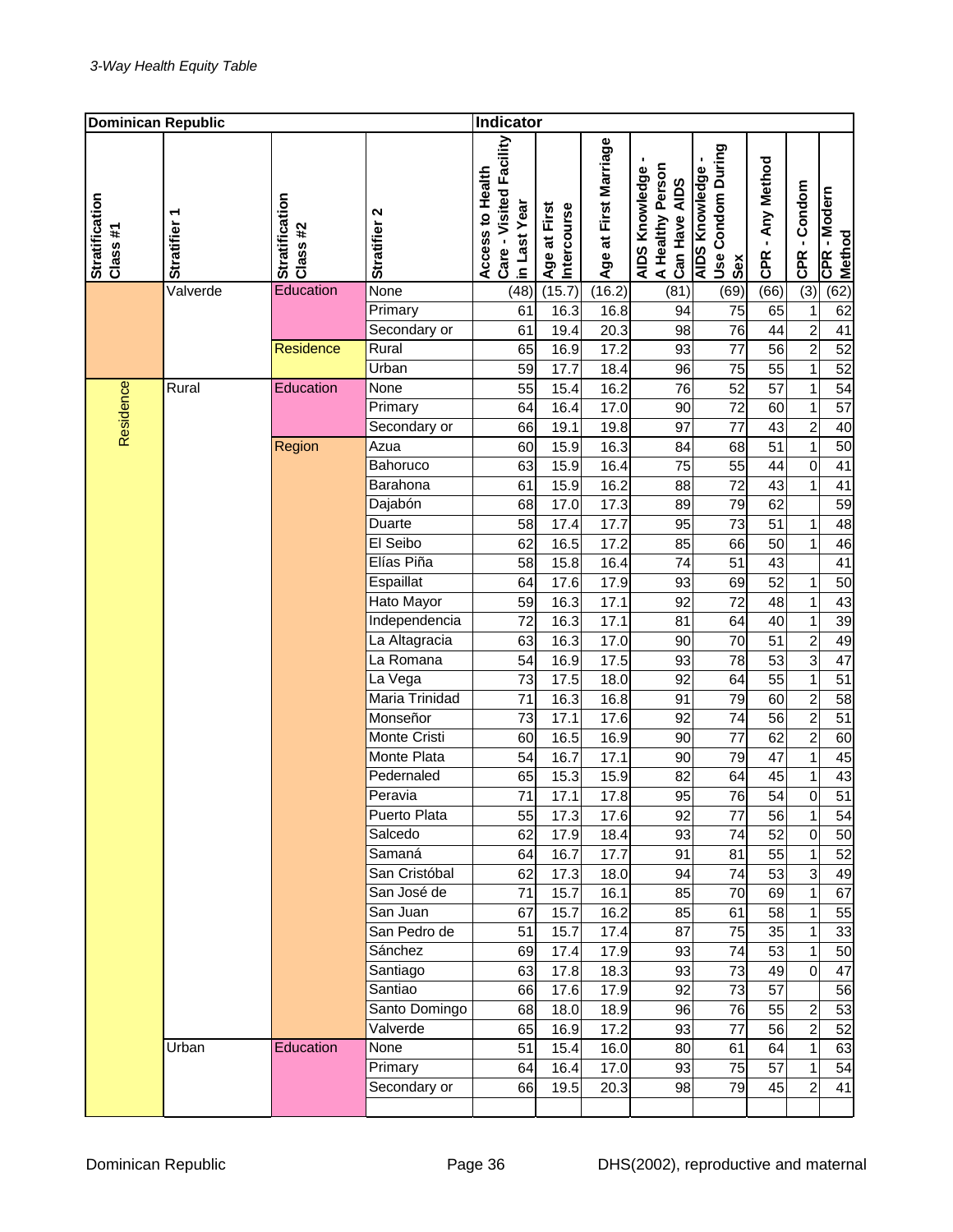| <b>Dominican Republic</b>  |                   |                            |                                 | Indicator                                   |              |                             |                       |                                                     |                                                   |                  |                                  |                        |
|----------------------------|-------------------|----------------------------|---------------------------------|---------------------------------------------|--------------|-----------------------------|-----------------------|-----------------------------------------------------|---------------------------------------------------|------------------|----------------------------------|------------------------|
| Stratification<br>Class #1 | <b>Stratifier</b> | Stratification<br>Class #2 | Stratifier 2                    | Care - Visited Facility<br>Access to Health | in Last Year | Intercourse<br>Age at First | Age at First Marriage | A Healthy Person<br>AIDS Knowledge<br>Can Have AIDS | Use Condom During<br><b>AIDS Knowledge</b><br>Sex | CPR - Any Method | CPR - Condom                     | CPR - Modern<br>Method |
|                            | Urban             | Region                     | Azua                            |                                             | 64           | 17.0                        | 17.5                  | 91                                                  | 70                                                | 50               | $\pmb{0}$                        | 48                     |
|                            |                   |                            | Bahoruco                        |                                             | 68           | 16.7                        | 17.4                  | 88                                                  | 69                                                | 46               | $\mathbf{1}$                     | 44                     |
|                            |                   |                            | Barahona                        |                                             | 65           | 17.0                        | 17.4                  | 94                                                  | $\overline{c}$                                    | $\overline{51}$  | $\mathbf{1}$                     | 49                     |
|                            |                   |                            | Dajabón                         |                                             | 71           | 18.2                        | 18.7                  | 95                                                  | 77                                                | 50               | 3                                | 48                     |
|                            |                   |                            | Distrito                        |                                             | 64           | 18.5                        | 19.3                  | 97                                                  | 78                                                | 48               | 3                                | 44                     |
|                            |                   |                            | Duarte                          |                                             | 62           | 17.8                        | 18.3                  | 97                                                  | 79                                                | 54               | $\mathbf{1}$                     | 51                     |
|                            |                   |                            | El Seibo                        |                                             | 64           | 18.1                        | 18.7                  | 94                                                  | 79                                                | 47               | $\overline{c}$                   | 43                     |
|                            |                   |                            | Elías Piña                      |                                             | 58           | 16.9                        | 17.5                  | 83                                                  | 63                                                | 48               | $\overline{2}$                   | 47                     |
|                            |                   |                            | Espaillat                       |                                             | 66           | 17.6                        | 17.9                  | 95                                                  | 82                                                | 45               | $\mathbf{1}$                     | 41                     |
|                            |                   |                            | Hato Mayor                      |                                             | 63           | 17.7                        | 18.5                  | 94                                                  | 81                                                | 51               | $\overline{c}$                   | 47                     |
|                            |                   |                            | Independencia                   |                                             | 68           | 17.6                        | 18.7                  | 91                                                  | 68                                                | 47               | $\mathbf 1$                      | 46                     |
|                            |                   |                            | La Altagracia                   |                                             | 67           | 17.2                        | 17.8                  | 96                                                  | 78                                                | 53               | $\overline{c}$                   | 52                     |
|                            |                   |                            | La Romana                       |                                             | 68           | 17.9                        | 18.8                  | 96                                                  | 75                                                | 47               | $\overline{c}$                   | 45                     |
|                            |                   |                            | La Vega                         |                                             | 70           | 18.2                        | 18.9                  | 94                                                  | 72                                                | 48               | $\mathbf{1}$                     | 45                     |
|                            |                   |                            | Maria Trinidad                  |                                             | 75           | 17.1                        | 17.5                  | $\overline{95}$                                     | 77                                                | 56               | $\overline{3}$                   | 54                     |
|                            |                   |                            | Monseñor<br><b>Monte Cristi</b> |                                             | 70           | 17.6                        | 18.0                  | 95                                                  | 81                                                | 55               | $\overline{c}$                   | 51                     |
|                            |                   |                            | Monte Plata                     |                                             | 52           | 17.9                        | 18.6                  | 92                                                  | 81                                                | 60               | $\overline{c}$                   | 58                     |
|                            |                   |                            | Pedernaled                      |                                             | 67           | 17.7                        | 18.2                  | 96                                                  | 81                                                | 52               | $\overline{2}$                   | 48                     |
|                            |                   |                            | Peravia                         |                                             | 70<br>65     | 16.6<br>17.5                | 17.1                  | 92<br>93                                            | 76<br>77                                          | 48<br>48         | $\overline{2}$<br>$\overline{2}$ | 47<br>45               |
|                            |                   |                            | <b>Puerto Plata</b>             |                                             | 66           | 17.7                        | 18.0<br>17.9          | 94                                                  | 83                                                | 54               | $\mathbf{1}$                     | 52                     |
|                            |                   |                            | Salcedo                         |                                             | 66           | 18.5                        | 19.3                  | 97                                                  | 78                                                | 41               | $\mathbf{1}$                     | 37                     |
|                            |                   |                            | Samaná                          |                                             | 68           | 17.1                        | 17.9                  | 96                                                  | 82                                                | 56               | 4                                | 51                     |
|                            |                   |                            | San Cristóbal                   |                                             | 66           | 18.4                        | 18.9                  | 98                                                  | 75                                                | 49               | 3                                | 47                     |
|                            |                   |                            | San José de                     |                                             | 72           | 16.9                        | 17.2                  | 93                                                  | 81                                                | 57               | $\overline{0}$                   | 55                     |
|                            |                   |                            | San Juan                        |                                             | 71           | 17.5                        | 18.1                  | 93                                                  | 74                                                | 52               | $\overline{c}$                   | 49                     |
|                            |                   |                            | San Pedro de                    |                                             | 56           | 17.7                        | 18.4                  | 95                                                  | 78                                                | 50               | 3                                | 46                     |
|                            |                   |                            | Sánchez                         |                                             | 71           | 18.0                        | 18.4                  | 94                                                  | 79                                                | 49               | $\mathbf{1}$                     | 46                     |
|                            |                   |                            | Santiago                        |                                             | 69           | 17.8                        | 18.4                  | 94                                                  | 75                                                | 52               | $\mathbf{1}$                     | 49                     |
|                            |                   |                            | Santiao                         |                                             | 64           | 18.9                        | 19.2                  | 95                                                  | 81                                                | 53               | $\mathbf 1$                      | 52                     |
|                            |                   |                            | Santo Domingo                   |                                             | 64           | 18.0                        | 18.8                  | 96                                                  | 76                                                | 51               | 3                                | 47                     |
|                            |                   |                            | Valverde                        |                                             | 59           | 17.7                        | 18.4                  | 96                                                  | 75                                                | 55               | $\mathbf{1}$                     | 52                     |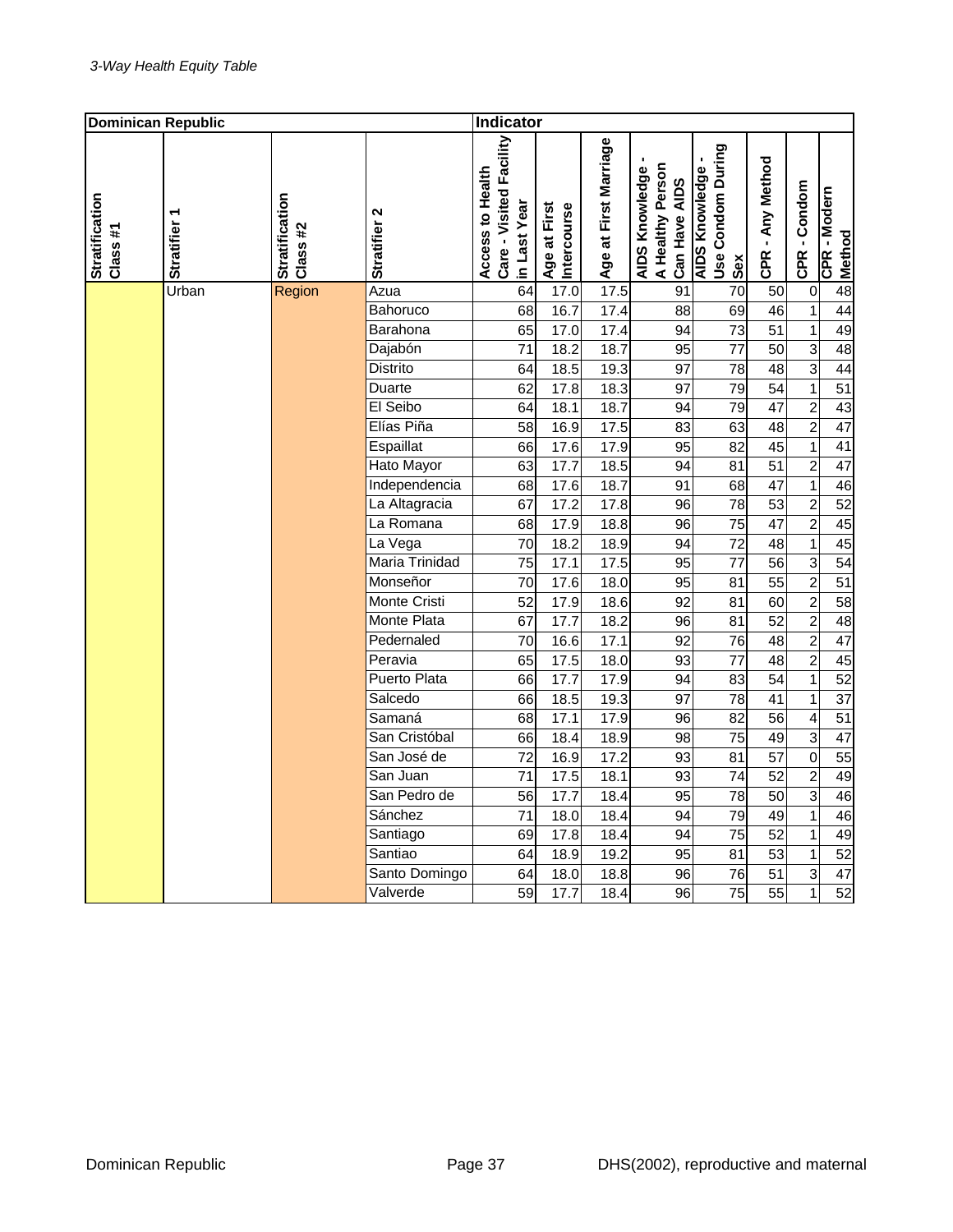| Ethiopia              |                  |                       |               | Indicator   |                  |                  |         |         |                  |                  |
|-----------------------|------------------|-----------------------|---------------|-------------|------------------|------------------|---------|---------|------------------|------------------|
| Stratification Class1 | Stratifier 1     | Stratification Class2 | Stratifier 2  | <b>DPT1</b> | DPT <sub>2</sub> | DPT <sub>3</sub> | Measles | Underwt | Underwt-Moderate | Underwt - Severe |
|                       | None             | Gender                | Female        | 38          | 24               | 13               | 20      | 49      | 32               | 17               |
|                       |                  |                       | Male          | 43          | 31               | 19               | 25      | 50      | 33               | 17               |
| Education             |                  | Region                | Addis         |             |                  |                  |         | 18      | 11               | $\overline{7}$   |
|                       |                  |                       | Affar         | 14          | 5                | 0                | 8       | 53      | 34               | 19               |
|                       |                  |                       | Amhara        | 41          | 26               | 16               | 23      | 52      | 34               | 18               |
|                       |                  |                       | Ben-Gumz      | 33          | 16               | 13               | 17      | 46      | 32               | 14               |
|                       |                  |                       | Dire Dawa     | 63          | 53               | 40               | 38      | 39      | 29               | 10               |
|                       |                  |                       | Gambela       | 33          | 20               | 13               | 20      | 40      | 27               | 13               |
|                       |                  |                       | Harari        | 82          | 69               | 50               | 55      | 32      | 22               | 10               |
|                       |                  |                       | Oromiya       | 35          | 24               | 12               | 15      | 46      | 31               | 14               |
|                       |                  |                       | <b>SNNP</b>   | 37          | 24               | 13               | 22      | 55      | 32               | 23               |
|                       |                  |                       | Somali        | 43          | 29               | 25               | 38      | 46      | 28               | 18               |
|                       |                  |                       | Tigray        | 82          | 72               | 57               | 64      | 50      | 33               | 17               |
|                       |                  | Residence             | Rural         | 39          | 26               | 15               | 21      | 50      | 32               | 18               |
|                       |                  |                       | Urban         | 70          | 57               | 46               | 50      | 46      | 33               | 13               |
|                       |                  | Wealth by             | 1st (Lowest)  | 34          | 22               | 12               | 17      | 50      | 33               | 17               |
|                       |                  | quintiles             | 2nd           | 32          | 22               | 11               | 16      | 51      | 32               | 19               |
|                       |                  |                       | 3rd           | 42          | 25               | 15               | 22      | 52      | 33               | 19               |
|                       |                  |                       | 4th           | 43          | 32               | 21               | 27      | 47      | 30               | 16               |
|                       |                  |                       | 5th (Highest) | 64          | 51               | 33               | 41      | 45      | 33               | 12               |
|                       | Primary          | Gender                | Female        | 52          | 46               | 34               | 39      | 40      | 27               | 13               |
|                       |                  |                       | Male          | 62          | 45               | 37               | 39      | 40      | 26               | 14               |
|                       |                  | Region                | Addis         | (97)        | (94)             | (88)             | (91)    | 23      | 20               | 4                |
|                       |                  |                       | Affar         |             |                  |                  |         |         |                  |                  |
|                       |                  |                       | Amhara        | (55)        | (52)             | (49)             | (53)    | 52      | 42               | 10               |
|                       |                  |                       | Ben-Gumz      |             |                  |                  |         | 30      | 25               | 5                |
|                       |                  |                       | Dire Dawa     |             |                  |                  |         | 30      | 22               | $\overline{7}$   |
|                       |                  |                       | Gambela       | (46)        | (26)             | (10)             | (23)    | 45      | 32               | 12               |
|                       |                  |                       | Harari        |             |                  |                  |         | 26      | 17               | $\boldsymbol{9}$ |
|                       |                  |                       | Oromiya       | 54          | 43               | 28               | 30      | 32      | 19               | 13               |
|                       |                  |                       | <b>SNNP</b>   | 49          | 33               | 26               | 28      | 47      | 29               | 18               |
|                       |                  |                       | Somali        |             |                  |                  |         |         |                  |                  |
|                       |                  |                       | Tigray        |             |                  |                  |         | 41      | 26               | 15               |
|                       |                  | <b>Residence</b>      | Rural         | 54          | 42               | 32               | 33      | 42      | 27               | 15               |
|                       |                  |                       | Urban         | 65          | 62               | 47               | 65      | 30      | 23               | 6                |
|                       |                  | Wealth by             | 1st (Lowest)  | (66)        | (55)             | (43)             | (29)    | 47      | 26               | 21               |
|                       |                  | quintiles             | 2nd           | (37)        | (28)             | (19)             | (19)    | 46      | 28               | 18               |
|                       |                  |                       | 3rd           | (37)        | (24)             | (14)             | (29)    | 40      | 27               | 13               |
|                       |                  |                       | 4th           | (58)        | (43)             | (42)             | (45)    | 37      | 25               | 13               |
|                       |                  |                       | 5th (Highest) | 71          | 63               | 46               | 55      | 34      | 26               | 8                |
|                       | Secondary Gender |                       | Female        | 70          | 60               | 59               | 76      | 25      | 21               | 5                |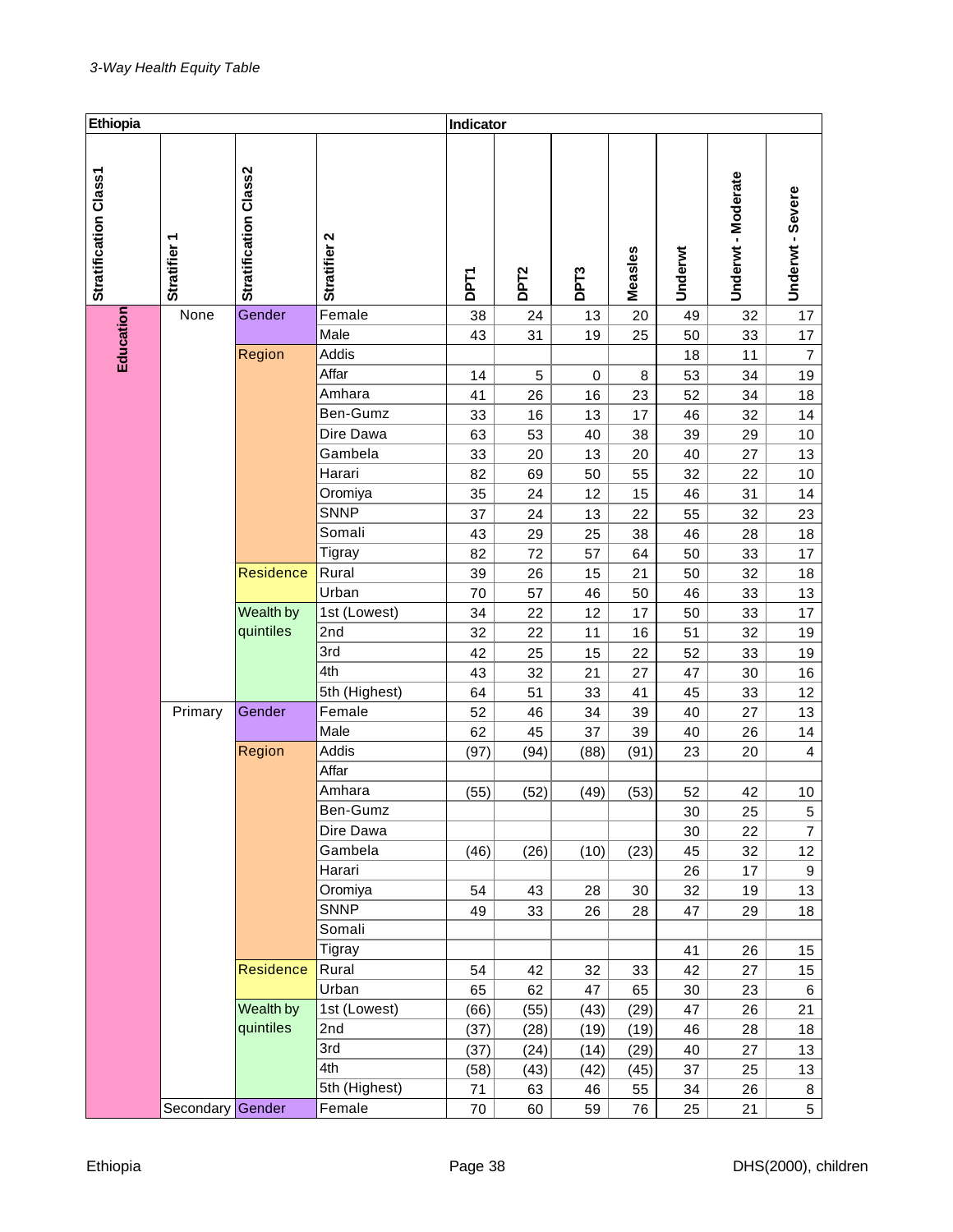| Ethiopia                     |              |                       |                   | Indicator   |                  |                  |         |         |                  |                         |
|------------------------------|--------------|-----------------------|-------------------|-------------|------------------|------------------|---------|---------|------------------|-------------------------|
| <b>Stratification Class1</b> | Stratifier 1 | Stratification Class2 | Stratifier 2      | <b>DPT1</b> | DPT <sub>2</sub> | DPT <sub>3</sub> | Measles | Underwt | Underwt-Moderate | Underwt - Severe        |
|                              | or more      |                       | Male              | 79          | 60               | 53               | 48      | 28      | 26               | $\overline{\mathbf{c}}$ |
|                              |              | Region                | Addis             | (95)        | (95)             | (94)             | (92)    | 6       | 6                | $\mathsf 0$             |
|                              |              |                       | Affar             |             |                  |                  |         |         |                  |                         |
|                              |              |                       | Amhara            |             |                  |                  |         | (39)    | (39)             |                         |
|                              |              |                       | Ben-Gumz          |             |                  |                  |         |         |                  |                         |
|                              |              |                       | Dire Dawa         |             |                  |                  |         | 9       | $\, 8$           | $\mathbf{1}$            |
|                              |              |                       | Gambela           |             |                  |                  |         | (9)     | (9)              |                         |
|                              |              |                       | Harari            |             |                  |                  |         | 12      | 11               | $\mathbf{1}$            |
|                              |              |                       | Oromiya           |             |                  |                  |         | 32      | 28               | $\overline{\mathbf{4}}$ |
|                              |              |                       | <b>SNNP</b>       |             |                  |                  |         | 27      | 18               | 9                       |
|                              |              |                       | Somali            |             |                  |                  |         |         |                  |                         |
|                              |              |                       | Tigray            |             |                  |                  |         |         |                  |                         |
|                              |              | <b>Residence</b>      | Rural             |             |                  |                  |         | 35      | 29               | 6                       |
|                              |              |                       | Urban             | 76          | 65               | 63               | 75      | 23      | 21               | $\overline{c}$          |
|                              |              | Wealth by             | 1st (Lowest)      |             |                  |                  |         |         |                  |                         |
|                              |              | quintiles             | 2nd               |             |                  |                  |         |         |                  |                         |
|                              |              |                       | 3rd               |             |                  |                  |         | (49)    | (41)             | (8)                     |
|                              |              |                       | 4th               |             |                  |                  |         |         |                  |                         |
|                              |              |                       | 5th (Highest)     | 78          | 67               | 63               | 72      | 24      | 22               | $\overline{c}$          |
|                              | Female       | Education             | None              | 38          | 24               | 13               | 20      | 49      | 32               | 17                      |
| Gender                       |              |                       | Primary           | 52          | 46               | 34               | 39      | 40      | 27               | 13                      |
|                              |              |                       | Secondary or more | 70          | 60               | 59               | 76      | 25      | 21               | $\mathbf 5$             |
|                              |              | Region                | Addis             | (94)        | (91)             | (84)             | (89)    | 17      | 14               | 3                       |
|                              |              |                       | Affar             | (20)        | (7)              |                  | (11)    | 51      | 33               | 18                      |
|                              |              |                       | Amhara            | 40          | 27               | 18               | 25      | 51      | 34               | 16                      |
|                              |              |                       | Ben-Gumz          | 34          | 21               | 14               | (23)    | 41      | 26               | 15                      |
|                              |              |                       | Dire Dawa         | 72          | 67               | 55               | (63)    | 32      | 24               | 8                       |
|                              |              |                       | Gambela           | 30          | 16               | 9                | 14      | 39      | 27               | 12                      |
|                              |              |                       | Harari            | (87)        | (72)             | (52)             | (63)    | 29      | 18               | 11                      |
|                              |              |                       | Oromiya           | 36          | 25               | 14               | 18      | 42      | 28               | 14                      |
|                              |              |                       | <b>SNNP</b>       | 40          | 29               | 17               | 25      | 52      | 31               | 21                      |
|                              |              |                       | Somali            | 60          | 40               | 30               | 45      | 45      | 28               | 18                      |
|                              |              |                       | Tigray            | 81          | 68               | 57               | 68      | 51      | 35               | $16\,$                  |
|                              |              | Residence             | Rural             | 38          | 26               | 15               | 21      | 48      | 31               | 17                      |
|                              |              |                       | Urban             | 67          | 60               | 48               | 62      | 32      | 25               | $\overline{7}$          |
|                              |              | Wealth by             | 1st (Lowest)      | 30          | 20               | 13               | 12      | 48      | 30               | 19                      |
|                              |              | quintiles             | 2nd               | 28          | 20               | 13               | 15      | 50      | 32               | 18                      |
|                              |              |                       | 3rd               | 43          | 25               | 11               | 24      | 50      | 32               | 18                      |
|                              |              |                       | 4th               | 42          | 28               | 19               | 25      | 46      | 31               | 14                      |
|                              |              |                       | 5th (Highest)     | 67          | 59               | 43               | 56      | 36      | 27               | 9                       |
|                              | Male         | Education             | None              | 43          | 31               | 19               | 25      | 50      | 33               | 17 <sub>1</sub>         |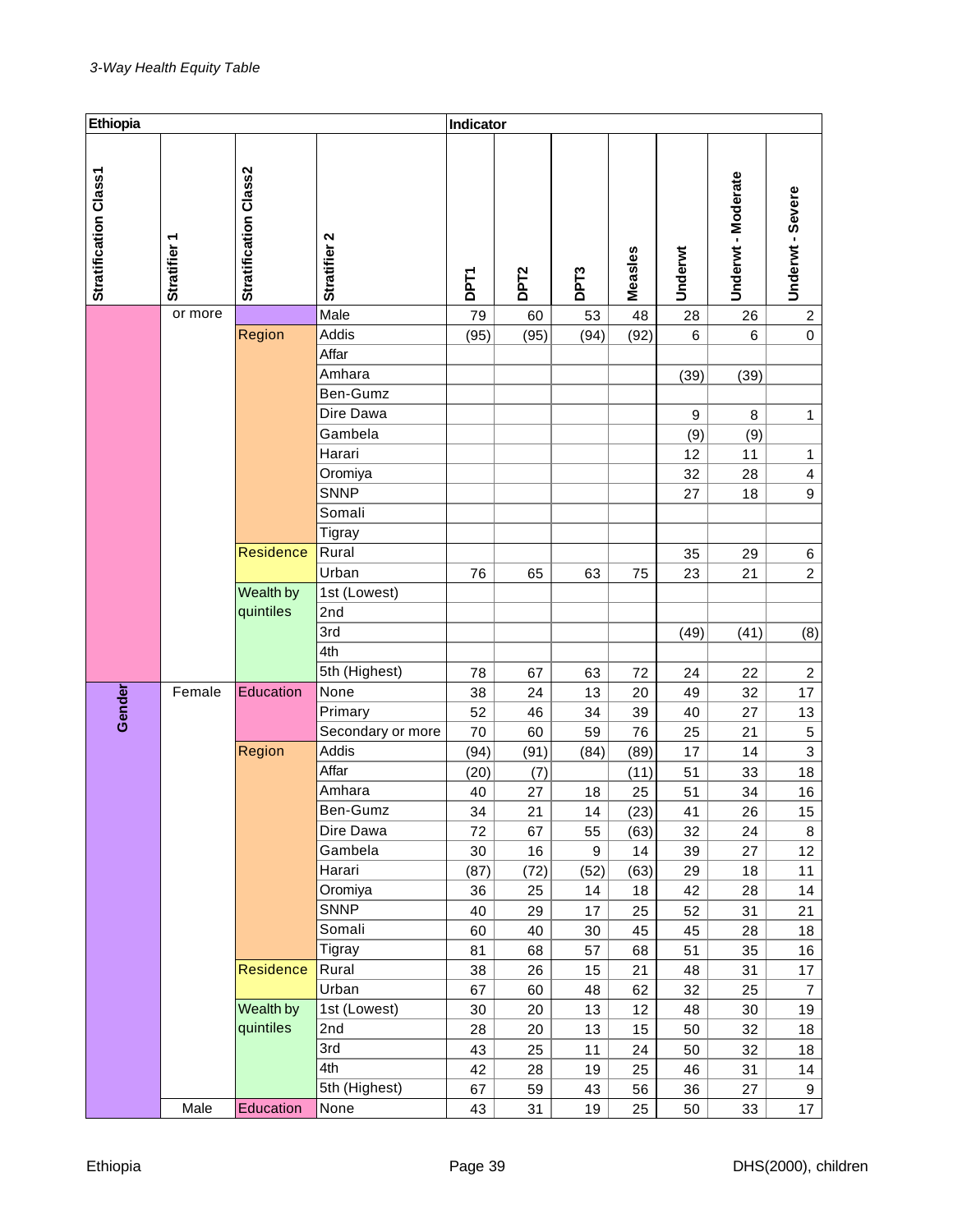| Ethiopia              |              |                       |                   | Indicator   |                  |                |         |         |                  |                  |
|-----------------------|--------------|-----------------------|-------------------|-------------|------------------|----------------|---------|---------|------------------|------------------|
| Stratification Class1 | Stratifier 1 | Stratification Class2 | Stratifier 2      | <b>DPT1</b> | DPT <sub>2</sub> | DPT3           | Measles | Underwt | Underwt-Moderate | Underwt - Severe |
|                       |              |                       | Primary           | 62          | 45               | 37             | 39      | 40      | 26               | 14               |
|                       |              |                       | Secondary or more | 79          | 60               | 53             | 48      | 28      | 26               | $\overline{c}$   |
|                       |              | Region                | Addis             | 93          | 88               | 80             | 88      | 11      | 8                | 3                |
|                       |              |                       | Affar             | 15          | $\boldsymbol{9}$ | $\overline{c}$ | 11      | 50      | 32               | 18               |
|                       |              |                       | Amhara            | 46          | 33               | 23             | 31      | 52      | 35               | 17               |
|                       |              |                       | Ben-Gumz          | 37          | 19               | 18             | 18      | 45      | 35               | $\boldsymbol{9}$ |
|                       |              |                       | Dire Dawa         | 76          | 64               | 50             | (45)    | 30      | 22               | $\bf 8$          |
|                       |              |                       | Gambela           | (44)        | (28)             | (18)           | (28)    | 37      | 26               | 11               |
|                       |              |                       | Harari            | 82          | 63               | 52             | 56      | 25      | 20               | 5                |
|                       |              |                       | Oromiya           | 44          | 33               | 20             | 21      | 44      | 31               | 14               |
|                       |              |                       | <b>SNNP</b>       | 43          | 25               | 17             | 24      | 53      | 32               | 22               |
|                       |              |                       | Somali            | 34          | 27               | 20             | 34      | 41      | 26               | 16               |
|                       |              |                       | Tigray            | 87          | 78               | 57             | 67      | 46      | 29               | 17               |
|                       |              | Residence             | Rural             | 44          | 31               | 20             | 24      | 49      | 32               | 17               |
|                       |              |                       | Urban             | 77          | 63               | 58             | 64      | 37      | 28               | 8                |
|                       |              | Wealth by             | 1st (Lowest)      | 45          | 31               | 18             | 24      | 50      | 34               | 16               |
|                       |              | quintiles             | 2nd               | 37          | 24               | 11             | 17      | 52      | 32               | 20               |
|                       |              |                       | 3rd               | 41          | 27               | 20             | 21      | 52      | 34               | 18               |
|                       |              |                       | 4th               | 50          | 40               | 31             | 35      | 44      | 27               | 17               |
|                       |              |                       | 5th (Highest)     | 72          | 57               | 44             | 50      | 38      | 31               | $\overline{7}$   |
| Region                | Addis        | Education             | None              |             |                  |                |         | 18      | 11               | $\overline{7}$   |
|                       |              |                       | Primary           | (97)        | (94)             | (88)           | (91)    | 23      | 20               | 4                |
|                       |              |                       | Secondary or more | (95)        | (95)             | (94)           | (92)    | 6       | 6                | 0                |
|                       |              | Gender                | Female            | (94)        | (91)             | (84)           | (89)    | 17      | 14               | 3                |
|                       |              |                       | Male              | 93          | 88               | 80             | 88      | 11      | 8                | 3                |
|                       |              | Residence             | Urban             | 94          | 89               | 82             | 88      | 14      | 11               | 3                |
|                       |              | Wealth by             | 5th (Highest)     | 94          | 89               | 82             | 88      | 14      | 11               | 3                |
|                       | Affar        | Education             | None              | 14          | $\sqrt{5}$       | $\mathbf 0$    | 8       | 53      | 34               | 19               |
|                       |              |                       | Primary           |             |                  |                |         |         |                  |                  |
|                       |              |                       | Secondary or more |             |                  |                |         |         |                  |                  |
|                       |              | Gender                | Female            | (20)        | (7)              |                | (11)    | 51      | 33               | 18               |
|                       |              |                       | Male              | 15          | 9                | $\overline{2}$ | 11      | 50      | 32               | 18               |
|                       |              | Residence             | Rural             | 8           | 3                | 1              | 1       | 54      | 35               | 19               |
|                       |              |                       | Urban             |             |                  |                |         | (22)    | (14)             | (8)              |
|                       |              | Wealth by             | 1st (Lowest)      |             |                  |                |         |         |                  |                  |
|                       |              | quintiles             | 2nd               |             |                  |                |         | 55      | 38               | 17               |
|                       |              |                       | 3rd               | (9)         | (3)              |                |         | 58      | 37               | 20               |
|                       |              |                       | 4th               | (8)         | (8)              | (3)            | (8)     | 49      | 28               | 21               |
|                       |              |                       | 5th (Highest)     |             |                  |                |         | (28)    | (19)             | (9)              |
|                       | Amhara       | Education             | None              | 41          | 26               | 16             | 23      | 52      | 34               | 18               |
|                       |              |                       | Primary           | (55)        | (52)             | (49)           | (53)    | 52      | 42               | 10 <sub>1</sub>  |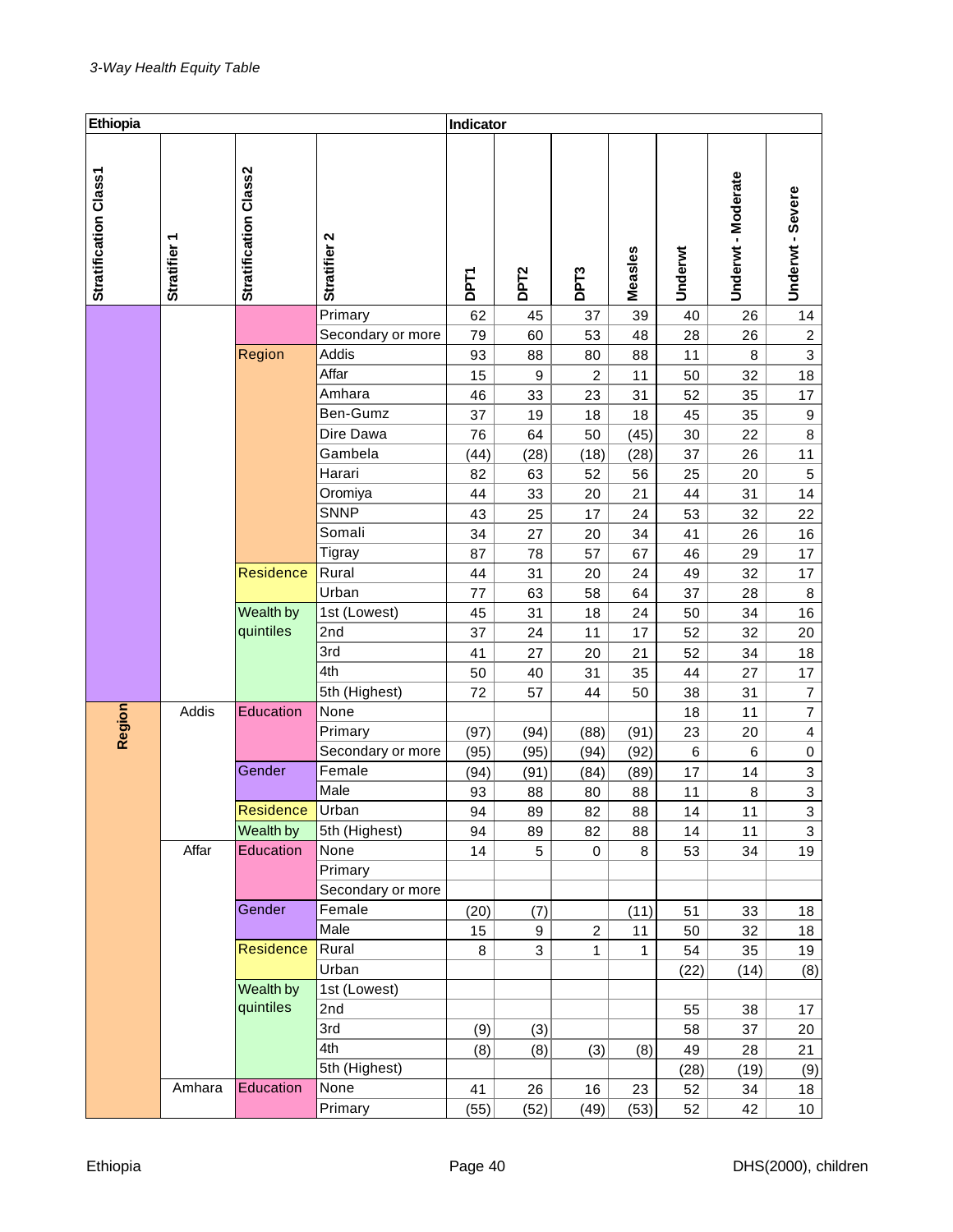| Ethiopia              |                     |                              |                   | Indicator   |                  |                  |         |         |                  |                         |
|-----------------------|---------------------|------------------------------|-------------------|-------------|------------------|------------------|---------|---------|------------------|-------------------------|
| Stratification Class1 | Stratifier 1        | <b>Stratification Class2</b> | Stratifier 2      | <b>DPT1</b> | DPT <sub>2</sub> | DPT <sub>3</sub> | Measles | Underwt | Underwt-Moderate | Underwt - Severe        |
|                       |                     |                              | Secondary or more |             |                  |                  |         | (39)    | (39)             |                         |
|                       |                     | Gender                       | Female            | 40          | 27               | 18               | 25      | 51      | 34               | 16                      |
|                       |                     |                              | Male              | 46          | 33               | 23               | 31      | 52      | 35               | 17                      |
|                       |                     | <b>Residence</b>             | Rural             | 42          | 28               | 19               | 26      | 52      | 35               | 17                      |
|                       |                     |                              | Urban             |             |                  |                  |         | 40      | 31               | $\boldsymbol{9}$        |
|                       |                     | Wealth by                    | 1st (Lowest)      | 41          | 25               | 12               | 23      | 53      | 36               | 17                      |
|                       |                     | quintiles                    | 2nd               | 27          | 13               | 12               | 13      | 56      | 38               | 18                      |
|                       |                     |                              | 3rd               | 53          | 33               | 12               | 28      | 52      | 37               | 15                      |
|                       |                     |                              | 4th               | 48          | 41               | 36               | 36      | 48      | 29               | 19                      |
|                       |                     |                              | 5th (Highest)     | (59)        | (52)             | (49)             | (54)    | 43      | 33               | 11                      |
|                       | Ben-Gumz Education  |                              | None              | 33          | 16               | 13               | 17      | 46      | 32               | 14                      |
|                       |                     |                              | Primary           |             |                  |                  |         | 30      | 25               | 5                       |
|                       |                     |                              | Secondary or more |             |                  |                  |         |         |                  |                         |
|                       |                     | Gender                       | Female            | 34          | 21               | 14               | (23)    | 41      | 26               | 15                      |
|                       |                     |                              | Male              | 37          | 19               | 18               | 18      | 45      | 35               | $\boldsymbol{9}$        |
|                       |                     | <b>Residence</b>             | Rural             | 35          | 17               | 14               | 18      | 44      | 31               | 13                      |
|                       |                     |                              | Urban             |             |                  |                  |         | (35)    | (30)             | (4)                     |
|                       |                     | Wealth by                    | 1st (Lowest)      |             |                  |                  |         | 54      | 44               | 10                      |
|                       |                     | quintiles                    | 2nd               |             |                  |                  |         | 59      | 42               | 17                      |
|                       |                     |                              | 3rd               | (23)        | (10)             |                  | (7)     | 49      | 26               | 23                      |
|                       |                     |                              | 4th               | (52)        | (20)             | (17)             | (19)    | 30      | 22               | $\bf 8$                 |
|                       |                     |                              | 5th (Highest)     |             |                  |                  |         | 34      | 29               | 5                       |
|                       | Dire Dawa Education |                              | None              | 63          | 53               | 40               | 38      | 39      | 29               | 10                      |
|                       |                     |                              | Primary           |             |                  |                  |         | 30      | 22               | $\overline{7}$          |
|                       |                     |                              | Secondary or more |             |                  |                  |         | 9       | 8                | $\mathbf{1}$            |
|                       |                     | Gender                       | Female            | 72          | 67               | 55               | (63)    | 32      | 24               | 8                       |
|                       |                     |                              | Male              | 76          | 64               | 50               | (45)    | 30      | 22               | 8                       |
|                       |                     | <b>Residence</b>             | Rural             | 59          | 44               | 27               | 25      | 47      | 35               | 13                      |
|                       |                     |                              | Urban             | (86)        | (84)             | (74)             | (78)    | 19      | 15               | $\overline{\mathbf{4}}$ |
|                       |                     | Wealth by                    | 1st (Lowest)      |             |                  |                  |         | 44      | 31               | 14                      |
|                       |                     | quintiles                    | 2nd               |             |                  |                  |         | (36)    | (26)             | (11)                    |
|                       |                     |                              | 3rd               |             |                  |                  |         | (72)    | (53)             | (19)                    |
|                       |                     |                              | 4th               |             |                  |                  |         | 43      | 33               | 10                      |
|                       |                     |                              | 5th (Highest)     | (85)        | (82)             | (72)             | (76)    | 20      | 15               | $\overline{4}$          |
|                       | Gambela             | Education                    | None              | 33          | 20               | 13               | 20      | 40      | 27               | 13                      |
|                       |                     |                              | Primary           | (46)        | (26)             | (10)             | (23)    | 45      | 32               | 12                      |
|                       |                     |                              | Secondary or more |             |                  |                  |         | (9)     | (9)              |                         |
|                       |                     | Gender                       | Female            | 30          | 16               | 9                | 14      | 39      | 27               | 12                      |
|                       |                     |                              | Male              | (44)        | (28)             | (18)             | (28)    | 37      | 26               | 11                      |
|                       |                     | Residence                    | Rural             | 31          | 16               | 6                | 14      | 39      | 27               | 12                      |
|                       |                     |                              | Urban             |             |                  |                  |         | 36      | 25               | 10 <sub>1</sub>         |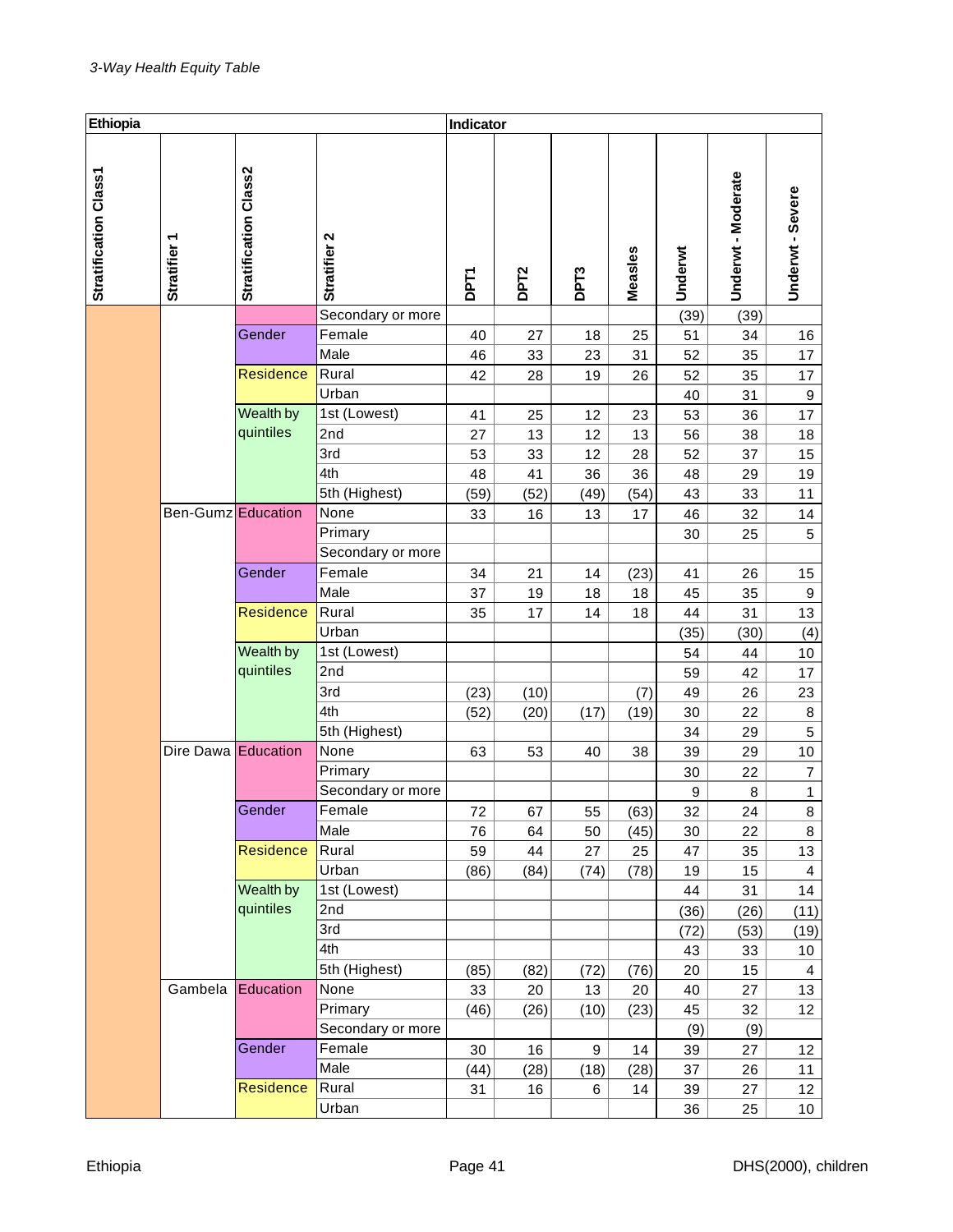| Ethiopia              |              |                       |                   | Indicator   |                  |                  |         |         |                  |                         |
|-----------------------|--------------|-----------------------|-------------------|-------------|------------------|------------------|---------|---------|------------------|-------------------------|
| Stratification Class1 | Stratifier 1 | Stratification Class2 | Stratifier 2      | <b>DPT1</b> | DPT <sub>2</sub> | DPT <sub>3</sub> | Measles | Underwt | Underwt-Moderate | Underwt-Severe          |
|                       |              | Wealth by             | 1st (Lowest)      |             |                  |                  |         |         |                  |                         |
|                       |              | quintiles             | 2nd               |             |                  |                  |         | 43      | 26               | 17                      |
|                       |              |                       | 3rd               | (23)        | (14)             | (7)              | (12)    | 34      | 22               | 12                      |
|                       |              |                       | 4th               | (42)        | (30)             | (23)             | (36)    | 37      | 32               | 6                       |
|                       |              |                       | 5th (Highest)     | (45)        | (23)             | (13)             | (20)    | 39      | 27               | 13                      |
|                       | Harari       | Education             | None              | 82          | 69               | 50               | 55      | 32      | 22               | 10                      |
|                       |              |                       | Primary           |             |                  |                  |         | 26      | 17               | $\boldsymbol{9}$        |
|                       |              |                       | Secondary or more |             |                  |                  |         | 12      | 11               | $\mathbf{1}$            |
|                       |              | Gender                | Female            | (87)        | (72)             | (52)             | (63)    | 29      | 18               | 11                      |
|                       |              |                       | Male              | 82          | 63               | 52               | 56      | 25      | 20               | 5                       |
|                       |              | <b>Residence</b>      | Rural             | 80          | 61               | 45               | 48      | 35      | 24               | 11                      |
|                       |              |                       | Urban             | (92)        | (77)             | (63)             | (79)    | 14      | 10               | 4                       |
|                       |              | Wealth by             | 1st (Lowest)      |             |                  |                  |         | 35      | 24               | 11                      |
|                       |              | quintiles             | 2nd               |             |                  |                  |         | (25)    | (15)             | (11)                    |
|                       |              |                       | 3rd               |             |                  |                  |         | (37)    | (26)             | (11)                    |
|                       |              |                       | 4th               |             |                  |                  |         | 41      | 25               | 15                      |
|                       |              |                       | 5th (Highest)     | 92          | 76               | 64               | 70      | 17      | 14               | 3                       |
|                       | Oromiya      | Education             | None              | 35          | 24               | 12               | 15      | 46      | 31               | 14                      |
|                       |              |                       | Primary           | 54          | 43               | 28               | 30      | 32      | 19               | 13                      |
|                       |              |                       | Secondary or more |             |                  |                  |         | 32      | 28               | $\overline{\mathbf{4}}$ |
|                       |              | Gender                | Female            | 36          | 25               | 14               | 18      | 42      | 28               | 14                      |
|                       |              |                       | Male              | 44          | 33               | 20               | 21      | 44      | 31               | 14                      |
|                       |              | <b>Residence</b>      | Rural             | 38          | 27               | 15               | 16      | 43      | 29               | 14                      |
|                       |              |                       | Urban             | (61)        | (48)             | (37)             | (50)    | 41      | 33               | $\overline{7}$          |
|                       |              | Wealth by             | 1st (Lowest)      | 28          | 22               | 14               | 10      | 46      | 31               | 15                      |
|                       |              | quintiles             | 2nd               | 30          | 24               | 6                | 10      | 45      | 30               | 15                      |
|                       |              |                       | 3rd               | 36          | 20               | 15               | 14      | 46      | 30               | 16                      |
|                       |              |                       | 4th               | 40          | 30               | 18               | 23      | 38      | 24               | 13                      |
|                       |              |                       | 5th (Highest)     | 70          | 54               | 34               | 46      | 39      | 32               | $\overline{7}$          |
|                       | <b>SNNP</b>  | Education             | None              | 37          | 24               | 13               | 22      | 55      | 32               | 23                      |
|                       |              |                       | Primary           | 49          | 33               | 26               | 28      | 47      | 29               | 18                      |
|                       |              |                       | Secondary or more |             |                  |                  |         | 27      | 18               | $\boldsymbol{9}$        |
|                       |              | Gender                | Female            | 40          | 29               | 17               | 25      | 52      | 31               | 21                      |
|                       |              |                       | Male              | 43          | 25               | 17               | 24      | 53      | 32               | 22                      |
|                       |              | <b>Residence</b>      | Rural             | 40          | 24               | 15               | 22      | 54      | 32               | 23                      |
|                       |              |                       | Urban             |             |                  |                  |         | 24      | 19               | $\overline{4}$          |
|                       |              | Wealth by             | 1st (Lowest)      | 46          | 31               | 23               | 21      | 50      | 27               | 22                      |
|                       |              | quintiles             | 2nd               | 33          | 17               | 10               | 17      | 56      | 28               | 27                      |
|                       |              |                       | 3rd               | 31          | 15               | 6                | 23      | 59      | 34               | 25                      |
|                       |              |                       | 4th               | 41          | 24               | 16               | 21      | 54      | 38               | 16                      |
|                       |              |                       | 5th (Highest)     | (60)        | (52)             | (33)             | (48)    | 38      | 27               | 11                      |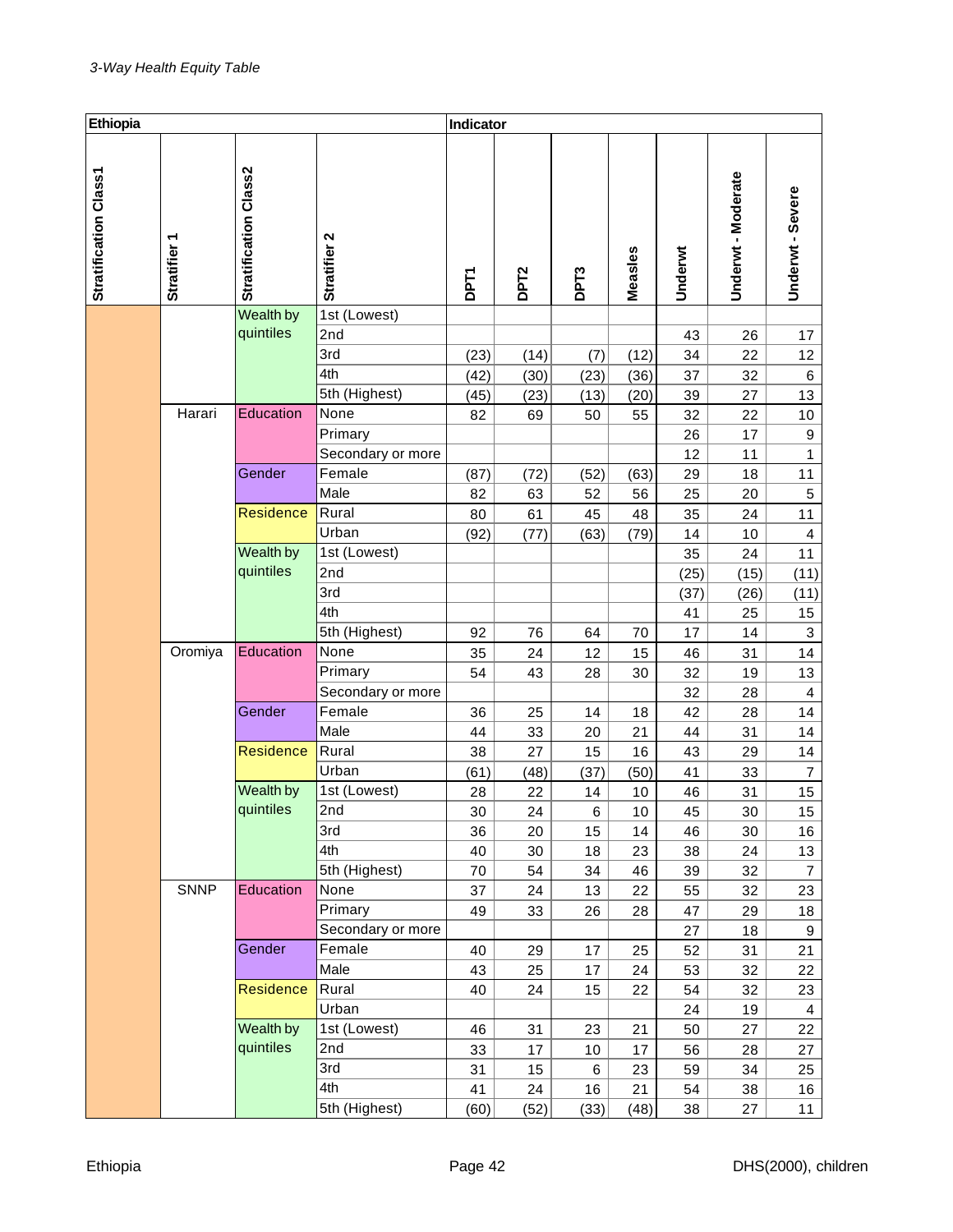| Ethiopia              |              |                       |                              | Indicator   |                  |                  |         |         |                  |                  |
|-----------------------|--------------|-----------------------|------------------------------|-------------|------------------|------------------|---------|---------|------------------|------------------|
| Stratification Class1 | Stratifier 1 | Stratification Class2 | Stratifier 2                 | <b>DPT1</b> | DPT <sub>2</sub> | DPT <sub>3</sub> | Measles | Underwt | Underwt-Moderate | Underwt - Severe |
|                       | Somali       | Education             | None                         | 43          | 29               | 25               | 38      | 46      | 28               | 18               |
|                       |              |                       | Primary<br>Secondary or more |             |                  |                  |         |         |                  |                  |
|                       |              | Gender                | Female                       | 60          | 40               | 30               | 45      | 45      | 28               | 18               |
|                       |              |                       | Male                         | 34          | 27               | 20               | 34      | 41      | 26               | 16               |
|                       |              | Residence             | Rural                        | 21          | 9                | 6                | 11      | 49      | 28               | 21               |
|                       |              |                       | Urban                        |             |                  |                  |         | 32      | 24               | 8                |
|                       |              | Wealth by             | 1st (Lowest)                 | (22)        | (4)              |                  |         | 46      | 24               | 22               |
|                       |              | quintiles             | 2nd                          |             |                  |                  |         | 51      | 29               | 22               |
|                       |              |                       | 3rd                          |             |                  |                  |         | 61      | 38               | 23               |
|                       |              |                       | 4th                          |             |                  |                  |         | 38      | 18               | 19               |
|                       |              |                       | 5th (Highest)                |             |                  |                  |         | 28      | 26               | $\overline{c}$   |
|                       | Tigray       | Education             | None                         | 82          | 72               | 57               | 64      | 50      | 33               | 17               |
|                       |              |                       | Primary                      |             |                  |                  |         | 41      | 26               | 15               |
|                       |              |                       | Secondary or more            |             |                  |                  |         |         |                  |                  |
|                       |              | Gender                | Female                       | 81          | 68               | 57               | 68      | 51      | 35               | 16               |
|                       |              |                       | Male                         | 87          | 78               | 57               | 67      | 46      | 29               | 17               |
|                       |              | Residence             | Rural                        | 83          | 71               | 53               | 66      | 49      | 32               | 16               |
|                       |              |                       | Urban                        |             |                  |                  |         | 47      | 30               | 17               |
|                       |              | Wealth by             | 1st (Lowest)                 |             |                  |                  |         | 46      | 30               | 16               |
|                       |              | quintiles             | 2nd                          | (83)        | (74)             | (63)             | (69)    | 49      | 33               | 16               |
|                       |              |                       | 3rd                          | 84          | 77               | 59               | 68      | 50      | 33               | 18               |
|                       |              |                       | 4th                          | (91)        | (71)             | (55)             | (74)    | 50      | 31               | 19               |
|                       |              |                       | 5th (Highest)                |             |                  |                  |         | 44      | 33               | 11               |
| nce                   | Rural        | Education             | None                         | 39          | 26               | 15               | 21      | 50      | 32               | 18               |
|                       |              |                       | Primary                      | 54          | 42               | 32               | 33      | 42      | 27               | 15               |
| Reside                |              |                       | Secondary or more            |             |                  |                  |         | 35      | 29               | 6                |
|                       |              | Gender                | Female                       | 38          | 26               | 15               | 21      | 48      | 31               | 17               |
|                       |              |                       | Male                         | 44          | 31               | 20               | 24      | 49      | 32               | 17               |
|                       |              | Region                | Affar                        | 8           | 3                | 1                | 1       | 54      | 35               | 19               |
|                       |              |                       | Amhara                       | 42          | 28               | 19               | 26      | 52      | 35               | 17               |
|                       |              |                       | Ben-Gumz                     | 35          | 17               | 14               | 18      | 44      | 31               | 13               |
|                       |              |                       | Dire Dawa                    | 59          | 44               | 27               | 25      | 47      | 35               | 13               |
|                       |              |                       | Gambela                      | 31          | 16               | 6                | 14      | 39      | 27               | 12               |
|                       |              |                       | Harari                       | 80          | 61               | 45               | 48      | 35      | 24               | 11               |
|                       |              |                       | Oromiya                      | 38          | 27               | 15               | 16      | 43      | 29               | 14               |
|                       |              |                       | <b>SNNP</b>                  | 40          | 24               | 15               | 22      | 54      | 32               | 23               |
|                       |              |                       | Somali                       | 21          | 9                | $\,6$            | 11      | 49      | 28               | 21               |
|                       |              |                       | Tigray                       | 83          | 71               | 53               | 66      | 49      | 32               | 16               |
|                       |              | Wealth by             | 1st (Lowest)                 | 38          | 26               | 16               | 19      | 49      | 32               | 17               |
|                       |              | quintiles             | 2nd                          | 33          | 22               | 12               | 16      | 51      | 32               | 19               |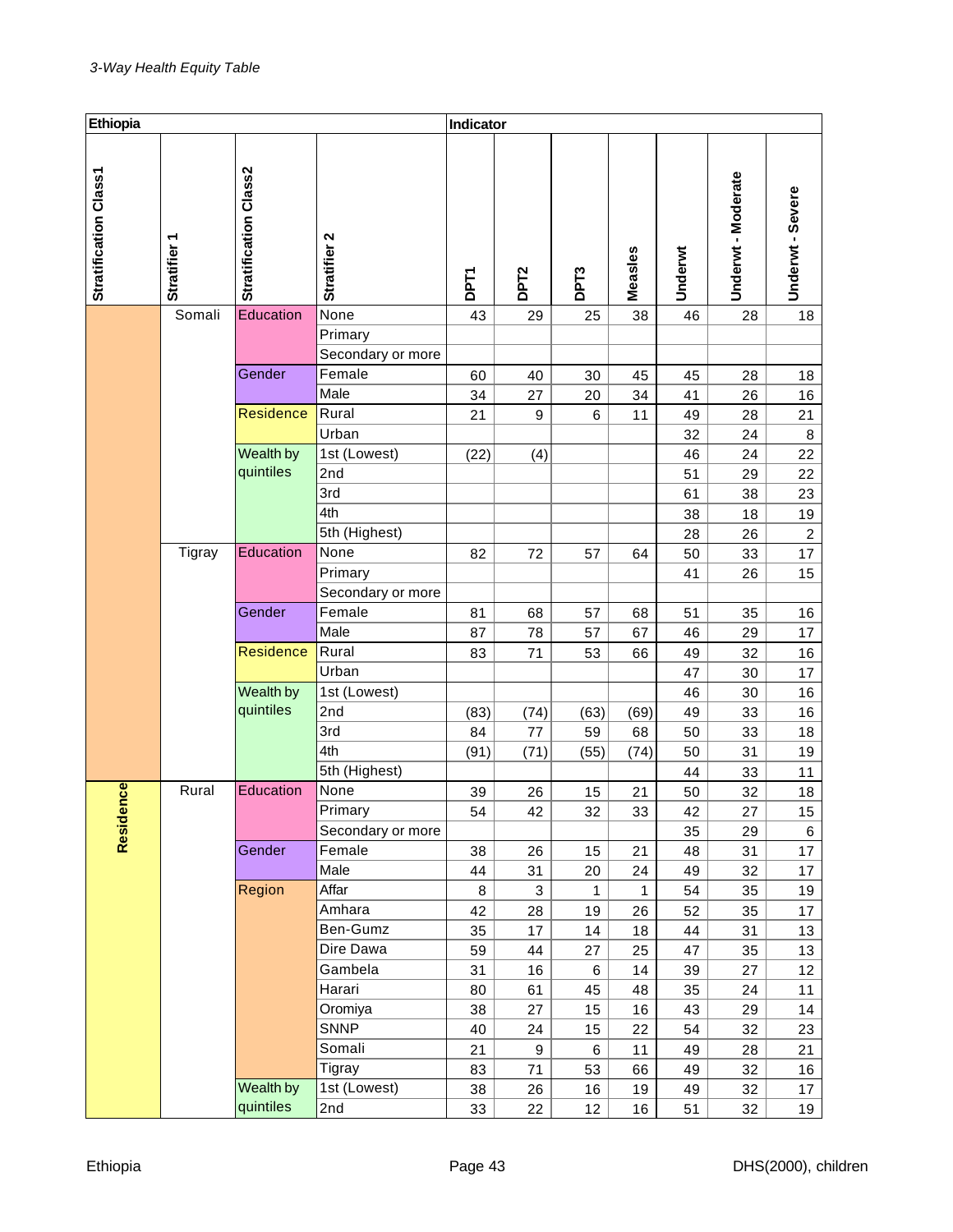| Ethiopia              |                 |                              |                   | Indicator   |                  |                  |         |         |                    |                         |
|-----------------------|-----------------|------------------------------|-------------------|-------------|------------------|------------------|---------|---------|--------------------|-------------------------|
| Stratification Class1 | ٣<br>Stratifier | <b>Stratification Class2</b> | Stratifier 2      | <b>DPT1</b> | DPT <sub>2</sub> | DPT <sub>3</sub> | Measles | Underwt | Underwt - Moderate | Underwt - Severe        |
|                       |                 |                              | 3rd               | 41          | 26               | 15               | 22      | 51      | 33                 | 18                      |
|                       |                 |                              | 4th               | 46          | 34               | 25               | 29      | 45      | 30                 | 16                      |
|                       |                 |                              | 5th (Highest)     | 65          | 52               | 30               | 38      | 42      | 31                 | 10                      |
|                       | Urban           | Education                    | None              | 70          | 57               | 46               | 50      | 46      | 33                 | 13                      |
|                       |                 |                              | Primary           | 65          | 62               | 47               | 65      | 30      | 23                 | $\,6$                   |
|                       |                 |                              | Secondary or more | 76          | 65               | 63               | 75      | 23      | 21                 | $\overline{c}$          |
|                       |                 | Gender                       | Female            | 67          | 60               | 48               | 62      | 32      | 25                 | $\overline{7}$          |
|                       |                 |                              | Male              | 77          | 63               | 58               | 64      | 37      | 28                 | $\bf 8$                 |
|                       |                 | Region                       | Addis             | 94          | 89               | 82               | 88      | 14      | 11                 | $\overline{3}$          |
|                       |                 |                              | Affar             |             |                  |                  |         | (22)    | (14)               | (8)                     |
|                       |                 |                              | Amhara            |             |                  |                  |         | 40      | 31                 | $\boldsymbol{9}$        |
|                       |                 |                              | Ben-Gumz          |             |                  |                  |         | (35)    | (30)               | (4)                     |
|                       |                 |                              | Dire Dawa         | (86)        | (84)             | (74)             | (78)    | 19      | 15                 | $\overline{\mathbf{4}}$ |
|                       |                 |                              | Gambela           |             |                  |                  |         | 36      | 25                 | $10$                    |
|                       |                 |                              | Harari            | (92)        | (77)             | (63)             | (79)    | 14      | 10                 | 4                       |
|                       |                 |                              | Oromiya           | (61)        | (48)             | (37)             | (50)    | 41      | 33                 | $\overline{7}$          |
|                       |                 |                              | <b>SNNP</b>       |             |                  |                  |         | 24      | 19                 | $\overline{\mathbf{4}}$ |
|                       |                 |                              | Somali            |             |                  |                  |         | 32      | 24                 | $\bf 8$                 |
|                       |                 |                              | Tigray            |             |                  |                  |         | 47      | 30                 | 17                      |
|                       |                 | Wealth by                    | 1st (Lowest)      |             |                  |                  |         |         |                    |                         |
|                       |                 | quintiles                    | 2nd               |             |                  |                  |         |         |                    |                         |
|                       |                 |                              | 3rd               |             |                  |                  |         |         |                    |                         |
|                       |                 |                              | 4th               |             |                  |                  |         | 31      | 13                 | 18                      |
|                       |                 |                              | 5th (Highest)     | 73          | 63               | 54               | 64      | 34      | 27                 | $\overline{7}$          |
|                       | 1st             | Education                    | None              | 34          | 22               | 12               | 17      | 50      | 33                 | 17                      |
|                       | (Lowest)        |                              | Primary           | (66)        | (55)             | (43)             | (29)    | 47      | 26                 | 21                      |
|                       |                 |                              | Secondary or more |             |                  |                  |         |         |                    |                         |
| Wealth by quintiles   |                 | Gender                       | Female            | 30          | 20               | 13               | 12      | 48      | 30                 | 19                      |
|                       |                 |                              | Male              | 45          | 31               | 18               | 24      | 50      | 34                 | 16                      |
|                       |                 | Region                       | Affar             |             |                  |                  |         |         |                    |                         |
|                       |                 |                              | Amhara            | 41          | 25               | 12               | 23      | 53      | 36                 | 17                      |
|                       |                 |                              | Ben-Gumz          |             |                  |                  |         | 54      | 44                 | $10$                    |
|                       |                 |                              | Dire Dawa         |             |                  |                  |         | 44      | 31                 | 14                      |
|                       |                 |                              | Gambela           |             |                  |                  |         |         |                    |                         |
|                       |                 |                              | Harari            |             |                  |                  |         | 35      | 24                 | 11                      |
|                       |                 |                              | Oromiya           | 28          | 22               | 14               | 10      | 46      | 31                 | 15                      |
|                       |                 |                              | <b>SNNP</b>       | 46          | 31               | 23               | 21      | 50      | 27                 | 22                      |
|                       |                 |                              | Somali            | (22)        | (4)              |                  |         | 46      | 24                 | 22                      |
|                       |                 |                              | Tigray            |             |                  |                  |         | 46      | 30                 | 16                      |
|                       |                 | Residence                    | Rural             | 38          | 26               | 16               | 19      | 49      | 32                 | 17                      |
|                       |                 |                              | Urban             |             |                  |                  |         |         |                    |                         |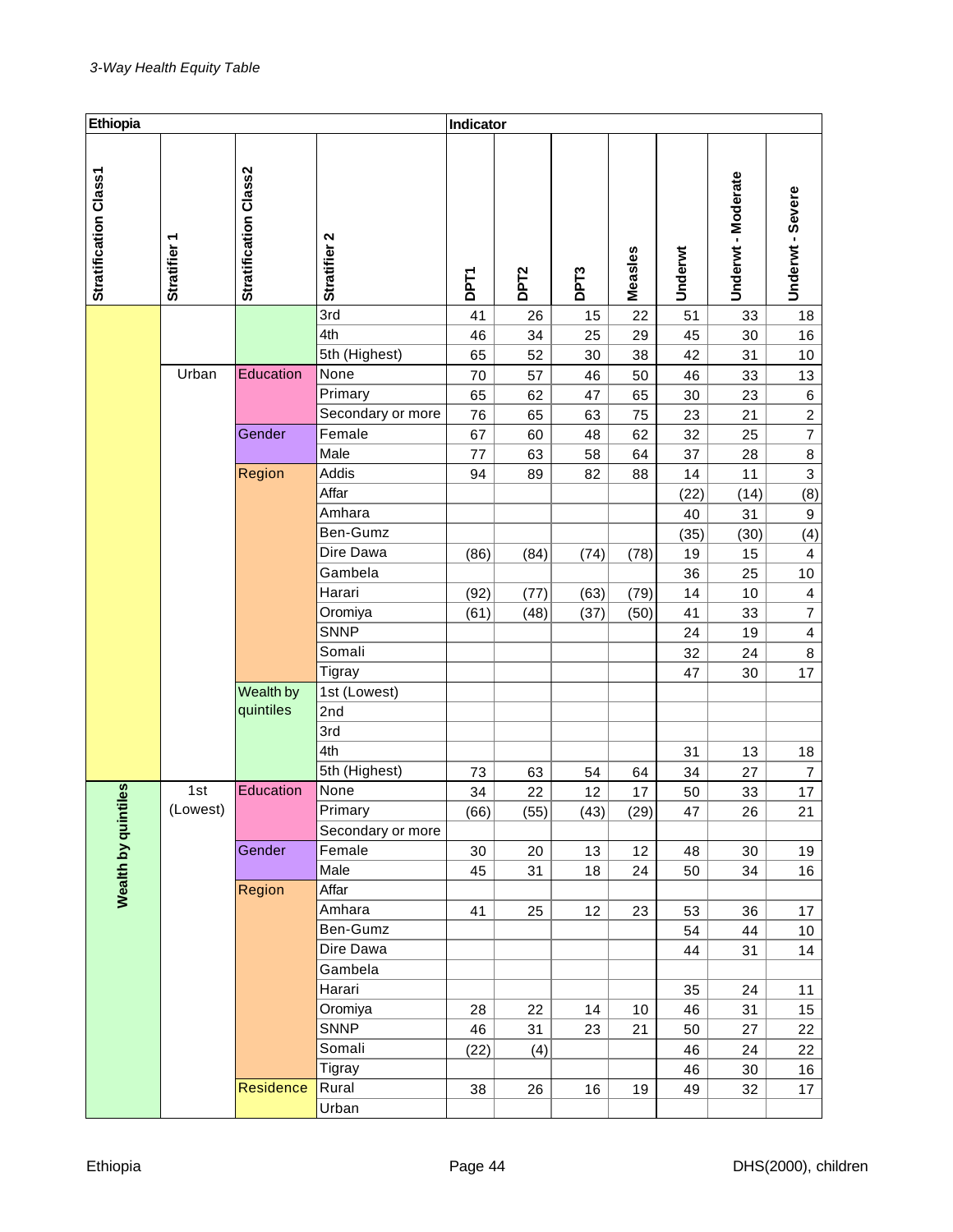| Ethiopia                     |              |                              |                   | Indicator   |                  |                  |         |         |                  |                  |
|------------------------------|--------------|------------------------------|-------------------|-------------|------------------|------------------|---------|---------|------------------|------------------|
| <b>Stratification Class1</b> | Stratifier 1 | <b>Stratification Class2</b> | Stratifier 2      | <b>DPT1</b> | DPT <sub>2</sub> | DPT <sub>3</sub> | Measles | Underwt | Underwt-Moderate | Underwt - Severe |
|                              | 2nd          | Education                    | None              | 32          | 22               | 11               | 16      | 51      | 32               | 19               |
|                              |              |                              | Primary           | (37)        | (28)             | (19)             | (19)    | 46      | 28               | 18               |
|                              |              |                              | Secondary or more |             |                  |                  |         |         |                  |                  |
|                              |              | Gender                       | Female            | 28          | 20               | 13               | 15      | 50      | 32               | 18               |
|                              |              |                              | Male              | 37          | 24               | 11               | 17      | 52      | 32               | 20               |
|                              |              | Region                       | Affar             |             |                  |                  |         | 55      | 38               | 17               |
|                              |              |                              | Amhara            | 27          | 13               | 12               | 13      | 56      | 38               | 18               |
|                              |              |                              | Ben-Gumz          |             |                  |                  |         | 59      | 42               | 17               |
|                              |              |                              | Dire Dawa         |             |                  |                  |         | (36)    | (26)             | (11)             |
|                              |              |                              | Gambela           |             |                  |                  |         | 43      | 26               | 17               |
|                              |              |                              | Harari            |             |                  |                  |         | (25)    | (15)             | (11)             |
|                              |              |                              | Oromiya           | 30          | 24               | 6                | 10      | 45      | 30               | 15               |
|                              |              |                              | <b>SNNP</b>       | 33          | 17               | 10               | 17      | 56      | 28               | 27               |
|                              |              |                              | Somali            |             |                  |                  |         | 51      | 29               | 22               |
|                              |              |                              | Tigray            | (83)        | (74)             | (63)             | (69)    | 49      | 33               | 16               |
|                              |              | <b>Residence</b>             | Rural             | 33          | 22               | 12               | 16      | 51      | 32               | 19               |
|                              |              |                              | Urban             |             |                  |                  |         |         |                  |                  |
|                              | 3rd          | Education                    | None              | 42          | 25               | 15               | 22      | 52      | 33               | 19               |
|                              |              |                              | Primary           | (37)        | (24)             | (14)             | (29)    | 40      | 27               | 13               |
|                              |              |                              | Secondary or more |             |                  |                  |         | (49)    | (41)             | (8)              |
|                              |              | Gender                       | Female            | 43          | 25               | 11               | 24      | 50      | 32               | 18               |
|                              |              |                              | Male              | 41          | 27               | 20               | 21      | 52      | 34               | 18               |
|                              |              | Region                       | Affar             | (9)         | (3)              |                  |         | 58      | 37               | 20               |
|                              |              |                              | Amhara            | 53          | 33               | 12               | 28      | 52      | 37               | 15               |
|                              |              |                              | Ben-Gumz          | (23)        | (10)             |                  | (7)     | 49      | 26               | 23               |
|                              |              |                              | Dire Dawa         |             |                  |                  |         | (72)    | (53)             | (19)             |
|                              |              |                              | Gambela           | (23)        | (14)             | (7)              | (12)    | 34      | 22               | 12               |
|                              |              |                              | Harari            |             |                  |                  |         | (37)    | (26)             | (11)             |
|                              |              |                              | Oromiya           | 36          | 20               | 15               | 14      | 46      | 30               | 16               |
|                              |              |                              | <b>SNNP</b>       | 31          | 15               | 6                | 23      | 59      | 34               | 25               |
|                              |              |                              | Somali            |             |                  |                  |         | 61      | 38               | 23               |
|                              |              |                              | Tigray            | 84          | 77               | 59               | 68      | 50      | 33               | 18               |
|                              |              | <b>Residence</b>             | Rural             | 41          | 26               | 15               | 22      | 51      | 33               | 18               |
|                              |              |                              | Urban             |             |                  |                  |         |         |                  |                  |
|                              | 4th          | Education                    | None              | 43          | 32               | 21               | 27      | 47      | 30               | 16               |
|                              |              |                              | Primary           | (58)        | (43)             | (42)             | (45)    | 37      | 25               | 13               |
|                              |              |                              | Secondary or more |             |                  |                  |         |         |                  |                  |
|                              |              | Gender                       | Female            | 42          | 28               | 19               | 25      | 46      | 31               | 14               |
|                              |              |                              | Male              | 50          | 40               | 31               | 35      | 44      | 27               | 17               |
|                              |              | Region                       | Affar             | (8)         | (8)              | (3)              | (8)     | 49      | 28               | 21               |
|                              |              |                              | Amhara            | 48          | 41               | 36               | 36      | 48      | 29               | 19               |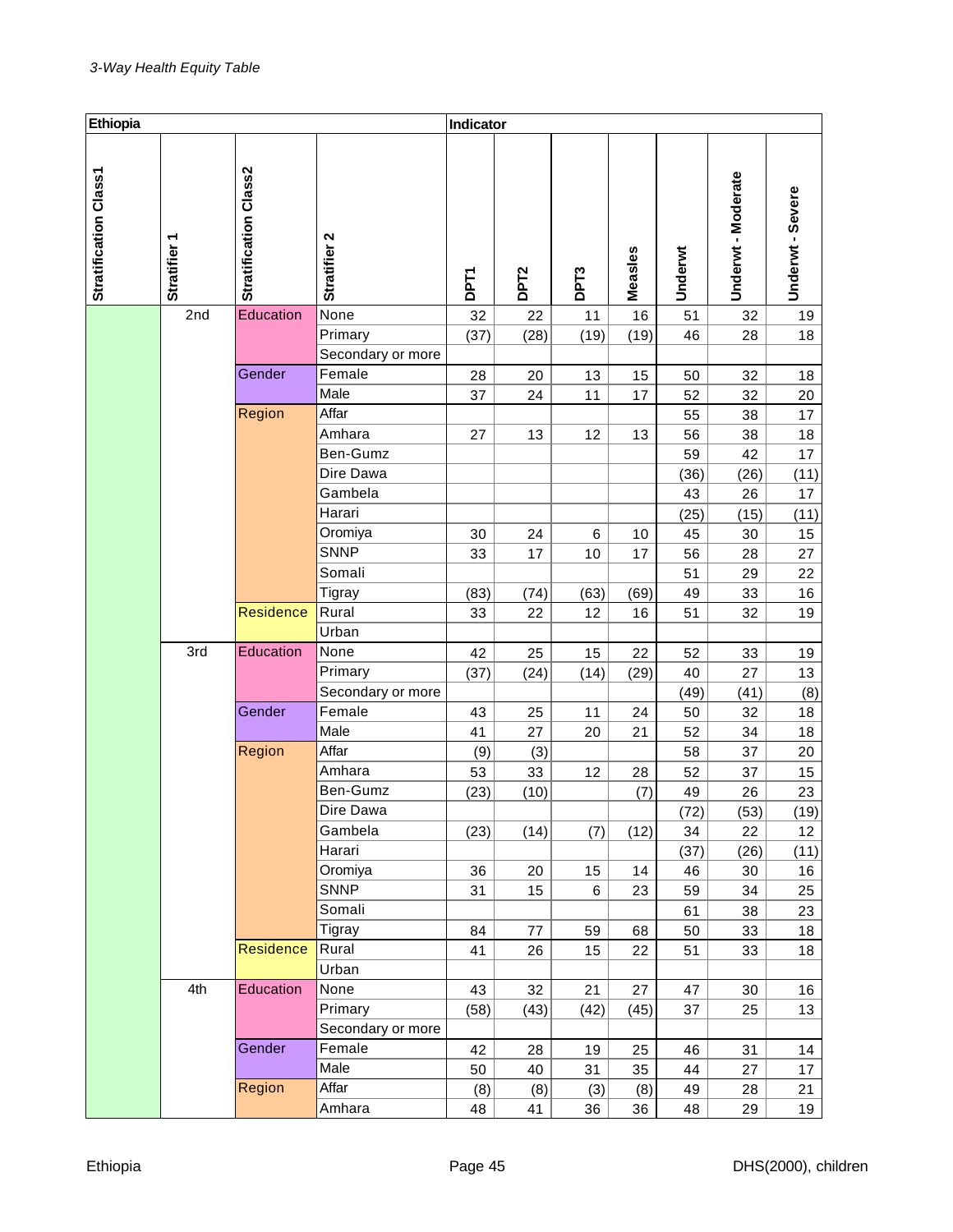| Ethiopia              |                        |                        |                   | Indicator   |                  |                  |         |         |                    |                         |
|-----------------------|------------------------|------------------------|-------------------|-------------|------------------|------------------|---------|---------|--------------------|-------------------------|
| Stratification Class1 | ٣<br><b>Stratifier</b> | Stratification Class2  | Stratifier 2      | <b>DPT1</b> | DPT <sub>2</sub> | DPT <sub>3</sub> | Measles | Underwt | Underwt - Moderate | Underwt - Severe        |
|                       |                        |                        | Ben-Gumz          | (52)        | (20)             | (17)             | (19)    | 30      | 22                 | 8                       |
|                       |                        |                        | Dire Dawa         |             |                  |                  |         | 43      | 33                 | 10                      |
|                       |                        |                        | Gambela           | (42)        | (30)             | (23)             | (36)    | 37      | 32                 | $\,6$                   |
|                       |                        |                        | Harari            |             |                  |                  |         | 41      | 25                 | 15                      |
|                       |                        |                        | Oromiya           | 40          | 30               | 18               | 23      | 38      | 24                 | 13                      |
|                       |                        |                        | <b>SNNP</b>       | 41          | 24               | 16               | 21      | 54      | 38                 | 16                      |
|                       |                        | Residence<br>Education | Somali            |             |                  |                  |         | 38      | 18                 | 19                      |
|                       |                        |                        | Tigray            | (91)        | (71)             | (55)             | (74)    | 50      | 31                 | 19                      |
|                       |                        |                        | Rural             | 46          | 34               | 25               | 29      | 45      | 30                 | 16                      |
|                       |                        |                        | Urban             |             |                  |                  |         | 31      | 13                 | 18                      |
|                       | 5th                    |                        | None              | 64          | 51               | 33               | 41      | 45      | 33                 | 12                      |
|                       | (Highest)              |                        | Primary           | 71          | 63               | 46               | 55      | 34      | 26                 | $\bf 8$                 |
|                       |                        |                        | Secondary or more | 78          | 67               | 63               | 72      | 24      | 22                 | $\overline{c}$          |
|                       |                        | Gender                 | Female            | 67          | 59               | 43               | 56      | 36      | 27                 | $\mathsf g$             |
|                       |                        |                        | Male              | 72          | 57               | 44               | 50      | 38      | 31                 | $\overline{\mathbf{7}}$ |
|                       |                        | Region                 | Addis             | 94          | 89               | 82               | 88      | 14      | 11                 | 3                       |
|                       |                        |                        | Affar             |             |                  |                  |         | (28)    | (19)               | (9)                     |
|                       |                        |                        | Amhara            | (59)        | (52)             | (49)             | (54)    | 43      | 33                 | 11                      |
|                       |                        |                        | Ben-Gumz          |             |                  |                  |         | 34      | 29                 | 5                       |
|                       |                        |                        | Dire Dawa         | (85)        | (82)             | (72)             | (76)    | 20      | 15                 | $\overline{\mathbf{4}}$ |
|                       |                        |                        | Gambela           | (45)        | (23)             | (13)             | (20)    | 39      | 27                 | 13                      |
|                       |                        |                        | Harari            | 92          | 76               | 64               | 70      | 17      | 14                 | 3                       |
|                       |                        |                        | Oromiya           | 70          | 54               | 34               | 46      | 39      | 32                 | $\overline{7}$          |
|                       |                        | <b>SNNP</b>            | (60)              | (52)        | (33)             | (48)             | 38      | 27      | 11                 |                         |
|                       |                        |                        | Somali            |             |                  |                  |         | 28      | 26                 | $\boldsymbol{2}$        |
|                       |                        |                        | Tigray            |             |                  |                  |         | 44      | 33                 | 11                      |
|                       |                        | <b>Residence</b>       | Rural             | 65          | 52               | 30               | 38      | 42      | 31                 | 10                      |
|                       |                        |                        | Urban             | 73          | 63               | 54               | 64      | 34      | 27                 | $\overline{7}$          |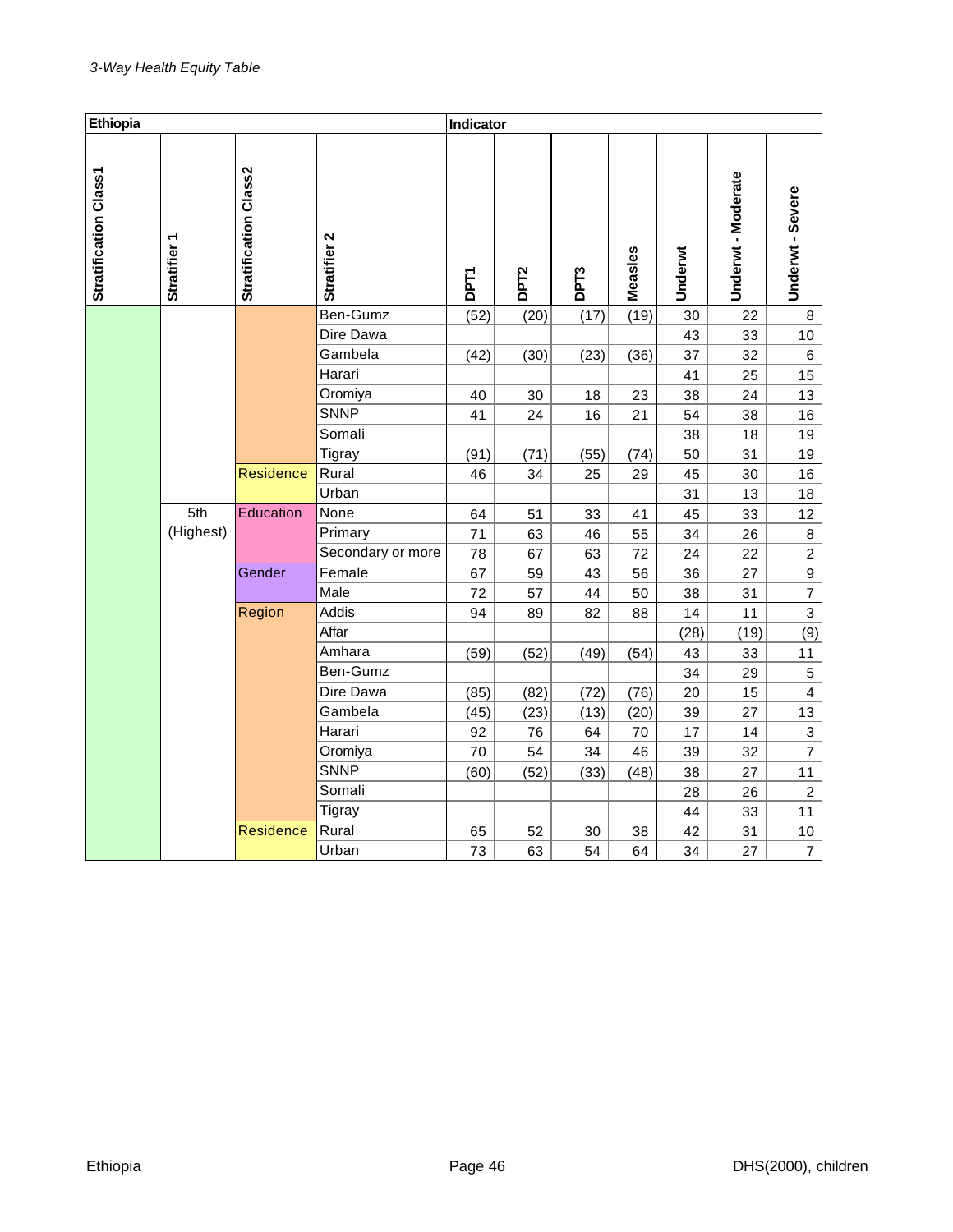| Ethiopia                         |                        |                                  |                 | Indicator                                                |                          |                       |                                               |                                           |                            |                             |                              |
|----------------------------------|------------------------|----------------------------------|-----------------|----------------------------------------------------------|--------------------------|-----------------------|-----------------------------------------------|-------------------------------------------|----------------------------|-----------------------------|------------------------------|
| Class#1<br><b>Stratification</b> | ᡪ<br><b>Stratifier</b> | Class#2<br><b>Stratification</b> | Stratifier 2    | Access to Health Care - Visited<br>Facility in Last Year | Age at First Intercourse | Age at First Marriage | healthy אין A Healthy<br>Person Can Have AIDS | AIDS Knowledge - Use Condom<br>During Sex | - Any Method<br><b>CPR</b> | -Condom<br>CPR <sub>.</sub> | CPR - Modern Method          |
|                                  | None                   | Region                           | Addis           | 35                                                       | 15.7                     | 15.7                  | 78                                            | 35                                        | 14                         | 1                           | 14                           |
|                                  |                        |                                  | Affar           | 32                                                       | 15.2                     | 15.3                  | 47                                            | 6                                         | $\ensuremath{\mathsf{3}}$  |                             | $\ensuremath{\mathsf{3}}$    |
| Education                        |                        |                                  | Amhara          | 26                                                       | 13.6                     | 13.6                  | 49                                            | 7                                         | 4                          | 0                           | 4                            |
|                                  |                        |                                  | Ben-Gumz        | 48                                                       | 15.3                     | 15.3                  | 64                                            | 5                                         | 4                          |                             | 4                            |
|                                  |                        |                                  | Dire Dawa       | 40                                                       | 17.8                     | 18.0                  | 39                                            | 14                                        | 5                          | 0                           | 4                            |
|                                  |                        |                                  | Gambela         | 52                                                       | 15.8                     | 16.0                  | 50                                            | 7                                         | 6                          |                             | $\overline{6}$               |
|                                  |                        |                                  | Harari          | 43                                                       | 16.1                     | 16.2                  | 35                                            | 10                                        | 4                          | 0                           | 4                            |
|                                  |                        |                                  | Oromiya         | 36                                                       | 16.2                     | 16.2                  | 46                                            | $\,6$                                     | 3                          | 0                           | $\frac{2}{2}$                |
|                                  |                        |                                  | <b>SNNP</b>     | 36                                                       | 17.3                     | 17.3                  | 37                                            | 4                                         | 3                          | 0                           |                              |
|                                  |                        |                                  | Somali          | 30                                                       | 17.1                     | 17.2                  | 36                                            | 6                                         | 1                          | 0                           | $\overline{1}$               |
|                                  |                        |                                  | Tigray          | 45                                                       | 14.8                     | 15.1                  | 43                                            | 32                                        | 5                          | 0                           |                              |
|                                  |                        | Residence                        | Rural           | 32                                                       | 15.5                     | 15.5                  | 43                                            | $\,$ 5 $\,$                               | $\ensuremath{\mathsf{3}}$  | 0                           | $\frac{5}{2}$ $\frac{2}{13}$ |
|                                  |                        |                                  | Urban           | 46                                                       | 15.4                     | 15.4                  | 65                                            | 36                                        | 15                         | 1                           |                              |
|                                  |                        | Wealth by                        | 1st (lowest)    | 29                                                       | 15.2                     | 15.1                  | 40                                            | $\ensuremath{\mathsf{3}}$                 | $\boldsymbol{2}$           |                             | $\frac{2}{2}$                |
|                                  |                        | quintiles                        | 2 <sub>nd</sub> | 32                                                       | 15.7                     | 15.7                  | 39                                            | 4                                         | 2                          | 0                           |                              |
|                                  |                        |                                  | 3rd             | 31                                                       | 15.7                     | 15.8                  | 45                                            | $\mathbf 5$                               | $\boldsymbol{2}$           |                             | $\overline{1}$               |
|                                  |                        |                                  | 4th             | 36                                                       | 15.6                     | 15.6                  | 45                                            | 7                                         | $\ensuremath{\mathsf{3}}$  |                             | $\overline{2}$               |
|                                  |                        |                                  | 5th (highest)   | 46                                                       | 15.4                     | 15.5                  | 63                                            | 28                                        | 12                         | 1                           | 10                           |
|                                  | Primary                | Region                           | Addis           | 41                                                       | 15.9                     | 16.3                  | 84                                            | 54                                        | 22                         | 1                           | 17                           |
|                                  |                        |                                  | Affar           | 53                                                       | (15.1)                   | (15.6)                | 76                                            | 62                                        | 21                         |                             | 20                           |
|                                  |                        |                                  | Amhara          | 33                                                       | 14.4                     | 14.0                  | 65                                            | 33                                        | 11                         |                             | 10                           |
|                                  |                        |                                  | Ben-Gumz        | 49                                                       | 15.9                     | 15.9                  | 80                                            | 30                                        | 11                         | 0                           | 11                           |
|                                  |                        |                                  | Dire Dawa       | 44                                                       | 17.0                     | 17.5                  | 82                                            | 51                                        | 28                         | 3                           | 25                           |
|                                  |                        |                                  | Gambela         | 47                                                       | 15.8                     | 16.3                  | 73                                            | 38                                        | 15                         |                             | 14                           |
|                                  |                        |                                  | Harari          | 48                                                       | 15.9                     | 16.5                  | 67                                            | 45                                        | 21                         | $\overline{2}$              | 18                           |
|                                  |                        |                                  | Oromiya         | 42                                                       | 16.6                     | 16.8                  | 72                                            | 28                                        | $\overline{\mathcal{I}}$   | 1                           | $\frac{5}{5}$                |
|                                  |                        |                                  | <b>SNNP</b>     | 39                                                       | 17.6                     | 17.7                  | 52                                            | 16                                        | 6                          | 1                           |                              |
|                                  |                        |                                  | Somali          | (45)                                                     |                          |                       | (72)                                          | (46)                                      | (7)                        |                             | (3)                          |
|                                  |                        |                                  | Tigray          | 43                                                       | 16.4                     | 16.5                  | 67                                            | 68                                        | 11                         | $\overline{\mathbf{c}}$     | 10                           |
|                                  |                        | <b>Residence</b>                 | Rural           | 36                                                       | 16.5                     | 16.4                  | 62                                            | 22                                        | $\sqrt{5}$                 | $\vert 0 \vert$             | 4                            |
|                                  |                        |                                  | Urban           | 50                                                       | 15.9                     | 16.4                  | 80                                            | 52                                        | 18                         | $\overline{2}$              | 15                           |
|                                  |                        | Wealth by                        | 1st (lowest)    | 33                                                       | 16.3                     | 15.8                  | 52                                            | 15                                        | 3                          |                             | $\overline{c}$               |
|                                  |                        | quintiles                        | 2nd             | 36                                                       | 16.4                     | 16.3                  | 54                                            | 14                                        | 5                          |                             | 4                            |
|                                  |                        |                                  | 3rd             | 31                                                       | 16.5                     | 16.3                  | 58                                            | 19                                        | 3                          |                             | $\overline{2}$               |
|                                  |                        |                                  | 4th             | 39                                                       | 16.7                     | 16.6                  | 64                                            | 24                                        | 5                          |                             | $\overline{\mathbf{4}}$      |
|                                  |                        |                                  | 5th (highest)   | 48                                                       | 16.0                     | 16.5                  | 80                                            | 49                                        | 17                         | $\overline{\mathbf{c}}$     | 14                           |
|                                  | Secondary Region       |                                  | Addis           | 48                                                       | 18.8                     | 20.1                  | 96                                            | 66                                        | 24                         | 4                           | 16                           |
|                                  | or more                |                                  | Affar           | (65)                                                     | (17.2)                   |                       | (84)                                          | (81)                                      | (31)                       | (4)                         | (28)                         |
|                                  |                        |                                  | Amhara          | 52                                                       | 16.7                     | 16.8                  | 84                                            | 79                                        | 21                         |                             | 15                           |
|                                  |                        |                                  | Ben-Gumz        | (73)                                                     |                          |                       | (96)                                          | (78)                                      | (35)                       | (2)                         | (35)                         |
|                                  |                        |                                  | Dire Dawa       | 48                                                       | 18.5                     | 19.8                  | 94                                            | 69                                        | 30                         | $\mathbf{3}$                | 22                           |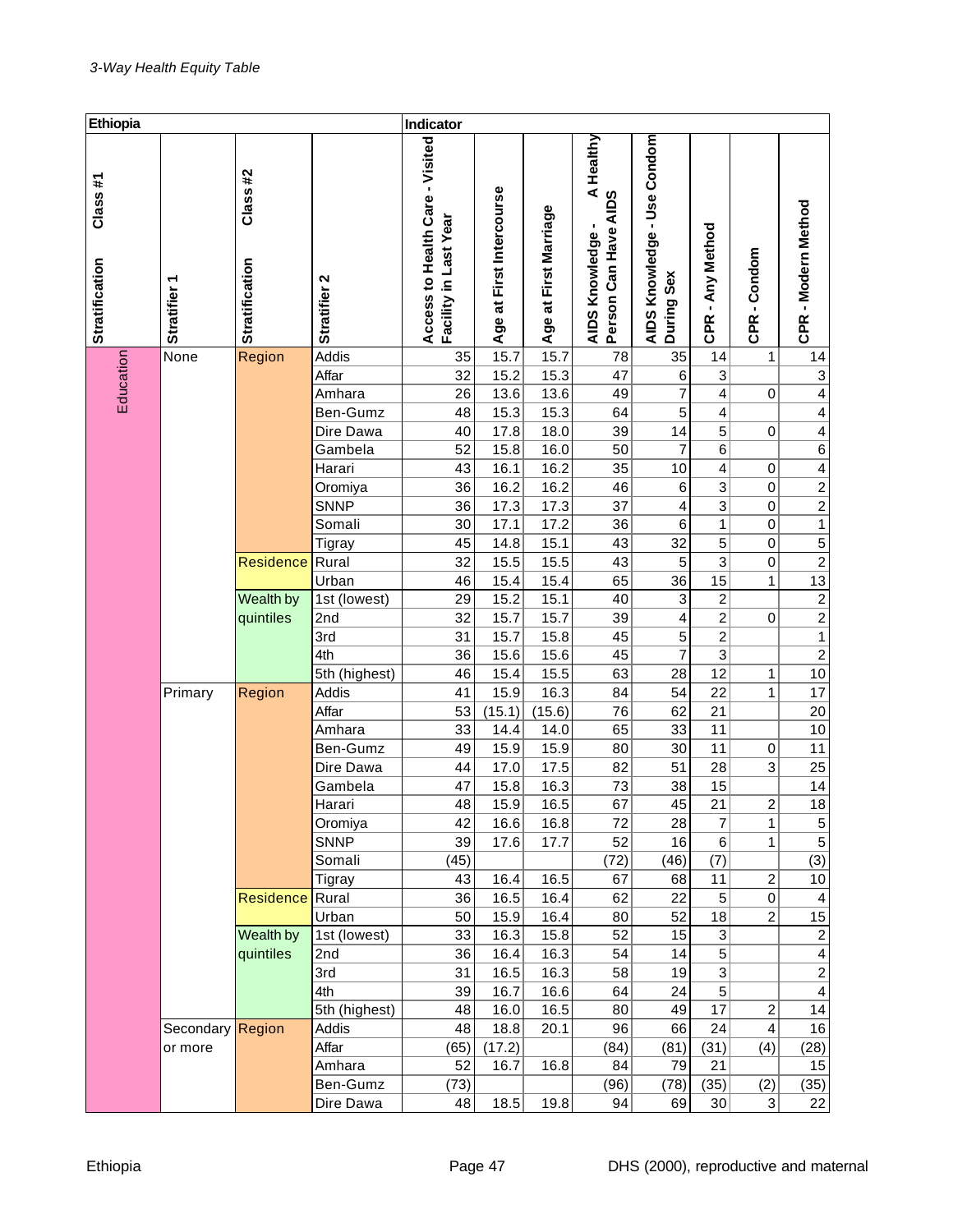| Ethiopia                         |                        |                                   |                 | Indicator                                                |                          |                       |                                                         |                                           |                         |                           |                           |
|----------------------------------|------------------------|-----------------------------------|-----------------|----------------------------------------------------------|--------------------------|-----------------------|---------------------------------------------------------|-------------------------------------------|-------------------------|---------------------------|---------------------------|
| Class#1<br><b>Stratification</b> | ↽<br><b>Stratifier</b> | Class #2<br><b>Stratification</b> | Stratifier 2    | Access to Health Care - Visited<br>Facility in Last Year | Age at First Intercourse | Age at First Marriage | Healthy<br>AIDS Knowledge - A  <br>Person Can Have AIDS | AIDS Knowledge - Use Condom<br>During Sex | CPR - Any Method        | CPR-Condom                | CPR - Modern Method       |
|                                  |                        |                                   | Gambela         | 69                                                       | (17.3)                   | (18.2)                | 95                                                      | 84                                        | 28                      | $\boldsymbol{2}$          | 22                        |
|                                  |                        |                                   | Harari          | 44                                                       | 17.7                     | 18.9                  | 94                                                      | 60                                        | 29                      | 5                         | $\overline{23}$           |
|                                  |                        |                                   | Oromiya         | 46                                                       | 18.0                     | 18.2                  | 84                                                      | 73                                        | 14                      | 2                         | $\boldsymbol{9}$          |
|                                  |                        |                                   | <b>SNNP</b>     | 61                                                       | 18.2                     | 18.7                  | 83                                                      | 61                                        | 24                      | 3                         | 22                        |
|                                  | Secondary              |                                   | Somali          | (64)                                                     |                          |                       | (87)                                                    | (83)                                      | (57)                    | (14)                      | (51)                      |
|                                  | or more                |                                   | Tigray          | 58                                                       | (18.1)                   | (18.1)                | 80                                                      | 97                                        | 13                      |                           | 8                         |
|                                  |                        | <b>Residence</b>                  | Rural           | 53                                                       | 17.9                     | 18.4                  | 80                                                      | 69                                        | 13                      | 0                         | 10                        |
|                                  |                        |                                   | Urban           | 50                                                       | 18.1                     | 18.5                  | 89                                                      | 72                                        | 21                      | 3                         | 16                        |
|                                  |                        | Wealth by                         | 1st (lowest)    |                                                          |                          |                       |                                                         |                                           |                         |                           |                           |
|                                  |                        | quintiles                         | 2nd             |                                                          |                          |                       |                                                         |                                           |                         |                           |                           |
|                                  |                        |                                   | 3rd             | (69)                                                     |                          |                       | (67)                                                    | (64)                                      | (5)                     |                           |                           |
|                                  |                        |                                   | 4th             | 43                                                       | (17.6)                   | (18.1)                | 74                                                      | 68                                        | 14                      |                           | 10                        |
|                                  |                        |                                   | 5th (highest)   | 51                                                       | 18.0                     | 18.4                  | 89                                                      | 72                                        | 21                      | $\ensuremath{\mathsf{3}}$ | 16                        |
| Region                           | Addis                  | Education                         | None            | 35                                                       | 15.7                     | 15.7                  | 78                                                      | 35                                        | 14                      | 1                         | 14                        |
|                                  |                        |                                   | Primary         | 41                                                       | 15.9                     | 16.3                  | 84                                                      | 54                                        | 22                      | 1                         | 17                        |
|                                  |                        |                                   | Secondary or    | 48                                                       | 18.8                     | 20.1                  | 96                                                      | 66                                        | 24                      | 4                         | 16                        |
|                                  |                        | <b>Residence</b>                  | Urban           | 43                                                       | 17.2                     | 17.6                  | 89                                                      | 56                                        | 21                      | 3                         | 16                        |
|                                  |                        | Wealth by                         | 4th             |                                                          |                          |                       |                                                         |                                           |                         |                           |                           |
|                                  |                        | quintiles                         | 5th (highest)   | 43                                                       | 17.2                     | 17.6                  | 89                                                      | 56                                        | 21                      | 3                         | 16                        |
|                                  | Affar                  | Education                         | None            | 32                                                       | 15.2                     | 15.3                  | 47                                                      | 6                                         | $\sqrt{3}$              |                           | $\ensuremath{\mathsf{3}}$ |
|                                  |                        |                                   | Primary         | 53                                                       | (15.1)                   | (15.6)                | 76                                                      | 62                                        | 21                      |                           | 20                        |
|                                  |                        |                                   | Secondary or    | (65)                                                     | (17.2)                   |                       | (84)                                                    | (81)                                      | (31)                    | (4)                       | (28)                      |
|                                  |                        | <b>Residence</b>                  | Rural           | 32                                                       | 15.3                     | 15.5                  | 46                                                      | 9                                         | 4                       | 0                         | 4                         |
|                                  |                        |                                   | Urban           | 51                                                       | 15.0                     | 15.1                  | 80                                                      | 50                                        | 18                      | 1                         | 18                        |
|                                  |                        |                                   | 1st (lowest)    | (27)                                                     | (15.1)                   | (15.1)                |                                                         |                                           |                         |                           |                           |
|                                  |                        | Wealth by                         | 2nd             | 35                                                       | 15.5                     | 15.6                  | (27)                                                    | 1                                         | 1                       |                           | 1                         |
|                                  |                        | quintiles                         | 3rd             | 26                                                       | 15.3                     | 15.5                  | 40                                                      | $\overline{\mathbf{c}}$                   | $\overline{\mathbf{c}}$ |                           | $\overline{2}$            |
|                                  |                        |                                   | 4th             | 34                                                       | 15.2                     | 15.3                  | 56                                                      | 15                                        | 5                       |                           | $\overline{5}$            |
|                                  |                        |                                   | 5th (highest)   | 52                                                       | 15.0                     | 15.4                  | 73                                                      | 46                                        | 18                      | 1                         | 17                        |
|                                  | Amhara                 | Education                         | None            | 26                                                       | 13.6                     | 13.6                  | 49                                                      | 7                                         | 4                       | 0                         | 4                         |
|                                  |                        |                                   | Primary         | 33                                                       | 14.4                     | 14.0                  | 65                                                      | 33                                        | 11                      |                           | 10                        |
|                                  |                        |                                   | Secondary or    | 52                                                       | 16.7                     | 16.8                  | 84                                                      | 79                                        | 21                      |                           | 15                        |
|                                  |                        | <b>Residence</b>                  | Rural           | 25                                                       | 13.7                     | 13.6                  | 50                                                      | 8                                         | 4                       |                           | 4                         |
|                                  |                        |                                   | Urban           | 49                                                       | 14.9                     | 15.0                  | 72                                                      | 51                                        | 18                      | 0                         | 14                        |
|                                  |                        |                                   | 1st (lowest)    | 20                                                       | 13.5                     | 13.2                  | 43                                                      | 4                                         | 3                       |                           | $\ensuremath{\mathsf{3}}$ |
|                                  |                        | Wealth by                         | 2nd             | 25                                                       | 13.8                     | 13.7                  | 48                                                      | 6                                         | 4                       |                           | $\overline{\mathbf{4}}$   |
|                                  |                        | quintiles                         | 3rd             | 25                                                       | 13.9                     | 13.9                  | 49                                                      | 7                                         | 3                       |                           | $\overline{\mathbf{c}}$   |
|                                  |                        |                                   | 4th             | 29                                                       | 13.5                     | 13.4                  | 52                                                      | 7                                         | 5                       |                           | $\overline{\mathbf{4}}$   |
|                                  |                        |                                   | 5th (highest)   | 45                                                       | 14.6                     | 14.8                  | 76                                                      | 48                                        | 16                      | 0                         | 14                        |
|                                  | Ben-Gumz Education     |                                   | None<br>Primary | 48<br>49                                                 | 15.3<br>15.9             | 15.3<br>15.9          | 64<br>80                                                | $\,$ 5 $\,$<br>30                         | 4<br>11                 | 0                         | 4<br>11                   |
|                                  |                        |                                   |                 |                                                          |                          |                       |                                                         |                                           |                         |                           |                           |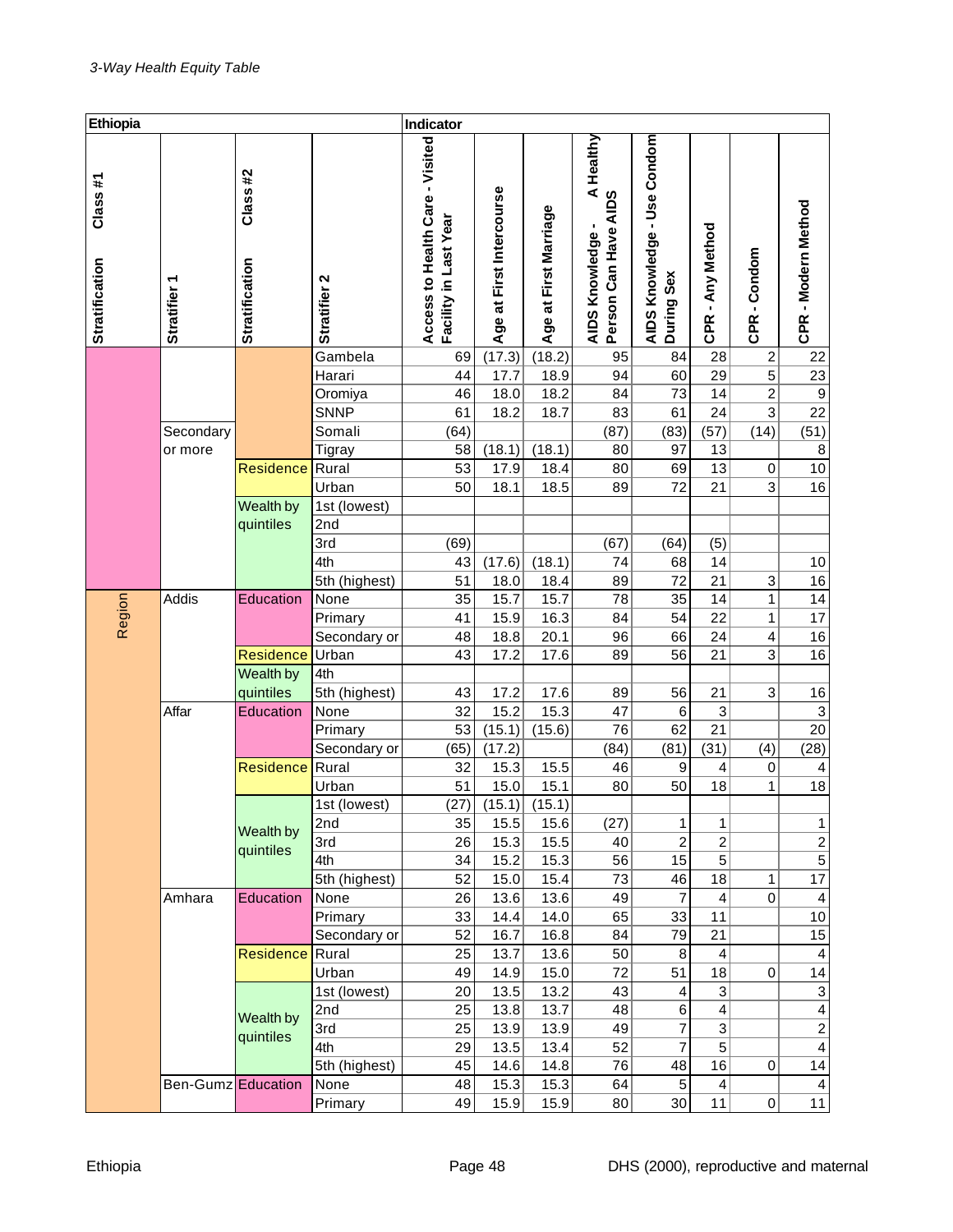| Ethiopia                         |                        |                           |                     | Indicator                                                |                          |                       |                                                                      |                                           |                           |                |                              |
|----------------------------------|------------------------|---------------------------|---------------------|----------------------------------------------------------|--------------------------|-----------------------|----------------------------------------------------------------------|-------------------------------------------|---------------------------|----------------|------------------------------|
| Class#1<br><b>Stratification</b> | ᡪ<br><b>Stratifier</b> | Class#2<br>Stratification | Stratifier 2        | Access to Health Care - Visited<br>Facility in Last Year | Age at First Intercourse | Age at First Marriage | Healthy<br>nowledge - A<br>Can Have AIDS<br>AIDS Knowledge<br>Person | AIDS Knowledge - Use Condom<br>During Sex | - Any Method              | -Condom        | CPR - Modern Method          |
|                                  |                        |                           |                     |                                                          |                          |                       |                                                                      |                                           | <b>CPR</b>                | <b>CPR</b>     |                              |
|                                  |                        |                           | Secondary or        | (73)                                                     |                          |                       | (96)                                                                 | (78)                                      | (35)                      | (2)            | (35)                         |
|                                  |                        | <b>Residence</b>          | Rural               | 47                                                       | 15.5                     | 15.5                  | 69                                                                   | 9                                         | 6                         | 0              | $\,$ 5 $\,$                  |
|                                  |                        |                           | Urban               | 63                                                       | 14.6                     | 15.0                  | 83                                                                   | 53                                        | 17                        | 1              | 16                           |
|                                  |                        |                           | 1st (lowest)        | 30                                                       | 15.1                     | 15.0                  | 50                                                                   | 3                                         |                           |                |                              |
|                                  |                        | Wealth by                 | 2nd                 | 44                                                       | 15.1                     | 14.9                  | 62                                                                   | 2                                         | 1                         |                | 1                            |
|                                  |                        | quintiles                 | 3rd                 | 36                                                       | 15.8                     | 15.7                  | 58                                                                   | 2                                         | 3                         |                | $\overline{3}$               |
|                                  |                        |                           | 4th                 | 56                                                       | 15.1                     | 15.4                  | 76                                                                   | 14                                        | 7                         |                | $\overline{7}$               |
|                                  |                        |                           | 5th (highest)       | 66                                                       | 16.0                     | 16.1                  | 80                                                                   | 39                                        | 18                        | 1              | 17                           |
|                                  | Dire Dawa Education    |                           | None                | 40                                                       | 17.8                     | 18.0                  | 39                                                                   | 14                                        | 5                         | 0              | $\overline{\mathbf{r}}$      |
|                                  |                        |                           | Primary             | 44                                                       | 17.0                     | 17.5                  | 82                                                                   | 51                                        | 28                        | 3              | 25                           |
|                                  |                        |                           | Secondary or        | 48                                                       | 18.5                     | 19.8                  | 94                                                                   | 69                                        | 30                        | 3              | 22                           |
|                                  |                        | <b>Residence</b>          | Rural               | 41                                                       | 18.5                     | 18.5                  | 14                                                                   | 2                                         | 3                         |                | $\sqrt{2}$                   |
|                                  |                        |                           | Urban               | 45                                                       | 17.7                     | 18.3                  | 83                                                                   | 52                                        | 23                        | $\overline{c}$ | 18                           |
|                                  |                        |                           | 1st (lowest)        | 28                                                       | 18.3                     | 18.3                  | 11                                                                   | 1                                         | 1                         |                | $\mathbf{1}$                 |
|                                  |                        | Wealth by                 | 2nd                 | 36                                                       | (19.7)                   | (19.7)                | (7)                                                                  | 1                                         |                           |                |                              |
|                                  |                        | quintiles                 | 3rd                 | (49)                                                     | (18.6)                   | (18.6)                | (20)                                                                 | (5)                                       | (2)                       |                | (2)                          |
|                                  |                        |                           | 4th                 | 55                                                       | 18.3                     | 18.3                  | 15                                                                   | 4                                         | 6                         |                | $\mathbf 5$                  |
|                                  |                        |                           | 5th (highest)       | 45                                                       | 17.6                     | 18.3                  | 83                                                                   | 52                                        | 23                        | $\overline{c}$ | 18                           |
|                                  | Gambela                | Education                 | None                | 52                                                       | 15.8                     | 16.0                  | 50                                                                   | 7                                         | 6                         |                | $\,6$                        |
|                                  |                        |                           | Primary             | 47                                                       | 15.8                     | 16.3                  | 73                                                                   | 38                                        | 15                        |                | 14                           |
|                                  |                        |                           | Secondary or        | 69                                                       | (17.3)                   | (18.2)                | 95                                                                   | 84                                        | 28                        | $\overline{c}$ | 22                           |
|                                  |                        | <b>Residence</b>          | Rural               | 49                                                       | 15.9                     | 16.2                  | 58                                                                   | 17                                        | $\,$ 5 $\,$               |                | $\,$ 5 $\,$<br>20            |
|                                  |                        |                           | Urban               | 60                                                       | 16.0                     | 16.5                  | 81                                                                   | 41                                        | 22                        | 1              |                              |
|                                  |                        |                           | 1st (lowest)<br>2nd | 41                                                       | 16.2                     | 16.4                  |                                                                      | 3                                         | 1                         |                | $\mathbf{1}$                 |
|                                  |                        | Wealth by                 | 3rd                 | 42                                                       | 15.8                     |                       | (45)<br>45                                                           | 8                                         | 4                         |                |                              |
|                                  |                        | quintiles                 | 4th                 | 49                                                       | 15.2                     | 16.4<br>15.5          | 57                                                                   | 19                                        | 6                         |                | $\overline{4}$<br>$\sqrt{5}$ |
|                                  |                        |                           | 5th (highest)       | 65                                                       | 16.2                     | 16.6                  | 82                                                                   | 44                                        | 21                        | 1              | 19                           |
|                                  | Harari                 | Education                 | None                | 43                                                       | 16.1                     | 16.2                  | 35                                                                   | 10                                        | 4                         | 0              | 4                            |
|                                  |                        |                           | Primary             | 48                                                       | 15.9                     | 16.5                  | 67                                                                   | 45                                        | 21                        | $\overline{c}$ | 18                           |
|                                  |                        |                           | Secondary or        | 44                                                       | 17.7                     | 18.9                  | 94                                                                   | 60                                        | 29                        | 5              | 23                           |
|                                  |                        | <b>Residence</b>          | Rural               | 48                                                       | 16.3                     | 16.3                  | 18                                                                   | $\,$ 5 $\,$                               | $\overline{c}$            |                | $\overline{2}$               |
|                                  |                        |                           | Urban               | 42                                                       | 16.6                     | 17.3                  | 88                                                                   | 48                                        | 23                        | 3              | 20                           |
|                                  |                        |                           | 1st (lowest)        | 45                                                       | 16.0                     | 16.0                  | (13)                                                                 | 6                                         | 1                         |                | 1                            |
|                                  |                        |                           | 2nd                 | 30                                                       | 16.2                     | 16.2                  | (11)                                                                 | 3                                         |                           |                |                              |
|                                  |                        | Wealth by                 | 3rd                 | (45)                                                     | (16.8)                   | (16.9)                | (23)                                                                 | (14)                                      | (6)                       |                | (2)                          |
|                                  |                        | quintiles                 | 4th                 | 51                                                       | 16.7                     | 16.7                  | 21                                                                   | 3                                         | $\overline{c}$            |                | $\overline{c}$               |
|                                  |                        |                           | 5th (highest)       | 44                                                       | 16.5                     | 17.1                  | 82                                                                   | 44                                        | 21                        | 3              | 18                           |
|                                  | Oromiya                | Education                 | None                | 36                                                       | 16.2                     | 16.2                  | 46                                                                   | 6                                         | $\ensuremath{\mathsf{3}}$ | 0              |                              |
|                                  |                        |                           | Primary             | 42                                                       | 16.6                     | 16.8                  | 72                                                                   | 28                                        | $\overline{7}$            | 1              | $\frac{2}{5}$                |
|                                  |                        |                           | Secondary or        | 46                                                       | 18.0                     | 18.2                  | 84                                                                   | 73                                        | 14                        | $\overline{c}$ | $\overline{9}$               |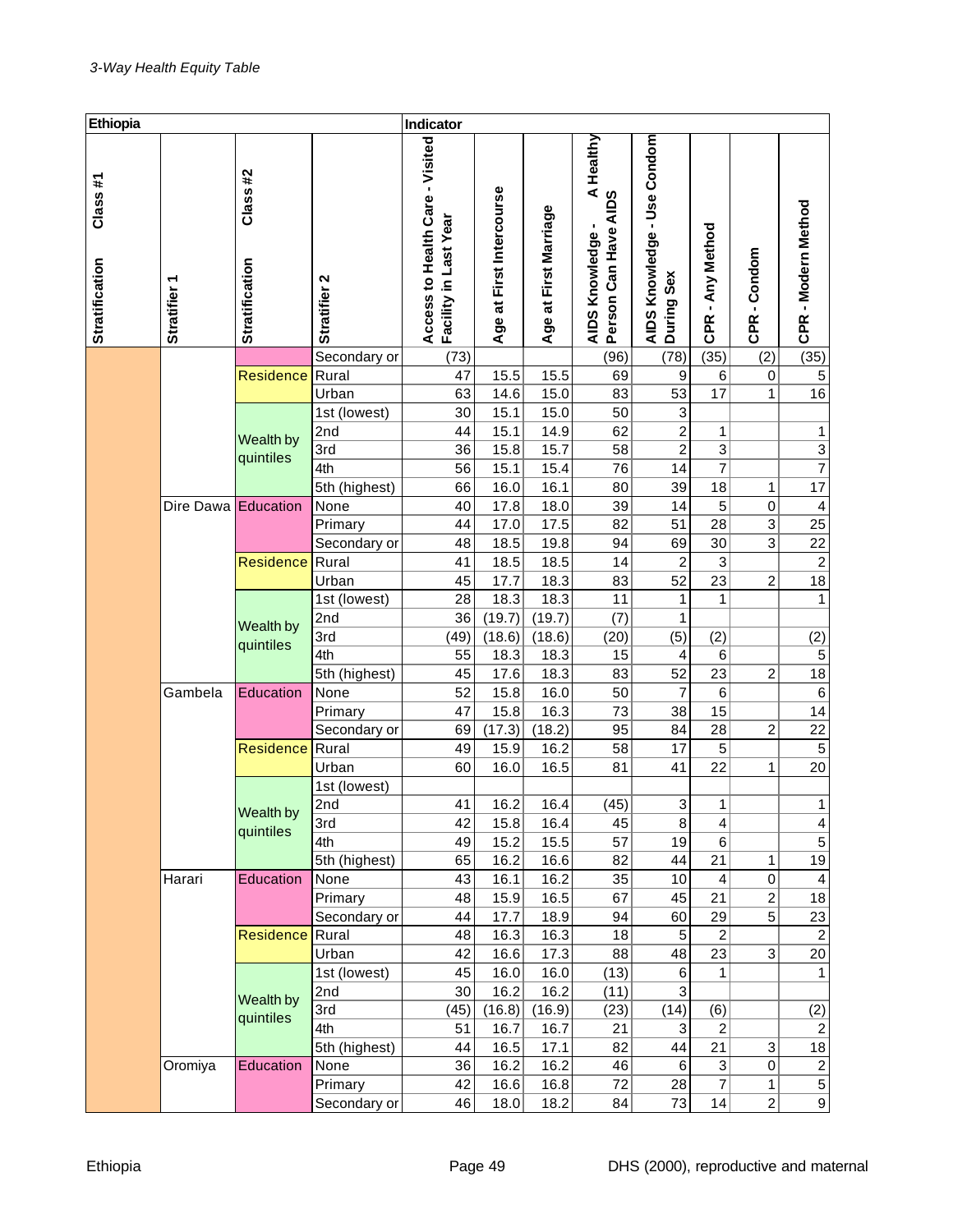| Ethiopia                         |                        |                                   | Indicator           |                                                          |                             |                       |                                                                      |                                           |                                |                       |                                |
|----------------------------------|------------------------|-----------------------------------|---------------------|----------------------------------------------------------|-----------------------------|-----------------------|----------------------------------------------------------------------|-------------------------------------------|--------------------------------|-----------------------|--------------------------------|
| Class#1<br><b>Stratification</b> | ᡪ<br><b>Stratifier</b> | Class #2<br><b>Stratification</b> | Stratifier 2        | Access to Health Care - Visited<br>Facility in Last Year | at First Intercourse<br>Age | Age at First Marriage | Healthy<br>nowledge - A<br>Can Have AIDS<br>AIDS Knowledge<br>Person | AIDS Knowledge - Use Condom<br>During Sex | - Any Method<br><b>CPR</b>     | -Condom<br><b>CPR</b> | CPR - Modern Method            |
|                                  |                        | <b>Residence</b>                  | Rural               | 36                                                       | 16.3                        | 16.3                  | 51                                                                   | 8                                         | $\overline{c}$                 | 0                     | 1                              |
|                                  |                        |                                   | Urban               | 48                                                       | 16.5                        | 16.7                  | 76                                                                   | 53                                        | 16                             | $\overline{c}$        | 12                             |
|                                  |                        |                                   | 1st (lowest)        | 34                                                       | 16.0                        | 16.1                  | 46                                                                   | 5                                         | $\overline{c}$                 |                       | $\mathbf{1}$                   |
|                                  |                        | Wealth by                         | 2nd                 | 33                                                       | 16.4                        | 16.4                  | 44                                                                   | 5                                         | 2                              | 0                     | 1                              |
|                                  |                        | quintiles                         | 3rd                 | 31                                                       | 16.4                        | 16.4                  | 52                                                                   | 5                                         | 2                              |                       | 1                              |
|                                  |                        |                                   | 4th                 | 39                                                       | 16.4                        | 16.3                  | 51                                                                   | 10                                        | $\overline{c}$                 |                       | 1                              |
|                                  |                        |                                   | 5th (highest)       | 49                                                       | 16.5                        | 16.6                  | 73                                                                   | 44                                        | 13                             | 1                     | 10                             |
|                                  | <b>SNNP</b>            | Education                         | None                | 36                                                       | 17.3                        | 17.3                  | 37                                                                   | 4                                         | 3                              | $\,0\,$               | $\frac{2}{5}$                  |
|                                  |                        |                                   | Primary             | 39                                                       | 17.6                        | 17.7                  | 52                                                                   | 16                                        | 6                              | 1                     |                                |
|                                  |                        |                                   | Secondary or        | 61                                                       | 18.2                        | 18.7                  | 83                                                                   | 61                                        | 24                             | 3                     | 22                             |
|                                  |                        | <b>Residence</b>                  | Rural               | 36                                                       | 17.4                        | 17.5                  | 41                                                                   | 7                                         | 3                              |                       | $\sqrt{2}$                     |
|                                  |                        |                                   | Urban               | 55                                                       | 17.0                        | 16.9                  | 79                                                                   | 44                                        | 23                             | $\overline{4}$        | 22                             |
|                                  | <b>SNNP</b>            |                                   | 1st (lowest)        | 35                                                       | 17.3                        | 17.4                  | 33                                                                   | $\boldsymbol{2}$                          | $\overline{c}$                 |                       | $\mathbf{1}$                   |
|                                  |                        | Wealth by                         | 2nd                 | 37                                                       | 17.4                        | 17.5                  | 31                                                                   | 2                                         | 2                              |                       | $\overline{2}$                 |
|                                  |                        | quintiles                         | 3rd                 | 34                                                       | 17.5                        | 17.5                  | 43                                                                   | 6                                         | 1                              |                       | $\pmb{0}$                      |
|                                  |                        |                                   | 4th                 | 37                                                       | 17.6                        | 17.6                  | 47                                                                   | 12                                        | 4                              |                       | $\overline{2}$                 |
|                                  |                        |                                   | 5th (highest)       | 50                                                       | 16.9                        | 17.1                  | 71                                                                   | 34                                        | 17                             | $\boldsymbol{2}$      | 16                             |
|                                  | Somali                 | Education                         | None                | 30                                                       | 17.1                        | 17.2                  | 36                                                                   | 6                                         | 1                              | 0                     | 1                              |
|                                  |                        |                                   | Primary             | (45)                                                     |                             |                       | (72)                                                                 | (46)                                      | (7)                            |                       | (3)                            |
|                                  |                        |                                   | Secondary or        | (64)                                                     |                             |                       | (87)                                                                 | (83)                                      | (57)                           | (14)                  | (51)                           |
|                                  |                        | Residence                         | Rural               | 26                                                       | 17.3                        | 17.4                  | 37                                                                   | $\boldsymbol{2}$                          | 1                              | 0                     | 1                              |
|                                  |                        |                                   | Urban               | 44                                                       | 16.6                        | 16.7                  | 54                                                                   | 30                                        | 8                              | 1                     | 7                              |
|                                  |                        |                                   | 1st (lowest)        | 20                                                       | 17.1                        | 17.1                  | (25)                                                                 |                                           |                                |                       |                                |
|                                  |                        | Wealth by                         | 2nd                 | 26                                                       | 17.3                        | 17.2                  | (18)                                                                 |                                           |                                |                       |                                |
|                                  |                        | quintiles                         | 3rd                 | 29                                                       | 17.4                        | 17.6                  | (37)                                                                 | $\overline{2}$                            | 1                              |                       | $\mathbf{1}$                   |
|                                  |                        |                                   | 4th                 | 21                                                       | 17.0                        | 16.9                  | (23)                                                                 | 6                                         |                                |                       |                                |
|                                  |                        |                                   | 5th (highest)       | 56                                                       | 16.8                        | 17.2                  | 68                                                                   | 40                                        | 12                             | $\overline{c}$        | 11                             |
|                                  | Tigray                 | Education                         | None                | 45                                                       | 14.8                        | 15.1                  | 43                                                                   | 32                                        | 5 <sup>5</sup>                 | 0                     | 5                              |
|                                  |                        |                                   | Primary             | 43                                                       | 16.4                        | 16.5                  | 67                                                                   | 68                                        | 11                             | $\overline{c}$        | $10$                           |
|                                  |                        |                                   | Secondary or        | 58                                                       | (18.1)                      | (18.1)                | 80                                                                   | 97                                        | 13                             |                       | 8                              |
|                                  |                        | Residence                         | Rural<br>Urban      | 41<br>59                                                 | 14.8<br>15.9                | 15.1<br>16.1          | 39<br>78                                                             | 29<br>81                                  | 4<br>16                        | $\overline{c}$        | 4<br>14                        |
|                                  |                        |                                   |                     |                                                          |                             |                       |                                                                      |                                           |                                |                       |                                |
|                                  |                        |                                   | 1st (lowest)<br>2nd | 39<br>37                                                 | 14.5<br>14.8                | 14.7<br>15.1          | 40<br>38                                                             | 14<br>23                                  | $\mathbf{2}$<br>$\overline{c}$ |                       | $\mathbf{2}$<br>$\overline{2}$ |
|                                  |                        | Wealth by                         | 3rd                 | 44                                                       | 14.8                        | 15.0                  | 38                                                                   | 33                                        | 4                              |                       | $\overline{\mathbf{4}}$        |
|                                  |                        | quintiles                         | 4th                 | 47                                                       | 15.0                        | 15.4                  | 42                                                                   | 35                                        | 5                              |                       | $\overline{5}$                 |
|                                  |                        |                                   | 5th (highest)       | 55                                                       | 16.0                        | 16.2                  | 74                                                                   | 81                                        | 16                             | $\overline{c}$        | 14                             |
|                                  | Rural                  | Education                         | None                | 32                                                       | 15.5                        | 15.5                  | 43                                                                   | $\,$ 5 $\,$                               | $\ensuremath{\mathsf{3}}$      | 0                     | $\overline{c}$                 |
|                                  |                        |                                   | Primary             | 36                                                       | 16.5                        | 16.4                  | 62                                                                   | 22                                        | 5                              | 0                     | $\overline{\mathbf{4}}$        |
|                                  |                        |                                   | Secondary or        | 53                                                       | 17.9                        | 18.4                  | 80                                                                   | 69                                        | 13                             | 0                     | 10                             |
| Residence                        |                        | Region                            | Affar               | 32                                                       | 15.3                        | 15.5                  | 46                                                                   | 9                                         | $\vert$                        | 0                     | $\vert 4 \vert$                |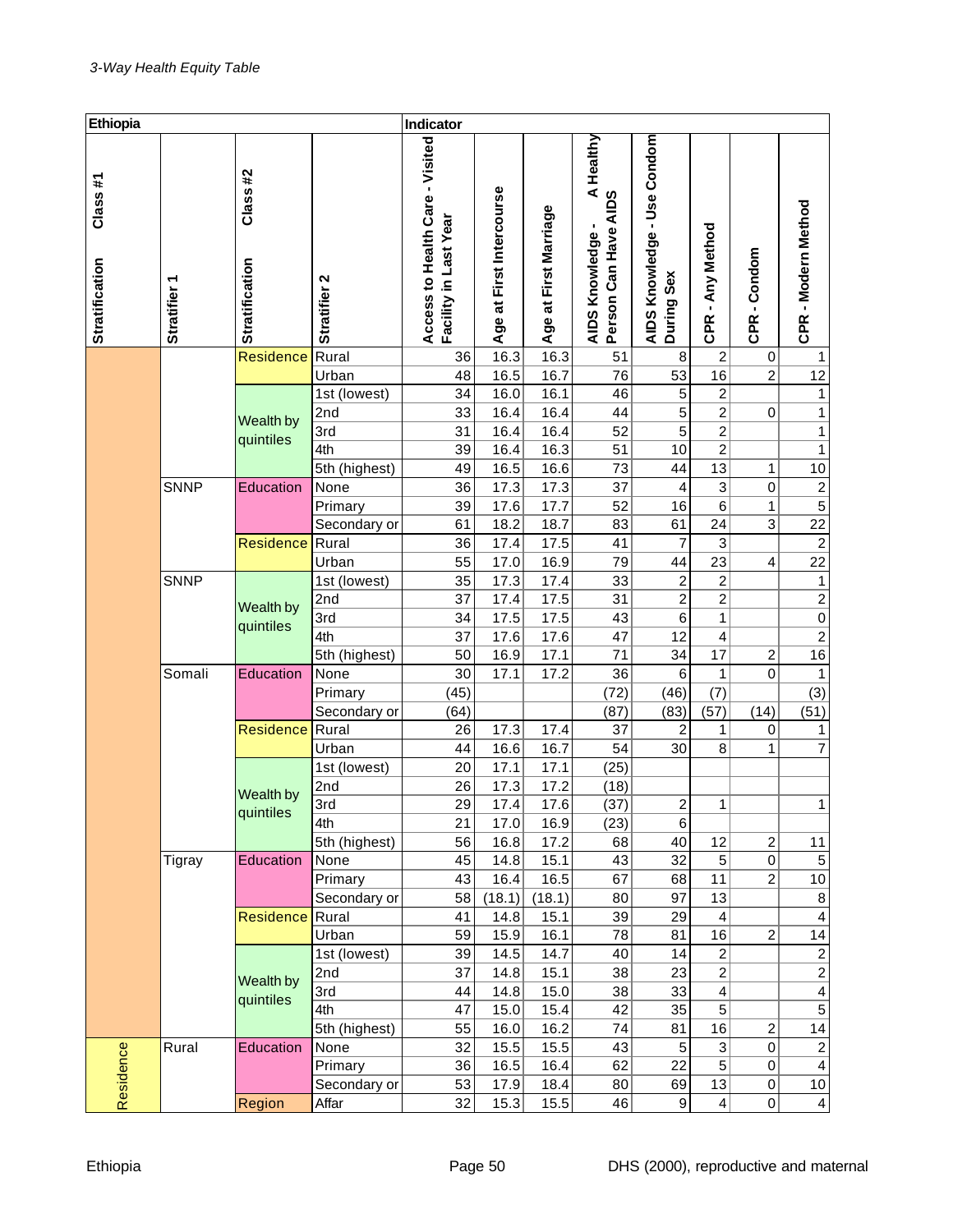| Ethiopia                         |                        |                                   |              | Indicator                                                |                              |                       |                                                       |                                           |                            |                             |                                                         |
|----------------------------------|------------------------|-----------------------------------|--------------|----------------------------------------------------------|------------------------------|-----------------------|-------------------------------------------------------|-------------------------------------------|----------------------------|-----------------------------|---------------------------------------------------------|
| Class#1<br><b>Stratification</b> | ᡪ<br><b>Stratifier</b> | Class #2<br><b>Stratification</b> | Stratifier 2 | Access to Health Care - Visited<br>Facility in Last Year | at First Intercourse<br>Age: | Age at First Marriage | Healthy<br>AIDS Knowledge - A<br>Person Can Have AIDS | AIDS Knowledge - Use Condom<br>During Sex | - Any Method<br><b>CPR</b> | -Condom<br>CPR <sub>.</sub> | CPR - Modern Method                                     |
|                                  |                        |                                   | Amhara       | 25                                                       | 13.7                         | 13.6                  | 50                                                    | 8                                         | 4                          |                             | 4                                                       |
|                                  |                        |                                   | Ben-Gumz     | 47                                                       | 15.5                         | 15.5                  | 69                                                    | 9                                         | 6                          | 0                           |                                                         |
|                                  |                        |                                   | Dire Dawa    | 41                                                       | 18.5                         | 18.5                  | 14                                                    | $\boldsymbol{2}$                          | 3                          |                             |                                                         |
|                                  |                        |                                   | Gambela      | 49                                                       | 15.9                         | 16.2                  | 58                                                    | 17                                        | 5                          |                             |                                                         |
|                                  |                        |                                   | Harari       | 48                                                       | 16.3                         | 16.3                  | 18                                                    | 5                                         | 2                          |                             | $\frac{1}{2}$ $\frac{1}{2}$ $\frac{1}{2}$ $\frac{1}{1}$ |
|                                  |                        |                                   | Oromiya      | 36                                                       | 16.3                         | 16.3                  | 51                                                    | 8                                         | 2                          | 0                           |                                                         |
|                                  |                        |                                   | <b>SNNP</b>  | 36                                                       | 17.4                         | 17.5                  | 41                                                    | 7                                         | 3                          |                             | $\frac{2}{1}$                                           |
|                                  |                        |                                   | Somali       | 26                                                       | 17.3                         | 17.4                  | 37                                                    | $\overline{\mathbf{c}}$                   | 1                          | 0                           |                                                         |
|                                  |                        |                                   | Tigray       | 41                                                       | 14.8                         | 15.1                  | 39                                                    | 29                                        | 4                          |                             | $\overline{\mathbf{4}}$                                 |
|                                  | Urban                  | Education                         | None         | 46                                                       | 15.4                         | 15.4                  | 65                                                    | 36                                        | 15                         | 1                           | 13                                                      |
|                                  |                        |                                   | Primary      | 50                                                       | 15.9                         | 16.4                  | 80                                                    | 52                                        | 18                         | $\overline{\mathbf{c}}$     | 15                                                      |
|                                  |                        |                                   | Secondary or | 50                                                       | 18.1                         | 18.5                  | 89                                                    | 72                                        | 21                         | 3                           | 16                                                      |
|                                  |                        | Region                            | Addis        | 43                                                       | 17.2                         | 17.6                  | 89                                                    | 56                                        | 21                         | 3                           | 16                                                      |
|                                  |                        |                                   | Affar        | 51                                                       | 15.0                         | 15.1                  | 80                                                    | 50                                        | 18                         | 1                           | 18                                                      |
|                                  |                        |                                   | Amhara       | 49                                                       | 14.9                         | 15.0                  | 72                                                    | 51                                        | 18                         | $\,0\,$                     | 14                                                      |
|                                  |                        |                                   | Ben-Gumz     | 63                                                       | 14.6                         | 15.0                  | 83                                                    | 53                                        | 17                         | 1                           | 16                                                      |
|                                  | Urban                  |                                   | Dire Dawa    | 45                                                       | 17.7                         | 18.3                  | 83                                                    | 52                                        | 23                         | $\overline{c}$              | 18                                                      |
|                                  |                        |                                   | Gambela      | 60                                                       | 16.0                         | 16.5                  | 81                                                    | 41                                        | 22                         | 1                           | 20                                                      |
|                                  |                        |                                   | Harari       | 42                                                       | 16.6                         | 17.3                  | 88                                                    | 48                                        | 23                         | 3                           | 20                                                      |
|                                  |                        |                                   | Oromiya      | 48                                                       | 16.5                         | 16.7                  | 76                                                    | 53                                        | 16                         | $\overline{\mathbf{c}}$     | 12                                                      |
|                                  |                        |                                   | <b>SNNP</b>  | 55                                                       | 17.0                         | 16.9                  | 79                                                    | 44                                        | 23                         | 4                           | 22                                                      |
|                                  |                        |                                   | Somali       | 44                                                       | 16.6                         | 16.7                  | 54                                                    | 30                                        | 8                          | 1                           | $\boldsymbol{7}$                                        |
|                                  |                        |                                   | Tigray       | 59                                                       | 15.9                         | 16.1                  | 78                                                    | 81                                        | 16                         | $\overline{c}$              | 14                                                      |
|                                  | 1st                    | Education                         | None         | 29                                                       | 15.2                         | 15.1                  | 40                                                    | 3                                         | $\overline{c}$             |                             | $\frac{2}{2}$                                           |
| Wealth by quintiles              | (lowest)               |                                   | Primary      | 33                                                       | 16.3                         | 15.8                  | 52                                                    | 15                                        | 3                          |                             |                                                         |
|                                  |                        |                                   | Secondary or |                                                          |                              |                       |                                                       |                                           |                            |                             |                                                         |
|                                  |                        | Region                            | Affar        | (27)                                                     | (15.1)                       | (15.1)                |                                                       |                                           |                            |                             |                                                         |
|                                  |                        |                                   | Amhara       | 20                                                       | 13.5                         | 13.2                  | 43                                                    | 4                                         | $\ensuremath{\mathsf{3}}$  |                             | $\ensuremath{\mathsf{3}}$                               |
|                                  |                        |                                   | Ben-Gumz     | 30                                                       | 15.1                         | 15.0                  | 50                                                    | 3                                         |                            |                             |                                                         |
|                                  |                        |                                   | Dire Dawa    | 28                                                       | 18.3                         | 18.3                  | 11                                                    | 1                                         | 1                          |                             | $\mathbf{1}$                                            |
|                                  |                        |                                   | Gambela      |                                                          |                              |                       |                                                       |                                           |                            |                             |                                                         |
|                                  |                        |                                   | Harari       | 45                                                       | 16.0                         | 16.0                  | (13)                                                  | 6                                         | $\mathbf{1}$               |                             | 1                                                       |
|                                  |                        |                                   | Oromiya      | 34                                                       | 16.0                         | 16.1                  | 46                                                    | 5                                         | $\mathbf{2}$               |                             | 1                                                       |
|                                  |                        |                                   | <b>SNNP</b>  | 35                                                       | 17.3                         | 17.4                  | 33                                                    | $\overline{c}$                            | $\overline{2}$             |                             | $\mathbf{1}$                                            |
|                                  |                        |                                   | Somali       | 20                                                       | 17.1                         | 17.1                  | (25)                                                  |                                           |                            |                             |                                                         |
|                                  |                        |                                   | Tigray       | 39                                                       | 14.5                         | 14.7                  | 40                                                    | 14                                        | $\overline{c}$             |                             | $\boldsymbol{2}$                                        |
|                                  |                        | Residence                         | Rural        | 29                                                       | 15.3                         | 15.2                  | 42                                                    | 4                                         | $\mathbf{2}$               |                             | $\sqrt{2}$                                              |
|                                  |                        |                                   | Urban        |                                                          |                              |                       |                                                       |                                           |                            |                             |                                                         |
|                                  | 2nd                    | Education                         | None         | 32                                                       | 15.7                         | 15.7                  | 39                                                    | 4                                         | $\overline{c}$             | 0                           | $\mathbf{2}$                                            |
|                                  |                        |                                   | Primary      | 36                                                       | 16.4                         | 16.3                  | 54                                                    | 14                                        | 5 <sup>1</sup>             |                             | $\overline{4}$                                          |
|                                  |                        |                                   | Secondary or |                                                          |                              |                       |                                                       |                                           |                            |                             |                                                         |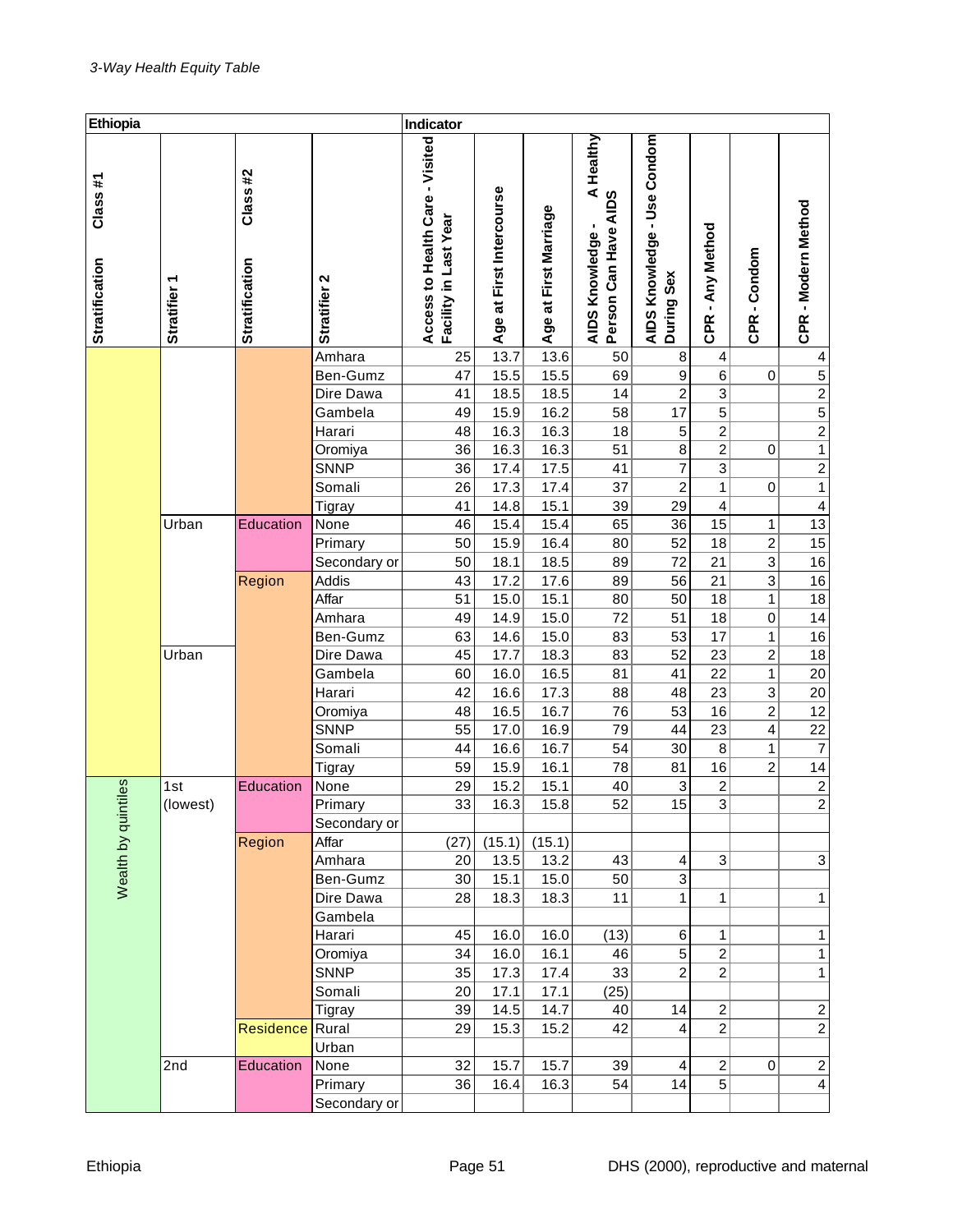| CPR - Modern Method              |
|----------------------------------|
|                                  |
|                                  |
| 1                                |
| 4                                |
| $\mathbf{1}$                     |
|                                  |
| 1                                |
|                                  |
| $\mathbf{1}$                     |
| $\overline{2}$                   |
|                                  |
| $\boldsymbol{2}$                 |
| $\boldsymbol{2}$                 |
|                                  |
| $\mathbf{1}$                     |
| $\overline{2}$                   |
|                                  |
| $\frac{2}{2}$                    |
|                                  |
|                                  |
| (2)                              |
| $\overline{\mathcal{A}}$         |
| (2)                              |
| $\mathbf{1}$                     |
| $\pmb{0}$                        |
| $\mathbf{1}$                     |
| $\overline{4}$                   |
| $\mathbf{1}$                     |
| (4)                              |
| $\sqrt{2}$                       |
| $\overline{\mathbf{4}}$          |
| 10                               |
|                                  |
| $\,$ 5 $\,$                      |
| $\overline{4}$<br>$\overline{7}$ |
|                                  |
| $\frac{5}{5}$ $\frac{5}{2}$      |
|                                  |
| $\mathbf{1}$                     |
| $\overline{2}$                   |
|                                  |
| 5 <sup>1</sup>                   |
|                                  |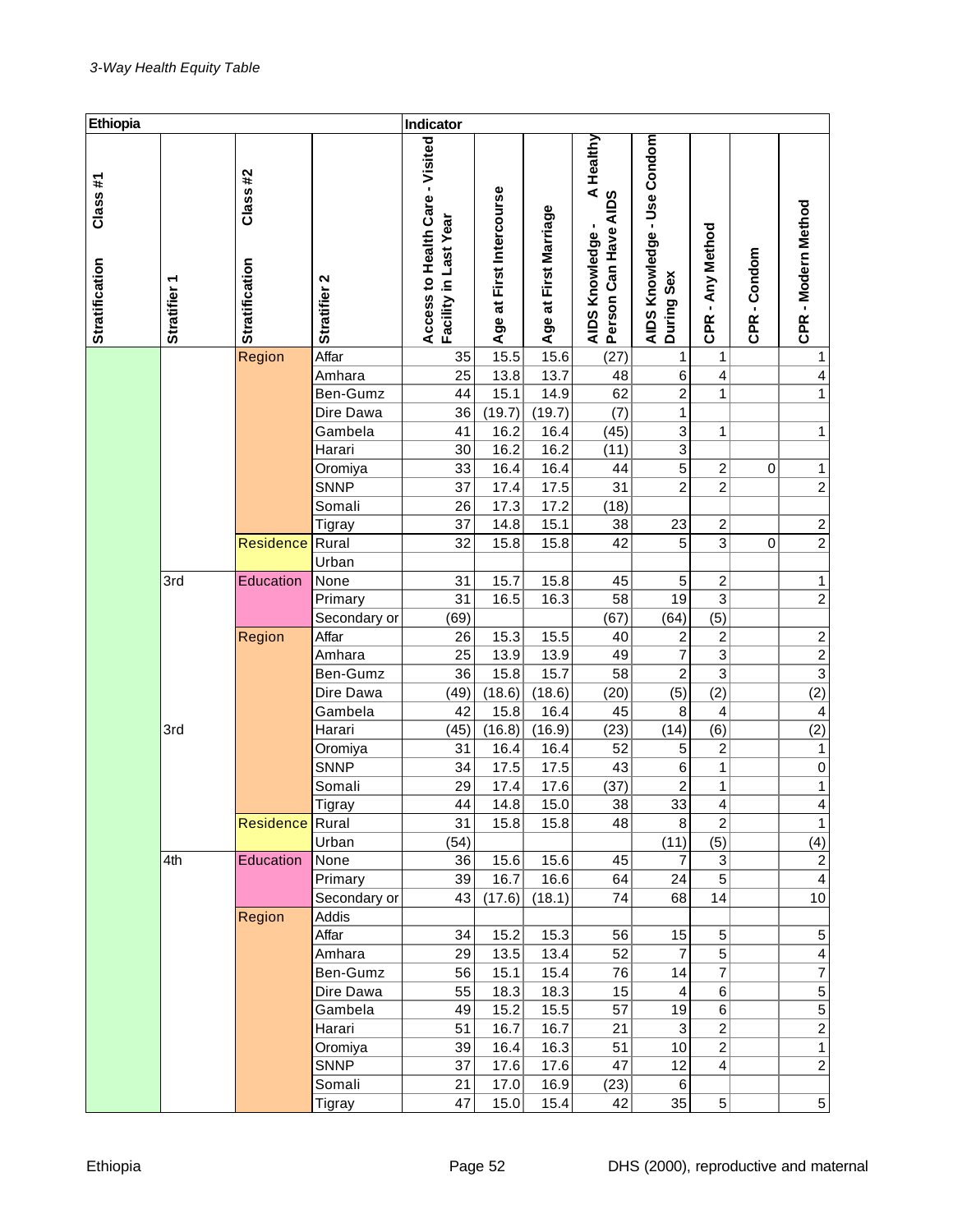| Ethiopia                          |                        |                                   |               | Indicator                                                |                             |                       |                                                                  |                                              |                                            |                                        |                         |
|-----------------------------------|------------------------|-----------------------------------|---------------|----------------------------------------------------------|-----------------------------|-----------------------|------------------------------------------------------------------|----------------------------------------------|--------------------------------------------|----------------------------------------|-------------------------|
| Class #1<br><b>Stratification</b> | ᡪ<br><b>Stratifier</b> | Class #2<br><b>Stratification</b> | Stratifier 2  | Access to Health Care - Visited<br>Facility in Last Year | at First Intercourse<br>Age | Age at First Marriage | Healthy<br>$rac{4}{100}$<br>Can Have<br>AIDS Knowledge<br>Person | - Use Condom<br>AIDS Knowledge<br>During Sex | Any Method<br>$\blacksquare$<br><b>CPR</b> | Condom<br>$\blacksquare$<br><b>CPR</b> | CPR - Modern Method     |
|                                   |                        | Residence                         | Rural         | 37                                                       | 15.7                        | 15.7                  | 50                                                               | 11                                           | 3                                          |                                        | $\overline{\mathbf{c}}$ |
|                                   |                        |                                   | Urban         | 38                                                       | 15.6                        | 15.7                  | 58                                                               | 21                                           | 4                                          |                                        | $\overline{\mathbf{4}}$ |
|                                   | 5th                    | Education                         | None          | 46                                                       | 15.4                        | 15.5                  | 63                                                               | 28                                           | 12                                         | 1                                      | 10                      |
|                                   | (highest)              |                                   | Primary       | 48                                                       | 16.0                        | 16.5                  | 80                                                               | 49                                           | 17                                         | 2                                      | 14                      |
|                                   |                        |                                   | Secondary or  | 51                                                       | 18.0                        | 18.4                  | 89                                                               | 72                                           | 21                                         | 3                                      | 16                      |
|                                   |                        | Region                            | Addis         | 43                                                       | 17.2                        | 17.6                  | 89                                                               | 56                                           | 21                                         | 3                                      | 16                      |
|                                   |                        |                                   | Affar         | 52                                                       | 15.0                        | 15.4                  | 73                                                               | 46                                           | 18                                         | 1                                      | 17                      |
|                                   |                        |                                   | Amhara        | 45                                                       | 14.6                        | 14.8                  | 76                                                               | 48                                           | 16                                         | $\mathbf 0$                            | 14                      |
|                                   |                        |                                   | Ben-Gumz      | 66                                                       | 16.0                        | 16.1                  | 80                                                               | 39                                           | 18                                         | 1                                      | 17                      |
|                                   |                        |                                   | Dire Dawa     | 45                                                       | 17.6                        | 18.3                  | 83                                                               | 52                                           | 23                                         | $\overline{c}$                         | 18                      |
|                                   |                        |                                   | Gambela       | 65                                                       | 16.2                        | 16.6                  | 82                                                               | 44                                           | 21                                         | $\mathbf{1}$                           | 19                      |
|                                   |                        |                                   | Harari        | 44                                                       | 16.5                        | 17.1                  | 82                                                               | 44                                           | 21                                         | 3                                      | 18                      |
|                                   |                        |                                   | Oromiya       | 49                                                       | 16.5                        | 16.6                  | 73                                                               | 44                                           | 13                                         | 1                                      | 10                      |
|                                   |                        |                                   | <b>SNNP</b>   | 50                                                       | 16.9                        | 17.1                  | 71                                                               | 34                                           | 17                                         | $\overline{c}$                         | 16                      |
|                                   |                        |                                   | Somali        | 56                                                       | 16.8                        | 17.2                  | 68                                                               | 40                                           | 12                                         | $\overline{2}$                         | 11                      |
|                                   |                        |                                   | <b>Tigray</b> | 55                                                       | 16.0                        | 16.2                  | 74                                                               | 81                                           | 16                                         | $\overline{c}$                         | 14                      |
|                                   |                        | <b>Residence</b>                  | Rural         | 45                                                       | 15.8                        | 16.0                  | 68                                                               | 28                                           | 9                                          | 0                                      | $\,8\,$                 |
|                                   |                        |                                   | Urban         | 49                                                       | 16.4                        | 16.6                  | 80                                                               | 56                                           | 19                                         | $\overline{c}$                         | $\overline{15}$         |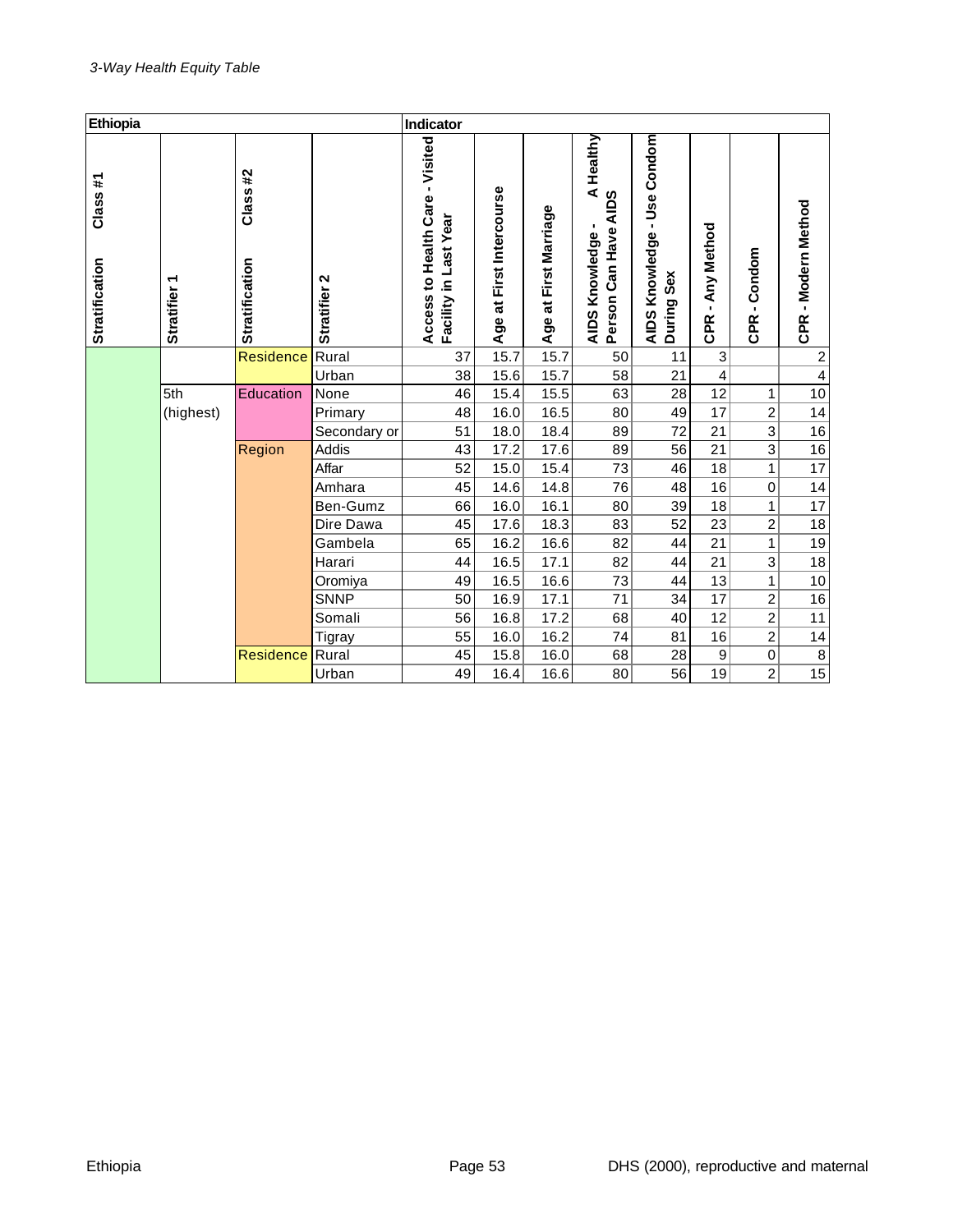| Ghana<br>Indicator    |                        |                       |                                         |             |                  |                  |          |          |                    |                                               |
|-----------------------|------------------------|-----------------------|-----------------------------------------|-------------|------------------|------------------|----------|----------|--------------------|-----------------------------------------------|
| Stratification Class1 | ٣<br><b>Stratifier</b> | Stratification Class2 | Stratifier 2                            | <b>DPT1</b> | DPT <sub>2</sub> | DPT <sub>3</sub> | Measles  | Underwt  | Underwt - Moderate | Underwt - Severe                              |
|                       |                        | Ethnicity             | Dominant - Primary                      |             |                  |                  |          | (47)     | (38)               | (8)                                           |
|                       |                        | groups                | Dominant - Secondary                    | 80          | 73               | 55               | 58       | 32       | 24                 | 8                                             |
| Education             |                        |                       | <b>Not Dominant</b>                     | 85          | 77               | 62               | 63       | 29       | 21                 | $\,8\,$                                       |
|                       |                        | Gender                | Female                                  | 83          | 76               | 57               | 57       | 29       | 22                 | $\overline{7}$                                |
|                       |                        |                       | Male                                    | 86          | 77               | 63               | 63       | 31       | 23                 | $\boldsymbol{9}$                              |
|                       |                        | Region                | Ashanti                                 |             |                  |                  |          | 32       | 26                 | $\,6\,$                                       |
|                       |                        |                       | <b>Brong Ahafo</b>                      |             |                  |                  |          | 23       | 15                 | $\bf 8$                                       |
|                       |                        |                       | <b>Central Region</b>                   |             |                  |                  |          | 37       | 24                 | 14                                            |
|                       | None                   |                       | Eastern Region                          |             |                  |                  |          | 28       | 26                 | $\sqrt{2}$                                    |
|                       |                        |                       | Greater Accra Regio                     |             |                  |                  |          | (16)     | (13)               | (2)                                           |
|                       |                        |                       | Northern Region                         | (87)        | (73)             | (59)             | (68)     | 39       | 26                 | 13                                            |
|                       |                        |                       | Upper East region                       | 98          | 89               | 68               | 74       | 35       | 28                 | $\overline{7}$                                |
|                       |                        |                       | <b>Upper West Region</b>                | (88)        | (86)             | (76)             | (76)     | 28       | 18                 | 10                                            |
|                       |                        |                       | Volta Region                            |             |                  |                  |          | 28       | 19                 | $\boldsymbol{9}$                              |
|                       |                        | Residence             | Western Region<br>Rural                 | (84)        | (84)             | (74)             | (70)     | 24       | 19                 | $\mathbf 5$                                   |
|                       |                        |                       | Urban                                   | 84          | 76               | 58               | 60       | 32       | 24                 | $\bf 8$                                       |
|                       |                        | Ethnicity             | Dominant - Primary                      | (87)        | (79)             | (72)             | (63)     | 19       | 14                 | 6<br>11                                       |
|                       |                        | groups                |                                         |             |                  |                  |          | 36       | 24                 |                                               |
|                       |                        |                       | Dominant - Secondary                    | 91          | 79               | 69               | 81       | 28       | 24                 | 4                                             |
|                       |                        |                       | Not Dominant                            | 92          | 90               | 79               | 74       | 23       | 18                 | $\mathbf 5$                                   |
|                       |                        | Gender                | Female                                  | 98          | 91               | 81               | 81       | 27       | 21                 | $\,6$                                         |
|                       |                        |                       | Male                                    | 85          | 76               | 68               | 72       | 26       | 21                 | $\mathbf 5$                                   |
|                       |                        | Region                | Ashanti                                 |             |                  |                  |          | 28       | 20                 | $\bf 8$                                       |
|                       |                        |                       | <b>Brong Ahafo</b>                      |             |                  |                  |          | (36)     | (29)               | (7)                                           |
|                       |                        |                       | <b>Central Region</b><br>Eastern Region |             |                  |                  |          | 26       | 21                 | 6                                             |
|                       | Primary                |                       | Greater Accra Regio                     |             |                  |                  |          | 33<br>11 | 28                 | $\mathbf 5$<br>$\mathsf{O}\xspace$            |
|                       |                        |                       | Northern Region                         |             |                  |                  |          |          | 11                 |                                               |
|                       |                        |                       | Upper East region                       |             |                  |                  |          |          |                    |                                               |
|                       |                        |                       | <b>Upper West Region</b>                |             |                  |                  |          | (25)     | (14)               | (11)                                          |
|                       |                        |                       | Volta Region                            |             |                  |                  |          | 24       | 19                 | 5                                             |
|                       |                        |                       | Western Region                          | (80)        | (80)             | (76)             | (76)     | 31       | 27                 | 4                                             |
|                       |                        | Residence             | Rural                                   | 90          | 81               | 72               | 76       | 30       | 24                 | 6                                             |
|                       |                        |                       | Urban                                   | (97)        | (90)             | (81)             | (78)     | 17       | 14                 | 3                                             |
|                       |                        | Ethnicity             | Dominant - Primary                      | 94          | 94               | 92               | 90       | 21       | 18                 | $\ensuremath{\mathsf{3}}$                     |
|                       |                        | groups                | Dominant - Secondary                    |             |                  |                  |          |          |                    |                                               |
|                       |                        |                       | Not Dominant                            | 96          | 90               | 85               | 84       | 18       | 15                 | 3                                             |
|                       |                        | Gender                | Female                                  | 93          | 86               | 71               | 79       | 20       | 18                 | $\boldsymbol{2}$<br>$\ensuremath{\mathsf{3}}$ |
|                       |                        |                       | Male                                    | 92<br>97    | 88<br>93         | 81<br>85         | 82<br>86 | 19<br>20 | 15<br>18           | $\overline{c}$                                |
|                       |                        | Region                | Ashanti                                 | 95          | 90               | 86               | 88       | 21       | 16                 | 5                                             |
|                       | more                   |                       | <b>Brong Ahafo</b>                      |             |                  |                  |          | 21       | 18                 | $\overline{2}$                                |
|                       |                        |                       |                                         |             |                  |                  |          |          |                    |                                               |
| Ghana                 |                        |                       |                                         | Page 54     |                  |                  |          |          |                    | DHS (1998),                                   |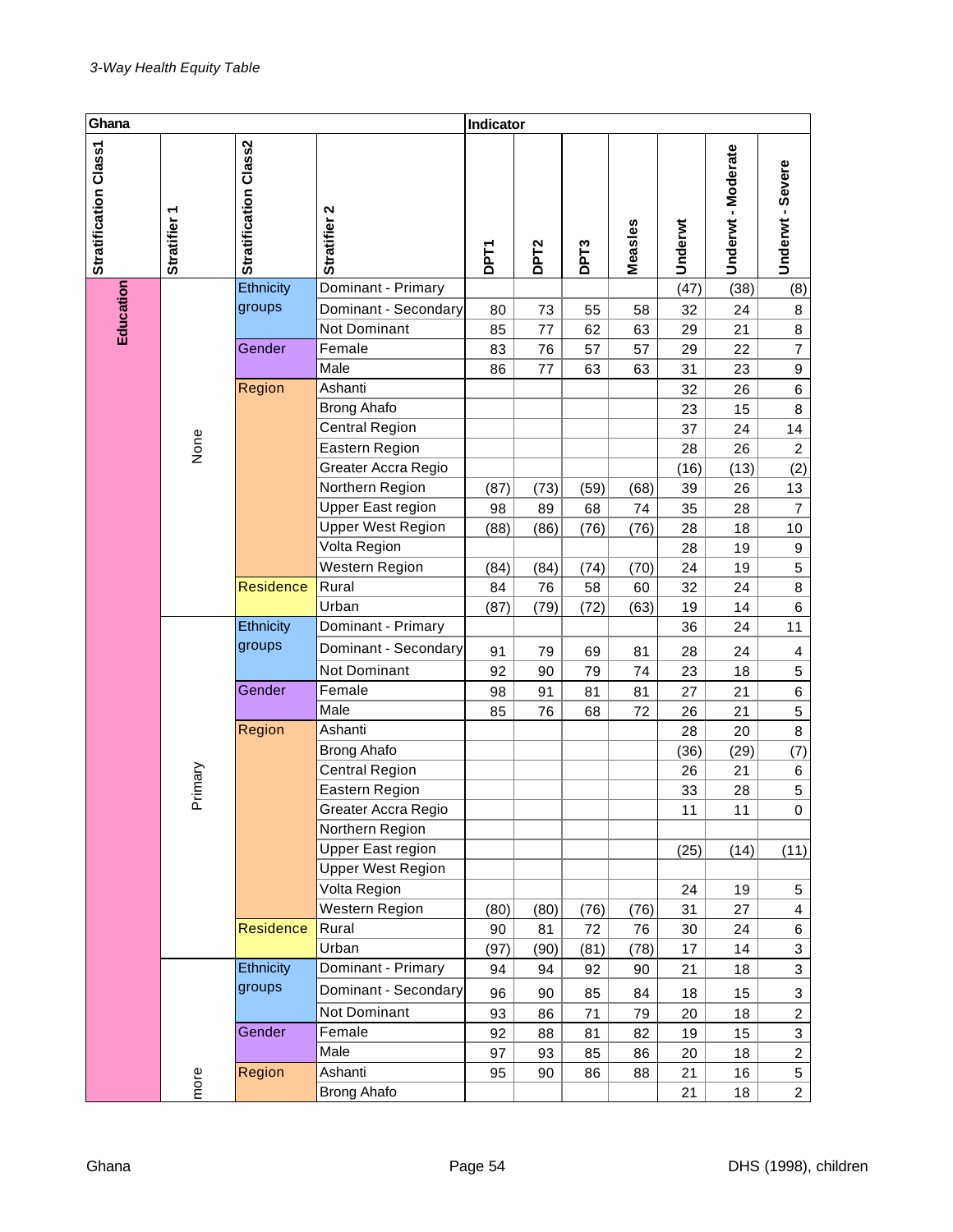| Ghana                 |                                                  |                       |                                             | Indicator  |                  |                   |                |                |                    |                           |
|-----------------------|--------------------------------------------------|-----------------------|---------------------------------------------|------------|------------------|-------------------|----------------|----------------|--------------------|---------------------------|
| Stratification Class1 | ᡪ<br><b>Stratifier</b>                           | Stratification Class2 | Stratifier 2                                | <b>PFT</b> | DPT <sub>2</sub> | DP <sub>T</sub> 3 | Measles        | Underwt        | Underwt - Moderate | Underwt - Severe          |
|                       |                                                  |                       | <b>Central Region</b>                       |            |                  |                   |                | 18             | 16                 | $\overline{c}$            |
|                       |                                                  |                       | Eastern Region                              | (93)       | (82)             | (67)              | (71)           | 17             | 15                 | $\overline{c}$            |
|                       |                                                  |                       | Greater Accra Regio                         | (97)       | (97)             | (92)              | (92)           | 11             | 9                  | $\overline{c}$            |
|                       | Secondary or                                     |                       | Northern Region                             |            |                  |                   |                |                |                    |                           |
|                       |                                                  |                       | Upper East region                           |            |                  |                   |                |                |                    |                           |
|                       |                                                  |                       | <b>Upper West Region</b>                    |            |                  |                   |                |                |                    |                           |
|                       |                                                  |                       | Volta Region                                |            |                  |                   |                | 22             | 21                 | 1                         |
|                       |                                                  |                       | Western Region                              | (94)       | (91)             | (85)              | (85)           | 24             | 20                 | 4                         |
|                       |                                                  | Residence             | Rural                                       | 94         | 87               | 79                | 81             | 22             | 19                 | $\mathsf 3$               |
|                       |                                                  |                       | Urban                                       | 97         | 94               | 90                | 90             | 14             | 12                 | $\boldsymbol{2}$          |
|                       |                                                  | Education             | None                                        |            |                  |                   |                | (47)           | (38)               | (8)                       |
|                       |                                                  |                       | Primary                                     |            |                  |                   |                | 36             | 24                 | 11                        |
|                       |                                                  |                       | Secondary or more                           | 94         | 94               | 92                | 90             | 21             | 18                 | $\ensuremath{\mathsf{3}}$ |
|                       | Ethnicity groups<br>Dominant - Primary<br>Region | Gender                | Female<br>Male                              | (95)       | (93)             | (88)              | (83)           | 26             | 20                 | $\,6$                     |
|                       |                                                  |                       | Ashanti                                     | 95         | 89               | 87                | 78             | 28             | 22                 | 5                         |
|                       |                                                  |                       |                                             | 95         | 91               | 86                | 79             | 25             | 19                 | $\,6$                     |
|                       |                                                  |                       | <b>Brong Ahafo</b><br><b>Central Region</b> |            |                  |                   |                | (39)           | (33)               | (6)                       |
|                       |                                                  |                       | Eastern Region                              |            |                  |                   |                |                | (25)               |                           |
|                       |                                                  |                       | Greater Accra Regio                         |            |                  |                   |                | (33)           |                    | (8)                       |
|                       |                                                  |                       | <b>Upper East region</b>                    |            |                  |                   |                |                |                    |                           |
|                       |                                                  |                       | Upper West Region                           |            |                  |                   |                |                |                    |                           |
|                       |                                                  |                       | Volta Region                                |            |                  |                   |                |                |                    |                           |
|                       |                                                  |                       | Western Region                              |            |                  |                   |                | (32)           | (27)               | (5)                       |
|                       |                                                  | <b>Residence</b>      | Rural                                       | 94         | 88               | 86                | 77             | 31             | 24                 | $\overline{7}$            |
|                       |                                                  |                       | Urban                                       | (96)       | (96)             | (92)              | (89)           | 14             | 12                 | $\overline{2}$            |
|                       |                                                  | Education             | None                                        | 80         | 73               | 55                | 58             | 32             | 24                 | 8                         |
|                       |                                                  |                       | Primary                                     | 91         | 79               | 69                | 81             | 28             | 24                 | 4                         |
|                       |                                                  |                       | Secondary or more                           | 96         | 90               | 85                | 84             | 18             | 15                 | 3                         |
|                       |                                                  | Gender                | Female                                      | 91         | 83               | 73                | 78             | 22             | 19                 | $\overline{\mathbf{4}}$   |
|                       |                                                  |                       | Male                                        | 90         | 82               | 73                | 75             | 24             | 19                 | $\sqrt{5}$                |
|                       |                                                  | Region                | Ashanti                                     |            |                  |                   |                | (29)           | (23)               | (6)                       |
|                       |                                                  |                       | <b>Brong Ahafo</b>                          |            |                  |                   |                | 18             | 15                 | $\ensuremath{\mathsf{3}}$ |
|                       |                                                  |                       | Central Region                              | (92)       | (81)             | (62)              | (71)           | 25             | 18                 | $\boldsymbol{7}$          |
|                       | Dominant - Secondary                             | Eastern Region        | (92)                                        | (80)       | (71)             | (72)              | 21             | 19             | $\overline{c}$     |                           |
|                       |                                                  | Greater Accra Regio   |                                             |            |                  |                   | $\overline{7}$ | $\overline{7}$ | 0                  |                           |
|                       |                                                  |                       | Northern Region                             |            |                  |                   |                |                |                    |                           |
|                       |                                                  |                       | Upper East region                           |            |                  |                   |                |                |                    |                           |
|                       |                                                  |                       | Volta Region                                |            |                  |                   |                |                |                    |                           |
|                       |                                                  |                       | Western Region                              | 85         | 84               | 76                | 76             | 27             | 23                 | $\sqrt{5}$                |
|                       |                                                  | <b>Residence</b>      | Rural                                       | 89         | 81               | 69                | 73             | 27             | 22                 | 5                         |
|                       |                                                  |                       | Urban                                       | 93         | 87               | 81                | 83             | 14             | $10$               | $\mathbf{3}$              |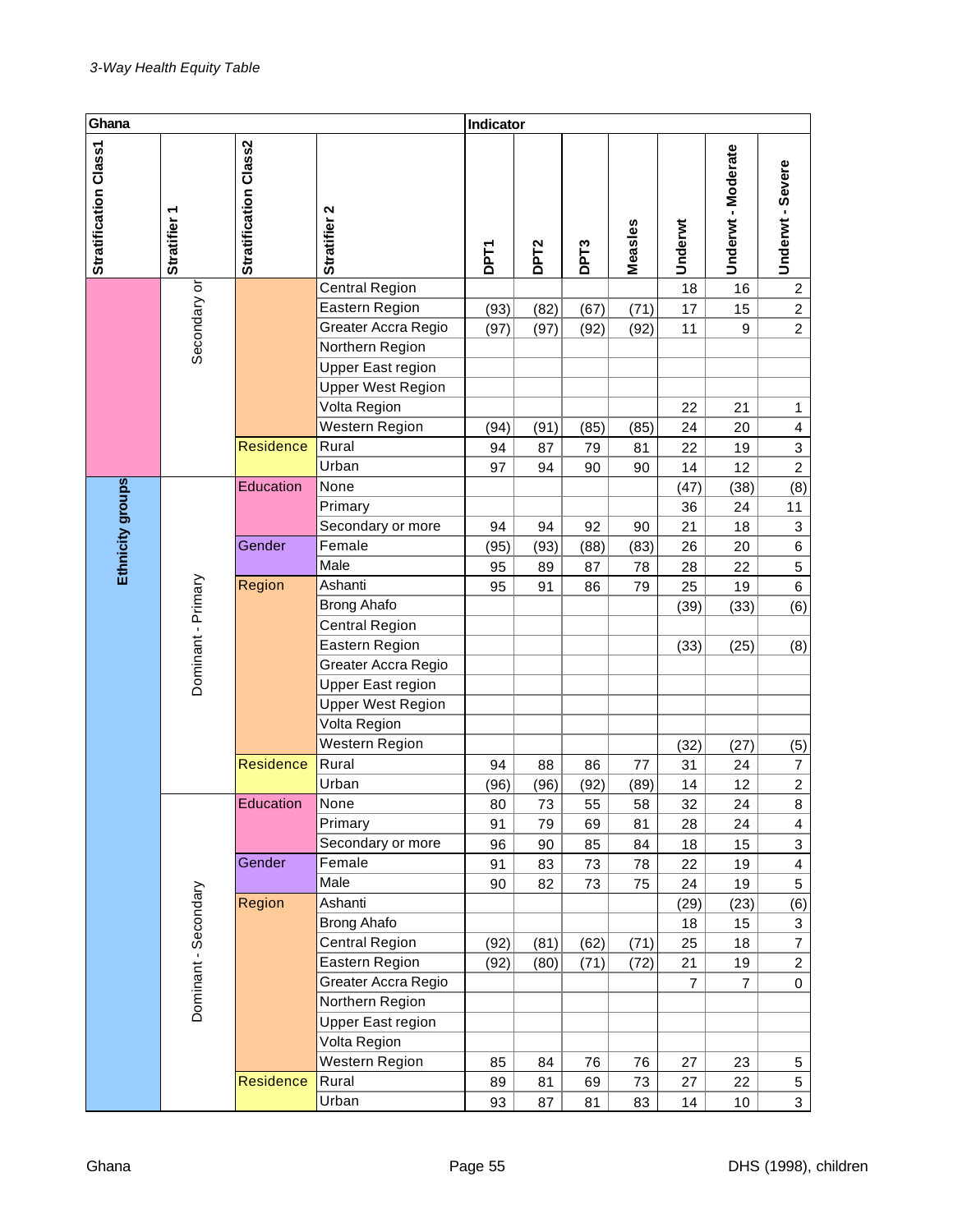| Ghana                 |                   |                       |                          | Indicator   |                  |                  |         |         |                    |                         |
|-----------------------|-------------------|-----------------------|--------------------------|-------------|------------------|------------------|---------|---------|--------------------|-------------------------|
| Stratification Class1 | <b>Stratifier</b> | Stratification Class2 | Stratifier 2             | <b>DPT1</b> | DPT <sub>2</sub> | DPT <sub>3</sub> | Measles | Underwt | Underwt - Moderate | Underwt - Severe        |
|                       |                   | Education             | None                     | 85          | 77               | 62               | 63      | 29      | 21                 | 8                       |
|                       |                   |                       | Primary                  | 92          | 90               | 79               | 74      | 23      | 18                 | 5                       |
|                       |                   |                       | Secondary or more        | 93          | 86               | 71               | 79      | 20      | 18                 | $\overline{c}$          |
|                       |                   | Gender                | Female                   | 89          | 84               | 70               | 68      | 25      | 19                 | $\overline{7}$          |
|                       |                   |                       | Male                     | 88          | 80               | 66               | 71      | 25      | 20                 | $\mathbf 5$             |
|                       |                   | Region                | Ashanti                  |             |                  |                  |         | 22      | 17                 | $\mathbf 5$             |
|                       |                   |                       | <b>Brong Ahafo</b>       |             |                  |                  |         | 23      | 16                 | $\overline{7}$          |
|                       |                   |                       | <b>Central Region</b>    |             |                  |                  |         |         |                    |                         |
|                       | Not Dominant      |                       | Eastern Region           |             |                  |                  |         | 21      | 20                 | 1                       |
|                       |                   |                       | Greater Accra Regio      | (98)        | (95)             | (85)             | (78)    | 15      | 13                 | $\overline{c}$          |
|                       |                   |                       | Northern Region          | 86          | 72               | 58               | (65)    | 38      | 24                 | 13                      |
|                       |                   |                       | <b>Upper East region</b> | 97          | 89               | 71               | 76      | 34      | 27                 | $\overline{7}$          |
|                       |                   |                       | <b>Upper West Region</b> | 90          | 88               | 80               | 78      | 28      | 19                 | 9                       |
|                       |                   |                       | Volta Region             | 77          | 70               | 64               | 69      | 24      | 19                 | 5                       |
|                       |                   |                       | Western Region           |             |                  |                  |         | (10)    | (7)                | (2)                     |
|                       |                   | Residence             | Rural                    | 86          | 79               | 63               | 67      | 27      | 21                 | $\overline{7}$          |
|                       |                   |                       | Urban                    | 95          | 91               | 84               | 77      | 18      | 16                 | $\overline{c}$          |
| Gender                |                   | Education             | None                     | 83          | 76               | 57               | 57      | 29      | 22                 | $\overline{7}$          |
|                       |                   |                       | Primary                  | 98          | 91               | 81               | 81      | 27      | 21                 | 6                       |
|                       |                   |                       | Secondary or more        | 92          | 88               | 81               | 82      | 19      | 15                 | 3                       |
|                       |                   | Ethnicity             | Dominant - Primary       | (95)        | (93)             | (88)             | (83)    | 26      | 20                 | 6                       |
|                       |                   | groups                | Dominant - Secondary     | 91          | 83               | 73               | 78      | 22      | 19                 | $\overline{\mathbf{4}}$ |
|                       |                   |                       | Not Dominant             | 89          | 84               | 70               | 68      | 25      | 19                 | $\overline{\mathbf{7}}$ |
|                       |                   | Region                | Ashanti                  | (95)        | (91)             | (86)             | (79)    | 24      | 17                 | $\overline{7}$          |
|                       |                   |                       | <b>Brong Ahafo</b>       |             |                  |                  |         | 23      | 16                 | 6                       |
|                       | Female            |                       | <b>Central Region</b>    | (91)        | (80)             | (57)             | (72)    | 23      | 16                 | 6                       |
|                       |                   |                       | Eastern Region           | (88)        | (78)             | (51)             | (56)    | 25      | 24                 | $\mathbf{1}$            |
|                       |                   |                       | Greater Accra Regio      | (94)        | (92)             | (89)             | (81)    | 13      | 10                 | 3                       |
|                       |                   |                       | Northern Region          |             |                  |                  |         | 37      | 26                 | 12                      |
|                       |                   |                       | Upper East region        | (97)        | (91)             | (75)             | (81)    | 33      | 25                 | $\overline{7}$          |
|                       |                   |                       | <b>Upper West Region</b> | (88)        | (88)             | (77)             | (77)    | 29      | 22                 | 8                       |
|                       |                   |                       | Volta Region             |             |                  |                  |         | 22      | 16                 | 6                       |
|                       |                   |                       | Western Region           | (91)        | (89)             | (85)             | (80)    | 27      | 23                 | 3                       |
|                       |                   | <b>Residence</b>      | Rural                    | 89          | 82               | 68               | 70      | 27      | 21                 | 6                       |
|                       |                   |                       | Urban                    | 95          | 90               | 87               | 83      | 16      | 12                 | 3                       |
|                       |                   | Education             | None                     | 86          | 77               | 63               | 63      | 31      | 23                 | 9                       |
|                       |                   |                       | Primary                  | 85          | 76               | 68               | 72      | 26      | 21                 | 5                       |
|                       |                   |                       | Secondary or more        | 97          | 93               | 85               | 86      | 20      | 18                 | $\overline{c}$          |
|                       |                   | Ethnicity             | Dominant - Primary       | 95          | 89               | 87               | 78      | 28      | 22                 | 5                       |
|                       |                   | groups                | Dominant - Secondary     | 90          | 82               | 73               | 75      | 24      | 19                 | 5                       |
|                       |                   |                       | Not Dominant             | 88          | 80               | 66               | 71      | 25      | 20                 | 5                       |
|                       |                   | Region                | Ashanti                  | 90          | 82               | 76               | 70      | 26      | 21                 | $\overline{4}$          |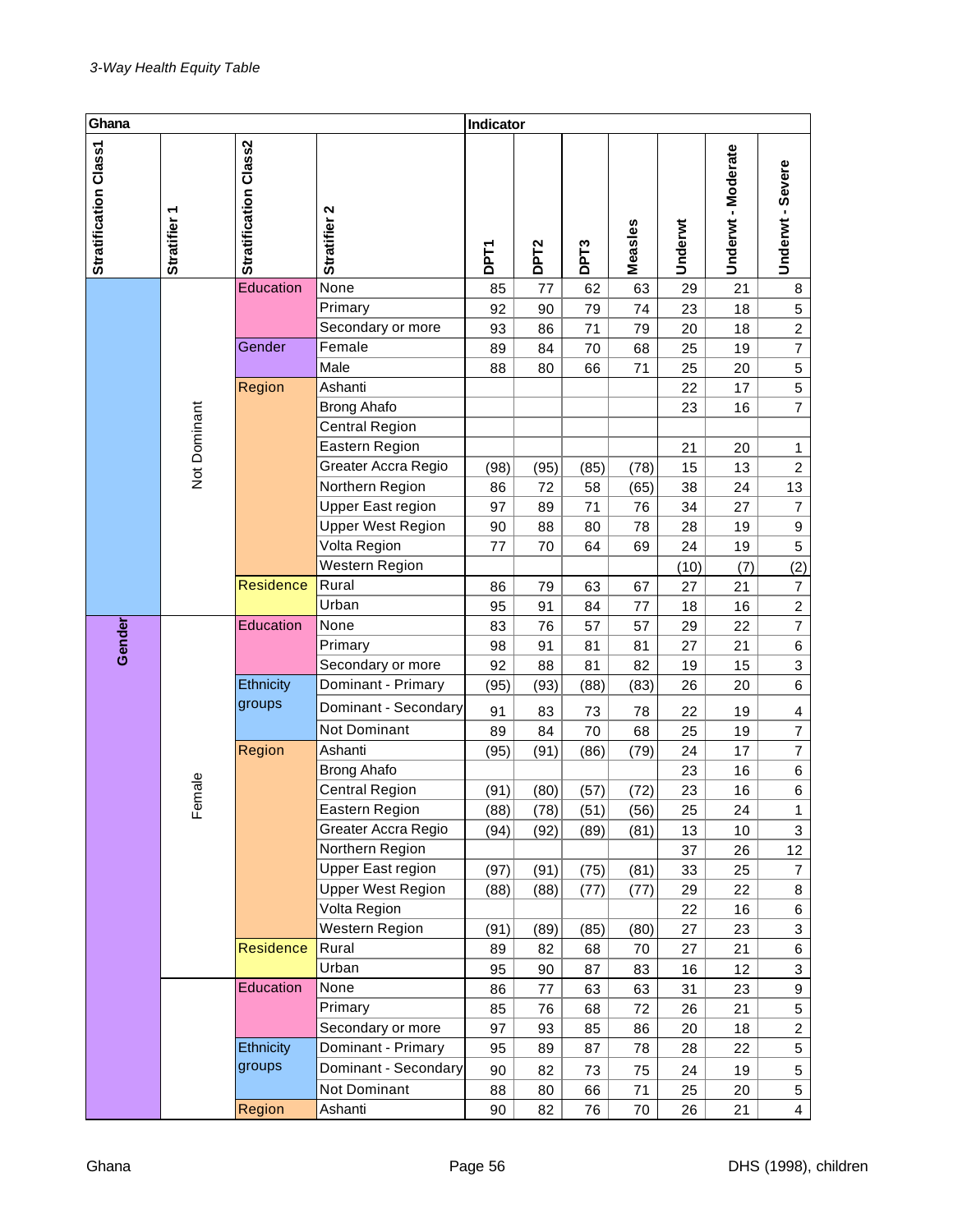| Ghana                 |                        |                       |                        | Indicator   |                  |                  |          |          |                  |                                           |
|-----------------------|------------------------|-----------------------|------------------------|-------------|------------------|------------------|----------|----------|------------------|-------------------------------------------|
| Stratification Class1 | ٣<br><b>Stratifier</b> | Stratification Class2 | Stratifier 2           | <b>DPT1</b> | DPT <sub>2</sub> | DPT <sub>3</sub> | Measles  | Underwt  | Underwt-Moderate | Underwt - Severe                          |
|                       |                        |                       | Brong Ahafo            | (96)        | (88)             | (76)             | (80)     | 25       | 21               | 4                                         |
|                       | Male                   |                       | <b>Central Region</b>  |             |                  |                  |          | 31       | 24               | $\overline{\mathcal{I}}$                  |
|                       |                        |                       | Eastern Region         | (97)        | (84)             | (73)             | (76)     | 20       | 16               | $\mathbf{3}$                              |
|                       |                        |                       | Greater Accra Regio    | (100)       | (100)            | (88)             | (88)     | 12       | 11               | 1                                         |
|                       |                        |                       | Northern Region        | (91)        | (69)             | (62)             | (71)     | 39       | 25               | 14                                        |
|                       |                        |                       | Upper East region      | (98)        | (88)             | (68)             | (73)     | 36       | 29               | $\overline{7}$                            |
|                       |                        |                       | Upper West Region      |             |                  |                  |          | 27       | 16               | 11                                        |
|                       |                        |                       | Volta Region           | (79)        | (69)             | (60)             | (66)     | 27       | 24               | 3                                         |
|                       |                        |                       | Western Region         | (82)        | (82)             | (73)             | (75)     | 24       | 19               | 6                                         |
|                       |                        | <b>Residence</b>      | Rural                  | 89          | 80               | 70               | 72       | 29       | 23               | 6                                         |
|                       |                        |                       | Urban                  | 94          | 90               | 81               | 80       | 16       | 13               | $\overline{a}$                            |
| Region                |                        | Education             | None                   |             |                  |                  |          | 32       | 26               | 6                                         |
|                       |                        |                       | Primary                |             |                  |                  |          | 28       | 20               | 8                                         |
|                       |                        |                       | Secondary or more      | 95          | 90               | 86               | 88       | 21       | 16               | 5                                         |
|                       |                        | Ethnicity             | Dominant - Primary     | 95          | 91               | 86               | 79       | 25       | 19               | $\,6$                                     |
|                       | Ashanti Region         | groups                | Dominant - Secondary   |             |                  |                  |          | (29)     | (23)             | (6)                                       |
|                       |                        | Gender                | Not Dominant<br>Female |             |                  |                  |          | 22       | 17               | $\,$ 5 $\,$<br>$\overline{7}$             |
|                       |                        |                       | Male                   | (95)        | (91)             | (86)             | (79)     | 24       | 17<br>21         |                                           |
|                       |                        | Residence             | Rural                  | 90<br>90    | 82<br>82         | 76<br>77         | 70<br>70 | 26<br>28 | 21               | $\overline{\mathbf{4}}$<br>$\overline{7}$ |
|                       |                        |                       | Urban                  |             |                  |                  |          | 15       | 14               | 1                                         |
|                       |                        | Education             | None                   |             |                  |                  |          | 23       | 15               | 8                                         |
|                       |                        |                       | Primary                |             |                  |                  |          | (36)     | (29)             | (7)                                       |
|                       |                        |                       | Secondary or more      |             |                  |                  |          | 21       | 18               | $\overline{c}$                            |
|                       |                        | Ethnicity             | Dominant - Primary     |             |                  |                  |          | (39)     | (33)             | (6)                                       |
|                       | hafo Region            | groups                | Dominant - Secondary   |             |                  |                  |          | 18       | 15               | $\mathbf{3}$                              |
|                       |                        |                       | Not Dominant           |             |                  |                  |          | 23       | $16\,$           | $\overline{7}$                            |
|                       |                        | Gender                | Female                 |             |                  |                  |          | 23       | 16               | 6                                         |
|                       | Brong Al               |                       | Male                   | (96)        | (88)             | (76)             | (80)     | 25       | 21               | 4                                         |
|                       |                        | <b>Residence</b>      | Rural                  | (100)       | (93)             | (81)             | (88)     | 24       | 20               | 5                                         |
|                       |                        |                       | Urban                  |             |                  |                  |          | (23)     | (16)             | (6)                                       |
|                       |                        | Education             | None                   |             |                  |                  |          | 37       | 24               | 14                                        |
|                       |                        |                       | Primary                |             |                  |                  |          | 26       | 21               | 6                                         |
|                       |                        |                       | Secondary or more      |             |                  |                  |          | 18       | 16               | $\overline{2}$                            |
|                       |                        | Ethnicity             | Dominant - Primary     |             |                  |                  |          |          |                  |                                           |
|                       | <b>Central Region</b>  | groups                | Dominant - Secondary   | (92)        | (81)             | (62)             | (71)     | 25       | 18               | $\overline{7}$                            |
|                       |                        |                       | Not Dominant           |             |                  |                  |          |          |                  |                                           |
|                       |                        | Gender                | Female                 | (91)        | (80)             | (57)             | (72)     | 23       | 16               | 6                                         |
|                       |                        |                       | Male                   |             |                  |                  |          | 31       | 24               | $\overline{\mathbf{7}}$                   |
|                       |                        | <b>Residence</b>      | Rural                  | (90)        | (82)             | (59)             | (73)     | 29       | 22               | $\overline{\mathbf{7}}$                   |
|                       |                        |                       | Urban                  |             |                  |                  |          | 19       | 14               | 5                                         |
|                       |                        | Education             | None                   |             |                  |                  |          | 28       | 26               | $\overline{2}$                            |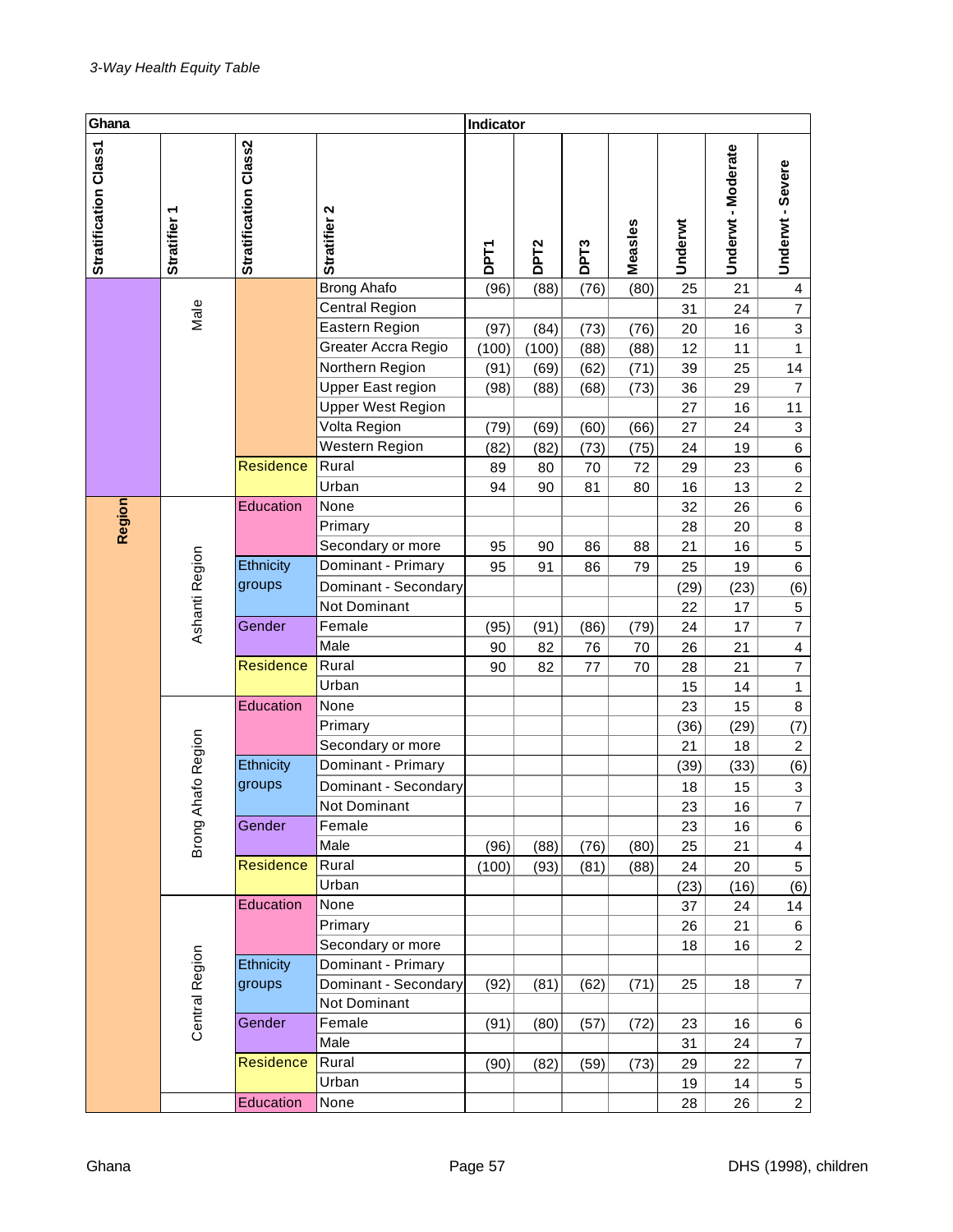| Ghana                 |                        |                       |                                      | Indicator   |                  |                   |              |                |                    |                                  |
|-----------------------|------------------------|-----------------------|--------------------------------------|-------------|------------------|-------------------|--------------|----------------|--------------------|----------------------------------|
| Stratification Class1 | ٣<br><b>Stratifier</b> | Stratification Class2 | Stratifier 2                         | <b>DPT1</b> | DPT <sub>2</sub> | DP <sub>T</sub> 3 | Measles      | Underwt        | Underwt - Moderate | Underwt - Severe                 |
|                       |                        |                       | Primary                              |             |                  |                   |              | 33             | 28                 | $\,$ 5 $\,$                      |
|                       |                        |                       | Secondary or more                    | (93)        | (82)             | (67)              | (71)         | 17             | 15                 | $\boldsymbol{2}$                 |
|                       | Eastern Region         | Ethnicity             | Dominant - Primary                   |             |                  |                   |              | (33)           | (25)               | (8)                              |
|                       |                        | groups                | Dominant - Secondary                 | (92)        | (80)             | (71)              | (72)         | 21             | 19                 | $\overline{c}$                   |
|                       |                        |                       | Not Dominant                         |             |                  |                   |              | 21             | 20                 | $\mathbf{1}$                     |
|                       |                        | Gender                | Female                               | (88)        | (78)             | (51)              | (56)         | 25             | 24                 | $\mathbf{1}$                     |
|                       |                        |                       | Male                                 | (97)        | (84)             | (73)              | (76)         | 20             | 16                 | $\ensuremath{\mathsf{3}}$        |
|                       |                        | <b>Residence</b>      | Rural                                | 92          | 78               | 52                | (57)         | 25             | 22                 | $\mathsf 3$                      |
|                       |                        |                       | Urban                                |             |                  |                   |              | 13             | 13                 | $\mathbf 0$                      |
|                       |                        | Education             | None                                 |             |                  |                   |              | (16)           | (13)               | (2)                              |
|                       |                        |                       | Primary                              |             |                  |                   |              | 11             | 11                 | $\pmb{0}$                        |
|                       | Greater Accra Regio    |                       | Secondary or more                    | (97)        | (97)             | (92)              | (92)         | 11             | 9                  | $\overline{c}$                   |
|                       |                        | Ethnicity             | Dominant - Primary                   |             |                  |                   |              |                |                    |                                  |
|                       |                        | groups                | Dominant - Secondary                 |             |                  |                   |              | $\overline{7}$ | $\overline{7}$     | $\pmb{0}$                        |
|                       |                        |                       | Not Dominant                         | (98)        | (95)             | (85)              | (78)         | 15             | 13                 | $\overline{c}$                   |
|                       |                        | Gender                | Female                               | (94)        | (92)             | (89)              | (81)         | 13             | 10                 | $\mathsf 3$                      |
|                       |                        |                       | Male                                 | (100)       | (100)            | (88)              | (88)         | 12             | 11                 | $\mathbf{1}$                     |
|                       |                        | <b>Residence</b>      | Rural                                |             |                  |                   |              | (10)           | (8)                | (2)                              |
|                       |                        |                       | Urban                                | (98)        | (98)             | (94)              | (85)         | 13             | 11                 | $\overline{c}$                   |
|                       |                        | Education             | None                                 | (87)        | (73)             | (59)              | (68)         | 39             | 26                 | 13                               |
|                       |                        |                       | Primary                              |             |                  |                   |              |                |                    |                                  |
|                       |                        |                       | Secondary or more                    |             |                  |                   |              |                |                    |                                  |
|                       | Northern Region        | Ethnicity             | Dominant - Secondary<br>Not Dominant |             |                  |                   |              |                |                    |                                  |
|                       |                        | groups<br>Gender      | Female                               | 86          | 72               | 58                | (65)         | 38             | 24                 | 13                               |
|                       |                        |                       | Male                                 |             |                  |                   |              | 37             | 26                 | 12                               |
|                       |                        | Residence             | Rural                                | (91)        | (69)             | (62)              | (71)         | 39             | 25                 | 14<br>14                         |
|                       |                        |                       | Urban                                | (91)        | (75)             | (59)              | (66)         | 41             | 27                 |                                  |
|                       |                        | Education             | None                                 |             |                  |                   |              | (24)           | (17)               | (7)                              |
|                       |                        |                       | Primary                              | 98          | 89               | 68                | 74           | 35             | 28                 | $\overline{7}$                   |
|                       |                        |                       | Secondary or more                    |             |                  |                   |              | (25)           | (14)               | (11)                             |
|                       |                        | Ethnicity             | Dominant - Primary                   |             |                  |                   |              |                |                    |                                  |
|                       | Upper East region      | groups                | Dominant - Secondary                 |             |                  |                   |              |                |                    |                                  |
|                       |                        |                       | Not Dominant                         | 97          | 89               | 71                | 76           | 34             | 27                 |                                  |
|                       |                        | Gender                | Female                               |             |                  |                   |              | 33             | 25                 | $\overline{7}$<br>$\overline{7}$ |
|                       |                        |                       | Male                                 | (97)        | (91)             | (75)              | (81)<br>(73) |                | 29                 | $\boldsymbol{7}$                 |
|                       |                        | <b>Residence</b>      | Rural                                | (98)<br>97  | (88)<br>88       | (68)<br>69        | 76           | 36<br>35       | 28                 | $\overline{7}$                   |
|                       |                        |                       | Urban                                |             |                  |                   |              |                |                    |                                  |
|                       |                        | Education             | None                                 | (88)        | (86)             | (76)              | (76)         | 28             | 18                 | 10                               |
|                       |                        |                       | Primary                              |             |                  |                   |              |                |                    |                                  |
|                       |                        |                       | Secondary or more                    |             |                  |                   |              |                |                    |                                  |
|                       | Region                 | Ethnicity             | Dominant - Primary                   |             |                  |                   |              |                |                    |                                  |
|                       |                        |                       |                                      |             |                  |                   |              |                |                    |                                  |
| Ghana                 |                        |                       |                                      | Page 58     |                  |                   |              |                |                    | DHS (1998),                      |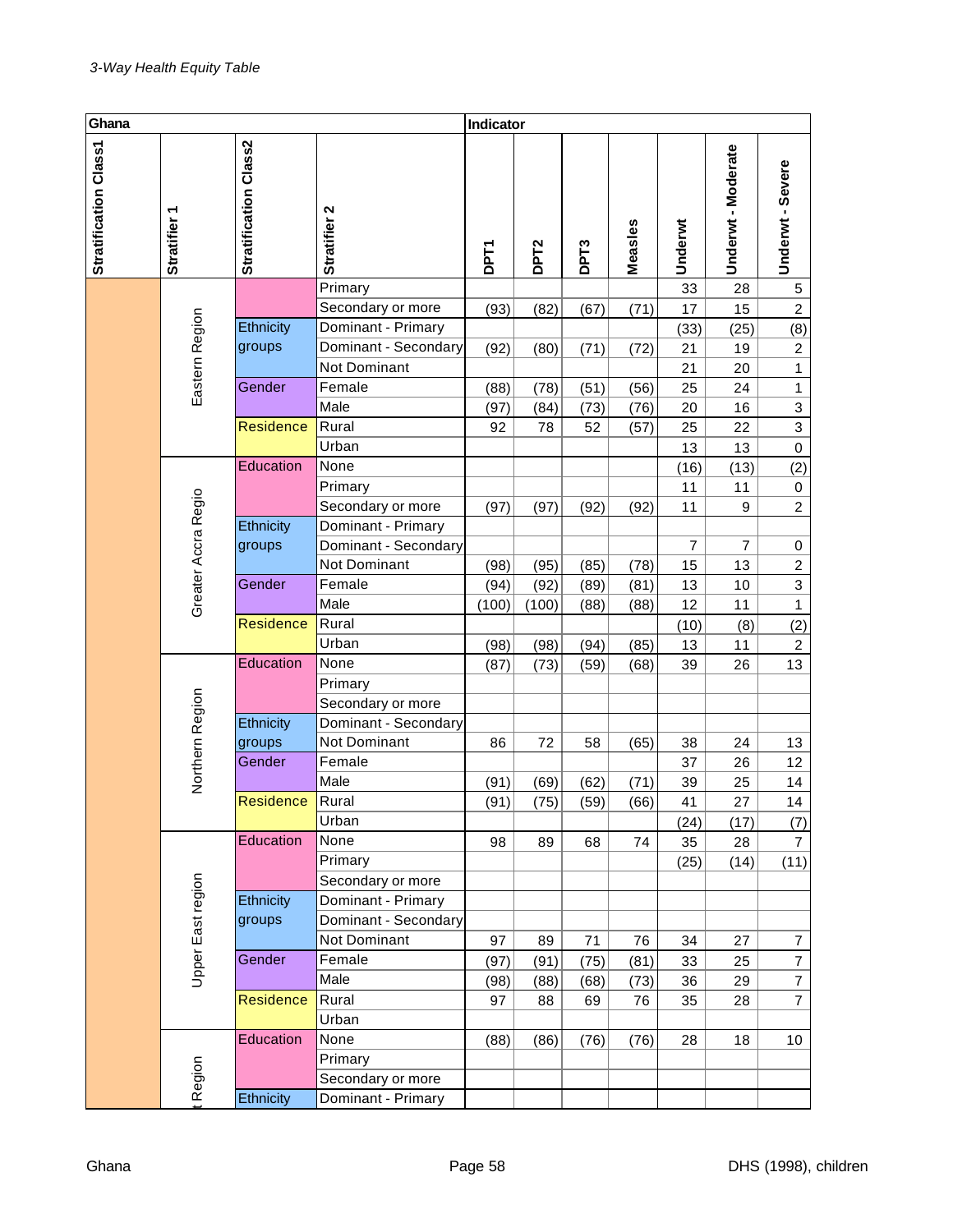| Ghana                 |                |                       |                          | Indicator   |                  |                  |         |         |                    |                           |
|-----------------------|----------------|-----------------------|--------------------------|-------------|------------------|------------------|---------|---------|--------------------|---------------------------|
| Stratification Class1 | Stratifier 1   | Stratification Class2 | Stratifier 2             | <b>DPT1</b> | DPT <sub>2</sub> | DPT <sub>3</sub> | Measles | Underwt | Underwt - Moderate | Underwt - Severe          |
|                       |                | groups                | <b>Not Dominant</b>      | 90          | 88               | 80               | 78      | 28      | 19                 | 9                         |
|                       |                | Gender                | Female                   | (88)        | (88)             | (77)             | (77)    | 29      | 22                 | 8                         |
|                       | Upper Wes      |                       | Male                     |             |                  |                  |         | 27      | 16                 | 11                        |
|                       |                | <b>Residence</b>      | Rural                    | (89)        | (87)             | (78)             | (76)    | 27      | 18                 | $\boldsymbol{9}$          |
|                       |                |                       | Urban                    |             |                  |                  |         |         |                    |                           |
|                       |                | Education             | None                     |             |                  |                  |         | 28      | 19                 | 9                         |
|                       |                |                       | Primary                  |             |                  |                  |         | 24      | 19                 | $\mathbf 5$               |
|                       |                |                       | Secondary or more        |             |                  |                  |         | 22      | 21                 | 1                         |
|                       | Volta Region   | Ethnicity             | Dominant - Primary       |             |                  |                  |         |         |                    |                           |
|                       |                | groups                | Dominant - Secondary     |             |                  |                  |         |         |                    |                           |
|                       |                |                       | Not Dominant             | 77          | 70               | 64               | 69      | 24      | 19                 | $\,$ 5 $\,$               |
|                       |                | Gender                | Female                   |             |                  |                  |         | 22      | 16                 | $\,6\,$                   |
|                       |                |                       | Male                     | (79)        | (69)             | (60)             | (66)    | 27      | 24                 | 3                         |
|                       |                | <b>Residence</b>      | Rural                    | (73)        | (69)             | (63)             | (65)    | 25      | 19                 | 5                         |
|                       |                |                       | Urban                    |             |                  |                  |         |         |                    |                           |
|                       |                | Education             | None                     | (84)        | (84)             | (74)             | (70)    | 24      | 19                 | $\mathbf 5$               |
|                       |                |                       | Primary                  | (80)        | (80)             | (76)             | (76)    | 31      | 27                 | $\overline{\mathbf{4}}$   |
|                       |                |                       | Secondary or more        | (94)        | (91)             | (85)             | (85)    | 24      | 20                 | $\overline{\mathbf{4}}$   |
|                       |                | Ethnicity             | Dominant - Primary       |             |                  |                  |         | (32)    | (27)               | (5)                       |
|                       |                | groups                | Dominant - Secondary     | 85          | 84               | 76               | 76      | 27      | 23                 | $\mathbf 5$               |
|                       |                |                       | Not Dominant             |             |                  |                  |         | (10)    | (7)                | (2)                       |
|                       | Western Region | Gender                | Female                   | (91)        | (89)             | (85)             | (80)    | 27      | 23                 | $\ensuremath{\mathsf{3}}$ |
|                       |                |                       | Male                     | (82)        | (82)             | (73)             | (75)    | 24      | 19                 | $\,6\,$                   |
|                       |                | <b>Residence</b>      | Rural                    | 86          | 85               | 79               | 76      | 28      | 24                 | $\overline{\mathbf{4}}$   |
|                       |                |                       | Urban                    |             |                  |                  |         | (12)    | (6)                | (6)                       |
|                       |                | Education             | None                     | 84          | 76               | 58               | 60      | 32      | 24                 | $\bf 8$                   |
|                       |                |                       | Primary                  | $90\,$      | 81               | 72               | 76      | 30      | 24                 | 6                         |
| Residence             |                |                       | Secondary or more        | 94          | 87               | 79               | 81      | 22      | 19                 | 3                         |
|                       |                | Ethnicity             | Dominant - Primary       | 94          | 88               | 86               | 77      | 31      | 24                 | $\overline{7}$            |
|                       |                | groups                | Dominant - Secondary     | 89          | 81               | 69               | 73      | 27      | 22                 | $\,$ 5 $\,$               |
|                       |                |                       | Not Dominant             | 86          | 79               | 63               | 67      | 27      | 21                 | $\overline{\mathcal{I}}$  |
|                       |                | Gender                | Female                   | 89          | 82               | 68               | 70      | 27      | 21                 | 6                         |
|                       |                |                       | Male                     | 89          | 80               | 70               | 72      | 29      | 23                 | 6                         |
|                       | Rural          | Region                | Ashanti                  | 90          | 82               | 77               | 70      | 28      | 21                 | $\overline{7}$            |
|                       |                |                       | <b>Brong Ahafo</b>       | (100)       | (93)             | (81)             | (88)    | 24      | 20                 | $\,$ 5 $\,$               |
|                       |                |                       | Central Region           | (90)        | (82)             | (59)             | (73)    | 29      | 22                 | $\overline{7}$            |
|                       |                |                       | Eastern Region           | 92          | 78               | 52               | (57)    | 25      | 22                 | $\sqrt{3}$                |
|                       |                |                       | Greater Accra Regio      |             |                  |                  |         | (10)    | (8)                | (2)                       |
|                       |                |                       | Northern Region          | (91)        | (75)             | (59)             | (66)    | 41      | 27                 | 14                        |
|                       |                |                       | Upper East region        | 97          | 88               | 69               | 76      | 35      | 28                 | 7                         |
|                       |                |                       | <b>Upper West Region</b> | (89)        | (87)             | (78)             | (76)    | 27      | 18                 | 9                         |
|                       |                |                       | Volta Region             | (73)        | (69)             | (63)             | (65)    | 25      | 19                 | 5                         |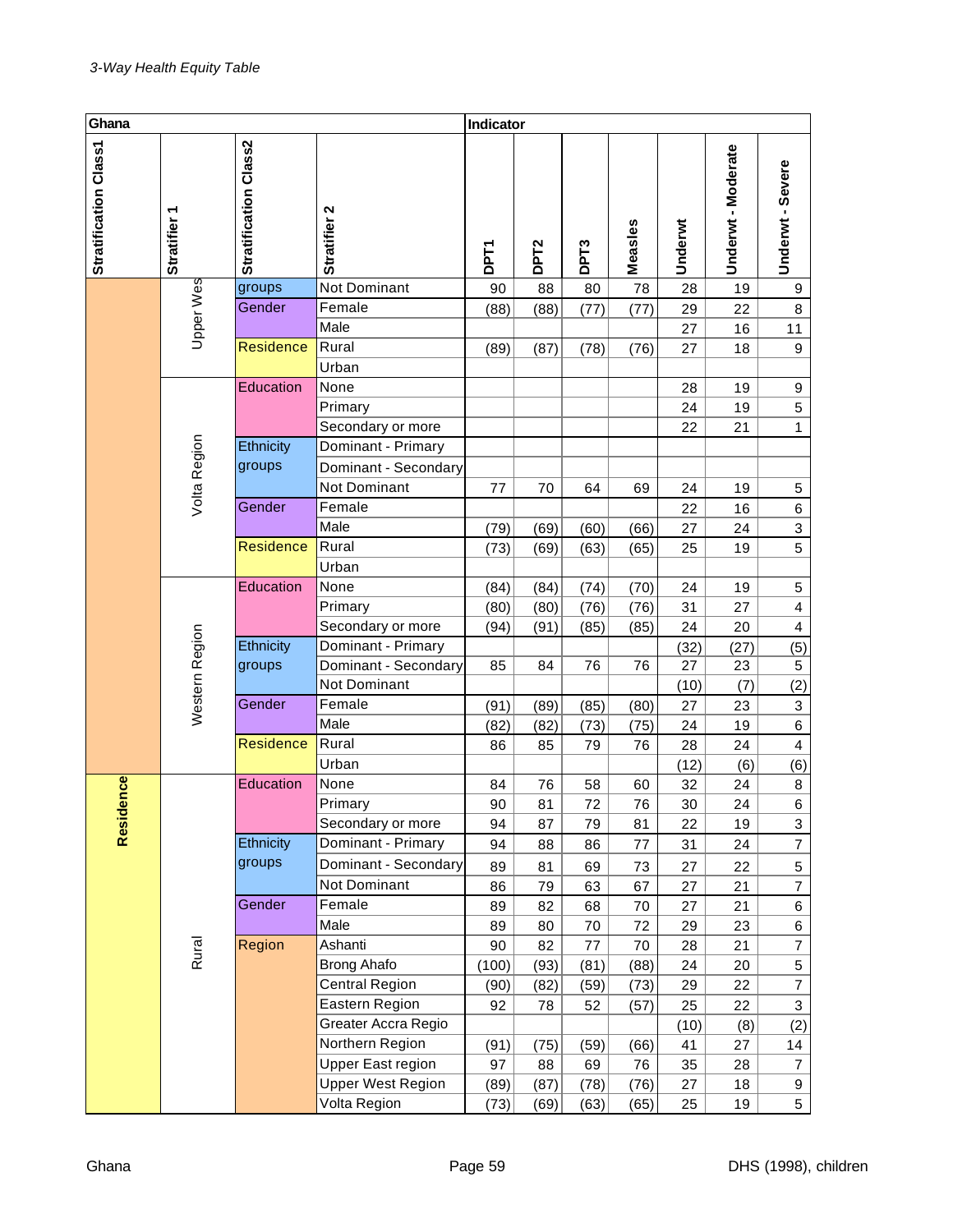| Ghana                 |                        |                       |                                        | <b>Indicator</b> |                  |                   |         |         |                    |                  |
|-----------------------|------------------------|-----------------------|----------------------------------------|------------------|------------------|-------------------|---------|---------|--------------------|------------------|
| Stratification Class1 | ٣<br><b>Stratifier</b> | Stratification Class2 | $\mathbf{\Omega}$<br><b>Stratifier</b> | DPT1             | DPT <sub>2</sub> | DP <sub>T</sub> 3 | Measles | Underwt | Underwt - Moderate | Underwt - Severe |
|                       |                        |                       | Western Region                         | 86               | 85               | 79                | 76      | 28      | 24                 | $\overline{4}$   |
|                       |                        | Education             | None                                   | (87)             | (79)             | (72)              | (63)    | 19      | 14                 | 6                |
|                       |                        |                       | Primary                                | (97)             | (90)             | (81)              | (78)    | 17      | 14                 | 3                |
|                       |                        |                       | Secondary or more                      | 97               | 94               | 90                | 90      | 14      | 12                 | $\overline{2}$   |
|                       |                        | Ethnicity             | Dominant - Primary                     | (96)             | (96)             | (92)              | (89)    | 14      | 12                 | $\overline{2}$   |
|                       |                        | groups                | Dominant - Secondary                   | 93               | 87               | 81                | 83      | 14      | 10                 | 3                |
|                       |                        |                       | <b>Not Dominant</b>                    | 95               | 91               | 84                | 77      | 18      | 16                 | $\overline{2}$   |
|                       |                        | Gender                | Female                                 | 95               | 90               | 87                | 83      | 16      | 12                 | $\overline{3}$   |
|                       |                        |                       | Male                                   | 94               | 90               | 81                | 80      | 16      | 13                 | $\boldsymbol{2}$ |
|                       | Urban                  | Region                | Ashanti                                |                  |                  |                   |         | 15      | 14                 | 1                |
|                       |                        |                       | <b>Brong Ahafo</b>                     |                  |                  |                   |         | (23)    | (16)               | (6)              |
|                       |                        |                       | Central Region                         |                  |                  |                   |         | 19      | 14                 | $\sqrt{5}$       |
|                       |                        |                       | Eastern Region                         |                  |                  |                   |         | 13      | 13                 | $\mathbf 0$      |
|                       |                        |                       | Greater Accra Regio                    | (98)             | (98)             | (94)              | (85)    | 13      | 11                 | $\overline{c}$   |
|                       |                        |                       | Northern Region                        |                  |                  |                   |         | (24)    | (17)               | (7)              |
|                       |                        |                       | Upper East region                      |                  |                  |                   |         |         |                    |                  |
|                       |                        |                       | <b>Upper West Region</b>               |                  |                  |                   |         |         |                    |                  |
|                       |                        |                       | Volta Region                           |                  |                  |                   |         |         |                    |                  |
|                       |                        |                       | <b>Western Region</b>                  |                  |                  |                   |         | (12)    | (6)                | (6)              |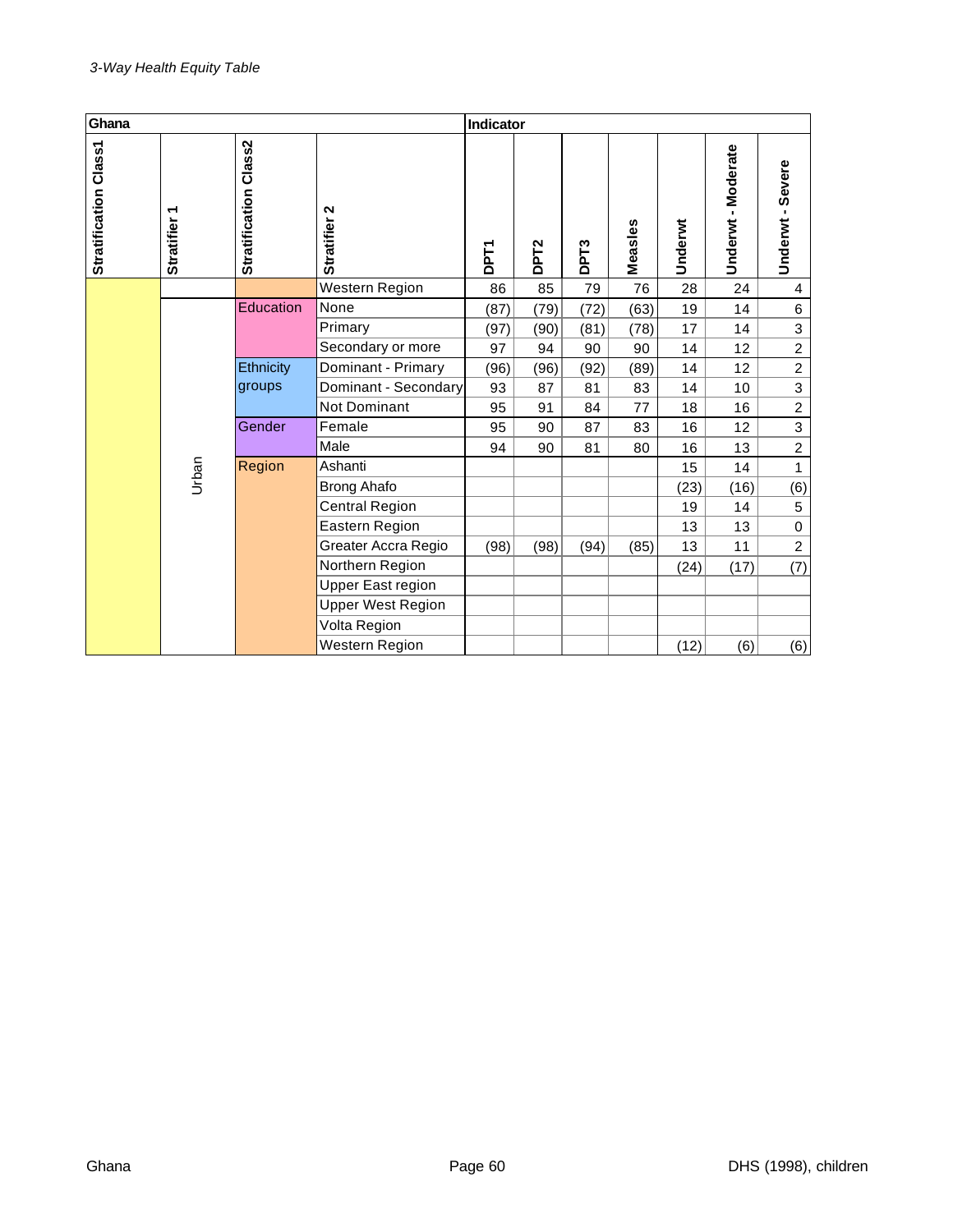| Ghana                     |              |                                  |                                    | Indicator                                                |                          |                                       |                                                    |                                           |                  |                |                     |                                |                     |
|---------------------------|--------------|----------------------------------|------------------------------------|----------------------------------------------------------|--------------------------|---------------------------------------|----------------------------------------------------|-------------------------------------------|------------------|----------------|---------------------|--------------------------------|---------------------|
| Class#1<br>Stratification | Stratifier 1 | Class#2<br><b>Stratification</b> | Stratifier 2                       | Visited Facility in Last Year<br>Access to Health Care - | Age at First Intercourse | at First Marriage<br>Age <sup>3</sup> | AIDS Knowledge - A Healthy<br>Person Can Have AIDS | AIDS Knowledge - Use<br>Condom During Sex | CPR - Any Method | CPR-Condom     | CPR - Modern Method | Deliv Assist by Doctor         | Deliv Assist by SBA |
|                           | None         | Region                           | Ashanti                            |                                                          |                          |                                       |                                                    |                                           |                  |                |                     |                                |                     |
| Education                 |              |                                  | Region<br>Brong<br>Ahafo<br>Region |                                                          | 16.5<br>16.1             | 18.0<br>17.2                          | 92<br>90                                           | 9<br>6                                    | 19<br>20         | 2<br>1         | 14<br>16            | $\ensuremath{\mathsf{3}}$<br>1 | 39<br>27            |
|                           |              |                                  | Central                            |                                                          |                          |                                       |                                                    |                                           |                  |                |                     |                                |                     |
|                           |              |                                  | Region                             |                                                          | 16.9                     | 18.7                                  | 85                                                 | 12                                        | $\overline{7}$   |                | 5                   | $\ensuremath{\mathsf{3}}$      | 25                  |
|                           |              |                                  | Eastern                            |                                                          |                          |                                       |                                                    |                                           |                  |                |                     |                                |                     |
|                           |              |                                  | Region                             |                                                          | 16.0                     | 17.3                                  | 84                                                 | 17                                        | 17               | $\overline{4}$ | 15                  | $\overline{c}$                 | 27                  |
|                           |              |                                  | Greater<br>Accra                   |                                                          |                          |                                       |                                                    |                                           |                  |                |                     |                                |                     |
|                           |              |                                  | Region                             |                                                          | 17.1                     | 18.3                                  | 80                                                 | 9                                         | 17               | 1              | 7                   | 17                             | 52                  |
|                           |              |                                  | Northern                           |                                                          |                          |                                       |                                                    |                                           |                  |                |                     |                                |                     |
|                           |              |                                  | Region                             |                                                          | 17.8                     | 18.6                                  | 60                                                 | $\overline{c}$                            | $\overline{7}$   | 1              | 4                   | 1                              | 9                   |
|                           |              |                                  | <b>Upper East</b>                  |                                                          |                          |                                       |                                                    |                                           |                  |                |                     |                                |                     |
|                           |              |                                  | Region                             |                                                          | 17.7                     | 18.8                                  | 90                                                 | 14                                        | $\overline{7}$   | 1              | 6                   | $\boldsymbol{2}$               | 12                  |
|                           |              |                                  | <b>Upper West</b>                  |                                                          |                          |                                       |                                                    |                                           |                  |                |                     |                                |                     |
|                           |              |                                  | Region                             |                                                          | 17.6                     | 18.5                                  | 71                                                 | 4                                         | 9                |                | 6                   | $\ensuremath{\mathsf{3}}$      | 18                  |
|                           |              |                                  | Volta                              |                                                          |                          |                                       |                                                    |                                           |                  |                |                     |                                |                     |
|                           |              |                                  | Region                             |                                                          | 16.7                     | 17.9                                  | 82                                                 | 10                                        | 10               | 1              | 5                   | $\boldsymbol{2}$               | 22                  |
|                           |              |                                  | Western                            |                                                          |                          |                                       |                                                    |                                           |                  |                |                     |                                |                     |
|                           |              |                                  | Region                             |                                                          | 16.3                     | 17.9                                  | 78                                                 | 12                                        | 10               | 1              | 5                   | 4                              | 43                  |
|                           |              | Residence Rural                  |                                    |                                                          | 17.0                     | 18.3                                  | 81                                                 | 10                                        | $10$             | 1              | $\overline{7}$      | $\overline{c}$                 | $20\,$              |
|                           |              |                                  | Urban                              |                                                          | 16.6                     | 17.8                                  | 87                                                 | 9                                         | 17               | 1              | 9                   | 10                             | 56                  |
|                           | Primary      | Region                           | Ashanti                            |                                                          |                          |                                       |                                                    |                                           |                  |                |                     |                                |                     |
|                           |              |                                  | Region                             |                                                          | 16.5                     | 18.5                                  | 99                                                 | $16\,$                                    | 18               | 1              | $10$                | 10                             | 48                  |
|                           |              |                                  | <b>Brong</b>                       |                                                          |                          |                                       |                                                    |                                           |                  |                |                     |                                |                     |
|                           |              |                                  | Ahafo                              |                                                          |                          |                                       |                                                    |                                           |                  |                |                     |                                |                     |
|                           |              |                                  | Region                             |                                                          |                          | 16.1(17.6)                            | 94                                                 | 18                                        | 13               |                | $\overline{7}$      | (7)                            | (63)                |
|                           |              |                                  | Central                            |                                                          |                          |                                       |                                                    |                                           |                  |                |                     |                                |                     |
|                           |              |                                  | Region<br>Eastern                  |                                                          | 16.9                     | 18.3                                  | 92                                                 | 8                                         | 11               | 3              | $\bf 8$             | $\overline{7}$                 | 34                  |
|                           |              |                                  | Region                             |                                                          | 16.4                     | 18.0                                  | 79                                                 | 16                                        | 14               | 3              | 12                  | 10                             | 47                  |
|                           |              |                                  | Greater                            |                                                          |                          |                                       |                                                    |                                           |                  |                |                     |                                |                     |
|                           |              |                                  | Accra                              |                                                          |                          |                                       |                                                    |                                           |                  |                |                     |                                |                     |
|                           |              |                                  | Region                             |                                                          | 16.9                     | 18.6                                  | 93                                                 | 21                                        | 18               | $\overline{2}$ | $\overline{9}$      | 12                             | 47                  |
|                           |              |                                  | Northern                           |                                                          |                          |                                       |                                                    |                                           |                  |                |                     |                                |                     |
|                           |              |                                  | Region                             |                                                          |                          |                                       |                                                    |                                           |                  |                |                     |                                |                     |
|                           |              |                                  | <b>Upper East</b>                  |                                                          |                          |                                       |                                                    |                                           |                  |                |                     |                                |                     |
|                           |              |                                  | Region                             |                                                          |                          | $(17.2)$ (17.7)                       | (87)                                               | 26                                        | 17               | $\overline{c}$ | 17                  | (6)                            | (35)                |
|                           |              |                                  | Upper West                         |                                                          |                          |                                       |                                                    |                                           |                  |                |                     |                                |                     |
|                           |              |                                  | Region                             |                                                          |                          | $(17.6)$ (17.9)                       |                                                    |                                           | $(8)$ (12)       | (2)            | (10)                |                                |                     |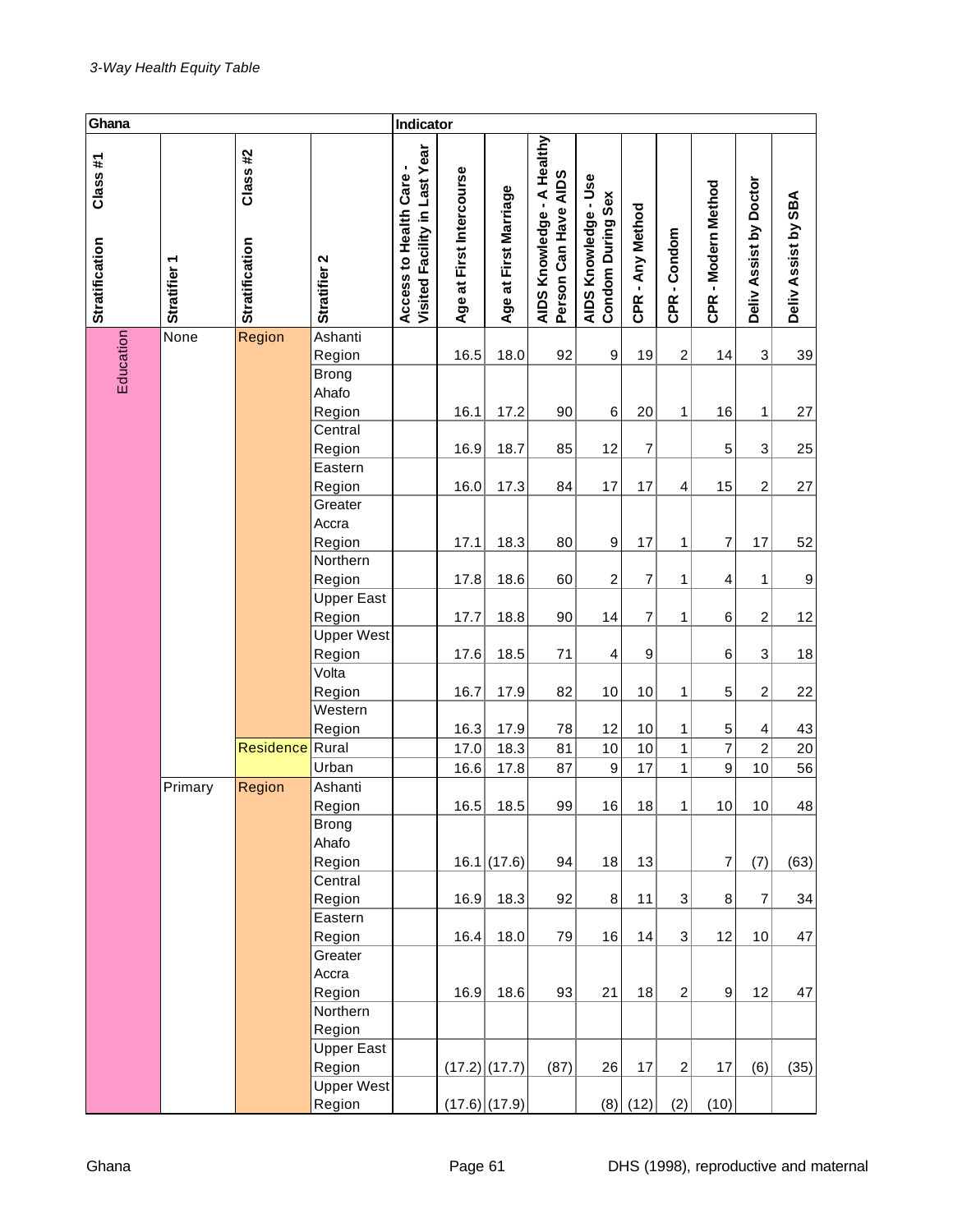| Ghana                            |                  |                                  |                             | Indicator                                                  |                          |                                 |                                                    |                                           |                  |                 |                     |                        |                     |
|----------------------------------|------------------|----------------------------------|-----------------------------|------------------------------------------------------------|--------------------------|---------------------------------|----------------------------------------------------|-------------------------------------------|------------------|-----------------|---------------------|------------------------|---------------------|
| Class#1<br><b>Stratification</b> | Stratifier 1     | Class#2<br><b>Stratification</b> | Stratifier 2                | Last Year<br>Access to Health Care-<br>Visited Facility in | Age at First Intercourse | at First Marriage<br><b>Age</b> | AIDS Knowledge - A Healthy<br>Person Can Have AIDS | AIDS Knowledge - Use<br>Condom During Sex | CPR - Any Method | CPR-Condom      | CPR - Modern Method | Deliv Assist by Doctor | Deliv Assist by SBA |
|                                  |                  |                                  | Volta                       |                                                            |                          |                                 |                                                    |                                           |                  |                 |                     |                        |                     |
|                                  |                  |                                  | Region                      |                                                            | 16.9                     | 18.7                            | 82                                                 | 12                                        | 17               |                 | 10                  | 5                      | 31                  |
|                                  | Primary          |                                  | Western                     |                                                            |                          |                                 |                                                    |                                           |                  |                 |                     |                        |                     |
|                                  |                  |                                  | Region                      |                                                            | 16.2                     | 17.6                            | 89                                                 | 14                                        | 19               | 3               | 10                  | 3                      | 27                  |
|                                  |                  | <b>Residence</b> Rural           |                             |                                                            | 16.6                     | 18.1                            | 88                                                 | 13                                        | 14               | $\overline{c}$  | 9                   | $6\phantom{1}6$        | 33                  |
|                                  |                  |                                  | Urban                       |                                                            | 16.6                     | 18.5                            | 94                                                 | 19                                        | 20               | $\overline{c}$  | 11                  | 11                     | 63                  |
|                                  | Secondary Region |                                  | Ashanti                     |                                                            |                          |                                 |                                                    |                                           |                  |                 |                     |                        |                     |
|                                  | or more          |                                  | Region                      |                                                            | 16.8                     | 18.6                            | 96                                                 | 21                                        | 19               | 3               | 10                  | 12                     | 69                  |
|                                  |                  |                                  | Brong<br>Ahafo<br>Region    |                                                            | 16.5                     | 18.3                            | 92                                                 | 38                                        | 24               | $\overline{c}$  | 10                  | 8                      | 68                  |
|                                  |                  |                                  | Central                     |                                                            |                          |                                 |                                                    |                                           |                  |                 |                     |                        |                     |
|                                  |                  |                                  | Region                      |                                                            | 17.0                     | 19.1                            | 88                                                 | 21                                        | 20               | 3               | 12                  | 6                      | 57                  |
|                                  |                  |                                  | Eastern                     |                                                            |                          |                                 |                                                    |                                           |                  |                 |                     |                        |                     |
|                                  |                  |                                  | Region                      |                                                            | 16.9                     | 18.8                            | 87                                                 | 26                                        | 25               | 5               | 16                  | 9                      | 54                  |
|                                  |                  |                                  | Greater<br>Accra            |                                                            |                          |                                 |                                                    |                                           |                  |                 |                     |                        |                     |
|                                  |                  |                                  | Region                      |                                                            | 17.9                     | 20.2                            | 94                                                 | 37                                        | 27               | $6\phantom{1}6$ | 14                  | 34                     | 95                  |
|                                  |                  |                                  | Northern                    |                                                            |                          |                                 |                                                    |                                           |                  |                 |                     |                        |                     |
|                                  |                  |                                  | Region                      |                                                            | $(18.2)$ (19.0)          |                                 | (72)                                               | (30)                                      | (27)             |                 | (15)                |                        |                     |
|                                  |                  |                                  | <b>Upper East</b><br>Region |                                                            |                          | 17.7(20.1)                      | 93                                                 | 53                                        | 12               | 3               | $\boldsymbol{9}$    |                        |                     |
|                                  |                  |                                  | <b>Upper West</b>           |                                                            |                          |                                 |                                                    |                                           |                  |                 |                     |                        |                     |
|                                  |                  |                                  | Region                      |                                                            | $(17.9)$ (20.6)          |                                 | (69)                                               | 17                                        | 21               | 2               | 14                  |                        |                     |
|                                  |                  |                                  | Volta                       |                                                            |                          |                                 |                                                    |                                           |                  |                 |                     |                        |                     |
|                                  |                  |                                  | Region                      |                                                            | 17.1                     | 18.7                            | 87                                                 | 21                                        | 24               | 6               | 15                  | 8                      | 51                  |
|                                  |                  |                                  | Western                     |                                                            |                          |                                 |                                                    |                                           |                  |                 |                     |                        |                     |
|                                  |                  |                                  | Region                      |                                                            | 17.1                     | 19.4                            | 95                                                 | 27                                        | 16               | 2               | 8                   | 9                      | 58                  |
|                                  |                  | <b>Residence</b> Rural           |                             |                                                            | 16.8                     | 18.8                            | 89                                                 | 25                                        | 20               | 3               | 11                  | 6                      | 52                  |
|                                  |                  |                                  | Urban                       |                                                            | 17.6                     | 19.5                            | 94                                                 | 32                                        | 25               | 5               | 14                  | 25                     | 89                  |
|                                  | Ashanti          | Education                        | None                        |                                                            | 16.5                     | 18.0                            | 92                                                 | $\boldsymbol{9}$                          | 19               | $\overline{2}$  | 14                  | 3                      | 39                  |
| Region                           | Region           |                                  | Primary                     |                                                            | 16.5                     | 18.5                            | 99                                                 | 16                                        | 18               | 1               | 10                  | 10                     | 48                  |
|                                  |                  |                                  | Secondary                   |                                                            |                          |                                 |                                                    |                                           |                  |                 |                     |                        |                     |
|                                  |                  |                                  | or more                     |                                                            | 16.8                     | 18.6                            | 96                                                 | 21                                        | 19               | 3               | 10                  | 12                     | 69                  |
|                                  |                  | <b>Residence</b> Rural           |                             |                                                            | 16.5                     | 18.4                            | 95                                                 | 18                                        | 18               | 3               | 10                  | 6                      | 51                  |
|                                  |                  |                                  | Urban                       |                                                            | 17.1                     | 18.5                            | 97                                                 | 18                                        | 21               | $\overline{c}$  | 12                  | 22                     | 79                  |
|                                  | Brong            | Education                        | None                        |                                                            | 16.1                     | 17.2                            | 90                                                 | $\,6\,$                                   | 20               | 1               | 16                  | $\mathbf{1}$           | 27                  |
|                                  | Ahafo            |                                  | Primary                     |                                                            |                          | 16.1(17.6)                      | 94                                                 | 18                                        | 13               |                 | $\overline{7}$      | (7)                    | (63)                |
|                                  | Region           |                                  | Secondary                   |                                                            |                          |                                 |                                                    |                                           |                  |                 |                     |                        |                     |
|                                  |                  |                                  | or more                     |                                                            | 16.5                     | 18.3                            | 92                                                 | 38                                        | 24               | $\overline{c}$  | 10                  | 8                      | 68                  |
|                                  |                  | <b>Residence</b> Rural           |                             |                                                            | 16.2                     | 17.5                            | 91                                                 | 23                                        | 19               | 1               | 11                  | 5                      | 44                  |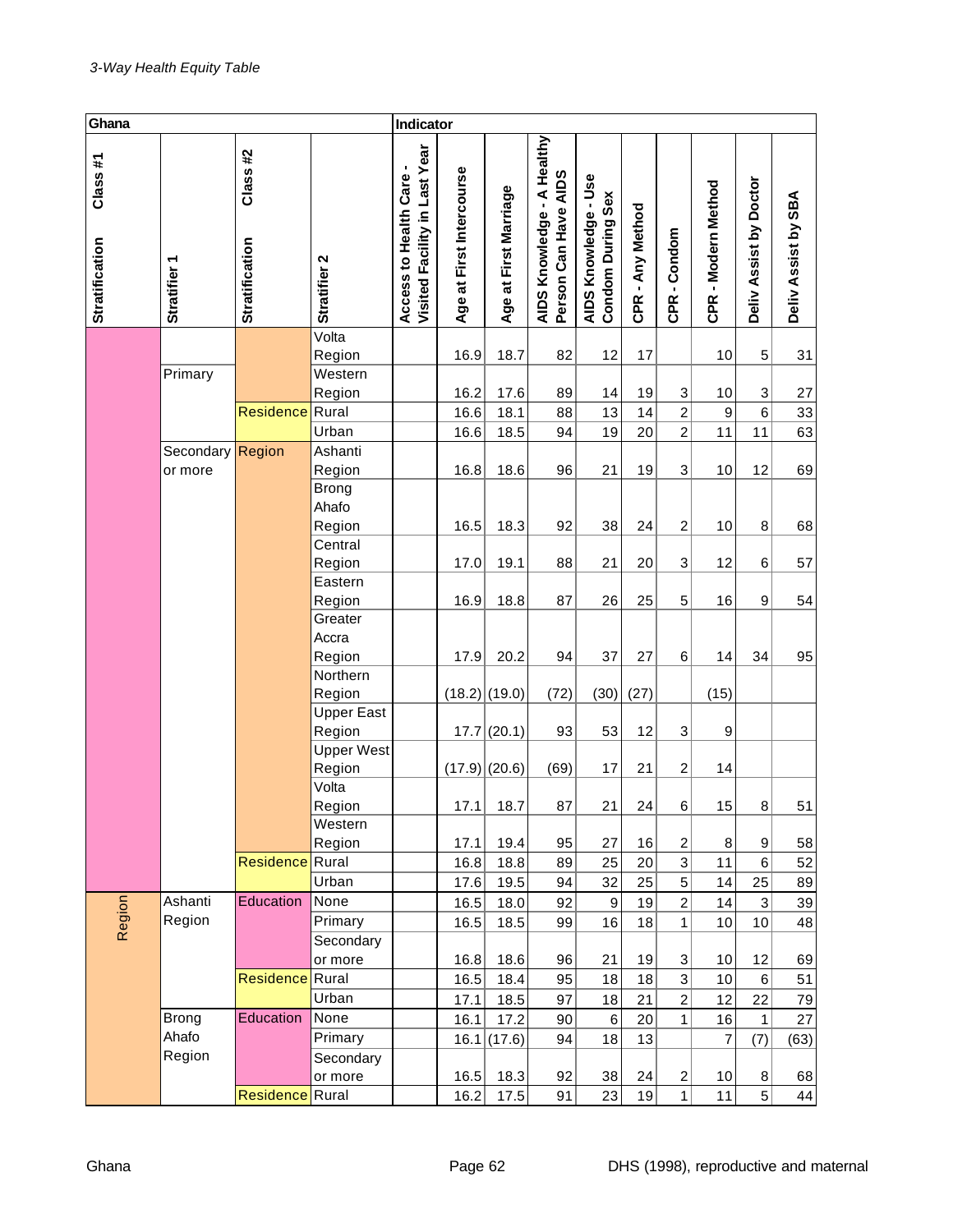| Ghana                            |                 |                                  |              |                                                          | Indicator                |                       |                                                    |                                           |                  |                |                     |                        |                     |
|----------------------------------|-----------------|----------------------------------|--------------|----------------------------------------------------------|--------------------------|-----------------------|----------------------------------------------------|-------------------------------------------|------------------|----------------|---------------------|------------------------|---------------------|
| Class#1<br><b>Stratification</b> | ٣<br>Stratifier | Class#2<br><b>Stratification</b> | Stratifier 2 | Visited Facility in Last Year<br>Access to Health Care - | Age at First Intercourse | Age at First Marriage | AIDS Knowledge - A Healthy<br>Person Can Have AIDS | AIDS Knowledge - Use<br>Condom During Sex | CPR - Any Method | CPR-Condom     | CPR - Modern Method | Deliv Assist by Doctor | Deliv Assist by SBA |
|                                  |                 |                                  | Urban        |                                                          | 16.7                     | (18.6)                | 95                                                 | 31                                        | 28               | $\mathbf 3$    | 12                  | (8)                    | (92)                |
|                                  | Central         | Education                        | None         |                                                          | 16.9                     | 18.7                  | 85                                                 | 12                                        | $\overline{7}$   |                | 5                   | 3                      | 25                  |
|                                  | Region          |                                  | Primary      |                                                          | 16.9                     | 18.3                  | 92                                                 | 8                                         | 11               | 3              | 8                   | $\overline{7}$         | 34                  |
|                                  |                 |                                  | Secondary    |                                                          |                          |                       |                                                    |                                           |                  |                |                     |                        |                     |
|                                  |                 |                                  | or more      |                                                          | 17.0                     | 19.1                  | 88                                                 | 21                                        | 20               | 3              | 12                  | 6                      | 57                  |
|                                  | Central         | Residence Rural                  |              |                                                          | 16.9                     | 19.0                  | 88                                                 | 14                                        | 15               | $\overline{c}$ | 10                  | 3                      | 32                  |
|                                  | Region          |                                  | Urban        |                                                          | 17.0                     | 18.4                  | 89                                                 | 22                                        | 15               | 3              | 10                  | 14                     | 69                  |
|                                  | Eastern         | Education                        | None         |                                                          | 16.0                     | 17.3                  | 84                                                 | 17                                        | 17               | 4              | 15                  | $\overline{c}$         | 27                  |
|                                  | Region          |                                  | Primary      |                                                          | 16.4                     | 18.0                  | 79                                                 | 16                                        | 14               | 3              | 12                  | 10                     | 47                  |
|                                  |                 |                                  | Secondary    |                                                          |                          |                       |                                                    |                                           |                  |                |                     |                        |                     |
|                                  |                 |                                  | or more      |                                                          | 16.9                     | 18.8                  | 87                                                 | 26                                        | 25               | 5              | 16                  | 9                      | 54                  |
|                                  |                 | <b>Residence</b> Rural           |              |                                                          | 16.5                     | 18.1                  | 81                                                 | 21                                        | 21               | 4              | 16                  | 6                      | 41                  |
|                                  |                 |                                  | Urban        |                                                          | 17.0                     | 18.9                  | 92                                                 | 26                                        | 22               | 4              | 12                  | 14                     | 69                  |
|                                  | Greater         | Education                        | None         |                                                          | 17.1                     | 18.3                  | 80                                                 | 9                                         | 17               | 1              | 7                   | 17                     | 52                  |
|                                  | Accra           |                                  | Primary      |                                                          | 16.9                     | 18.6                  | 93                                                 | 21                                        | 18               | $\overline{c}$ | 9                   | 12                     | 47                  |
|                                  | Region          |                                  | Secondary    |                                                          |                          |                       |                                                    |                                           |                  |                |                     |                        |                     |
|                                  |                 |                                  | or more      |                                                          | 17.9                     | 20.2                  | 94                                                 | 37                                        | 27               | 6              | 14                  | 34                     | 95                  |
|                                  |                 | <b>Residence</b> Rural           |              |                                                          | 17.1                     | 18.3                  | 89                                                 | 19                                        | 8                | 1              | 5                   | 5                      | 23                  |
|                                  |                 |                                  | Urban        |                                                          | 17.7                     | 19.8                  | 93                                                 | 32                                        | 26               | 5              | 13                  | 30                     | 86                  |
|                                  | Northern        | Education                        | None         |                                                          | 17.8                     | 18.6                  | 60                                                 | 2                                         | $\overline{7}$   | 1              | 4                   | 1                      | $\boldsymbol{9}$    |
|                                  | Region          |                                  | Primary      |                                                          |                          |                       |                                                    |                                           |                  |                |                     |                        |                     |
|                                  |                 |                                  | Secondary    |                                                          |                          |                       |                                                    |                                           |                  |                |                     |                        |                     |
|                                  |                 |                                  | or more      |                                                          | $(18.2)$ (19.0)          |                       | (72)                                               | (30)                                      | (27)             |                | (15)                |                        |                     |
|                                  |                 | <b>Residence Rural</b>           |              |                                                          | 17.9                     | 18.8                  | 54                                                 | 4                                         | 6                | 1              | 3                   | 1                      | 6                   |
|                                  |                 |                                  | Urban        |                                                          | 17.3                     | 17.6                  | 84                                                 | 13                                        | 20               |                | 13                  | $\boldsymbol{9}$       | 40                  |
|                                  | Upper           | Education                        | None         |                                                          | 17.7                     | 18.8                  | 90                                                 | 14                                        | $\overline{7}$   | 1              | 6                   | $\overline{2}$         | 12                  |
|                                  | East            |                                  | Primary      |                                                          |                          | $(17.2)$ (17.7)       | (87)                                               | 26                                        | 17               | $\overline{c}$ | 17                  | (6)                    | (35)                |
|                                  | Region          |                                  | Secondary    |                                                          |                          |                       |                                                    |                                           |                  |                |                     |                        |                     |
|                                  |                 |                                  | or more      |                                                          |                          | 17.7(20.1)            | 93                                                 | 53                                        | 12               | 3              | 9                   |                        |                     |
|                                  |                 | Residence Rural                  |              |                                                          | 17.7                     | 18.9                  | 90                                                 | 20                                        | $\overline{7}$   | 1              | 6                   | 3                      | 14                  |
|                                  |                 |                                  | Urban        |                                                          |                          | $(17.2)$ (17.8)       | (93)                                               | 42                                        | 24               | $\overline{2}$ | 22                  |                        |                     |
|                                  | Upper           | Education                        | None         |                                                          | 17.6                     | 18.5                  | 71                                                 | 4                                         | 9                |                | 6                   | 3                      | 18                  |
|                                  | West            |                                  | Primary      |                                                          |                          | $(17.6)$ (17.9)       |                                                    | (8)                                       | (12)             | (2)            | (10)                |                        |                     |
|                                  | Region          |                                  | Secondary    |                                                          |                          |                       |                                                    |                                           |                  |                |                     |                        |                     |
|                                  |                 |                                  | or more      |                                                          |                          | $(17.9)$ (20.6)       | (69)                                               | 17                                        | 21               | 2              | 14                  |                        |                     |
|                                  |                 | <b>Residence</b> Rural           |              |                                                          | 17.7                     | 18.7                  | 71                                                 | $\overline{4}$                            | $\mathsf g$      | $\mathbf 0$    | 6                   | $\overline{3}$         | 18                  |
|                                  |                 |                                  | Urban        |                                                          |                          | $(17.6)$ (18.7)       | (74)                                               | (26)                                      | (30)             | (2)            | (23)                |                        |                     |
|                                  |                 |                                  |              |                                                          |                          |                       |                                                    |                                           |                  |                |                     |                        |                     |
|                                  | Volta           | <b>Education</b>                 | None         |                                                          | 16.7                     | 17.9                  | 82                                                 | 10                                        | 10               | 1              | 5                   | $\overline{c}$         | 22                  |
|                                  | Region          |                                  | Primary      |                                                          | 16.9                     | 18.7                  | 82                                                 | 12                                        | 17               |                | 10                  | 5                      | 31                  |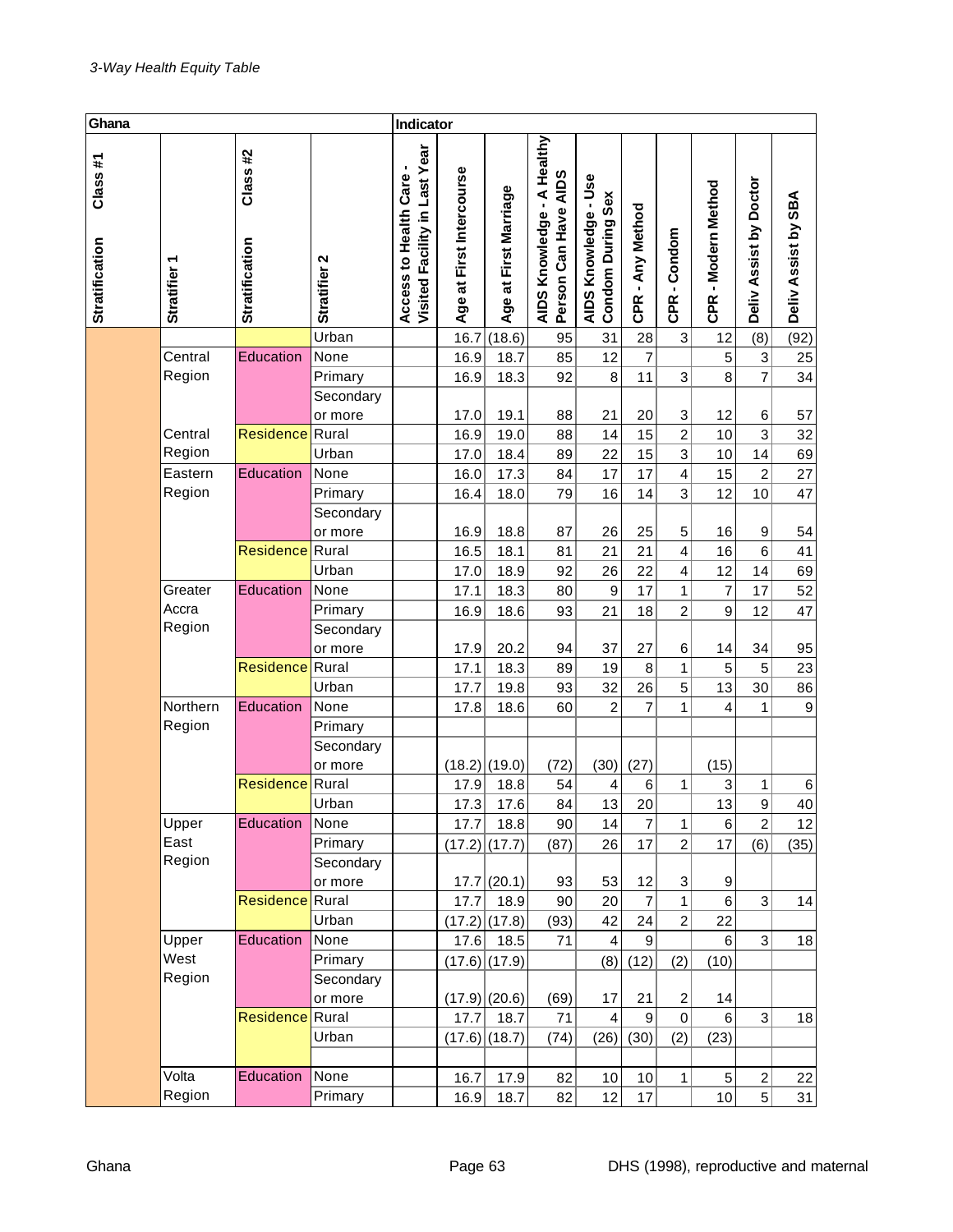| Ghana                            |                        |                                  |                      | Indicator                                                |                          |                       |                                                    |                                           |                  |                  |                     |                         |                     |
|----------------------------------|------------------------|----------------------------------|----------------------|----------------------------------------------------------|--------------------------|-----------------------|----------------------------------------------------|-------------------------------------------|------------------|------------------|---------------------|-------------------------|---------------------|
| Class#1<br><b>Stratification</b> | ٣<br><b>Stratifier</b> | Class#2<br><b>Stratification</b> | Stratifier 2         | Visited Facility in Last Year<br>Access to Health Care - | Age at First Intercourse | Age at First Marriage | AIDS Knowledge - A Healthy<br>Person Can Have AIDS | AIDS Knowledge - Use<br>Condom During Sex | CPR - Any Method | CPR-Condom       | CPR - Modern Method | Deliv Assist by Doctor  | Deliv Assist by SBA |
|                                  |                        |                                  | Secondary            |                                                          |                          |                       |                                                    |                                           |                  |                  |                     |                         |                     |
|                                  |                        |                                  | or more              |                                                          | 17.1                     | 18.7                  | 87                                                 | 21                                        | 24               | 6                | 15                  | 8                       | 51                  |
|                                  |                        | <b>Residence</b> Rural           |                      |                                                          | 17.0                     | 18.4                  | 83                                                 | 16                                        | 16               | $\overline{c}$   | 9                   | 6                       | 32                  |
|                                  |                        |                                  | Urban                |                                                          | 16.8                     | (18.7)                | 94                                                 | 18                                        | 32               | 13               | 23                  | (4)                     | (76)                |
|                                  | Western                | Education                        | None                 |                                                          | 16.3                     | 17.9                  | 78                                                 | 12                                        | 10               | 1                | 5                   | $\overline{\mathbf{4}}$ | 43                  |
|                                  | Region                 |                                  | Primary              |                                                          | 16.2                     | 17.6                  | 89                                                 | 14                                        | 19               | 3                | 10                  | 3                       | 27                  |
|                                  |                        |                                  | Secondary<br>or more |                                                          | 17.1                     | 19.4                  | 95                                                 | 27                                        | 16               | 2                | 8                   | 9                       | 58                  |
|                                  | Western                | <b>Residence</b> Rural           |                      |                                                          | 16.5                     | 18.5                  | 87                                                 | 20                                        | 15               | $\overline{2}$   | 8                   | 6                       | 40                  |
|                                  | Region                 |                                  | Urban                |                                                          | 17.0                     | 18.5                  | 96                                                 | 21                                        | 15               | $\overline{2}$   | 6                   | 8                       | 66                  |
|                                  | Rural                  | Education                        | None                 |                                                          | 17.0                     | 18.3                  | 81                                                 | 10                                        | 10               | 1                | $\overline{7}$      | $\overline{c}$          | 20                  |
| Residence                        |                        |                                  | Primary              |                                                          | 16.6                     | 18.1                  | 88                                                 | 13                                        | 14               | $\overline{c}$   | 9                   | 6                       | 33                  |
|                                  |                        |                                  | Secondary            |                                                          |                          |                       |                                                    |                                           |                  |                  |                     |                         |                     |
|                                  |                        |                                  | or more              |                                                          | 16.8                     | 18.8                  | 89                                                 | 25                                        | 20               | 3                | 11                  | 6                       | 52                  |
|                                  |                        | Region                           | Ashanti              |                                                          |                          |                       |                                                    |                                           |                  |                  |                     |                         |                     |
|                                  |                        |                                  | Region               |                                                          | 16.5                     | 18.4                  | 95                                                 | 18                                        | 18               | 3                | 10                  | 6                       | 51                  |
|                                  |                        |                                  | Brong                |                                                          |                          |                       |                                                    |                                           |                  |                  |                     |                         |                     |
|                                  |                        |                                  | Ahafo                |                                                          |                          |                       |                                                    |                                           |                  |                  |                     |                         |                     |
|                                  |                        |                                  | Region               |                                                          | 16.2                     | 17.5                  | 91                                                 | 23                                        | 19               | 1                | 11                  | 5                       | 44                  |
|                                  |                        |                                  | Central              |                                                          |                          |                       |                                                    |                                           |                  |                  |                     |                         |                     |
|                                  |                        |                                  | Region               |                                                          | 16.9                     | 19.0                  | 88                                                 | 14                                        | 15               | 2                | 10                  | 3                       | 32                  |
|                                  |                        |                                  | Eastern              |                                                          |                          |                       |                                                    |                                           |                  |                  |                     |                         |                     |
|                                  |                        |                                  | Region               |                                                          | 16.5                     | 18.1                  | 81                                                 | 21                                        | 21               | 4                | 16                  | 6                       | 41                  |
|                                  |                        |                                  | Greater              |                                                          |                          |                       |                                                    |                                           |                  |                  |                     |                         |                     |
|                                  |                        |                                  | Accra                |                                                          |                          |                       |                                                    |                                           |                  |                  |                     |                         |                     |
|                                  |                        |                                  | Region<br>Northern   |                                                          | 17.1                     | 18.3                  | 89                                                 | 19                                        | 8 <sup>2</sup>   | 1                | 5 <sub>l</sub>      | $5\vert$                | 23                  |
|                                  |                        |                                  | Region               |                                                          | 17.9                     | 18.8                  | 54                                                 | 4                                         | 6                | 1                | 3                   | 1                       | 6                   |
|                                  |                        |                                  | <b>Upper East</b>    |                                                          |                          |                       |                                                    |                                           |                  |                  |                     |                         |                     |
|                                  |                        |                                  | region               |                                                          | 17.7                     | 18.9                  | 90                                                 | 20                                        | $\overline{7}$   | 1                | 6                   | $\overline{3}$          | 14                  |
|                                  |                        |                                  | <b>Upper West</b>    |                                                          |                          |                       |                                                    |                                           |                  |                  |                     |                         |                     |
|                                  |                        |                                  | Region               |                                                          | 17.7                     | 18.7                  | 71                                                 | 4                                         | $\boldsymbol{9}$ | 0                | 6                   | $\overline{3}$          | 18                  |
|                                  |                        |                                  | Volta                |                                                          |                          |                       |                                                    |                                           |                  |                  |                     |                         |                     |
|                                  |                        |                                  | Region               |                                                          | 17.0                     | 18.4                  | 83                                                 | 16                                        | 16               | $\overline{c}$   | 9                   | 6                       | 32                  |
|                                  |                        |                                  | Western              |                                                          |                          |                       |                                                    |                                           |                  |                  |                     |                         |                     |
|                                  |                        |                                  | Region               |                                                          | 16.5                     | 18.5                  | 87                                                 | 20                                        | 15               | $\boldsymbol{2}$ | 8                   | 6                       | 40                  |
|                                  | Urban                  | Education                        | None                 |                                                          | 16.6                     | 17.8                  | 87                                                 | $\boldsymbol{9}$                          | 17               | $\mathbf{1}$     | 9                   | 10                      | 56                  |
|                                  |                        |                                  | Primary              |                                                          | 16.6                     | 18.5                  | 94                                                 | 19                                        | 20               | $\overline{2}$   | 11                  | 11                      | 63                  |
|                                  |                        |                                  | Secondary            |                                                          |                          |                       |                                                    |                                           |                  |                  |                     |                         |                     |
|                                  |                        |                                  | or more              |                                                          | 17.6                     | 19.5                  | 94                                                 | 32                                        | 25               | 5                | 14                  | 25                      | 89                  |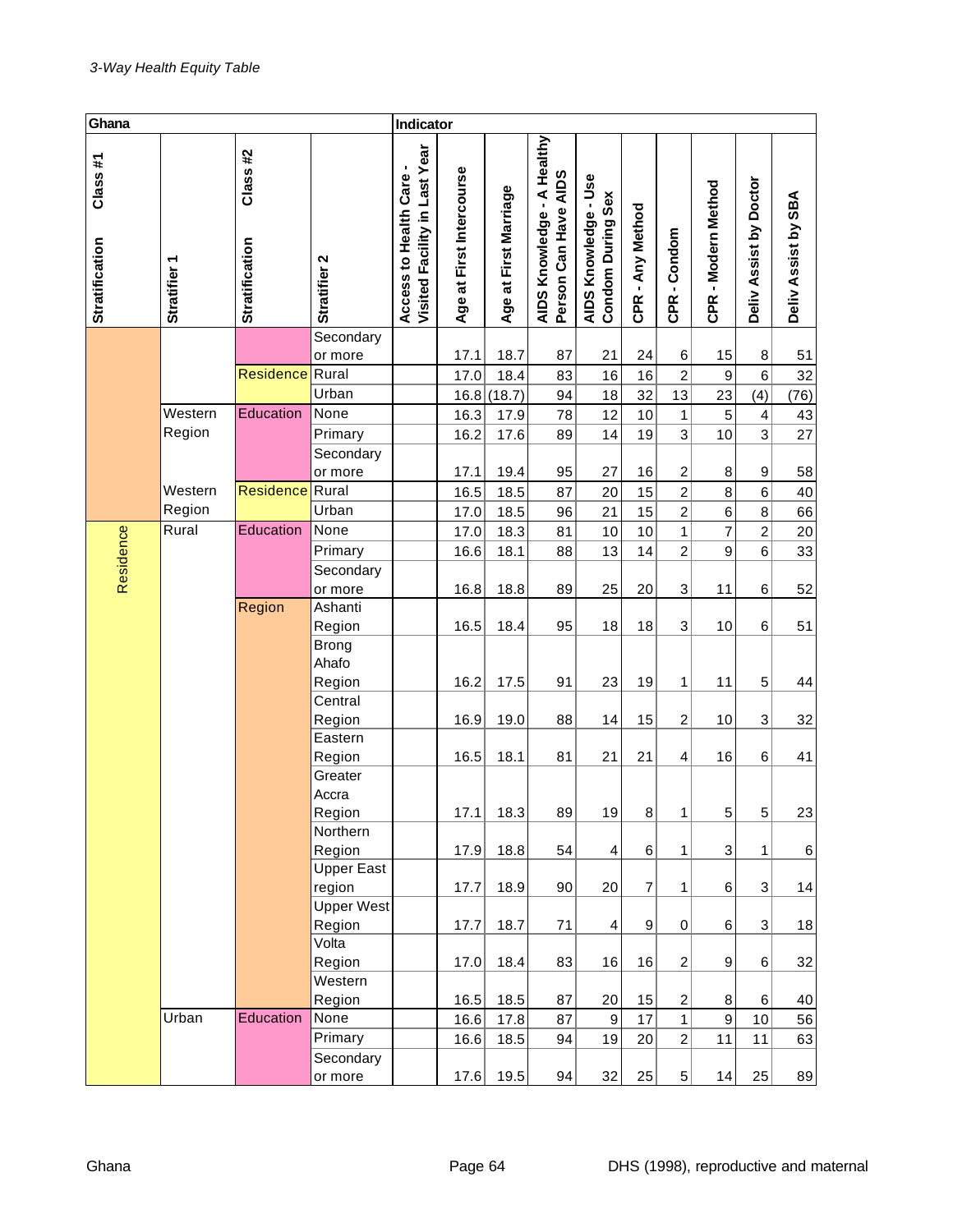| Ghana                             |                        |                                  |                             |                                                          | Indicator                |                          |                                                              |                                           |                  |                |                     |                        |                     |
|-----------------------------------|------------------------|----------------------------------|-----------------------------|----------------------------------------------------------|--------------------------|--------------------------|--------------------------------------------------------------|-------------------------------------------|------------------|----------------|---------------------|------------------------|---------------------|
| Class #1<br><b>Stratification</b> | ↽<br><b>Stratifier</b> | Class#2<br><b>Stratification</b> | Stratifier 2                | Visited Facility in Last Year<br>Access to Health Care - | Age at First Intercourse | First Marriage<br>Age at | AIDS Knowledge - A Healthy<br><b>AIDS</b><br>Person Can Have | AIDS Knowledge - Use<br>Condom During Sex | CPR - Any Method | CPR-Condom     | CPR - Modern Method | Deliv Assist by Doctor | Deliv Assist by SBA |
|                                   |                        | Region                           | Ashanti<br>Region           |                                                          | 17.1                     | 18.5                     | 97                                                           | 18                                        | 21               | $\overline{2}$ | 12                  | 22                     | 79                  |
|                                   |                        |                                  | <b>Brong</b>                |                                                          |                          |                          |                                                              |                                           |                  |                |                     |                        |                     |
|                                   |                        |                                  | Ahafo                       |                                                          |                          |                          |                                                              |                                           |                  |                |                     |                        |                     |
|                                   |                        |                                  | Region                      |                                                          | 16.7                     | (18.6)                   | 95                                                           | 31                                        | 28               | 3              | 12                  | (8)                    | (92)                |
|                                   |                        |                                  | Central                     |                                                          |                          |                          |                                                              |                                           |                  |                |                     |                        |                     |
|                                   |                        |                                  | Region                      |                                                          | 17.0                     | 18.4                     | 89                                                           | 22                                        | 15               | 3              | 10                  | 14                     | 69                  |
|                                   |                        |                                  | Eastern                     |                                                          |                          |                          |                                                              |                                           |                  |                |                     |                        |                     |
|                                   |                        |                                  | Region                      |                                                          | 17.0                     | 18.9                     | 92                                                           | 26                                        | 22               | 4              | 12                  | 14                     | 69                  |
|                                   |                        |                                  | Greater                     |                                                          |                          |                          |                                                              |                                           |                  |                |                     |                        |                     |
|                                   |                        |                                  | Accra                       |                                                          |                          |                          |                                                              |                                           |                  |                |                     |                        |                     |
|                                   |                        |                                  | Regio                       |                                                          | 17.7                     | 19.8                     | 93                                                           | 32                                        | 26               | 5              | 13                  | 30                     | 86                  |
|                                   | Urban                  |                                  | Northern                    |                                                          |                          |                          |                                                              |                                           |                  |                |                     |                        |                     |
|                                   |                        |                                  | Region                      |                                                          | 17.3                     | 17.6                     | 84                                                           | 13                                        | 20               |                | 13                  | 9                      | 40                  |
|                                   |                        |                                  | <b>Upper East</b><br>region |                                                          | (17.2)                   | (17.8)                   | (93)                                                         | 42                                        | 24               | $\overline{c}$ | 22                  |                        |                     |
|                                   |                        |                                  | <b>Upper West</b>           |                                                          |                          |                          |                                                              |                                           |                  |                |                     |                        |                     |
|                                   |                        |                                  | Region                      |                                                          |                          | $(17.6)$ (18.7)          | (74)                                                         | (26)                                      | (30)             | (2)            | (23)                |                        |                     |
|                                   |                        |                                  | Volta                       |                                                          |                          |                          |                                                              |                                           |                  |                |                     |                        |                     |
|                                   |                        |                                  | Region                      |                                                          |                          | 16.8(18.7)               | 94                                                           | 18                                        | 32               | 13             | 23                  | (4)                    | (76)                |
|                                   |                        |                                  | Western                     |                                                          |                          |                          |                                                              |                                           |                  |                |                     |                        |                     |
|                                   |                        |                                  | Region                      |                                                          | 17.0                     | 18.5                     | 96                                                           | 21                                        | 15               | $\overline{c}$ | 6                   | 8                      | 66                  |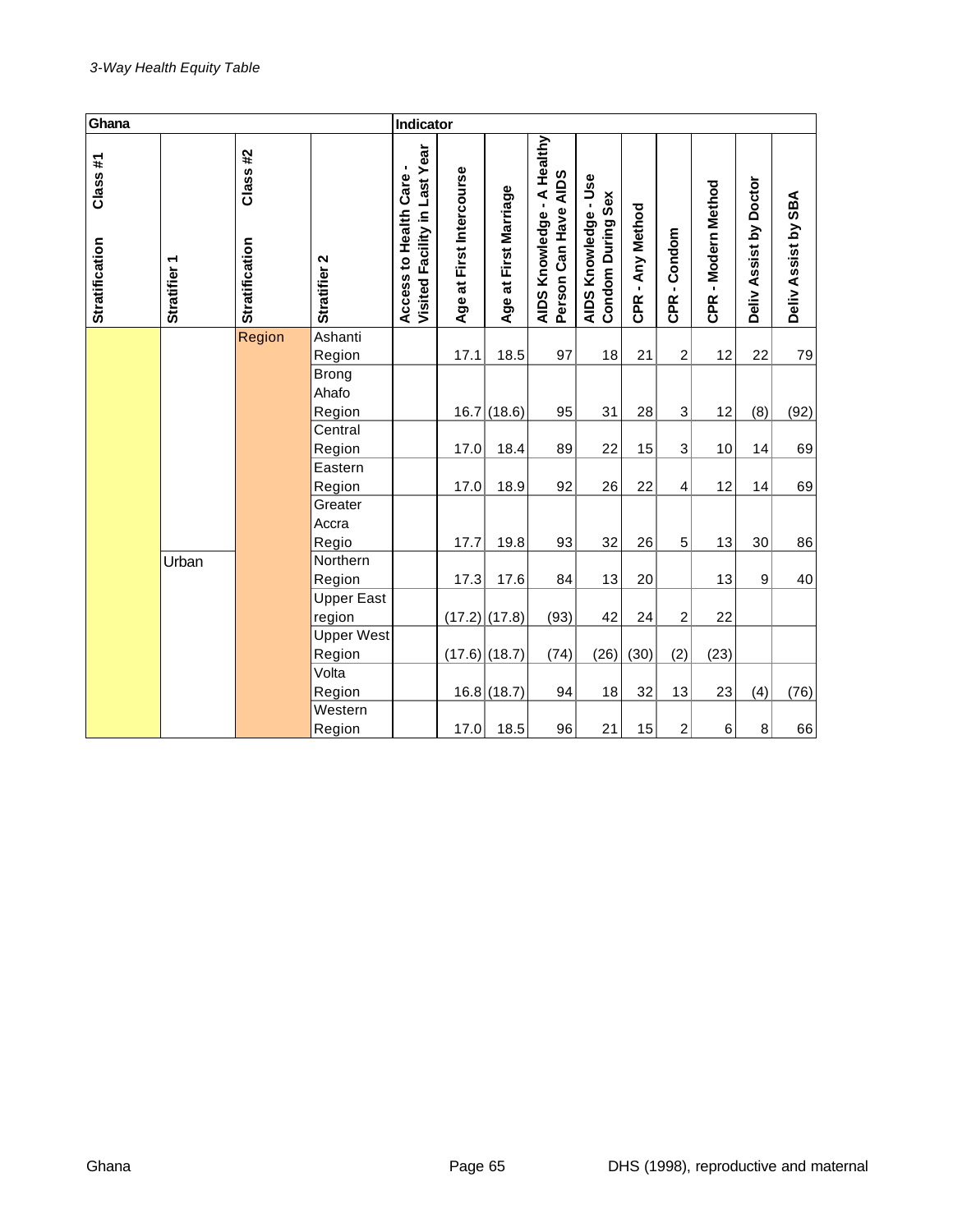| Kenya                 |                                                                |                              |                      |             | Indicator        |                  |         |         |                         |                         |
|-----------------------|----------------------------------------------------------------|------------------------------|----------------------|-------------|------------------|------------------|---------|---------|-------------------------|-------------------------|
| Stratification Class1 | ٣<br><b>Stratifier</b>                                         | <b>Stratification Class2</b> | Stratifier 2         | <b>DPT1</b> | DPT <sub>2</sub> | DPT <sub>3</sub> | Measles | Underwt | Underwt-Moderate        | Underwt - Severe        |
|                       |                                                                | Ethnicity                    | Dominant - Primary   |             |                  |                  |         |         |                         |                         |
|                       |                                                                | groups                       | Dominant - Secondary |             |                  |                  |         | 28      | 24                      | $\mathbf 5$             |
| Education             |                                                                |                              | Not Dominant         | 89          | 77               | 65               | 68      | 35      | 23                      | 12                      |
|                       |                                                                | Gender                       | Female               | 89          | 70               | 58               | 66      | 33      | 23                      | 10                      |
|                       |                                                                |                              | Male                 | 90          | 86               | 76               | 73      | 35      | 25                      | 10                      |
|                       |                                                                | Region                       | Central              |             |                  |                  |         |         |                         |                         |
|                       |                                                                |                              | Coast                | 95          | 94               | 83               | 82      | 41      | 24                      | 17                      |
|                       |                                                                |                              | Eastern              |             |                  |                  |         | (30)    | (28)                    | (2)                     |
|                       |                                                                |                              | Nyanza               |             |                  |                  |         | (35)    | (21)                    | (14)                    |
|                       | None                                                           |                              | <b>Rift Valley</b>   | (89)        | (85)             | (78)             | (81)    | 29      | 23                      | 6                       |
|                       |                                                                |                              | Western              |             |                  |                  |         | (33)    | (23)                    | (10)                    |
|                       |                                                                | <b>Residence</b>             | Rural                | 89          | 78               | 67               | 69      | 36      | 25                      | 11                      |
|                       |                                                                |                              | Urban                |             |                  |                  |         | (23)    | (16)                    | (7)                     |
|                       | Wealth by                                                      | Not Poor                     | 93                   | 88          | 77               | 80               | 27      | 18      | $\boldsymbol{9}$        |                         |
|                       |                                                                | Poverty line                 | Poor                 | 86          | 70               | 60               | 61      | 40      | 29                      | 11                      |
|                       |                                                                | Wealth by                    | 1st (Lowest)         | 85          | 63               | 53               | (51)    | 44      | 32                      | 12                      |
|                       |                                                                | quintiles                    | 2nd                  | (88)        | (80)             | (66)             | (73)    | 29      | 20                      | $\mathbf 9$             |
|                       |                                                                |                              | 3rd                  |             |                  |                  |         | 22      | 13                      | $\boldsymbol{9}$        |
|                       |                                                                |                              | 4th                  |             |                  |                  |         | (38)    | (28)                    | (10)                    |
|                       |                                                                |                              | 5th (Highest)        |             |                  |                  |         | (23)    | (14)                    | (8)                     |
|                       |                                                                | Ethnicity                    | Dominant - Primary   | 100         | 100              | 93               | 97      | 11      | 9                       | 3                       |
|                       |                                                                | groups                       | Dominant - Secondary | 97          | 92               | 81               | 81      | 27      | 23                      | 5                       |
|                       |                                                                |                              | Not Dominant         | 94          | 87               | 75               | 72      | 25      | 18                      | $\overline{7}$          |
|                       |                                                                | Gender                       | Female               | 96          | 91               | 79               | 77      | 22      | 16                      | $\,6$                   |
|                       |                                                                |                              | Male                 | 95          | 89               | 78               | 78      | 26      | 19                      | $\overline{7}$          |
|                       |                                                                | Region                       | Central              | 100         | 100              | 99               | 91      | 14      | 12                      | 2                       |
|                       |                                                                |                              | Coast                | 100         | 90               | 83               | 98      | 21      | 15                      | 6                       |
|                       |                                                                |                              | Eastern              | 97          | 95               | 87               | 85      | 26      | 17                      | 8                       |
|                       |                                                                |                              | Nairobi              |             |                  |                  |         | (13)    | (9)                     | (4)                     |
|                       |                                                                |                              | Nyanza               | 92          | 83               | 68               | 59      | 30      | 21                      | 9                       |
|                       |                                                                |                              | <b>Rift Valley</b>   | 96          | 92               | 82               | 82      | 25      | 20                      | $\overline{\mathbf{4}}$ |
|                       | Primary<br>Residence<br>Wealth by<br>Poverty line<br>Wealth by | Western                      | 96                   | 88          | 70               | 61               | 21      | 17      | $\overline{\mathbf{4}}$ |                         |
|                       |                                                                | Rural                        | 96                   | 90          | 79               | 75               | 26      | 19      | $\overline{7}$          |                         |
|                       |                                                                | Urban                        | 96                   | 89          | 76               | 92               | 13      | 9       | 3                       |                         |
|                       |                                                                | Not Poor                     | 97                   | 93          | 84               | 84               | 19      | 14      | $\overline{\mathbf{4}}$ |                         |
|                       |                                                                | Poor                         | 94                   | 85          | 71               | 68               | 31      | 22      | 8                       |                         |
|                       |                                                                |                              | 1st (Lowest)         | 94          | 85               | 69               | 66      | 31      | 23                      | 8                       |
|                       |                                                                | quintiles                    | 2nd                  | 95          | 90               | 79               | 78      | 28      | 20                      | 8                       |
|                       |                                                                |                              | 3rd                  | 98          | 94               | 85               | 85      | 18      | 14                      | 3                       |
|                       |                                                                |                              | 4th                  | 96          | 92               | 82               | 82      | 19      | 14                      | 5                       |
|                       |                                                                |                              | 5th (Highest)        | 96          | 94               | 84               | 87      | 12      | $10$                    | $\overline{3}$          |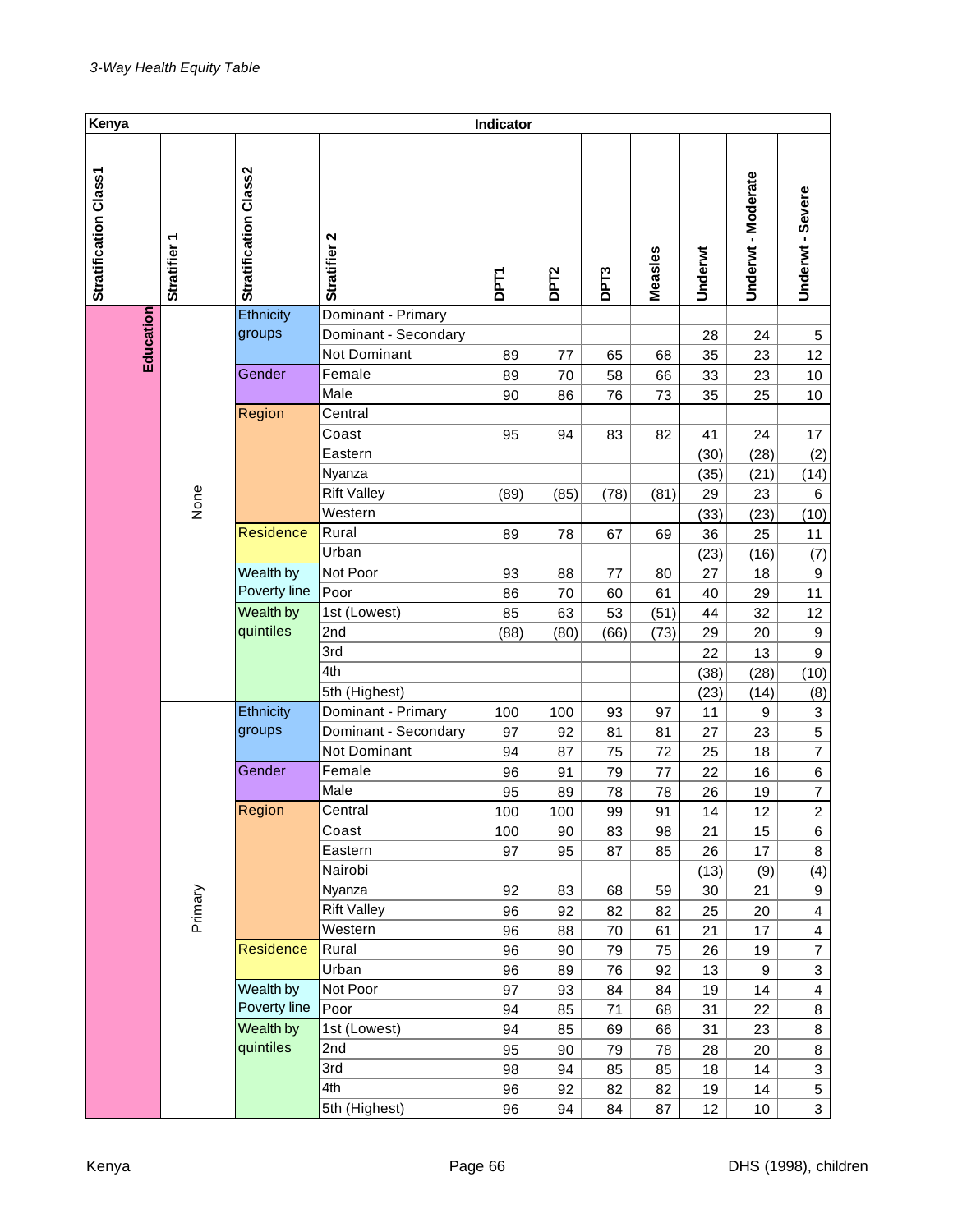| Kenya                 |                        |                       |                      | Indicator   |                  |                  |         |                  |                         |                           |
|-----------------------|------------------------|-----------------------|----------------------|-------------|------------------|------------------|---------|------------------|-------------------------|---------------------------|
| Stratification Class1 | ᠇<br><b>Stratifier</b> | Stratification Class2 | Stratifier 2         | <b>DPT1</b> | DPT <sub>2</sub> | DPT <sub>3</sub> | Measles | Underwt          | Underwt-Moderate        | Underwt - Severe          |
|                       |                        | Ethnicity             | Dominant - Primary   | (100)       | (100)            | (95)             | (100)   | $\sqrt{5}$       | 4                       | 1                         |
|                       |                        | groups                | Dominant - Secondary | (100)       | (100)            | (96)             | (95)    | 13               | 11                      | $\boldsymbol{2}$          |
|                       |                        |                       | Not Dominant         | 97          | 94               | 83               | 87      | 12               | 10                      | $\overline{c}$            |
|                       |                        | Gender                | Female               | 96          | 93               | 82               | 90      | 10               | 8                       | $\overline{c}$            |
|                       |                        |                       | Male                 | 100         | 98               | 91               | 90      | 11               | 10                      | $\mathbf{1}$              |
|                       |                        | Region                | Central              |             |                  |                  |         | $\overline{c}$   | $\mathbf 0$             | $\boldsymbol{2}$          |
|                       |                        |                       | Coast                | (94)        | (85)             | (74)             | (97)    | 15               | 12                      | 3                         |
|                       |                        |                       | Eastern              | (100)       | (98)             | (93)             | (93)    | 13               | 10                      | 3                         |
|                       | Secondary or more      |                       | Nairobi              |             |                  |                  |         | (11)             | (11)                    |                           |
|                       |                        |                       | Nyanza               | (94)        | (88)             | (72)             | (77)    | 10               | 9                       | 1                         |
|                       |                        |                       | <b>Rift Valley</b>   | 100         | 100              | 99               | 96      | $\boldsymbol{9}$ | 8                       | $\overline{c}$            |
|                       |                        |                       | Western              | 98          | 98               | 83               | 78      | 15               | 13                      | $\overline{c}$            |
|                       |                        | Residence             | Rural                | 98          | 96               | 88               | 86      | 12               | $\boldsymbol{9}$        | $\overline{c}$            |
|                       |                        |                       | Urban                | 99          | 93               | 83               | 98      | 9                | 8                       | $\mathbf{1}$              |
|                       |                        | Wealth by             | Not Poor             | 98          | 95               | 86               | 91      | $\boldsymbol{9}$ | 8                       | $\overline{c}$            |
|                       |                        | Poverty line          | Poor                 | (100)       | (100)            | (93)             | (85)    | 20               | 17                      | $\overline{3}$            |
|                       |                        | Wealth by             | 1st (Lowest)         |             |                  |                  |         | 25               | 19                      | $\overline{6}$            |
|                       |                        | quintiles             | 2nd                  | (97)        | (87)             | (83)             | (94)    | 9                | $\boldsymbol{9}$        | $\mathbf 0$               |
|                       |                        |                       | 3rd                  | 94          | 94               | 92               | 87      | 18               | 15                      | $\ensuremath{\mathsf{3}}$ |
|                       |                        |                       | 4th                  | 100         | 100              | 88               | 89      | $\boldsymbol{9}$ | 8                       | $\mathbf{1}$              |
|                       |                        |                       | 5th (Highest)        | 99          | 95               | 85               | 93      | $\overline{7}$   | 5                       | $\mathbf{1}$              |
| Ethnicity groups      |                        | Education             | None                 |             |                  |                  |         |                  |                         |                           |
|                       |                        |                       | Primary              | 100         | 100              | 93               | 97      | 11               | 9                       | 3                         |
|                       |                        |                       | Secondary or more    | (100)       | (100)            | (95)             | (100)   | 5                | $\overline{\mathbf{4}}$ | $\mathbf{1}$              |
|                       |                        | Gender                | Female               | 100         | 100              | 96               | 99      | 10               | 8                       | $\overline{2}$            |
|                       |                        |                       | Male                 | 100         | 100              | 91               | 97      | 10               | 8                       | 2                         |
|                       |                        | Region                | Central              | 100         | 100              | 98               | 97      | 12               | 10                      | $\overline{2}$            |
|                       |                        |                       | Coast                |             |                  |                  |         |                  |                         |                           |
|                       |                        |                       | Eastern              |             |                  |                  |         |                  |                         |                           |
|                       |                        |                       | Nairobi              |             |                  |                  |         | (5)              | (3)                     | (3)                       |
|                       |                        | Dominant - Primary    | Nyanza               |             |                  |                  |         |                  |                         |                           |
|                       |                        | <b>Rift Valley</b>    | (100)                | (100)       | (93)             | (98)             | 12      | 8                | $\overline{4}$          |                           |
|                       |                        |                       | Western              |             |                  |                  |         |                  |                         |                           |
|                       |                        | <b>Residence</b>      | Rural                | 100         | 100              | 96               | 97      | 12               | 9                       | $\overline{c}$            |
|                       |                        |                       | Urban                | (100)       | (100)            | (88)             | (100)   | $\overline{7}$   | 4                       | $\mathbf{3}$              |
|                       |                        | Wealth by             | Not Poor             | 100         | 100              | 94               | 99      | 10               | $\overline{7}$          | $\overline{2}$            |
|                       |                        | Poverty line          | Poor                 |             |                  |                  |         |                  |                         |                           |
|                       |                        | Wealth by             | 1st (Lowest)         |             |                  |                  |         |                  |                         |                           |
|                       |                        | quintiles             | 2nd                  |             |                  |                  |         | 12               | 10                      | $\overline{c}$            |
|                       |                        |                       | 3rd                  | (100)       | (100)            | (98)             | (100)   | 13               | $10$                    | $\mathbf{3}$              |
|                       |                        |                       | 4th                  | (100)       | (100)            | (93)             | (98)    | 12               | 8                       | $\overline{3}$            |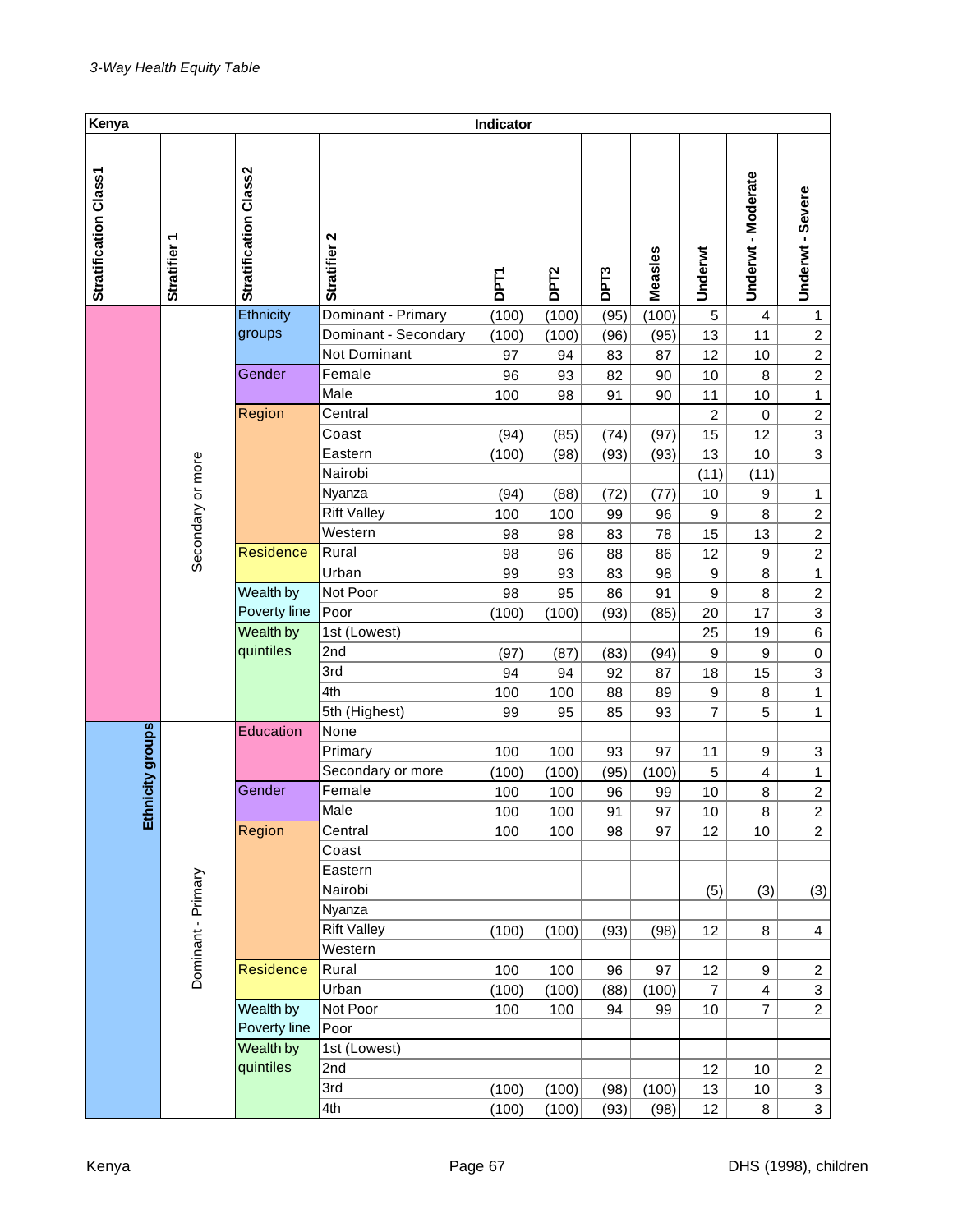| Kenya                 |                           |                       |                    |             | Indicator        |      |         |         |                         |                           |
|-----------------------|---------------------------|-----------------------|--------------------|-------------|------------------|------|---------|---------|-------------------------|---------------------------|
| Stratification Class1 | ٣<br><b>Stratifier</b>    | Stratification Class2 | Stratifier 2       | <b>DPT1</b> | DPT <sub>2</sub> | DPT3 | Measles | Underwt | Underwt-Moderate        | Underwt - Severe          |
|                       |                           |                       | 5th (Highest)      | (100)       | (100)            | (90) | (100)   | 6       | 5                       | 1                         |
|                       |                           | Education             | None               |             |                  |      |         | 28      | 24                      | $\mathbf 5$               |
|                       |                           |                       | Primary            | 97          | 92               | 81   | 81      | 27      | 23                      | 5                         |
|                       |                           |                       | Secondary or more  | (100)       | (100)            | (96) | (95)    | 13      | 11                      | $\overline{c}$            |
|                       |                           | Gender                | Female             | 99          | 96               | 91   | 83      | 21      | 15                      | 6                         |
|                       |                           |                       | Male               | 96          | 90               | 78   | 83      | 27      | 24                      | 3                         |
|                       |                           | Region                | Central            |             |                  |      |         |         |                         |                           |
|                       |                           |                       | Eastern            |             |                  |      |         |         |                         |                           |
|                       |                           |                       | Nairobi            |             |                  |      |         |         |                         |                           |
|                       |                           |                       | Nyanza             |             |                  |      |         |         |                         |                           |
|                       |                           |                       | <b>Rift Valley</b> | 97          | 93               | 84   | 83      | 24      | 20                      | 4                         |
|                       |                           |                       | Western            |             |                  |      |         |         |                         |                           |
|                       |                           | Residence             | Rural              | 97          | 92               | 83   | 82      | 25      | 20                      | $\overline{\mathbf{4}}$   |
|                       | Dominant - Secondary      |                       | Urban              |             |                  |      |         |         |                         |                           |
|                       | Wealth by                 | Not Poor              | 99                 | 99          | 90               | 90   | 19      | 15      | 4                       |                           |
|                       |                           | Poverty line          | Poor               | 95          | 87               | 77   | 78      | 30      | 26                      | $\overline{\mathbf{4}}$   |
|                       |                           | Wealth by             | 1st (Lowest)       | 94          | 84               | 74   | 74      | 30      | 25                      | 5                         |
|                       |                           | quintiles             | 2nd                | 97          | 97               | 82   | 91      | 32      | 28                      | 3                         |
|                       |                           |                       | 3rd                | (100)       | (100)            | (96) | (88)    | 16      | 11                      | 5                         |
|                       |                           |                       | 4th                | (100)       | (98)             | (93) | (88)    | 18      | 16                      | $\mathbf{1}$              |
|                       |                           |                       | 5th (Highest)      |             |                  |      |         | 12      | 7                       | $\mathbf 5$               |
|                       |                           | Education             | None               | 89          | 77               | 65   | 68      | 35      | 23                      | 12                        |
|                       |                           |                       | Primary            | 94          | 87               | 75   | 72      | 25      | 18                      | $\overline{7}$            |
|                       |                           |                       | Secondary or more  | 97          | 94               | 83   | 87      | 12      | 10                      | $\overline{c}$            |
|                       |                           | Gender                | Female             | 94          | 86               | 72   | 75      | 22      | 16                      | $\,6$                     |
|                       |                           |                       | Male               | 95          | 89               | 80   | 76      | 24      | 17                      | 7                         |
|                       |                           | Region                | Central            |             |                  |      |         |         |                         |                           |
|                       |                           |                       | Coast              | 97          | 91               | 82   | 92      | 27      | 17                      | 9                         |
|                       |                           |                       | Eastern            | 97          | 94               | 87   | 87      | 24      | 17                      | $\overline{7}$            |
|                       |                           |                       | Nairobi            |             |                  |      |         | 15      | 13                      | $\overline{2}$            |
|                       |                           |                       | Nyanza             | 92          | 81               | 66   | 62      | 25      | 18                      | 8                         |
|                       |                           |                       | <b>Rift Valley</b> | 90          | 87               | 83   | 81      | 21      | 17                      | $\overline{\mathbf{4}}$   |
|                       | Not Dominant              | Western               | 95                 | 89          | 73               | 66   | 20      | 16      | $\overline{\mathbf{4}}$ |                           |
|                       |                           | Residence             | Rural              | 94          | 88               | 76   | 72      | 25      | 18                      | $\overline{7}$            |
|                       |                           |                       | Urban              | 96          | 88               | 76   | 91      | 12      | 10                      | $\ensuremath{\mathsf{3}}$ |
|                       |                           |                       | Not Poor           | 96          | 91               | 80   | 82      | 18      | 13                      | $\overline{\mathbf{4}}$   |
|                       | Wealth by<br>Poverty line | Poor                  | 92                 | 83          | 69               | 64   | 32      | 22      | $10\,$                  |                           |
|                       |                           | Wealth by             | 1st (Lowest)       | 92          | 82               | 65   | 60      | 35      | 25                      | 10                        |
|                       |                           | quintiles             | 2nd                | 94          | 85               | 76   | 75      | 25      | 17                      | 8                         |
|                       |                           |                       | 3rd                | 95          | 90               | 81   | 81      | 20      | 16                      | $\overline{\mathbf{4}}$   |
|                       |                           | 4th                   | 96                 | 93          | 80               | 79   | 18      | 13      | $\overline{4}$          |                           |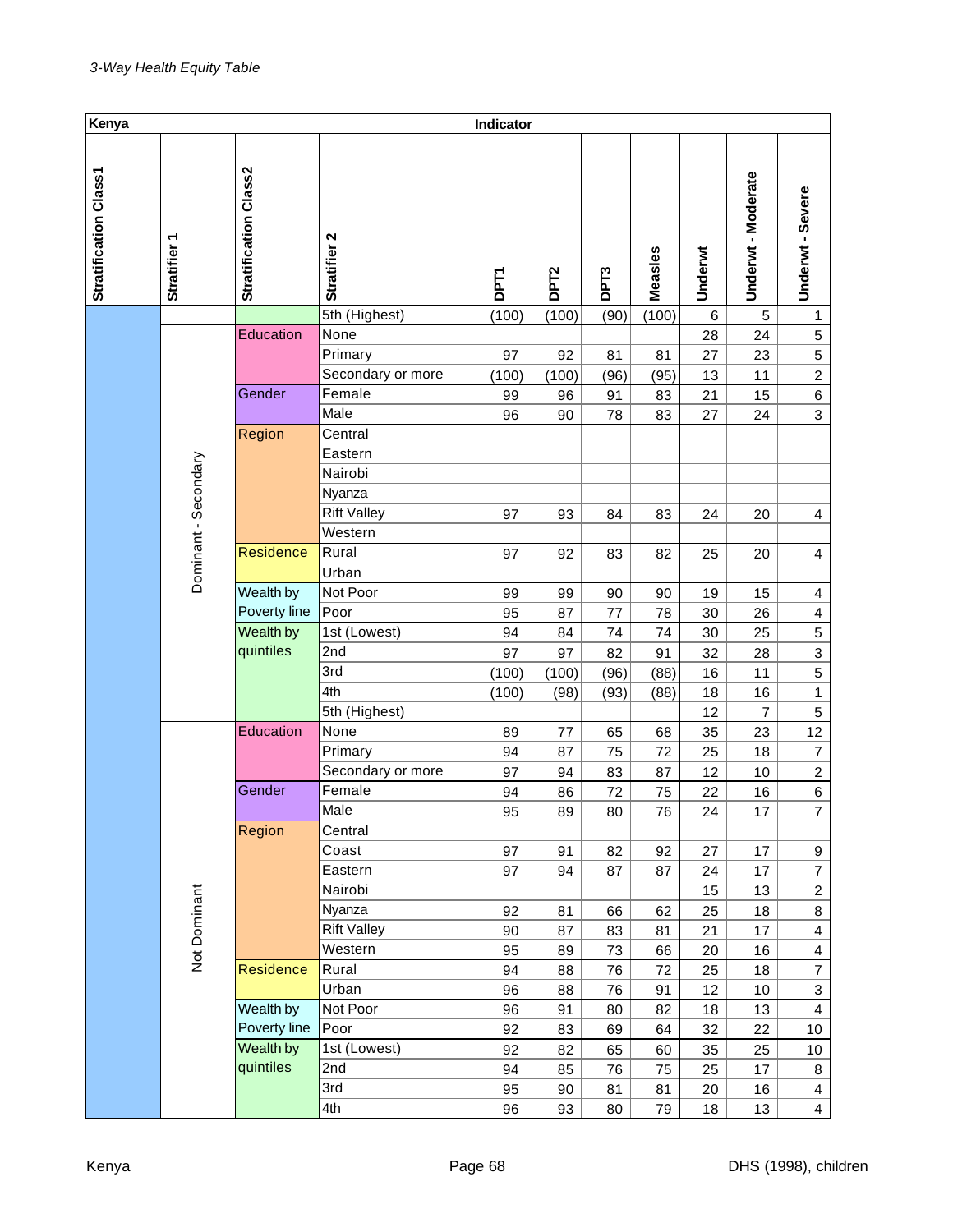| Kenya                 |                        |                       |                      |             | Indicator        |                  |         |         |                    |                         |
|-----------------------|------------------------|-----------------------|----------------------|-------------|------------------|------------------|---------|---------|--------------------|-------------------------|
| Stratification Class1 | ٣<br><b>Stratifier</b> | Stratification Class2 | Stratifier 2         | <b>DPT1</b> | DPT <sub>2</sub> | DPT <sub>3</sub> | Measles | Underwt | Underwt - Moderate | Underwt - Severe        |
|                       |                        |                       | 5th (Highest)        | 97          | 93               | 81               | 87      | 11      | 8                  | $\overline{c}$          |
|                       |                        | Education             | None                 | 89          | 70               | 58               | 66      | 33      | 23                 | 10                      |
| Gender                |                        |                       | Primary              | 96          | 91               | 79               | 77      | 22      | 16                 | 6                       |
|                       |                        |                       | Secondary or more    | 96          | 93               | 82               | 90      | 10      | 8                  | $\overline{c}$          |
|                       |                        | Ethnicity             | Dominant - Primary   | 100         | 100              | 96               | 99      | 10      | 8                  | $\overline{c}$          |
|                       |                        | groups                | Dominant - Secondary | 99          | 96               | 91               | 83      | 21      | 15                 | 6                       |
|                       |                        |                       | Not Dominant         | 94          | 86               | 72               | 75      | 22      | 16                 | 6                       |
|                       |                        | Region                | Central              | (100)       | (99)             | (96)             | (96)    | 12      | 10                 | $\overline{c}$          |
|                       |                        |                       | Coast                | 98          | 87               | 79               | 93      | 27      | 18                 | $\boldsymbol{9}$        |
|                       |                        |                       | Eastern              | 98          | 93               | 84               | 89      | 22      | 15                 | 8                       |
|                       |                        |                       | Nairobi              |             |                  |                  |         | (11)    | (11)               |                         |
|                       | Female                 |                       | Nyanza               | 91          | 78               | 60               | 59      | 25      | 19                 | 6                       |
|                       |                        |                       | Rift Valley          | 96          | 93               | 89               | 85      | 19      | 14                 | $\mathbf 5$             |
|                       |                        |                       | Western              | 93          | 91               | 74               | 66      | 16      | 13                 | 3                       |
|                       |                        | Residence             | Rural                | 95          | 89               | 79               | 77      | 22      | 16                 | 6                       |
|                       |                        |                       | Urban                | 98          | 90               | 77               | 90      | 13      | $\boldsymbol{9}$   | $\overline{\mathbf{4}}$ |
|                       |                        | Wealth by             | Not Poor             | 97          | 93               | 83               | 86      | 15      | 12                 | 3                       |
|                       |                        | Poverty line          | Poor                 | 93          | 83               | 68               | 67      | 29      | 20                 | 8                       |
|                       |                        | Wealth by             | 1st (Lowest)         | 92          | 81               | 66               | 63      | 30      | 21                 | $\boldsymbol{9}$        |
|                       |                        | quintiles             | 2nd                  | 94          | 86               | 74               | 78      | 23      | 18                 | $\,6$                   |
|                       |                        |                       | 3rd                  | 97          | 93               | 85               | 86      | 21      | 16                 | $\sqrt{5}$              |
|                       |                        |                       | 4th                  | 99          | 95               | 83               | 88      | 11      | 8                  | 3                       |
|                       |                        |                       | 5th (Highest)        | 98          | 97               | 86               | 87      | 10      | 8                  | $\boldsymbol{2}$        |
|                       |                        | Education             | None                 | 90          | 86               | 76               | 73      | 35      | 25                 | $10$                    |
|                       |                        |                       | Primary              | 95          | 89               | 78               | 78      | 26      | 19                 | $\overline{7}$          |
|                       |                        |                       | Secondary or more    | 100         | 98               | 91               | 90      | 11      | 10                 | $\mathbf{1}$            |
|                       |                        | Ethnicity             | Dominant - Primary   | 100         | 100              | 91               | 97      | 10      | 8                  | $\overline{a}$          |
|                       |                        | groups                | Dominant - Secondary | 96          | 90               | 78               | 83      | 27      | 24                 | 3                       |
|                       |                        |                       | Not Dominant         | 95          | 89               | 80               | 76      | 24      | 17                 | $\overline{\mathbf{7}}$ |
|                       |                        | Region                | Central              | (100)       | (100)            | (100)            | (86)    | 12      | 9                  | 3                       |
|                       |                        |                       | Coast                | 97          | 94               | 84               | 92      | 26      | 17                 | 9                       |
|                       |                        |                       | Eastern              | 96          | 95               | 90               | 84      | 24      | 18                 | 6                       |
|                       |                        |                       | Nairobi              | (92)        | (88)             | (77)             | (96)    | 13      | 9                  | $\overline{\mathbf{4}}$ |
|                       | Male                   |                       | Nyanza               | 94          | 85               | 75               | 66      | 25      | 16                 | 9                       |
|                       |                        |                       | <b>Rift Valley</b>   | 96          | 92               | 81               | 85      | 24      | 21                 | 3                       |
|                       |                        |                       | Western              | 95          | 88               | 71               | 66      | 26      | 20                 | 6                       |
|                       |                        | Residence             | Rural                | 96          | 91               | 81               | 76      | 26      | 19                 | 6                       |
|                       |                        |                       | Urban                | 96          | 92               | 81               | 98      | 11      | 9                  | $\overline{c}$          |
|                       |                        | Wealth by             | Not Poor             | 97          | 94               | 85               | 86      | 17      | 13                 | 4                       |
|                       | Poverty line           | Poor                  | 94                   | 85          | 74               | 70               | 34      | 26      | 8                  |                         |
|                       |                        | Wealth by             | 1st (Lowest)         | 94          | 84               | 70               | 66      | 36      | 28                 | 9                       |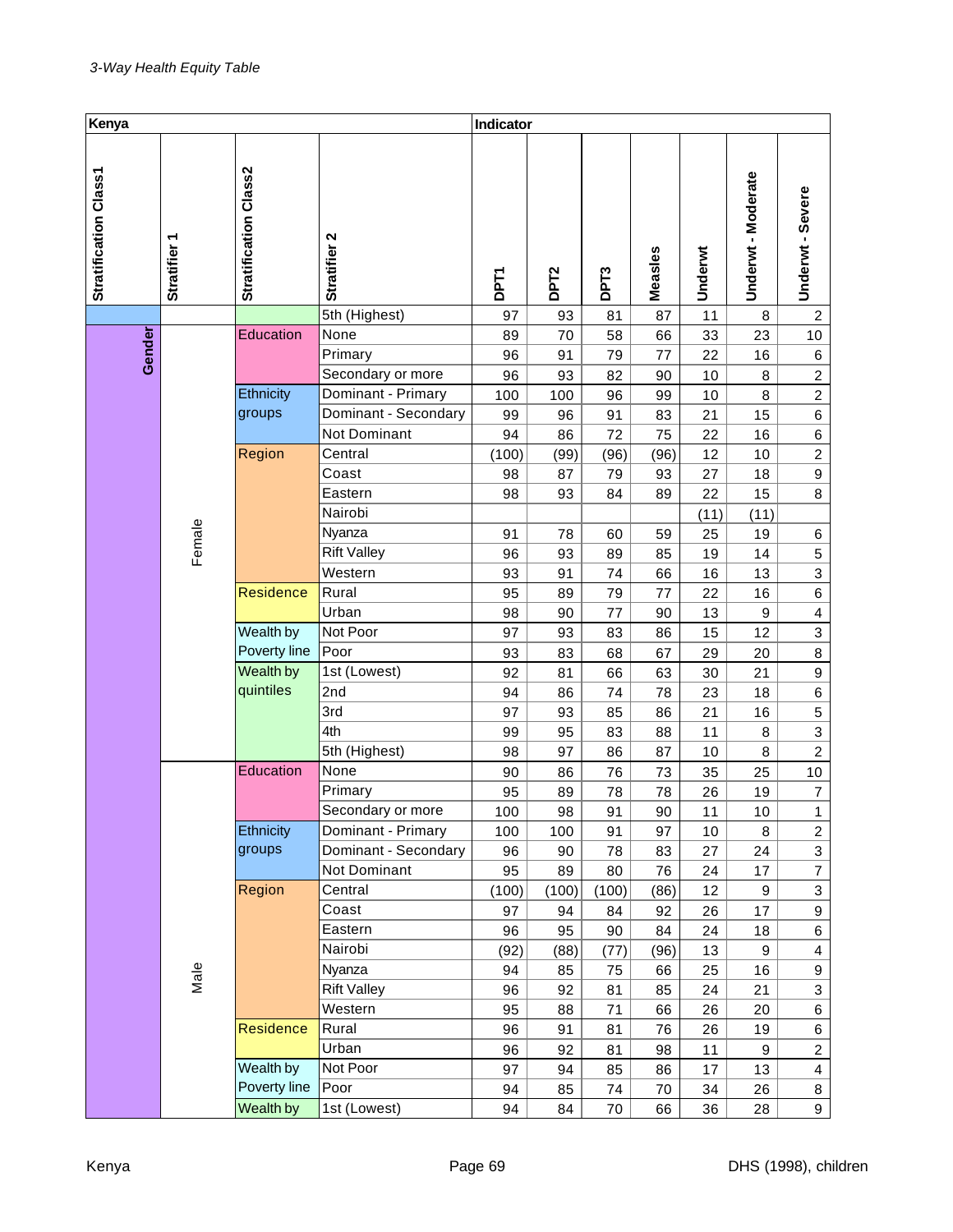| Kenya                 |              |                       |                      | Indicator   |                  |                  |         |                  |                  |                         |
|-----------------------|--------------|-----------------------|----------------------|-------------|------------------|------------------|---------|------------------|------------------|-------------------------|
| Stratification Class1 | Stratifier 1 | Stratification Class2 | Stratifier 2         | <b>DPT1</b> | DPT <sub>2</sub> | DPT <sub>3</sub> | Measles | Underwt          | Underwt-Moderate | Underwt - Severe        |
|                       |              | quintiles             | 2nd                  | 96          | 91               | 82               | 81      | 27               | 19               | 8                       |
|                       |              |                       | 3rd                  | 96          | 94               | 88               | 86      | 15               | 13               | 3                       |
|                       |              |                       | 4th                  | 96          | 95               | 85               | 81      | 21               | 16               | 5                       |
|                       |              |                       | 5th (Highest)        | 98          | 93               | 83               | 93      | $\boldsymbol{9}$ | 6                | $\overline{2}$          |
|                       |              | Education             | None                 |             |                  |                  |         |                  |                  |                         |
| Region                |              |                       | Primary              | 100         | 100              | 99               | 91      | 14               | 12               | $\overline{c}$          |
|                       |              |                       | Secondary or more    |             |                  |                  |         | $\overline{c}$   | 0                | $\boldsymbol{2}$        |
|                       |              | Ethnicity             | Dominant - Primary   | 100         | 100              | 98               | 97      | 12               | 10               | $\overline{2}$          |
|                       |              | groups                | Dominant - Secondary |             |                  |                  |         |                  |                  |                         |
|                       |              |                       | Not Dominant         |             |                  |                  |         |                  |                  |                         |
|                       |              | Gender                | Female               | (100)       | (99)             | (96)             | (96)    | 12               | 10               | $\overline{c}$          |
|                       |              |                       | Male                 | (100)       | (100)            | (100)            | (86)    | 12               | $\boldsymbol{9}$ | 3                       |
|                       | Central      | <b>Residence</b>      | Rural                | 100         | 99               | 98               | 91      | 12               | 10               | $\overline{2}$          |
|                       |              |                       | Urban                |             |                  |                  |         |                  |                  |                         |
|                       |              | Wealth by             | Not Poor             | 100         | 99               | 98               | 91      | 11               | 8                | 3                       |
|                       | Poverty line | Poor                  |                      |             |                  |                  |         |                  |                  |                         |
|                       |              | Wealth by             | 1st (Lowest)         |             |                  |                  |         |                  |                  |                         |
|                       |              | quintiles             | 2nd                  |             |                  |                  |         | (18)             | (15)             | (3)                     |
|                       |              |                       | 3rd                  |             |                  |                  |         | 11               | 9                | $\overline{c}$          |
|                       |              |                       | 4th                  | (100)       | (100)            | (98)             | (90)    | 15               | 12               | $\overline{\mathbf{3}}$ |
|                       |              |                       | 5th (Highest)        |             |                  |                  |         | (3)              | (1)              | (2)                     |
|                       |              | Education             | None                 | 95          | 94               | 83               | 82      | 41               | 24               | 17                      |
|                       |              |                       | Primary              | 100         | 90               | 83               | 98      | 21               | 15               | 6                       |
|                       |              |                       | Secondary or more    | (94)        | (85)             | (74)             | (97)    | 15               | 12               | 3                       |
|                       |              | Ethnicity             | Dominant - Primary   |             |                  |                  |         |                  |                  |                         |
|                       |              | groups                | Not Dominant         | 97          | 91               | 82               | 92      | 27               | 17               | 9                       |
|                       |              | Gender                | Female               | 98          | 87               | 79               | 93      | 27               | 18               | 9                       |
|                       |              |                       | Male                 | 97          | 94               | 84               | 92      | 26               | 17               | 9                       |
|                       | Coast        | <b>Residence</b>      | Rural                | 98          | 96               | 90               | 91      | 32               | 20               | 12                      |
|                       |              |                       | Urban                | 96          | 81               | 68               | 95      | 17               | 13               | $\overline{\mathbf{4}}$ |
|                       |              | Wealth by             | Not Poor             | 98          | 89               | 79               | 95      | 20               | 15               | 5                       |
|                       |              | Poverty line          | Poor                 | 97          | 93               | 87               | 88      | 39               | 22               | 17                      |
|                       |              | Wealth by             | 1st (Lowest)         | (93)        | (90)             | (83)             | (77)    | 47               | 27               | 19                      |
|                       |              | quintiles             | 2nd                  | 100         | 91               | 85               | 96      | 27               | 18               | 9                       |
|                       |              |                       | 3rd                  |             |                  |                  |         | 26               | 17               | 9                       |
|                       |              |                       | 4th                  | (98)        | (95)             | (86)             | (100)   | 22               | 16               | 6                       |
|                       |              | Education             | 5th (Highest)        | (96)        | (83)             | (68)             | (92)    | 14               | 10               | $\overline{\mathbf{4}}$ |
|                       |              |                       | None                 |             |                  |                  |         | (30)             | (28)             | (2)                     |
|                       |              | Primary               | 97                   | 95          | 87               | 85               | 26      | 17               | 8                |                         |
|                       |              |                       | Secondary or more    | (100)       | (98)             | (93)             | (93)    | 13               | 10               | 3                       |
|                       |              | Ethnicity             | Dominant - Primary   |             |                  |                  |         |                  |                  |                         |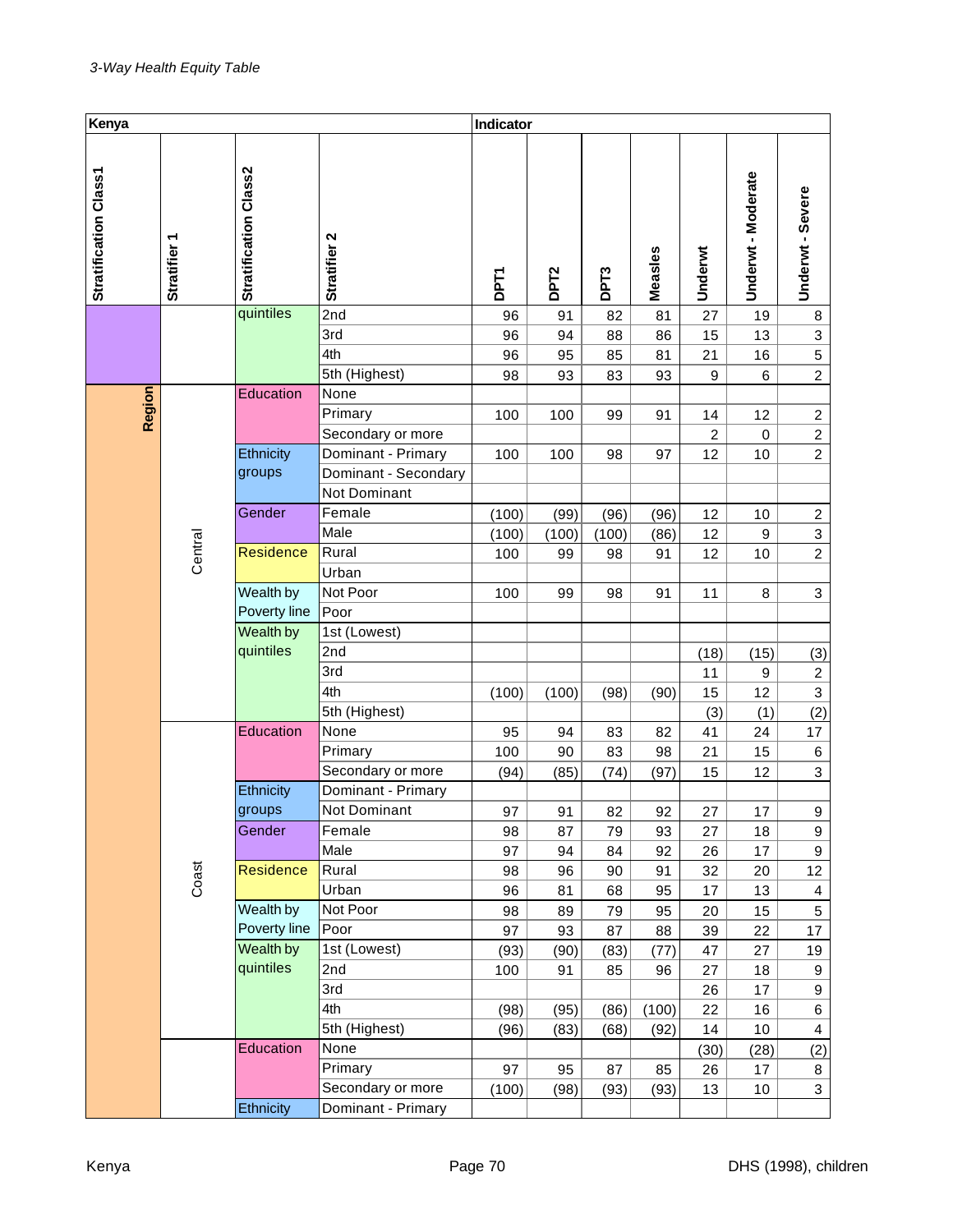| Kenya                 |                        |                              |                      | Indicator   |                  |                  |         |         |                  |                           |
|-----------------------|------------------------|------------------------------|----------------------|-------------|------------------|------------------|---------|---------|------------------|---------------------------|
| Stratification Class1 | ٣<br><b>Stratifier</b> | <b>Stratification Class2</b> | Stratifier 2         | <b>DPT1</b> | DPT <sub>2</sub> | DPT <sub>3</sub> | Measles | Underwt | Underwt-Moderate | Underwt - Severe          |
|                       |                        | groups                       | Dominant - Secondary |             |                  |                  |         |         |                  |                           |
|                       |                        |                              | Not Dominant         | 97          | 94               | 87               | 87      | 24      | 17               | $\overline{\mathcal{I}}$  |
|                       |                        | Gender                       | Female               | 98          | 93               | 84               | 89      | 22      | 15               | 8                         |
|                       |                        |                              | Male                 | 96          | 95               | 90               | 84      | 24      | 18               | $\,6$                     |
|                       | Eastern                | <b>Residence</b>             | Rural                | 97          | 94               | 87               | 86      | 24      | 17               | $\overline{7}$            |
|                       |                        |                              | Urban                |             |                  |                  |         | (13)    | (10)             | (3)                       |
|                       |                        | Wealth by                    | Not Poor             | 97          | 95               | 90               | 91      | 20      | 15               | 5                         |
|                       |                        | Poverty line                 | Poor                 | (98)        | (91)             | (79)             | (77)    | 30      | 19               | 11                        |
|                       |                        | Wealth by                    | 1st (Lowest)         | (100)       | (90)             | (77)             | (85)    | 30      | 18               | 11                        |
|                       |                        | quintiles                    | 2nd                  | (94)        | (92)             | (85)             | (75)    | 31      | 20               | 11                        |
|                       |                        |                              | 3rd                  | (100)       | (100)            | (100)            | (100)   | 19      | 16               | $\ensuremath{\mathsf{3}}$ |
|                       |                        |                              | 4th                  | (96)        | (93)             | (83)             | (89)    | 21      | 18               | $\overline{\mathbf{4}}$   |
|                       |                        |                              | 5th (Highest)        |             |                  |                  |         | (8)     | (3)              | (4)                       |
|                       |                        | Education                    | Primary              |             |                  |                  |         | (13)    | (9)              | (4)                       |
|                       |                        |                              | Secondary or more    |             |                  |                  |         | (11)    | (11)             |                           |
|                       |                        | Ethnicity                    | Dominant - Primary   |             |                  |                  |         | (5)     | (3)              | (3)                       |
|                       |                        | groups                       | Dominant - Secondary |             |                  |                  |         |         |                  |                           |
|                       |                        |                              | Not Dominant         |             |                  |                  |         | 15      | 13               | $\boldsymbol{2}$          |
|                       |                        | Gender                       | Female               |             |                  |                  |         | (11)    | (11)             |                           |
|                       | Nairobi                |                              | Male                 | (92)        | (88)             | (77)             | (96)    | 13      | $\boldsymbol{9}$ | $\overline{4}$            |
|                       |                        | <b>Residence</b>             | Urban                | (95)        | (91)             | (75)             | (95)    | 12      | 10               | $\overline{c}$            |
|                       |                        | Wealth by                    | Not Poor             | (95)        | (91)             | (75)             | (95)    | 12      | 10               | $\overline{2}$            |
|                       |                        | Wealth by                    | 2nd                  |             |                  |                  |         |         |                  |                           |
|                       |                        | quintiles                    | 3rd                  |             |                  |                  |         |         |                  |                           |
|                       |                        |                              | 4th                  |             |                  |                  |         |         |                  |                           |
|                       |                        |                              | 5th (Highest)        | (97)        | (94)             | (79)             | (97)    | 11      | 10               | 1                         |
|                       |                        | Education                    | None                 |             |                  |                  |         | (35)    | (21)             | (14)                      |
|                       |                        |                              | Primary              | 92          | 83               | 68               | 59      | 30      | 21               | 9                         |
|                       |                        |                              | Secondary or more    | (94)        | (88)             | (72)             | (77)    | 10      | 9                | $\mathbf{1}$              |
|                       |                        | Ethnicity                    | Dominant - Primary   |             |                  |                  |         |         |                  |                           |
|                       |                        | groups                       | Dominant - Secondary |             |                  |                  |         |         |                  |                           |
|                       |                        |                              | Not Dominant         | 92          | 81               | 66               | 62      | 25      | 18               | 8                         |
|                       |                        | Gender                       | Female               | 91          | 78               | 60               | 59      | 25      | 19               | 6                         |
|                       |                        |                              | Male                 | 94          | 85               | 75               | 66      | 25      | 16               | 9                         |
|                       | Nyanza                 | Residence                    | Rural                | 91          | 80               | 64               | 57      | 28      | 20               | 8                         |
|                       |                        |                              | Urban                |             |                  |                  |         | 9       | 5                | $\overline{\mathbf{4}}$   |
|                       |                        | Wealth by                    | Not Poor             | 95          | 88               | 71               | 69      | 19      | 15               | 4                         |
|                       |                        | Poverty line                 | Poor                 | 89          | 74               | 62               | 54      | 32      | 21               | 11                        |
|                       |                        | Wealth by                    | 1st (Lowest)         | 89          | 76               | 62               | 53      | 34      | 23               | 11                        |
|                       |                        | quintiles                    | 2nd                  | (92)        | (77)             | (68)             | (65)    | 25      | 16               | 9                         |
|                       |                        |                              | 3rd                  | (93)        | (84)             | (72)             | (68)    | 24      | 21               | $\mathbf{3}$              |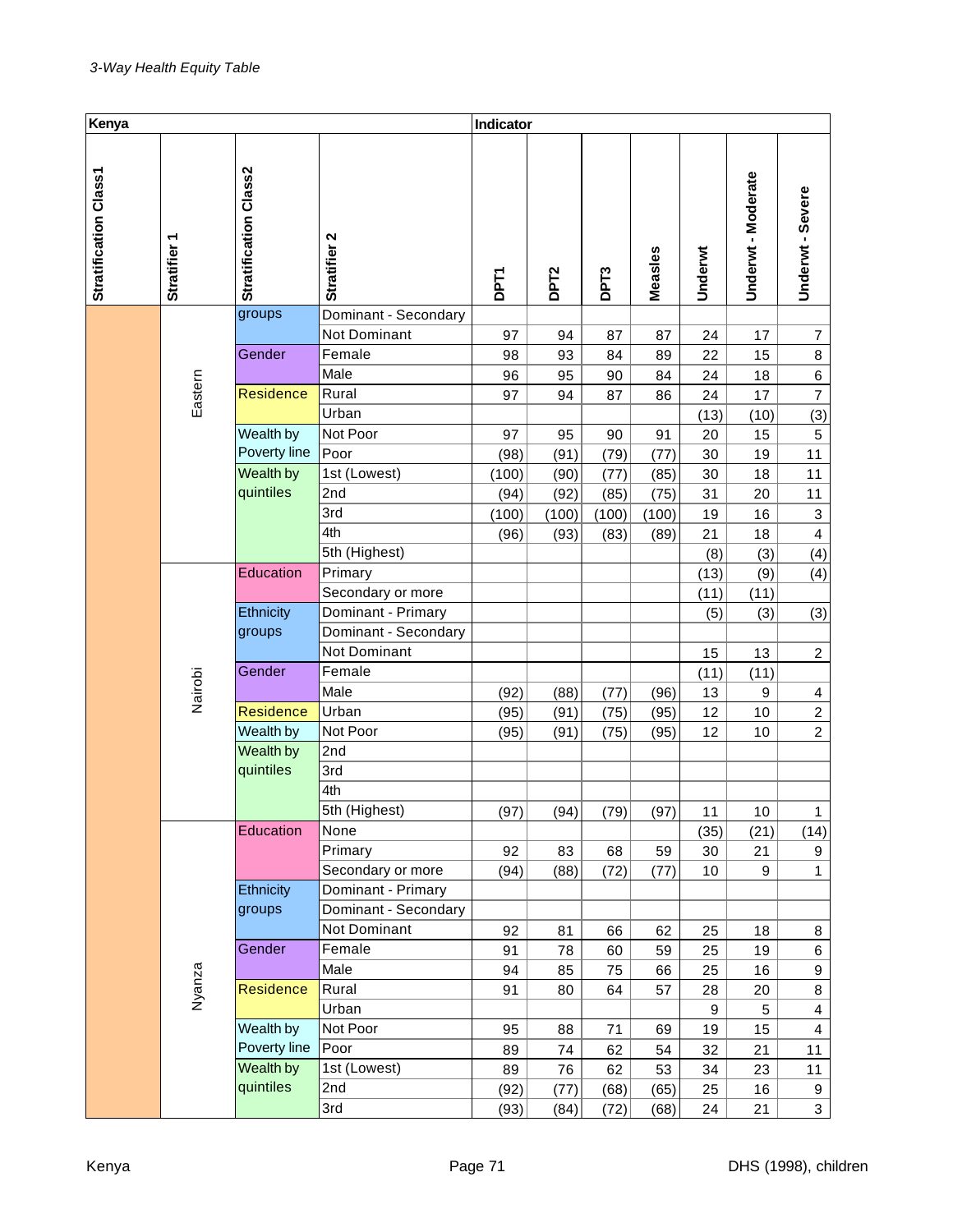| Kenya                 |                          |                       |                      | Indicator   |                  |      |         |                  |                         |                         |
|-----------------------|--------------------------|-----------------------|----------------------|-------------|------------------|------|---------|------------------|-------------------------|-------------------------|
| Stratification Class1 | Stratifier 1             | Stratification Class2 | Stratifier 2         | <b>DPT1</b> | DPT <sub>2</sub> | DPT3 | Measles | Underwt          | Underwt-Moderate        | Underwt - Severe        |
|                       |                          |                       | 4th                  | (95)        | (90)             | (64) | (64)    | 17               | 11                      | 6                       |
|                       |                          |                       | 5th (Highest)        |             |                  |      |         | (7)              | (7)                     |                         |
|                       |                          | Education             | None                 | (89)        | (85)             | (78) | (81)    | 29               | 23                      | 6                       |
|                       |                          |                       | Primary              | 96          | 92               | 82   | 82      | 25               | 20                      | $\overline{4}$          |
|                       |                          |                       | Secondary or more    | 100         | 100              | 99   | 96      | $\boldsymbol{9}$ | $\bf8$                  | $\boldsymbol{2}$        |
|                       |                          | Ethnicity             | Dominant - Primary   | (100)       | (100)            | (93) | (98)    | 12               | 8                       | $\overline{\mathbf{4}}$ |
|                       |                          | groups                | Dominant - Secondary | 97          | 93               | 84   | 83      | 24               | 20                      | $\overline{\mathbf{4}}$ |
|                       |                          |                       | <b>Not Dominant</b>  | 90          | 87               | 83   | 81      | 21               | 17                      | $\overline{\mathbf{4}}$ |
|                       |                          | Gender                | Female               | 96          | 93               | 89   | 85      | 19               | 14                      | 5                       |
|                       | <b>Residence</b>         | Male                  | 96                   | 92          | 81               | 85   | 24      | 21               | $\overline{\mathbf{3}}$ |                         |
|                       | Rift Valley<br>Wealth by |                       | Rural                | 96          | 92               | 84   | 85      | 23               | 19                      | $\overline{4}$          |
|                       |                          |                       | Urban                |             |                  |      |         | 10               | 10                      | $\pmb{0}$               |
|                       |                          |                       | Not Poor             | 97          | 97               | 91   | 90      | 16               | 12                      | $\overline{\mathbf{4}}$ |
|                       |                          | Poverty line          | Poor                 | 94          | 86               | 76   | 77      | 30               | 26                      | $\overline{\mathbf{4}}$ |
|                       | Wealth by                |                       | 1st (Lowest)         | 93          | 83               | 72   | 72      | 30               | 26                      | $\sqrt{5}$              |
|                       |                          | quintiles             | 2nd                  | 96          | 93               | 80   | 91      | 27               | 23                      | $\overline{4}$          |
|                       |                          |                       | 3rd                  | 100         | 100              | 93   | 93      | 19               | 14                      | $\sqrt{5}$              |
|                       |                          |                       | 4th                  | 96          | 96               | 93   | 88      | 12               | 10                      | $\overline{\mathbf{3}}$ |
|                       |                          |                       | 5th (Highest)        | (98)        | (97)             | (98) | (88)    | 11               | 8                       | $\mathbf{3}$            |
|                       |                          | Education             | None                 |             |                  |      |         | (33)             | (23)                    | (10)                    |
|                       |                          |                       | Primary              | 96          | 88               | 70   | 61      | 21               | 17                      | $\overline{\mathbf{4}}$ |
|                       |                          |                       | Secondary or more    | 98          | 98               | 83   | 78      | 15               | 13                      | $\overline{2}$          |
|                       |                          | Ethnicity             | Dominant - Primary   |             |                  |      |         |                  |                         |                         |
|                       |                          | groups                | Dominant - Secondary |             |                  |      |         |                  |                         |                         |
|                       |                          |                       | Not Dominant         | 95          | 89               | 73   | 66      | 20               | 16                      | $\overline{4}$          |
|                       |                          | Gender                | Female               | 93          | 91               | 74   | 66      | 16               | 13                      | $\mathbf{3}$            |
|                       |                          |                       | Male                 | 95          | 88               | 71   | 66      | 26               | 20                      | 6                       |
|                       | Western                  | <b>Residence</b>      | Rural                | 94          | 88               | 70   | 62      | 22               | 18                      | 5                       |
|                       |                          |                       | Urban                |             |                  |      |         |                  |                         |                         |
|                       |                          | Wealth by             | Not Poor             | 95          | 91               | 79   | 74      | 13               | $\boldsymbol{9}$        | $\overline{4}$          |
|                       |                          | Poverty line          | Poor                 | 93          | 86               | 62   | 54      | 31               | 25                      | 5                       |
|                       |                          | Wealth by             | 1st (Lowest)         | (93)        | (84)             | (57) | (46)    | 34               | 28                      | $\,6\,$                 |
|                       |                          | quintiles             | 2nd                  | (91)        | (84)             | (67) | (65)    | 18               | 14                      | 5                       |
|                       |                          |                       | 3rd                  | (95)        | (93)             | (81) | (77)    | 15               | 10                      | 5                       |
|                       |                          |                       | 4th                  |             |                  |      |         | (13)             | (11)                    | (1)                     |
|                       |                          |                       | 5th (Highest)        |             |                  |      |         | (6)              | (6)                     |                         |
|                       |                          | Education             | None                 | 89          | 78               | 67   | 69      | 36               | 25                      | 11                      |
|                       |                          |                       | Primary              | 96          | 90               | 79   | 75      | 26               | 19                      | $\overline{7}$          |
| Residence             |                          |                       | Secondary or more    | 98          | 96               | 88   | 86      | 12               | 9                       | $\overline{c}$          |
|                       |                          | Ethnicity             | Dominant - Primary   | 100         | 100              | 96   | 97      | 12               | 9                       | $\overline{c}$          |
|                       |                          | groups                | Dominant - Secondary | 97          | 92               | 83   | 82      | 25               | 20                      | $\overline{4}$          |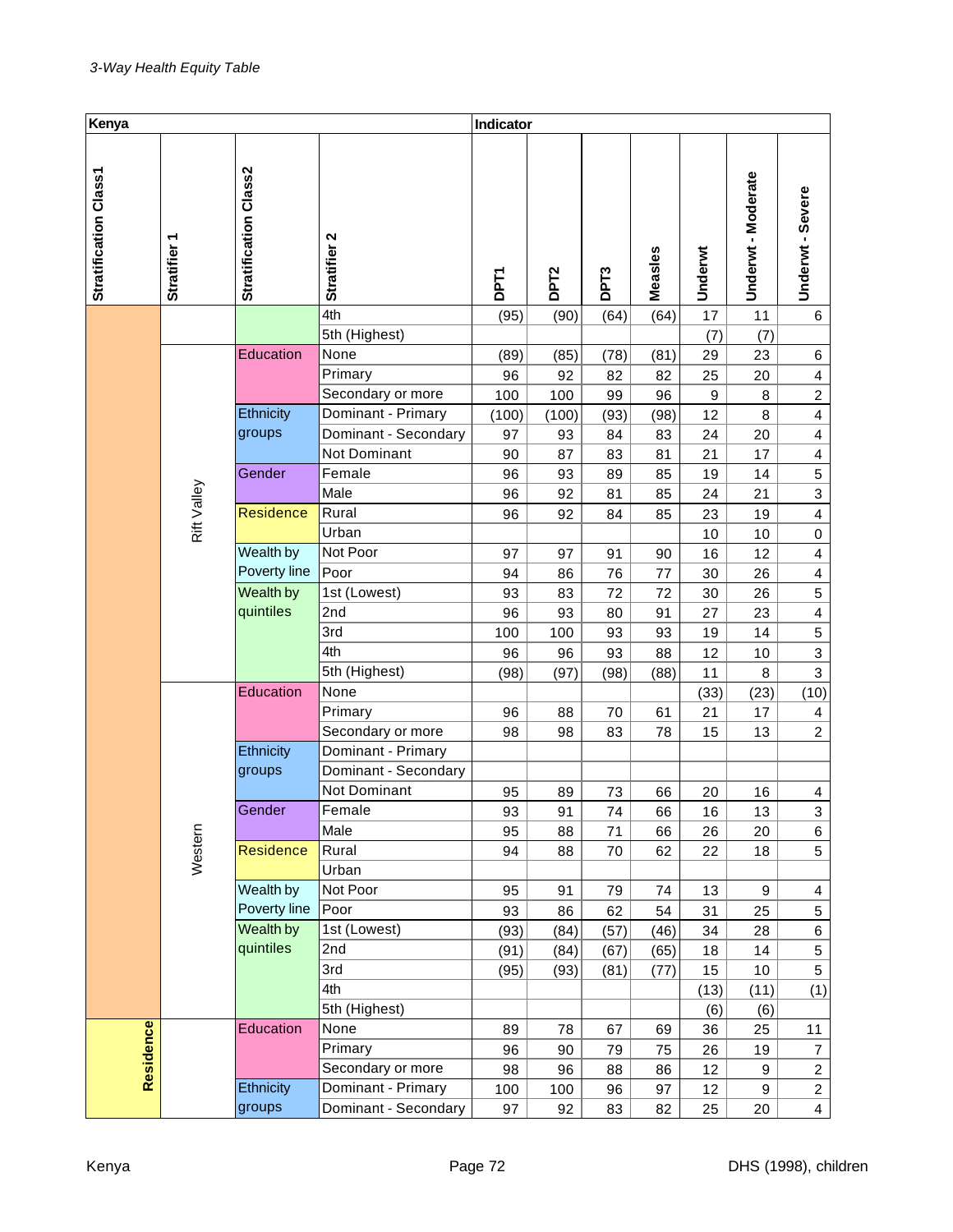| Kenya                 |                        |                       |                               | Indicator   |                  |          |          |                  |                    |                         |
|-----------------------|------------------------|-----------------------|-------------------------------|-------------|------------------|----------|----------|------------------|--------------------|-------------------------|
| Stratification Class1 | ٣<br><b>Stratifier</b> | Stratification Class2 | Stratifier 2                  | <b>DPT1</b> | DPT <sub>2</sub> | DPT3     | Measles  | Underwt          | Underwt - Moderate | Underwt - Severe        |
|                       |                        |                       | Not Dominant                  | 94          | 88               | 76       | 72       | 25               | 18                 | $\overline{7}$          |
|                       |                        | Gender                | Female                        | 95          | 89               | 79       | 77       | 22               | 16                 | $\,6$                   |
|                       |                        |                       | Male                          | 96          | 91               | 81       | 76       | 26               | 19                 | 6                       |
|                       |                        | Region                | Central                       | 100         | 99               | 98       | 91       | 12               | 10                 | $\overline{2}$          |
|                       |                        |                       | Coast                         | 98          | 96               | 90       | 91       | 32               | 20                 | 12                      |
|                       | Rural                  |                       | Eastern                       | 97          | 94               | 87       | 86       | 24               | 17                 | $\overline{7}$          |
|                       |                        |                       | Nyanza                        | 91          | 80               | 64       | 57       | 28               | 20                 | 8                       |
|                       |                        |                       | <b>Rift Valley</b><br>Western | 96          | 92               | 84       | 85       | 23               | 19                 | $\overline{\mathbf{4}}$ |
|                       |                        | Wealth by             | Not Poor                      | 94<br>97    | 88<br>94         | 70       | 62       | 22               | 18<br>14           | 5<br>$\overline{4}$     |
|                       |                        | Poverty line          | Poor                          | 93          | 84               | 86<br>71 | 83<br>67 | 18<br>32         | 23                 | $\bf8$                  |
|                       |                        | Wealth by             | 1st (Lowest)                  | 93          | 82               | 68       | 64       | 33               | 24                 | $\boldsymbol{9}$        |
|                       |                        | quintiles             | 2nd                           | 94          | 89               | 79       | 78       | 25               | 18                 | $\overline{7}$          |
|                       |                        |                       | 3rd                           | 97          | 95               | 88       | 86       | 19               | 15                 | $\overline{\mathbf{4}}$ |
|                       |                        |                       | 4th                           | 98          | 96               | 86       | 81       | 17               | 13                 | $\overline{\mathbf{4}}$ |
|                       |                        |                       | 5th (Highest)                 | 99          | 96               | 91       | 81       | 11               | 8                  | 3                       |
|                       | Education              |                       | None                          |             |                  |          |          | (23)             | (16)               | (7)                     |
|                       |                        |                       | Primary                       | 96          | 89               | 76       | 92       | 13               | 9                  | $\mathbf{3}$            |
|                       |                        |                       | Secondary or more             | 99          | 93               | 83       | 98       | $\boldsymbol{9}$ | 8                  | $\ddagger$              |
|                       |                        | Ethnicity             | Dominant - Primary            | (100)       | (100)            | (88)     | (100)    | $\overline{7}$   | 4                  | 3                       |
|                       |                        | groups                | Dominant - Secondary          |             |                  |          |          |                  |                    |                         |
|                       |                        |                       | Not Dominant                  | 96          | 88               | 76       | 91       | 12               | 10                 | 3                       |
|                       |                        | Gender                | Female                        | 98          | 90               | 77       | 90       | 13               | $\boldsymbol{9}$   | $\overline{4}$          |
|                       |                        |                       | Male                          | 96          | 92               | 81       | 98       | 11               | 9                  | $\overline{2}$          |
|                       |                        | Region                | Central                       |             |                  |          |          |                  |                    |                         |
|                       |                        |                       | Coast                         | 96          | 81               | 68       | 95       | 17               | 13                 | 4                       |
|                       | Urban                  |                       | Eastern                       |             |                  |          |          | (13)             | (10)               | (3)                     |
|                       |                        |                       | Nairobi                       | (95)        | (91)             | (75)     | (95)     | 12               | 10                 | $\overline{a}$          |
|                       |                        |                       | Nyanza                        |             |                  |          |          | 9                | 5                  | $\overline{\mathbf{4}}$ |
|                       |                        |                       | <b>Rift Valley</b>            |             |                  |          |          | 10               | 10                 | $\pmb{0}$               |
|                       |                        |                       | Western                       |             |                  |          |          |                  |                    |                         |
|                       |                        | Wealth by             | Not Poor                      | 97          | 91               | 79       | 93       | 11               | 9                  | $\overline{a}$          |
|                       |                        | Poverty line          | Poor                          |             |                  |          |          | (27)             | (19)               | (8)                     |
|                       |                        | Wealth by             | 1st (Lowest)                  |             |                  |          |          |                  |                    |                         |
|                       |                        | quintiles             | 2nd                           |             |                  |          |          | (27)             | (25)               | (2)                     |
|                       |                        |                       | 3rd                           |             |                  |          |          | (15)             | (9)                | (6)                     |
|                       |                        |                       | 4th                           | (95)        | (91)             | (77)     | (97)     | 13               | 10                 | 3                       |
|                       |                        |                       | 5th (Highest)                 | 98          | 94               | 82       | 94       | 9                | $\overline{7}$     | $\overline{c}$          |
| verty line            |                        | Education             | None                          | 93          | 88               | 77       | 80       | 27               | 18                 | 9                       |
|                       |                        |                       | Primary                       | 97          | 93               | 84       | 84       | 19               | $14$               | $\overline{\mathbf{4}}$ |
|                       |                        |                       | Secondary or more             | 98          | 95               | 86       | 91       | 9                | 8                  | $\overline{a}$          |
| Kenya                 |                        |                       |                               | Page 73     |                  |          |          |                  |                    | DHS (1998), chi         |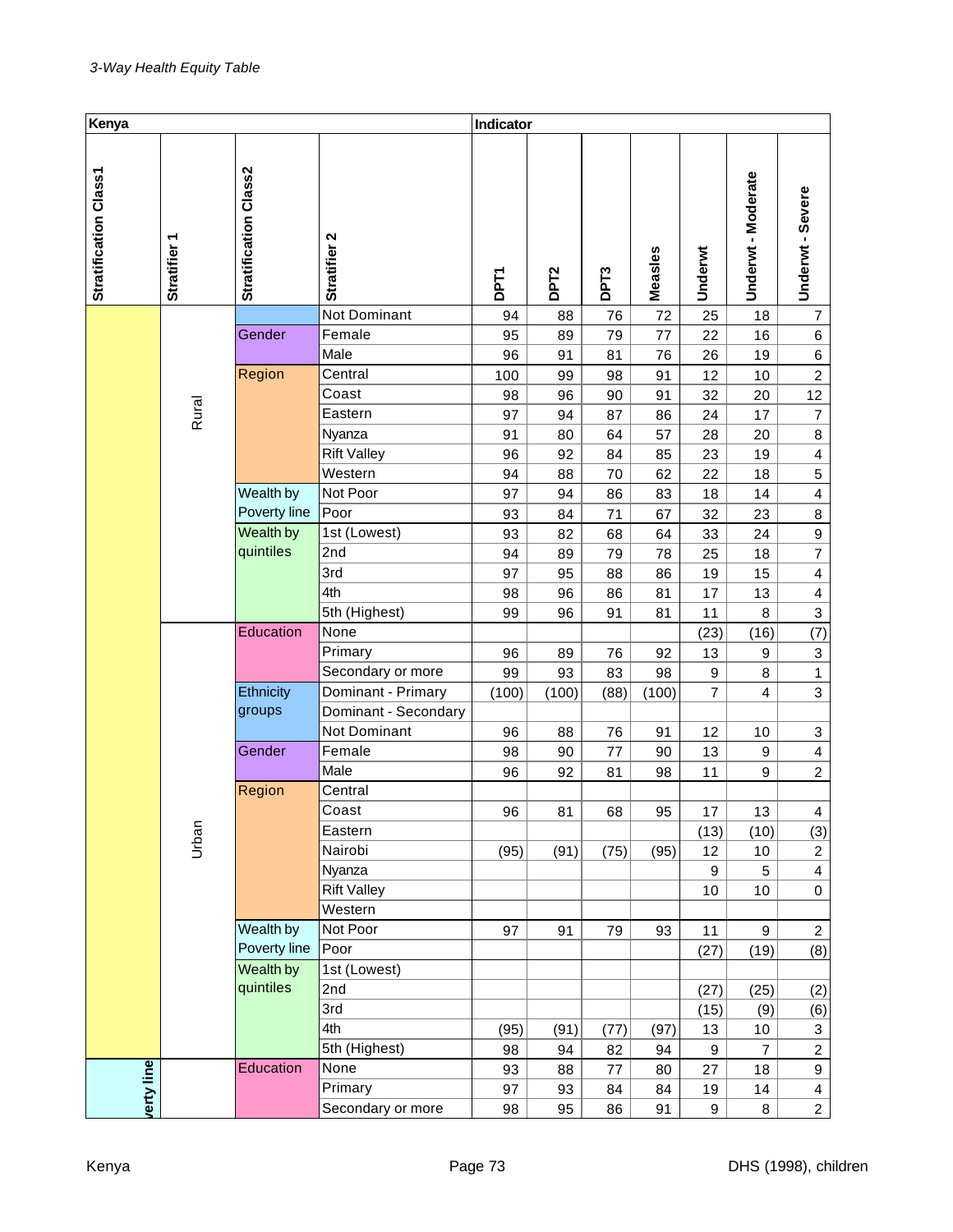| Kenya                 |                                       |                       |                      | Indicator   |                  |      |         |         |                    |                         |
|-----------------------|---------------------------------------|-----------------------|----------------------|-------------|------------------|------|---------|---------|--------------------|-------------------------|
|                       |                                       |                       |                      |             |                  |      |         |         |                    |                         |
| Stratification Class1 | Stratifier 1                          | Stratification Class2 | Stratifier 2         | <b>DPT1</b> | DPT <sub>2</sub> | DPT3 | Measles | Underwt | Underwt - Moderate | Underwt - Severe        |
|                       |                                       | Ethnicity             | Dominant - Primary   | 100         | 100              | 94   | 99      | 10      | $\overline{7}$     | $\overline{c}$          |
|                       |                                       | groups                | Dominant - Secondary | 99          | 99               | 90   | 90      | 19      | 15                 | $\overline{4}$          |
| Wealth by pot         |                                       |                       | Not Dominant         | 96          | 91               | 80   | 82      | 18      | 13                 | $\overline{\mathbf{4}}$ |
|                       |                                       | Gender                | Female               | 97          | 93               | 83   | 86      | 15      | 12                 | $\mathbf{3}$            |
|                       | Not Poor                              |                       | Male                 | 97          | 94               | 85   | 86      | 17      | 13                 | $\overline{\mathbf{4}}$ |
|                       |                                       | Region                | Central              | 100         | 99               | 98   | 91      | 11      | 8                  | $\mathbf{3}$            |
|                       |                                       |                       | Coast                | 98          | 89               | 79   | 95      | 20      | 15                 | $\sqrt{5}$              |
|                       |                                       |                       | Eastern              | 97          | 95               | 90   | 91      | 20      | 15                 | $\sqrt{5}$              |
|                       |                                       |                       | Nairobi              | (95)        | (91)             | (75) | (95)    | 12      | $10$               | $\overline{2}$          |
|                       |                                       |                       | Nyanza               | 95          | 88               | 71   | 69      | 19      | 15                 | $\overline{4}$          |
|                       |                                       |                       | <b>Rift Valley</b>   | 97          | 97               | 91   | 90      | 16      | 12                 | $\overline{\mathbf{4}}$ |
|                       |                                       |                       | Western              | 95          | 91               | 79   | 74      | 13      | 9                  | $\overline{\mathbf{4}}$ |
|                       |                                       | <b>Residence</b>      | Rural                | 97          | 94               | 86   | 83      | 18      | 14                 | $\overline{\mathbf{4}}$ |
|                       | Urban<br>Education<br>None<br>Primary |                       |                      | 97          | 91               | 79   | 93      | 11      | 9                  | $\boldsymbol{2}$        |
|                       |                                       |                       |                      | 86          | 70               | 60   | 61      | 40      | 29                 | 11                      |
|                       |                                       |                       |                      | 94          | 85               | 71   | 68      | 31      | 22                 | $\bf 8$                 |
|                       |                                       |                       | Secondary or more    | (100)       | (100)            | (93) | (85)    | 20      | 17                 | 3                       |
|                       |                                       | Ethnicity             | Dominant - Primary   |             |                  |      |         |         |                    |                         |
|                       |                                       | groups                | Dominant - Secondary | 95          | 87               | 77   | 78      | 30      | 26                 | 4                       |
|                       |                                       |                       | Not Dominant         | 92          | 83               | 69   | 64      | 32      | 22                 | 10                      |
|                       |                                       | Gender                | Female               | 93          | 83               | 68   | 67      | 29      | 20                 | 8                       |
|                       | Poor                                  |                       | Male                 | 94          | 85               | 74   | 70      | 34      | 26                 | 8                       |
|                       |                                       | Region                | Central              |             |                  |      |         |         |                    |                         |
|                       |                                       |                       | Coast                | 97          | 93               | 87   | 88      | 39      | 22                 | 17                      |
|                       |                                       |                       | Eastern              | (98)        | (91)             | (79) | (77)    | 30      | 19                 | 11                      |
|                       |                                       |                       | Nyanza               | 89          | 74               | 62   | 54      | 32      | 21                 | 11                      |
|                       |                                       |                       | <b>Rift Valley</b>   | 94          | 86               | 76   | 77      | 30      | 26                 | $\overline{4}$          |
|                       |                                       |                       | Western              | 93          | 86               | 62   | 54      | 31      | 25                 | $\sqrt{5}$              |
|                       |                                       | <b>Residence</b>      | Rural                | 93          | 84               | 71   | 67      | 32      | 23                 | 8                       |
|                       |                                       |                       | Urban                |             |                  |      |         | (27)    | (19)               | (8)                     |
|                       |                                       | Education             | None                 | 85          | 63               | 53   | (51)    | 44      | 32                 | 12                      |
|                       |                                       |                       | Primary              | 94          | 85               | 69   | 66      | 31      | 23                 | 8                       |
|                       |                                       |                       | Secondary or more    |             |                  |      |         | 25      | 19                 | 6                       |
|                       |                                       | Ethnicity             | Dominant - Primary   |             |                  |      |         |         |                    |                         |
| Wealth by quintiles   |                                       | groups                | Dominant - Secondary | 94          | 84               | 74   | 74      | 30      | 25                 | 5                       |
|                       |                                       |                       | Not Dominant         | 92          | 82               | 65   | 60      | 35      | 25                 | 10                      |
|                       |                                       | Gender                | Female               | 92          | 81               | 66   | 63      | 30      | 21                 | $9\,$                   |
|                       | 1st (Lowest)                          |                       | Male                 | 94          | 84               | 70   | 66      | 36      | 28                 | $\boldsymbol{9}$        |
|                       |                                       | Region                | Central              |             |                  |      |         |         |                    |                         |
|                       |                                       |                       | Coast                | (93)        | (90)             | (83) | (77)    | 47      | 27                 | 19                      |
|                       |                                       |                       | Eastern              | (100)       | (90)             | (77) | (85)    | 30      | 18                 | 11                      |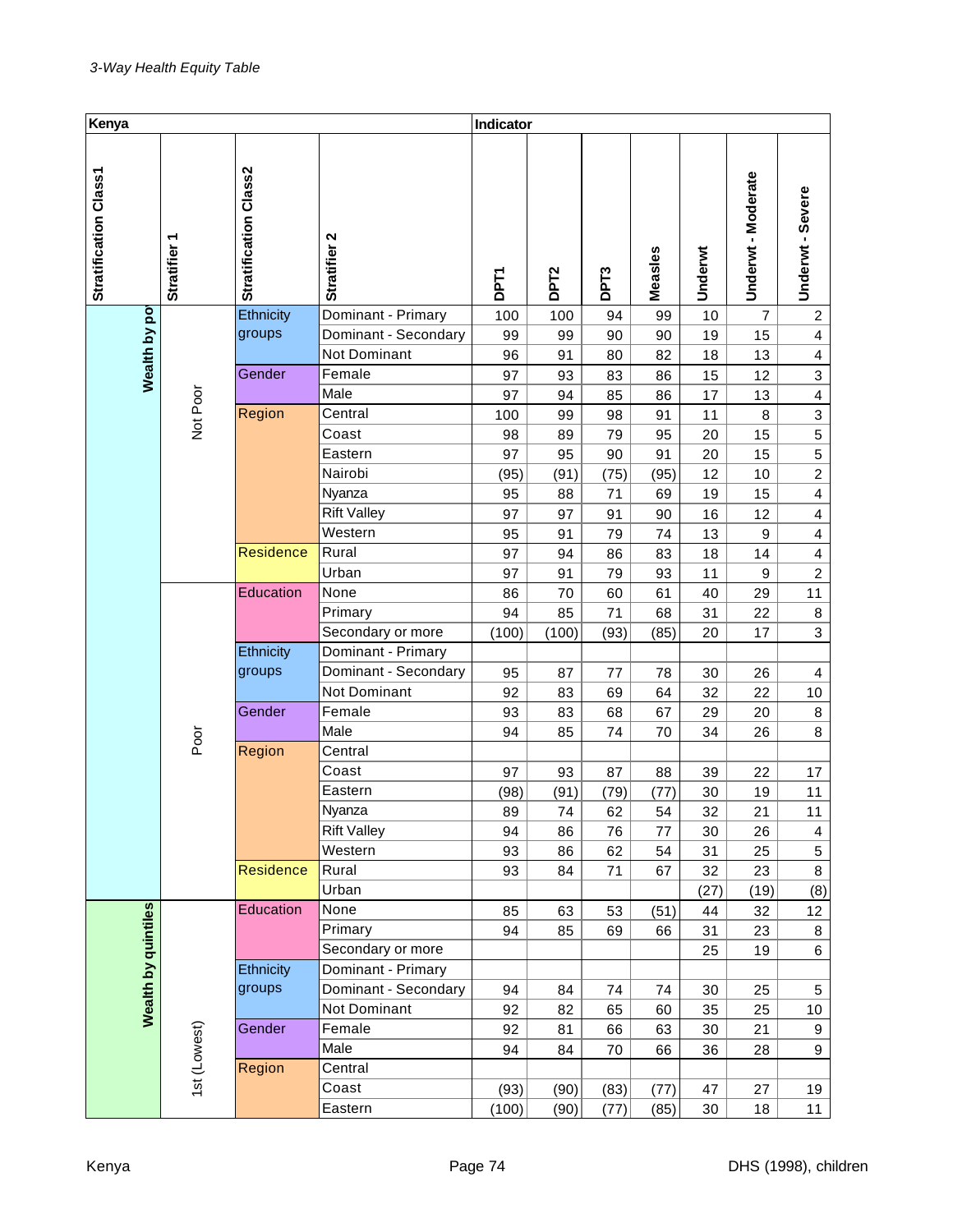| Kenya                 |                 |                       |                               | Indicator   |                  |       |         |              |                  |                         |
|-----------------------|-----------------|-----------------------|-------------------------------|-------------|------------------|-------|---------|--------------|------------------|-------------------------|
| Stratification Class1 | Stratifier 1    | Stratification Class2 | Stratifier 2                  | <b>DPT1</b> | DPT <sub>2</sub> | DPT3  | Measles | Underwt      | Underwt-Moderate | Underwt - Severe        |
|                       |                 |                       | Nyanza                        | 89          | 76               | 62    | 53      | 34           | 23               | 11                      |
|                       |                 |                       | <b>Rift Valley</b>            | 93          | 83               | 72    | 72      | 30           | 26               | $\mathbf 5$             |
|                       |                 |                       | Western                       | (93)        | (84)             | (57)  | (46)    | 34           | 28               | 6                       |
|                       |                 | <b>Residence</b>      | Rural                         | 93          | 82               | 68    | 64      | 33           | 24               | 9                       |
|                       |                 |                       | Urban                         |             |                  |       |         |              |                  |                         |
|                       |                 | Education             | None                          | (88)        | (80)             | (66)  | (73)    | 29           | 20               | 9                       |
|                       |                 |                       | Primary                       | 95          | 90               | 79    | 78      | 28           | 20               | 8                       |
|                       |                 |                       | Secondary or more             | (97)        | (87)             | (83)  | (94)    | 9            | 9                | $\pmb{0}$               |
|                       |                 | Ethnicity             | Dominant - Primary            |             |                  |       |         | 12           | 10               | $\overline{c}$          |
|                       |                 | groups                | Dominant - Secondary          | 97          | 97               | 82    | 91      | 32           | 28               | $\overline{3}$          |
|                       |                 |                       | Not Dominant                  | 94          | 85               | 76    | 75      | 25           | 17               | 8                       |
|                       |                 | Gender                | Female                        | 94          | 86               | 74    | 78      | 23           | 18               | 6                       |
|                       |                 |                       | Male                          | 96          | 91               | 82    | 81      | 27           | 19               | 8                       |
|                       | 2 <sub>nd</sub> | Region                | Central                       |             |                  |       |         | (18)         | (15)             | (3)                     |
|                       |                 |                       | Coast                         | 100         | 91               | 85    | 96      | 27           | 18               | $\boldsymbol{9}$        |
|                       |                 |                       | Eastern                       | (94)        | (92)             | (85)  | (75)    | 31           | 20               | 11                      |
|                       |                 |                       | Nairobi                       |             |                  |       |         |              |                  |                         |
|                       |                 |                       | Nyanza                        | (92)        | (77)             | (68)  | (65)    | 25           | 16               | 9                       |
|                       |                 |                       | <b>Rift Valley</b>            | 96          | 93               | 80    | 91      | 27           | 23               | $\overline{\mathbf{4}}$ |
|                       |                 |                       | Western                       | (91)        | (84)             | (67)  | (65)    | 18           | 14               | $\,$ 5 $\,$             |
|                       |                 | Residence             | Rural                         | 94          | 89               | 79    | 78      | 25           | 18               | $\overline{7}$          |
|                       |                 |                       | Urban                         |             |                  |       |         | (27)         | (25)             | (2)                     |
|                       |                 | Education             | None                          |             |                  |       |         | 22           | 13               | 9                       |
|                       |                 |                       | Primary                       | 98          | 94               | 85    | 85      | 18           | 14               | $\mathbf{3}$            |
|                       |                 |                       | Secondary or more             | 94          | 94               | 92    | 87      | 18           | 15               | $\overline{\mathbf{3}}$ |
|                       |                 | Ethnicity             | Dominant - Primary            | (100)       | (100)            | (98)  | (100)   | 13           | 10               | 3                       |
|                       |                 | groups                | Dominant - Secondary          | (100)       | (100)            | (96)  | (88)    | 16           | 11               | 5                       |
|                       |                 |                       | <b>Not Dominant</b>           | 95          | 90               | 81    | 81      | 20           | 16               | $\overline{\mathbf{4}}$ |
|                       |                 | Gender                | Female                        | 97          | 93               | 85    | 86      | 21           | 16               | 5                       |
|                       |                 |                       | Male                          | 96          | 94               | 88    | 86      | 15           | 13               | $\mathbf{3}$            |
|                       | 3rd             | Region                | Central                       |             |                  |       |         | 11           | 9                | $\overline{c}$          |
|                       |                 |                       | Coast                         |             |                  |       |         | 26           | 17               | 9                       |
|                       |                 |                       | Eastern                       | (100)       | (100)            | (100) | (100)   | 19           | 16               | 3                       |
|                       |                 |                       | Nairobi                       |             |                  |       |         |              |                  |                         |
|                       |                 |                       | Nyanza                        | (93)        | (84)             | (72)  | (68)    | 24           | 21               | 3                       |
|                       |                 |                       | <b>Rift Valley</b><br>Western | 100         | 100              | 93    | 93      | 19           | 14               | 5                       |
|                       |                 | Residence             | Rural                         | (95)        | (93)             | (81)  | (77)    | 15           | 10               | 5<br>$\overline{4}$     |
|                       |                 |                       | Urban                         | 97          | 95               | 88    | 86      | 19           | 15               |                         |
|                       |                 | Education             | None                          |             |                  |       |         | (15)<br>(38) | (9)<br>(28)      | (6)                     |
|                       |                 |                       | Primary                       | 96          | 92               | 82    | 82      | 19           | 14               | (10)<br>$5\phantom{.0}$ |
|                       |                 |                       |                               |             |                  |       |         |              |                  |                         |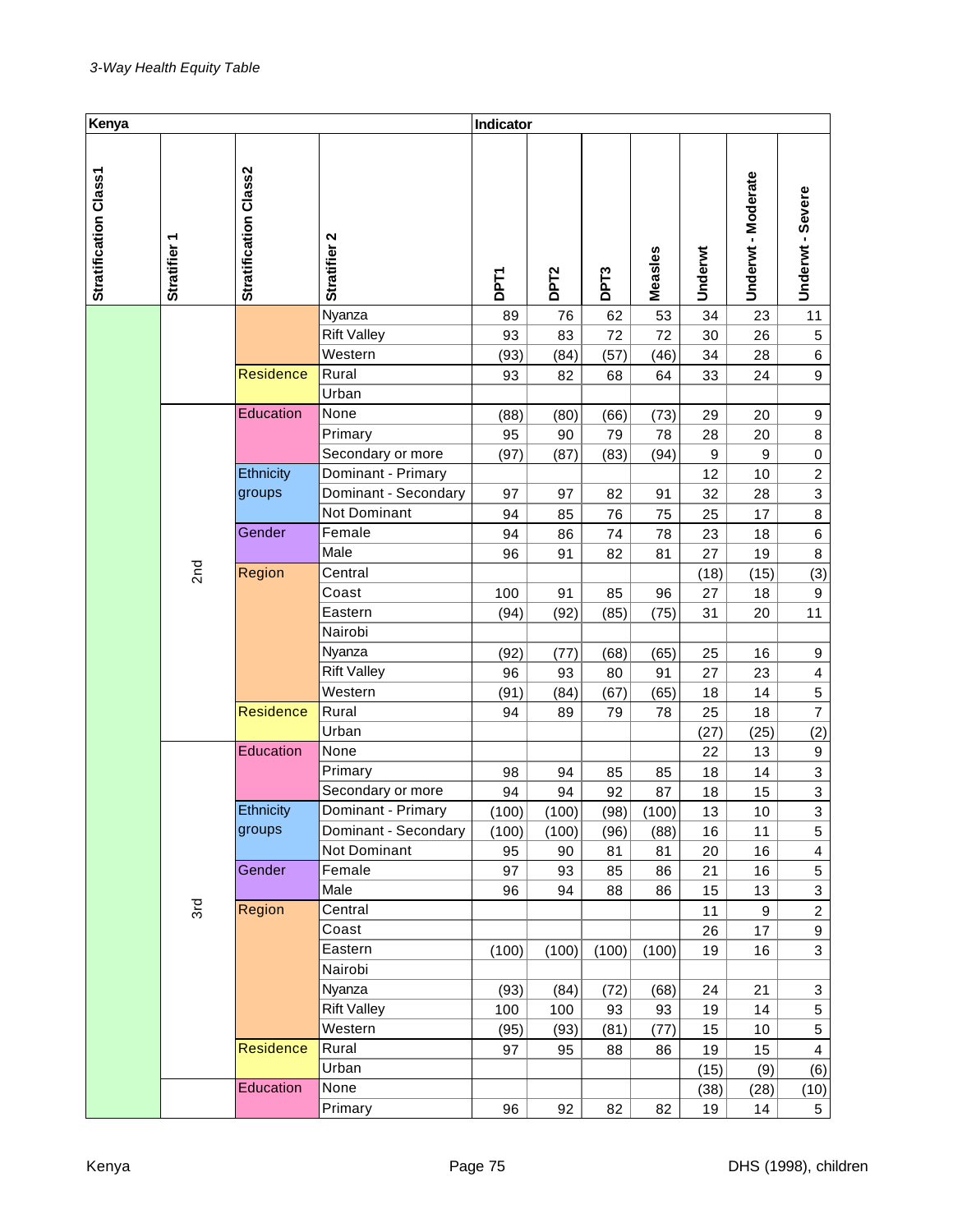| Kenya                 |                           |                       |                      | Indicator   |                  |                  |         |                |                  |                           |
|-----------------------|---------------------------|-----------------------|----------------------|-------------|------------------|------------------|---------|----------------|------------------|---------------------------|
| Stratification Class1 | ٣<br><b>Stratifier</b>    | Stratification Class2 | Stratifier 2         | <b>DPT1</b> | DPT <sub>2</sub> | DPT <sub>3</sub> | Measles | Underwt        | Underwt-Moderate | Underwt - Severe          |
|                       |                           |                       | Secondary or more    | 100         | 100              | 88               | 89      | 9              | 8                | 1                         |
|                       |                           | Ethnicity             | Dominant - Primary   | (100)       | (100)            | (93)             | (98)    | 12             | 8                | $\overline{3}$            |
|                       |                           | groups                | Dominant - Secondary | (100)       | (98)             | (93)             | (88)    | 18             | 16               | $\mathbf{1}$              |
|                       |                           |                       | Not Dominant         | 96          | 93               | 80               | 79      | 18             | 13               | 4                         |
|                       |                           | Gender                | Female               | 99          | 95               | 83               | 88      | 11             | 8                | $\ensuremath{\mathsf{3}}$ |
|                       |                           |                       | Male                 | 96          | 95               | 85               | 81      | 21             | 16               | $\mathbf 5$               |
|                       | 4 <sup>th</sup><br>Region |                       | Central              | (100)       | (100)            | (98)             | (90)    | 15             | 12               | 3                         |
|                       |                           |                       | Coast                | (98)        | (95)             | (86)             | (100)   | 22             | 16               | 6                         |
|                       |                           |                       | Eastern              | (96)        | (93)             | (83)             | (89)    | 21             | 18               | $\overline{\mathbf{4}}$   |
|                       |                           |                       | Nairobi              |             |                  |                  |         |                |                  |                           |
|                       |                           |                       | Nyanza               | (95)        | (90)             | (64)             | (64)    | 17             | 11               | 6                         |
|                       |                           |                       | <b>Rift Valley</b>   | 96          | 96               | 93               | 88      | 12             | 10               | $\ensuremath{\mathsf{3}}$ |
|                       |                           |                       | Western              |             |                  |                  |         | (13)           | (11)             | (1)                       |
|                       |                           | <b>Residence</b>      | Rural                | 98          | 96               | 86               | 81      | 17             | 13               | $\overline{4}$            |
|                       |                           |                       | Urban                | (95)        | (91)             | (77)             | (97)    | 13             | 10               | $\mathsf 3$               |
|                       |                           | Education             | None                 |             |                  |                  |         | (23)           | (14)             | (8)                       |
|                       |                           |                       | Primary              | 96          | 94               | 84               | 87      | 12             | 10               | 3                         |
|                       |                           |                       | Secondary or more    | 99          | 95               | 85               | 93      | $\overline{7}$ | 5                | $\overline{1}$            |
|                       |                           | Ethnicity             | Dominant - Primary   | (100)       | (100)            | (90)             | (100)   | 6              | 5                | $\mathbf{1}$              |
|                       |                           | groups                | Dominant - Secondary |             |                  |                  |         | 12             | $\overline{7}$   | $\mathbf 5$               |
|                       |                           |                       | Not Dominant         | 97          | 93               | 81               | 87      | 11             | 8                | $\overline{c}$            |
|                       |                           | Gender                | Female               | 98          | 97               | 86               | 87      | 10             | 8                | $\overline{c}$            |
|                       | 5th (Highest)             |                       | Male                 | 98          | 93               | 83               | 93      | 9              | 6                | $\overline{c}$            |
|                       |                           | Region                | Central              |             |                  |                  |         | (3)            | (1)              | (2)                       |
|                       |                           |                       | Coast                | (96)        | (83)             | (68)             | (92)    | 14             | 10               | $\overline{4}$            |
|                       |                           |                       | Eastern              |             |                  |                  |         | (8)            | (3)              | (4)                       |
|                       |                           |                       | Nairobi              | (97)        | (94)             | (79)             | (97)    | 11             | 10               | $\mathbf{1}$              |
|                       |                           |                       | Nyanza               |             |                  |                  |         | (7)            | (7)              |                           |
|                       |                           |                       | <b>Rift Valley</b>   | (98)        | (97)             | (98)             | (88)    | 11             | 8                | $\mathbf 3$               |
|                       |                           |                       | Western              |             |                  |                  |         | (6)            | (6)              |                           |
|                       |                           | Residence             | Rural                | 99          | 96               | 91               | 81      | 11             | 8                | 3                         |
|                       |                           |                       | Urban                | 98          | 94               | 82               | 94      | 9              | $\overline{7}$   | $\overline{2}$            |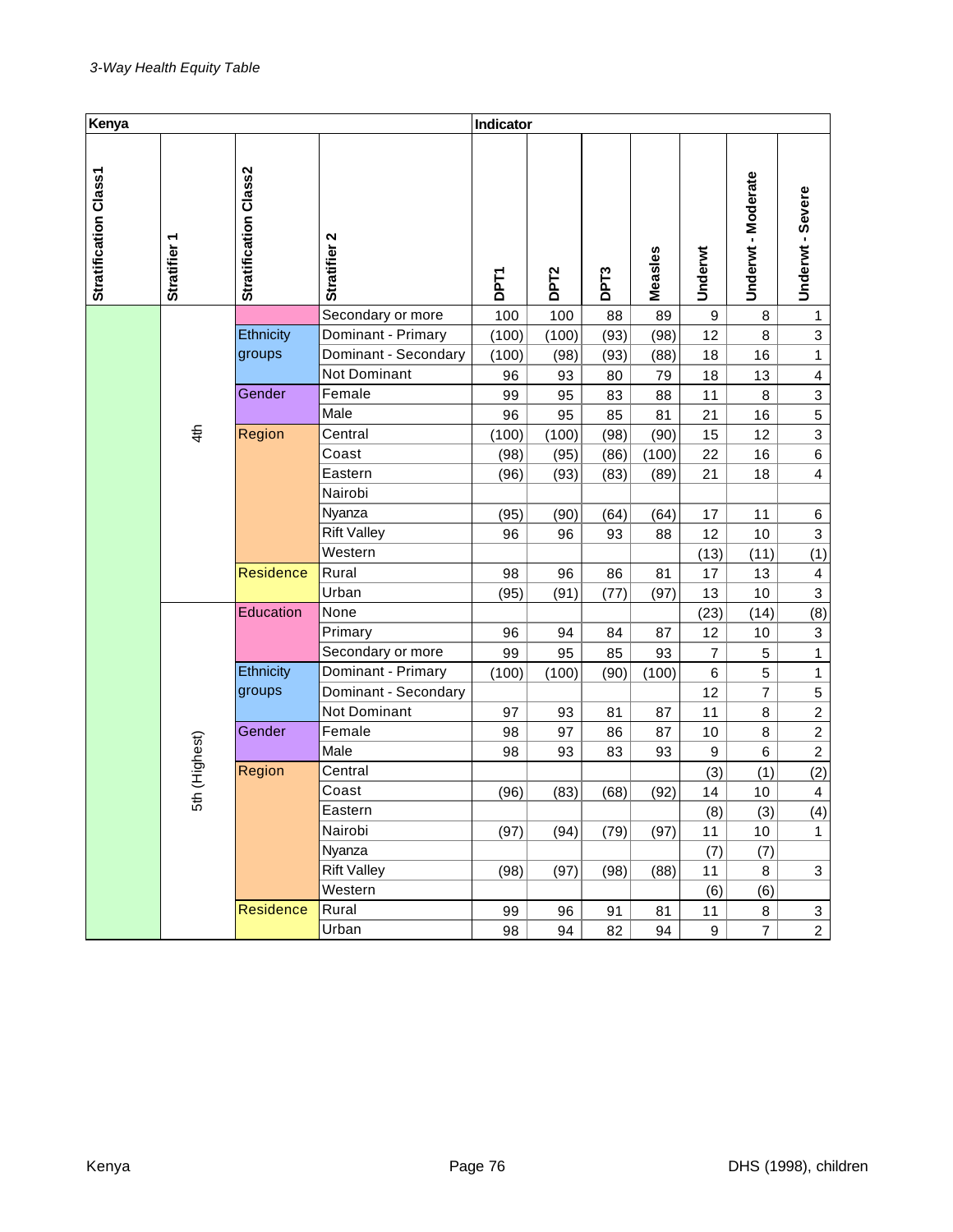| Kenya                     |                        |                                  |                    | Indicator                                              |                          |                                 |                                                              |                                           |                  |                         |                        |                        |                     |
|---------------------------|------------------------|----------------------------------|--------------------|--------------------------------------------------------|--------------------------|---------------------------------|--------------------------------------------------------------|-------------------------------------------|------------------|-------------------------|------------------------|------------------------|---------------------|
| Class#1<br>Stratification | ᠇<br><b>Stratifier</b> | Class#2<br><b>Stratification</b> | Stratifier 2       | Visited Facility in Last Year<br>Access to Health Care | Age at First Intercourse | at First Marriage<br><b>Age</b> | A Healthy<br>Can Have AIDS<br>×,<br>AIDS Knowledge<br>Person | AIDS Knowledge - Use<br>Condom During Sex | CPR - Any Method | -Condom<br><b>CPR</b>   | - Modern Method<br>CPR | Deliv Assist by Doctor | Deliv Assist by SBA |
|                           | None                   | Region                           | Central            | (49)                                                   | (14.3)                   | (19.8)                          | (84)                                                         | (10)                                      | (40)             |                         | (31)                   |                        |                     |
|                           |                        |                                  | Coast              | 55                                                     | 16.3                     | 16.9                            | 85                                                           | 16                                        | 8                |                         | 7                      | 11                     | 22                  |
| Education                 |                        |                                  | Eastern            | 70                                                     | 14.4                     | 16.8                            | 79                                                           | 18                                        | 23               |                         | 15                     | (8)                    | (28)                |
|                           |                        |                                  | Nairobi            |                                                        |                          |                                 |                                                              |                                           |                  |                         |                        |                        |                     |
|                           |                        |                                  | Nyanza             | 33                                                     | 14.2                     | 15.6                            | 89                                                           | 20                                        | 21               |                         | 20                     | (7)                    | (18)                |
|                           |                        |                                  | <b>Rift Valley</b> | 44                                                     | 14.5                     | 16.6                            | 70                                                           | 20                                        | 26               | 1                       | 13                     | 6                      | 26                  |
|                           |                        |                                  | Western            | 37                                                     | 16.0                     | 17.6                            | 71                                                           | 15                                        | 22               |                         | 18                     | (11)                   | (39)                |
|                           |                        | Residence                        | Rural              | 46                                                     | 14.9                     | 16.7                            | 78                                                           | 16                                        | 22               | $\,0\,$                 | 15                     | $\overline{7}$         | 24                  |
|                           |                        |                                  | Urban              | 59                                                     | 15.5                     | 16.9                            | 93                                                           | 32<br>13                                  | 19               | $\overline{c}$          | 17                     | (21)                   | (59)                |
|                           |                        | Wealth by<br>quintiles           | 1st<br>2nd         | 44<br>49                                               | 14.7<br>15.2             | 16.4<br>16.8                    | 75<br>79                                                     | 16                                        | 19<br>16         |                         | 10<br>11               | 5<br>$\overline{5}$    | 16<br>27            |
|                           |                        |                                  | 3rd                | 47                                                     | 14.8                     | 17.2                            | 80                                                           | 22                                        | 26               |                         | 24                     | 12                     | 32                  |
|                           |                        |                                  | 4th                | 50                                                     | 14.9                     | 16.3                            | 86                                                           | 22                                        | 29               | 2                       | 24                     | (7)                    | (55)                |
|                           |                        |                                  | 5th                | 56                                                     | 15.8                     | 17.6                            | 91                                                           | 29                                        | 25               | $\overline{c}$          | 22                     | (30)                   | (57)                |
|                           |                        | Poverty                          | Not Poor           |                                                        |                          |                                 |                                                              |                                           |                  |                         |                        | 12                     | 40                  |
|                           |                        | Line                             | Poor               |                                                        |                          |                                 |                                                              |                                           |                  |                         |                        | $\,6$                  | 19                  |
|                           | Primary                | Region                           | Central            | 41                                                     | 15.7                     | 19.3                            | 93                                                           | 30                                        | 46               | 1                       | 40                     | 13                     | 62                  |
|                           |                        |                                  | Coast              | 62                                                     | 16.3                     | 17.1                            | 88                                                           | 45                                        | 20               | 1                       | 19                     | 12                     | 38                  |
|                           |                        |                                  | Eastern            | 71                                                     | 15.5                     | 18.8                            | 73                                                           | 31                                        | 32               | $\overline{c}$          | 24                     | 11                     | 40                  |
|                           |                        |                                  | Nairobi            | 47                                                     | 15.3                     | 18.3                            | 89                                                           | 48                                        | 31               | $\overline{c}$          | 27                     | 22                     | 60                  |
|                           |                        |                                  | Nyanza             | 43                                                     | 14.7                     | 16.9                            | 86                                                           | 37                                        | 18               | 1                       | 15                     | $\,6$                  | 32                  |
|                           |                        |                                  | <b>Rift Valley</b> | 44                                                     | 15.8                     | 17.7                            | 82                                                           | 34                                        | 25               | $\overline{\mathbf{c}}$ | 19                     | 8                      | 29                  |
|                           |                        |                                  | Western            | 34                                                     | 16.0                     | 17.7                            | 63                                                           | 34                                        | 17               | 1                       | 12                     | $\overline{5}$         | 26                  |
|                           |                        | Residence                        | Rural              | 48                                                     | 15.5                     | 17.9                            | 79                                                           | 33                                        | 25               | 1                       | 20                     | 8                      | 33                  |
|                           |                        |                                  | Urban              | 50                                                     | 15.6                     | 18.0                            | 88                                                           | 48                                        | 32               | 1                       | 27                     | 18                     | $\overline{58}$     |
|                           |                        | Wealth by                        | 1st                | 44                                                     | 15.2                     | 17.3                            | 77                                                           | 28                                        | 15               | 1                       | 10                     | 5                      | 23                  |
|                           |                        | quintiles                        | 2nd                | 51                                                     | 15.4                     | 17.7                            | 77                                                           | 30                                        | 25               | 2                       | 19                     | 8                      | 31                  |
|                           |                        |                                  | 3rd<br>4th         | 50<br>53                                               | 15.8<br>15.4             | 18.2<br>18.2                    | 83<br>84                                                     | 36<br>40                                  | 27<br>34         | 1<br>1                  | 21<br>29               | 9<br>11                | 36<br>49            |
|                           |                        |                                  | 5th                | 45                                                     | 15.8                     | 18.1                            | 85                                                           | 46                                        | 33               | $\overline{c}$          | 29                     | 24                     | 66                  |
|                           |                        | Poverty                          | Not Poor           |                                                        |                          |                                 |                                                              |                                           |                  |                         |                        | 12                     | 45                  |
|                           |                        | Line                             | Poor               |                                                        |                          |                                 |                                                              |                                           |                  |                         |                        | 5                      | 24                  |
|                           | Secondary              | Region                           | Central            | 44                                                     | 17.1                     | 21.0                            | 97                                                           | 37                                        | 48               | 2                       | 41                     | 26                     | 90                  |
|                           | or more                |                                  | Coast              | 61                                                     | 18.7                     | 20.1                            | 95                                                           | 52                                        | 29               | 2                       | 24                     | 27                     | 61                  |
|                           |                        |                                  | Eastern            | 82                                                     | 17.4                     | 20.9                            | 89                                                           | 43                                        | 46               | 3                       | 36                     | 23                     | 80                  |
|                           |                        |                                  | Nairobi            | 54                                                     | 17.5                     | 21.3                            | 97                                                           | 64                                        | 50               | 4                       | 39                     | 42                     | 95                  |
|                           |                        |                                  | Nyanza             | 54                                                     | 16.3                     | 20.0                            | 94                                                           | 48                                        | 30               | 1                       | 26                     | 14                     | 62                  |
|                           |                        |                                  | <b>Rift Valley</b> | 51                                                     | 18.0                     | 20.9                            | 95                                                           | 47                                        | 40               | 1                       | 30                     | 24                     | 77                  |
|                           |                        |                                  | Western            | 37                                                     | 18.1                     | 20.0                            | 79                                                           | 54                                        | 34               | 1                       | 22                     | 12                     | 47                  |
|                           |                        | <b>Residence</b>                 | Rural              | 55                                                     | 17.3                     | 20.5                            | 90                                                           | 44                                        | 37               | 2                       | 29                     | 18                     | 65                  |
|                           |                        |                                  | Urban              | 54                                                     | 17.5                     | 20.9                            | 96                                                           | 59                                        | 46               | 3                       | 36                     | 31                     | 88                  |
|                           |                        | Wealth by                        | 1st                | 61                                                     | 16.4                     | 20.1                            | 85                                                           | 35                                        | 24               | $\overline{0}$          | 17                     | 10                     | 41                  |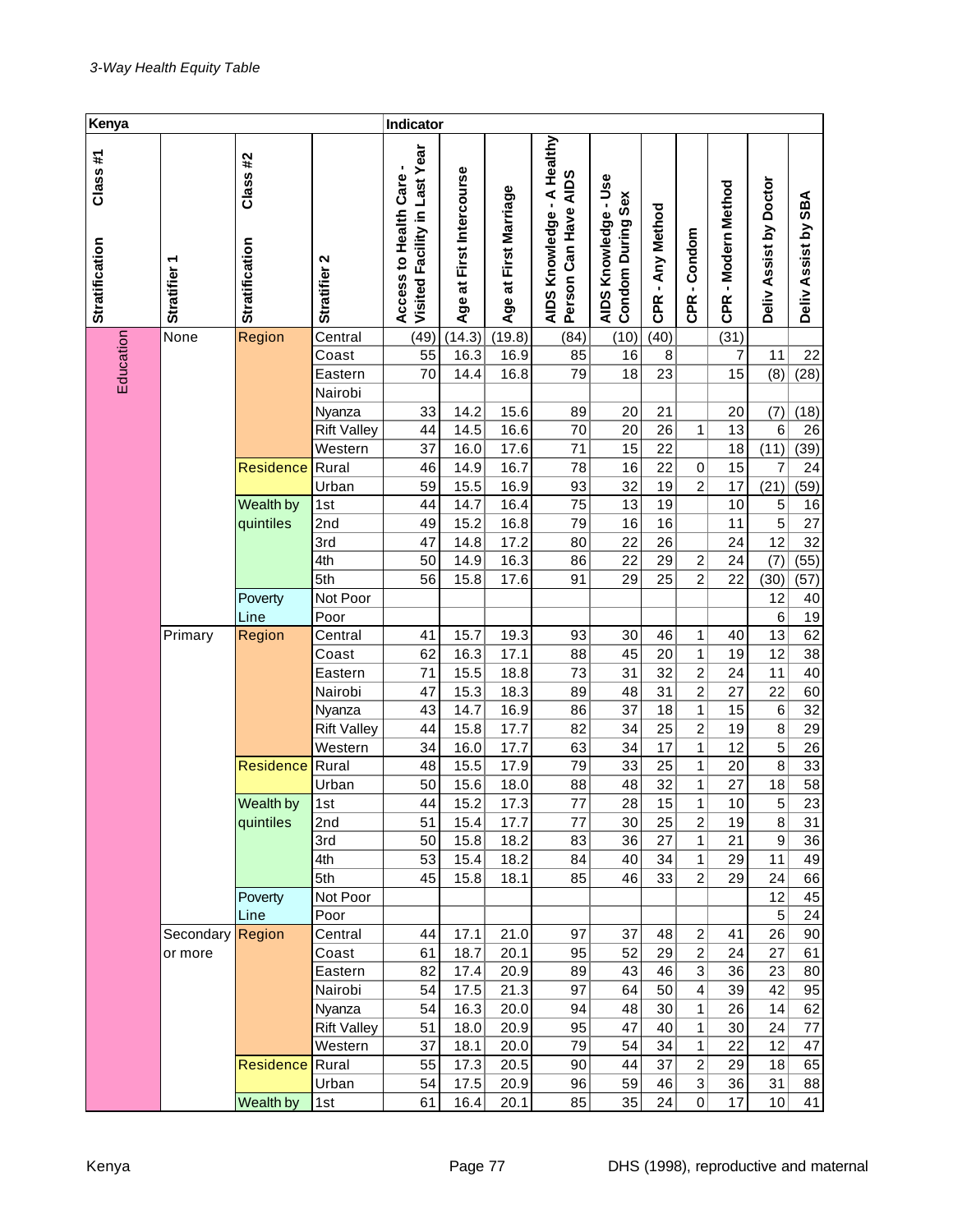| Kenya                            |              |                                  |              | Indicator                                              |                          |                       |                                                           |                                           |                           |                 |                     |                           |                     |
|----------------------------------|--------------|----------------------------------|--------------|--------------------------------------------------------|--------------------------|-----------------------|-----------------------------------------------------------|-------------------------------------------|---------------------------|-----------------|---------------------|---------------------------|---------------------|
| Class#1<br><b>Stratification</b> | Stratifier 1 | Class#2<br><b>Stratification</b> | Stratifier 2 | Visited Facility in Last Year<br>Access to Health Care | Age at First Intercourse | Age at First Marriage | A Healthy<br>Person Can Have AIDS<br>×,<br>AIDS Knowledge | AIDS Knowledge - Use<br>Condom During Sex | CPR - Any Method          | -Condom<br>CPR. | CPR - Modern Method | Doctor<br>Deliv Assist by | Deliv Assist by SBA |
|                                  |              | quintiles                        | 2nd          | 56                                                     | 17.1                     | 20.0                  | 87                                                        | 50                                        | 28                        | 3               | 24                  | 11                        | 51                  |
|                                  |              |                                  | 3rd          | 48                                                     | 17.3                     | 20.1                  | 89                                                        | 46                                        | 35                        | $\overline{c}$  | 26                  | 20                        | 63                  |
|                                  |              |                                  | 4th          | 54                                                     | 17.0                     | 20.5                  | 90                                                        | 46                                        | 38                        | 1               | 30                  | 21                        | 72                  |
|                                  | Secondary    |                                  | 5th          | 56                                                     | 17.8                     | 21.1                  | 96                                                        | 54                                        | 47                        | 3               | 38                  | 31                        | 90                  |
|                                  | or more      | Poverty                          | Not Poor     |                                                        |                          |                       |                                                           |                                           |                           |                 |                     | 25                        | 77                  |
|                                  |              | Line                             | Poor         |                                                        |                          |                       |                                                           |                                           |                           |                 |                     | $\boldsymbol{9}$          | 43                  |
| Region                           | Central      | Education                        | None         | (49)                                                   | (14.3)                   | (19.8)                | (84)                                                      | (10)                                      | (40)                      |                 | (31)                |                           |                     |
|                                  |              |                                  | Primary      | 41                                                     | 15.7                     | 19.3                  | 93                                                        | 30                                        | 46                        | 1               | 40                  | 13                        | 62                  |
|                                  |              |                                  | Secondar     | 44                                                     | 17.1                     | 21.0                  | 97                                                        | 37                                        | 48                        | $\overline{c}$  | 41                  | 26                        | 90                  |
|                                  |              | Residence                        | Rural        | 43                                                     | 16.1                     | 19.8                  | 94                                                        | 30                                        | 46                        | 1               | 40                  | 16                        | 67                  |
|                                  |              |                                  | Urban        | 40                                                     | (16.1)                   | (19.6)                | 94                                                        | 47                                        | 49                        | 5               | 44                  |                           |                     |
|                                  |              | Wealth by<br>quintiles           | 1st<br>2nd   | 40                                                     | 15.5                     | 19.4                  | 88                                                        | 22                                        | 39                        |                 | 34                  | 10                        |                     |
|                                  |              | 3rd                              | 42           | 16.2                                                   | 19.8                     | 93                    | 32                                                        | 40                                        | 2                         | 32              | 13                  | 56<br>53                  |                     |
|                                  |              |                                  | 4th          | 41                                                     | 16.0                     | 19.7                  | 95                                                        | 32                                        | 51                        | 1               | 44                  | 12                        | 80                  |
|                                  |              |                                  | 5th          | 43                                                     | 16.4                     | 20.5                  | 97                                                        | 36                                        | 50                        | $\overline{c}$  | 47                  | 30                        | 87                  |
|                                  |              | Poverty                          | Not Poor     |                                                        |                          |                       |                                                           |                                           |                           |                 |                     | 16                        | 70                  |
|                                  |              | Line                             | Poor         |                                                        |                          |                       |                                                           |                                           |                           |                 |                     |                           |                     |
|                                  | Coast        | Education                        | None         | 55                                                     | 16.3                     | 16.9                  | 85                                                        | 16                                        | 8                         |                 | 7                   | 11                        | 22                  |
|                                  |              |                                  | Primary      | 62                                                     | 16.3                     | 17.1                  | 88                                                        | 45                                        | 20                        | 1               | 19                  | 12                        | 38                  |
|                                  |              |                                  | Secondar     | 61                                                     | 18.7                     | 20.1                  | 95                                                        | 52                                        | 29                        | $\overline{c}$  | 24                  | 27                        | 61                  |
|                                  |              | Residence                        | Rural        | 60                                                     | 16.8                     | 17.4                  | 85                                                        | 34                                        | 12                        | $\mathbf 0$     | 11                  | 7                         | 22                  |
|                                  |              |                                  | Urban        | 58                                                     | 16.7                     | 17.8                  | 94                                                        | 43                                        | 26                        | $\overline{c}$  | 24                  | 26                        | 60                  |
|                                  |              | Wealth by                        | 1st          | 54                                                     | 16.5                     | 17.1                  | 71                                                        | 13                                        | $\ensuremath{\mathsf{3}}$ |                 | 3                   | 1                         | $\overline{7}$      |
|                                  |              | quintiles                        | 2nd          | 62                                                     | 16.5                     | 17.2                  | 86                                                        | 30                                        | 11                        | 1               | 10                  | $\overline{\mathbf{4}}$   | 25                  |
|                                  |              |                                  | 3rd          | 57                                                     | 16.6                     | 17.6                  | 90                                                        | 51                                        | 17                        |                 | 14                  | $\overline{9}$            | $\overline{29}$     |
|                                  |              |                                  | 4th          | 59                                                     | 16.0                     | 16.9                  | 91                                                        | 52                                        | 23                        | $\mathbf 0$     | 22                  | 12                        | 44                  |
|                                  |              |                                  | 5th          | 61                                                     | 17.8                     | 18.6                  | 96                                                        | 46                                        | 29                        | $\overline{2}$  | 26                  | 39                        | 68                  |
|                                  |              | Poverty                          | Not Poor     |                                                        |                          |                       |                                                           |                                           |                           |                 |                     | 21                        | 49                  |
|                                  |              | Line                             | Poor         |                                                        |                          |                       |                                                           |                                           |                           |                 |                     | $\boldsymbol{2}$          | 14                  |
|                                  | Eastern      | Education                        | None         | 70                                                     | 14.4                     | 16.8                  | 79                                                        | 18                                        | 23                        |                 | 15                  | (8)                       | (28)                |
|                                  |              |                                  | Primary      | 71                                                     | 15.5                     | 18.8                  | 73                                                        | 31                                        | 32                        | 2               | 24                  | 11                        | 40                  |
|                                  |              |                                  | Secondar     | 82                                                     | 17.4                     | 20.9                  | 89                                                        | 43                                        | 46                        | 3               | 36                  | 23                        | 80                  |
|                                  |              | <b>Residence</b>                 | Rural        | 74                                                     | 15.8                     | 19.1                  | 76                                                        | 30                                        | 33                        | $\overline{c}$  | 25                  | 12                        | 46                  |
|                                  |              |                                  | Urban        | 70                                                     | 16.3                     | 18.9                  | 86                                                        | 54                                        | 45                        | $\overline{c}$  | 33                  | (24)                      | (70)                |
|                                  |              | Wealth by                        | 1st          | 69                                                     | 15.0                     | 18.2                  | 74                                                        | 19                                        | 22                        | 2               | 12                  | 4                         | 29                  |
|                                  |              | quintiles                        | 2nd          | 77                                                     | 15.5                     | 19.0                  | 72                                                        | 27                                        | 31                        | $\overline{2}$  | 23                  | 15                        | 41                  |
|                                  |              |                                  | 3rd          | 72                                                     | 15.9                     | 18.9                  | 78                                                        | 32                                        | 33                        | 3               | 25                  | 15                        | 47                  |
|                                  |              |                                  | 4th          | 76                                                     | 15.9                     | 19.1                  | 77                                                        | 37                                        | 38                        | 1               | 32                  | 15                        | 59                  |
|                                  |              |                                  | 5th          | 72                                                     | 17.1                     | 20.1                  | 88                                                        | 47                                        | 48                        | 3               | 38                  | 24                        | 81                  |
|                                  |              | Poverty                          | Not Poor     |                                                        |                          |                       |                                                           |                                           |                           |                 |                     | 16                        | 56                  |
|                                  |              | Line                             | Poor         |                                                        |                          |                       |                                                           |                                           |                           |                 |                     | 8 <sup>1</sup>            | 31                  |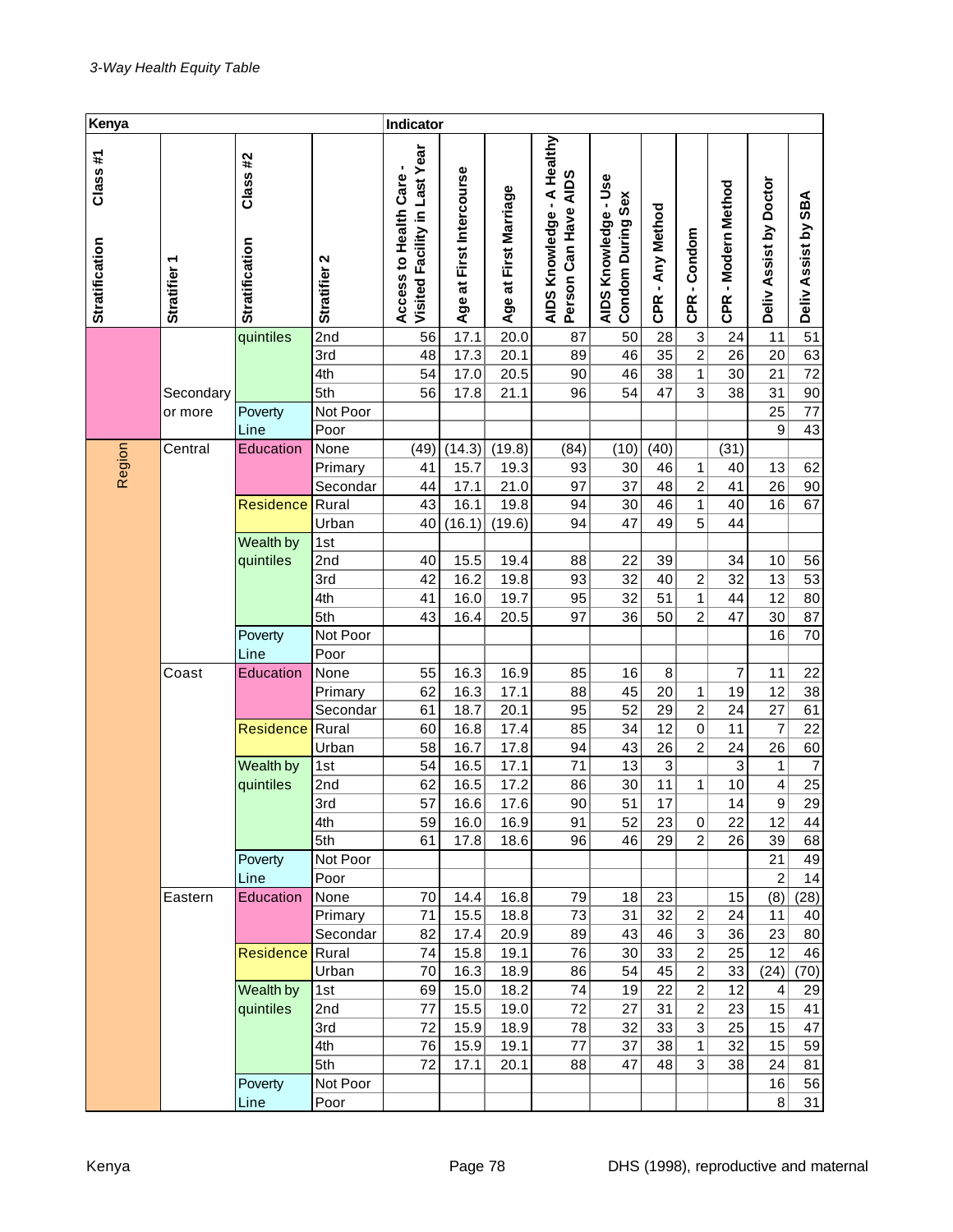| Kenya                            |                        |                                  |                     | Indicator                                              |                          |                       |                                                           |                                                  |                  |                 |                     |                           |                     |
|----------------------------------|------------------------|----------------------------------|---------------------|--------------------------------------------------------|--------------------------|-----------------------|-----------------------------------------------------------|--------------------------------------------------|------------------|-----------------|---------------------|---------------------------|---------------------|
| Class#1<br><b>Stratification</b> | ٣<br><b>Stratifier</b> | Class#2<br><b>Stratification</b> | Stratifier 2        | Visited Facility in Last Year<br>Access to Health Care | Age at First Intercourse | Age at First Marriage | A Healthy<br>Person Can Have AIDS<br>×,<br>AIDS Knowledge | AIDS Knowledge - Use<br><b>Condom During Sex</b> | CPR - Any Method | -Condom<br>CPR. | CPR - Modern Method | Deliv Assist by Doctor    | Deliv Assist by SBA |
|                                  | Nairobi                | Education                        | None                |                                                        |                          |                       |                                                           |                                                  |                  |                 |                     |                           |                     |
|                                  |                        |                                  | Primary             | 47                                                     | 15.3                     | 18.3                  | 89                                                        | 48                                               | 31               | 2               | 27                  | 22                        | 60                  |
|                                  |                        |                                  | Secondar            | 54                                                     | 17.5                     | 21.3                  | 97                                                        | 64                                               | 50               | 4               | 39                  | 42                        | 95                  |
|                                  |                        | <b>Residence</b>                 | Urban               | 51                                                     | 16.4                     | 19.9                  | 93                                                        | 57                                               | 42               | 3               | 34                  | 32                        | 78                  |
|                                  |                        | Wealth by                        | 2nd                 |                                                        |                          |                       |                                                           |                                                  |                  |                 |                     |                           |                     |
|                                  |                        | quintiles                        | 3rd                 |                                                        |                          |                       |                                                           |                                                  |                  |                 |                     |                           |                     |
|                                  | Nairobi                |                                  | 4th                 | (53)                                                   | (15.1)                   | (19.4)                | (93)                                                      | (49)                                             | (35)             | (5)             | (28)                |                           |                     |
|                                  |                        |                                  | 5th                 | 51                                                     | 16.7                     | 20.0                  | 93                                                        | 58                                               | 43               | 3               | 36                  | 35                        | 83                  |
|                                  |                        | Poverty                          | Not Poor            |                                                        |                          |                       |                                                           |                                                  |                  |                 |                     | 32                        | 78                  |
|                                  | Nyanza                 | Education                        | None                | 33                                                     | 14.2                     | 15.6                  | 89                                                        | 20<br>37                                         | 21               |                 | 20                  | (7)                       | (18)                |
|                                  |                        |                                  | Primary<br>Secondar | 43<br>54                                               | 14.7<br>16.3             | 16.9<br>20.0          | 86<br>94                                                  | 48                                               | 18<br>30         | 1<br>1          | 15<br>26            | 6<br>14                   | 32<br>62            |
|                                  |                        | Residence                        | Rural               | 43                                                     | 14.9                     | 17.1                  | 88                                                        | 37                                               | 20               | 1               | 17                  | 8                         | 34                  |
|                                  |                        |                                  | Urban               | 54                                                     | 16.0                     | 19.4                  | 94                                                        | 46                                               | 30               | 1               | 23                  | $\boldsymbol{9}$          | 68                  |
|                                  |                        | Wealth by                        | 1st                 | 40                                                     | 14.6                     | 17.0                  | 86                                                        | 33                                               | 14               | $\mathbf 0$     | 12                  | $\overline{\mathbf{4}}$   | 23                  |
|                                  |                        | quintiles                        | 2nd                 | 45                                                     | 14.7                     | 16.6                  | 87                                                        | 37                                               | 20               | 1               | 16                  | 7                         | 35                  |
|                                  |                        |                                  | 3rd                 | 47                                                     | 15.5                     | 17.2                  | 90                                                        | 37                                               | 24               | $\pmb{0}$       | 21                  | 10                        | 44                  |
|                                  |                        |                                  | 4th                 | 44                                                     | 15.2                     | 17.8                  | 91                                                        | 42                                               | 27               | $\overline{c}$  | 22                  | 9                         | 51                  |
|                                  |                        |                                  | 5th                 | 48                                                     | 16.4                     | 20.3                  | 94                                                        | 49                                               | 33               | 1               | 27                  | (21)                      | (90)                |
|                                  |                        | Poverty                          | Not Poor            |                                                        |                          |                       |                                                           |                                                  |                  |                 |                     | 11                        | 52                  |
|                                  |                        | Line                             | Poor                |                                                        |                          |                       |                                                           |                                                  |                  |                 |                     | 4                         | 24                  |
|                                  | <b>Rift Valley</b>     | Education                        | None                | 44                                                     | 14.5                     | 16.6                  | 70                                                        | 20                                               | 26               | 1               | 13                  | 6                         | 26                  |
|                                  |                        |                                  | Primary             | 44                                                     | 15.8                     | 17.7                  | 82                                                        | 34                                               | 25               | $\overline{c}$  | 19                  | 8                         | 29                  |
|                                  |                        |                                  | Secondar            | 51                                                     | 18.0                     | 20.9                  | 95                                                        | 47                                               | 40               | 1               | 30                  | 24                        | 77                  |
|                                  |                        | Residence                        | Rural               | 45                                                     | 16.0                     | 18.0                  | 82                                                        | 33                                               | 27               | 1               | 19                  | 10                        | 35                  |
|                                  |                        |                                  | Urban               | 50                                                     | 17.0                     | 19.5                  | 95                                                        | 51                                               | 39               | $\overline{2}$  | $\overline{32}$     | 23                        | $\overline{77}$     |
|                                  |                        | Wealth by                        | 1st                 | 39                                                     | 15.2                     | 17.0                  | 76                                                        | 23                                               | 20               | $\pmb{0}$       | 9                   | $\boldsymbol{9}$          | 22                  |
|                                  |                        | quintiles                        | 2nd                 | 48                                                     | 16.2                     | 18.0                  | 78                                                        | 28                                               | 26               | $\overline{c}$  | 19                  | 8                         | 29                  |
|                                  |                        |                                  | 3rd                 | 46                                                     | 16.0                     | 18.2                  | 88                                                        | 39                                               | 26               | 1               | 19                  | 11                        | 40                  |
|                                  |                        |                                  | 4th                 | 52                                                     | 16.2                     | 18.4                  | 86                                                        | 41                                               | 30               | 1               | 22                  | 16                        | 51                  |
|                                  |                        |                                  | 5th                 | 45                                                     | 17.3                     | 19.9                  | 91                                                        | 49                                               | 44               | 3               | 36                  | 18                        | 77                  |
|                                  |                        | Poverty                          | Not Poor            |                                                        |                          |                       |                                                           |                                                  |                  |                 |                     | 13                        | 50                  |
|                                  | Western                | Line<br>Education                | Poor                |                                                        |                          |                       |                                                           | 15                                               |                  |                 |                     | 9                         | 24                  |
|                                  |                        |                                  | None<br>Primary     | 37<br>34                                               | 16.0<br>16.0             | 17.6<br>17.7          | 71<br>63                                                  | 34                                               | 22<br>17         | 1               | 18<br>12            | (11)<br>5                 | (39)<br>26          |
|                                  |                        |                                  | Secondar            | 37                                                     | 18.1                     | 20.0                  | 79                                                        | 54                                               | 34               | 1               | 22                  | 12                        | 47                  |
|                                  |                        | Residence                        | Rural               | 35                                                     | 16.6                     | 18.3                  | 68                                                        | 35                                               | 21               | 1               | 15                  | $6 \mid$                  | 30                  |
|                                  |                        |                                  | Urban               | 42                                                     | 17.5                     | (18.8)                | 76                                                        | 62                                               | 37               | $\overline{c}$  | 26                  | (17)                      | (59)                |
|                                  |                        | Wealth by                        | 1st                 | 35                                                     | 15.9                     | 17.4                  | 65                                                        | 26                                               | 16               | 1               | 10                  | 4                         | 27                  |
|                                  |                        | quintiles                        | 2nd                 | 37                                                     | 16.5                     | 18.3                  | 67                                                        | 32                                               | 21               | 1               | 14                  | $\ensuremath{\mathsf{3}}$ | 24                  |
|                                  |                        |                                  | 3rd                 | 35                                                     | 16.6                     | 18.4                  | 67                                                        | 41                                               | 24               | 1               | 18                  | 9                         | 33                  |
|                                  |                        |                                  | 4th                 | 31                                                     | 17.2                     | 19.2                  | 73                                                        | 53                                               | 33               | $\overline{c}$  | 26                  | 9                         | 42                  |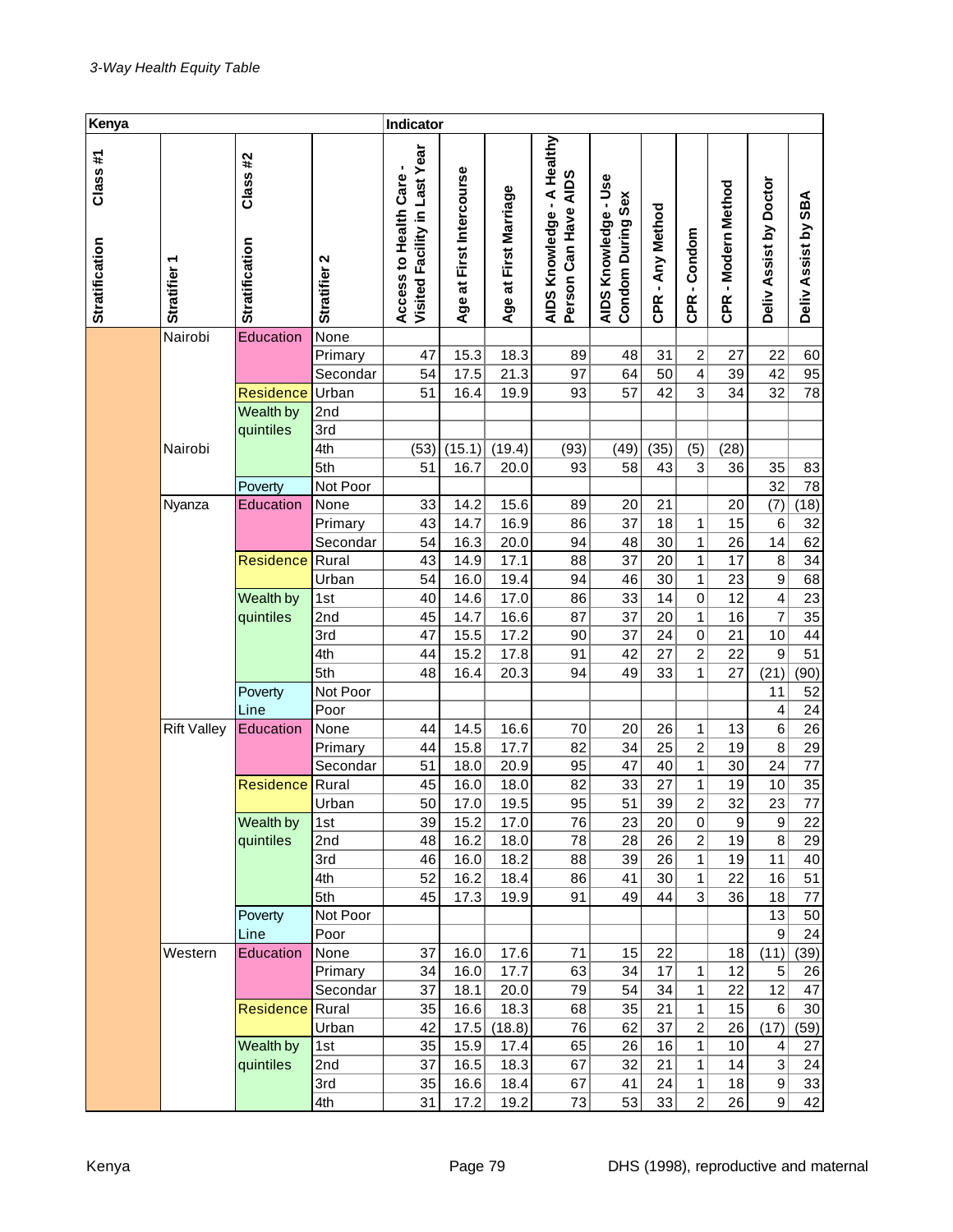| Kenya                            |                   |                                  |                    | Indicator                                              |                          |                       |                                                                       |                                           |                           |                                              |                              |                         |                       |
|----------------------------------|-------------------|----------------------------------|--------------------|--------------------------------------------------------|--------------------------|-----------------------|-----------------------------------------------------------------------|-------------------------------------------|---------------------------|----------------------------------------------|------------------------------|-------------------------|-----------------------|
| Class#1<br><b>Stratification</b> | <b>Stratifier</b> | Class#2<br><b>Stratification</b> | Stratifier 2       | Visited Facility in Last Year<br>Access to Health Care | Age at First Intercourse | Age at First Marriage | A Healthy<br>Person Can Have AIDS<br>$\blacksquare$<br>AIDS Knowledge | AIDS Knowledge - Use<br>Condom During Sex | CPR - Any Method          | Condom<br>$\blacksquare$<br>CPR <sup>1</sup> | -Modern Method<br><b>CPR</b> | Deliv Assist by Doctor  | Deliv Assist by SBA   |
|                                  |                   |                                  | $\overline{5th}$   | 40                                                     | 17.9                     | 19.7                  | 77                                                                    | 44                                        | 24                        |                                              | 16                           | (21)                    | (69)                  |
|                                  |                   | Poverty                          | Not Poor           |                                                        |                          |                       |                                                                       |                                           |                           |                                              |                              | 10                      | 39                    |
|                                  |                   | Line                             | Poor               |                                                        |                          |                       |                                                                       |                                           |                           |                                              |                              | 4                       | 26                    |
|                                  | Rural             | Education                        | None               | 46                                                     | 14.9                     | 16.7                  | 78                                                                    | 16                                        | 22                        | 0                                            | 15                           | $\overline{7}$          | 24                    |
| Residence                        |                   |                                  | Primary            | 48                                                     | 15.5                     | 17.9                  | 79                                                                    | 33                                        | 25                        | $\mathbf{1}$                                 | 20                           | $\bf 8$                 | $\overline{33}$       |
|                                  |                   |                                  | Secondar           | 55                                                     | 17.3                     | 20.5                  | 90                                                                    | 44                                        | 37                        | $\overline{\mathbf{c}}$                      | 29                           | 18                      | 65                    |
|                                  |                   | Region                           | Central            | 43                                                     | 16.1                     | 19.8                  | 94                                                                    | 30                                        | 46                        | $\overline{1}$                               | 40                           | 16                      | 67                    |
|                                  |                   |                                  | Coast              | 60                                                     | 16.8                     | 17.4                  | 85                                                                    | 34                                        | 12                        | $\mathsf{O}\xspace$                          | 11                           | 7                       | 22                    |
|                                  |                   |                                  | Eastern            | 74                                                     | 15.8                     | 19.1                  | 76                                                                    | 30<br>37                                  | 33                        | $\overline{2}$<br>$\mathbf{1}$               | 25<br>17                     | 12                      | 46                    |
|                                  | Rural             |                                  | Nyanza             | 43                                                     | 14.9                     | 17.1                  | 88                                                                    |                                           | 20                        |                                              | 19                           | $\bf 8$                 | 34<br>$\overline{35}$ |
|                                  |                   |                                  | <b>Rift Valley</b> | 45                                                     | 16.0                     | 18.0                  | 82                                                                    | 33<br>35                                  | 27                        | $\mathbf{1}$                                 | 15                           | 10                      |                       |
|                                  |                   |                                  | Western            | 35                                                     | 16.6                     | 18.3                  | 68                                                                    |                                           | 21                        | $\mathbf{1}$                                 |                              | $\,6$<br>$\overline{5}$ | 30<br>23              |
|                                  | Wealth by         | 1st                              |                    |                                                        |                          |                       |                                                                       |                                           |                           |                                              | 8                            | $\overline{33}$         |                       |
|                                  |                   | quintiles                        | 2nd<br>3rd         |                                                        |                          |                       |                                                                       |                                           |                           |                                              |                              | 12                      | 41                    |
|                                  |                   |                                  | 4th                |                                                        |                          |                       |                                                                       |                                           |                           |                                              |                              | 13                      | $\overline{56}$       |
|                                  |                   |                                  | 5th                |                                                        |                          |                       |                                                                       |                                           |                           |                                              |                              | 22                      | 74                    |
|                                  |                   |                                  | Not Poor           |                                                        |                          |                       |                                                                       |                                           |                           |                                              |                              | 13                      | 49                    |
|                                  |                   | Poverty<br>Line                  | Poor               |                                                        |                          |                       |                                                                       |                                           |                           |                                              |                              | 6                       | 25                    |
|                                  | Urban             | Education                        | None               | 59                                                     | 15.5                     | 16.9                  | 93                                                                    | 32                                        | 19                        | $\overline{c}$                               | 17                           | (21)                    | (59)                  |
|                                  |                   |                                  | Primary            | 50                                                     | 15.6                     | 18.0                  | 88                                                                    | 48                                        | 32                        | $\mathbf{1}$                                 | 27                           | 18                      | 58                    |
|                                  |                   |                                  | Secondar           | 54                                                     | 17.5                     | 20.9                  | 96                                                                    | 59                                        | 46                        | $\overline{3}$                               | 36                           | 31                      | 88                    |
|                                  |                   | Region                           | Central            | 40                                                     | (16.1)                   | (19.6)                | 94                                                                    | 47                                        | 49                        | $\overline{5}$                               | 44                           |                         |                       |
|                                  |                   |                                  | Coast              | 58                                                     | 16.7                     | 17.8                  | 94                                                                    | 43                                        | 26                        | $\overline{2}$                               | 24                           | 26                      | 60                    |
|                                  |                   |                                  | Eastern            | 70                                                     | 16.3                     | 18.9                  | 86                                                                    | 54                                        | 45                        | $\overline{2}$                               | 33                           | (24)                    | (70)                  |
|                                  |                   |                                  | Nairobi            | 51                                                     | 16.4                     | 19.9                  | 93                                                                    | 57                                        | 42                        | $\overline{3}$                               | 34                           | 32                      | 78                    |
|                                  |                   |                                  | Nyanza             | 54                                                     | 16.0                     | 19.4                  | 94                                                                    | 46                                        | 30                        | 1                                            | 23                           | $\boldsymbol{9}$        | 68                    |
|                                  |                   |                                  | <b>Rift Valley</b> | 50                                                     | 17.0                     | 19.5                  | 95                                                                    | 51                                        | 39                        | $\overline{2}$                               | 32                           | 23                      | 77                    |
|                                  |                   |                                  | Western            | 42                                                     | 17.5                     | (18.8)                | 76                                                                    | 62                                        | 37                        | $\overline{2}$                               | 26                           | (17)                    | (59)                  |
|                                  |                   | Wealth by                        | 1st                |                                                        |                          |                       |                                                                       |                                           |                           |                                              |                              |                         |                       |
|                                  |                   | quintiles                        | 2nd                |                                                        |                          |                       |                                                                       |                                           |                           |                                              |                              | (6)                     | (49)                  |
|                                  |                   |                                  | 3rd                |                                                        |                          |                       |                                                                       |                                           |                           |                                              |                              | 12                      | 50                    |
|                                  |                   |                                  | 4th                |                                                        |                          |                       |                                                                       |                                           |                           |                                              |                              | 14                      | 57                    |
|                                  |                   |                                  | 5th                |                                                        |                          |                       |                                                                       |                                           |                           |                                              |                              | 32                      | 83                    |
|                                  |                   | Poverty                          | Not Poor           |                                                        |                          |                       |                                                                       |                                           |                           |                                              |                              | 24                      | 72                    |
|                                  |                   | Line                             | Poor               |                                                        |                          |                       |                                                                       |                                           |                           |                                              |                              | (9)                     | (40)                  |
|                                  | 1st               | Education                        | None               | 44                                                     | 14.7                     | 16.4                  | 75                                                                    | 13                                        | 19                        |                                              | 10                           | $\,$ 5 $\,$             | 16                    |
|                                  | (lowest)          |                                  | Primary            | 44                                                     | 15.2                     | 17.3                  | $77 \,$                                                               | 28                                        | 15                        | 1                                            | 10                           | $\overline{5}$          | 23                    |
|                                  |                   |                                  | Secondar           | 61                                                     | 16.4                     | 20.1                  | 85                                                                    | 35                                        | 24                        | 0                                            | 17                           | 10                      | 41                    |
|                                  |                   | Region                           | Central            |                                                        |                          |                       |                                                                       |                                           |                           |                                              |                              |                         |                       |
| ealth by quintiles               |                   |                                  | Coast              | 54                                                     | 16.5                     | 17.1                  | 71                                                                    | 13                                        | $\ensuremath{\mathsf{3}}$ |                                              | 3                            | 1                       | $\overline{7}$        |
|                                  |                   |                                  | Eastern            | 69                                                     | 15.0                     | 18.2                  | 74                                                                    | 19                                        | 22                        | $\mathbf{2}$                                 | 12                           | $\overline{4}$          | 29                    |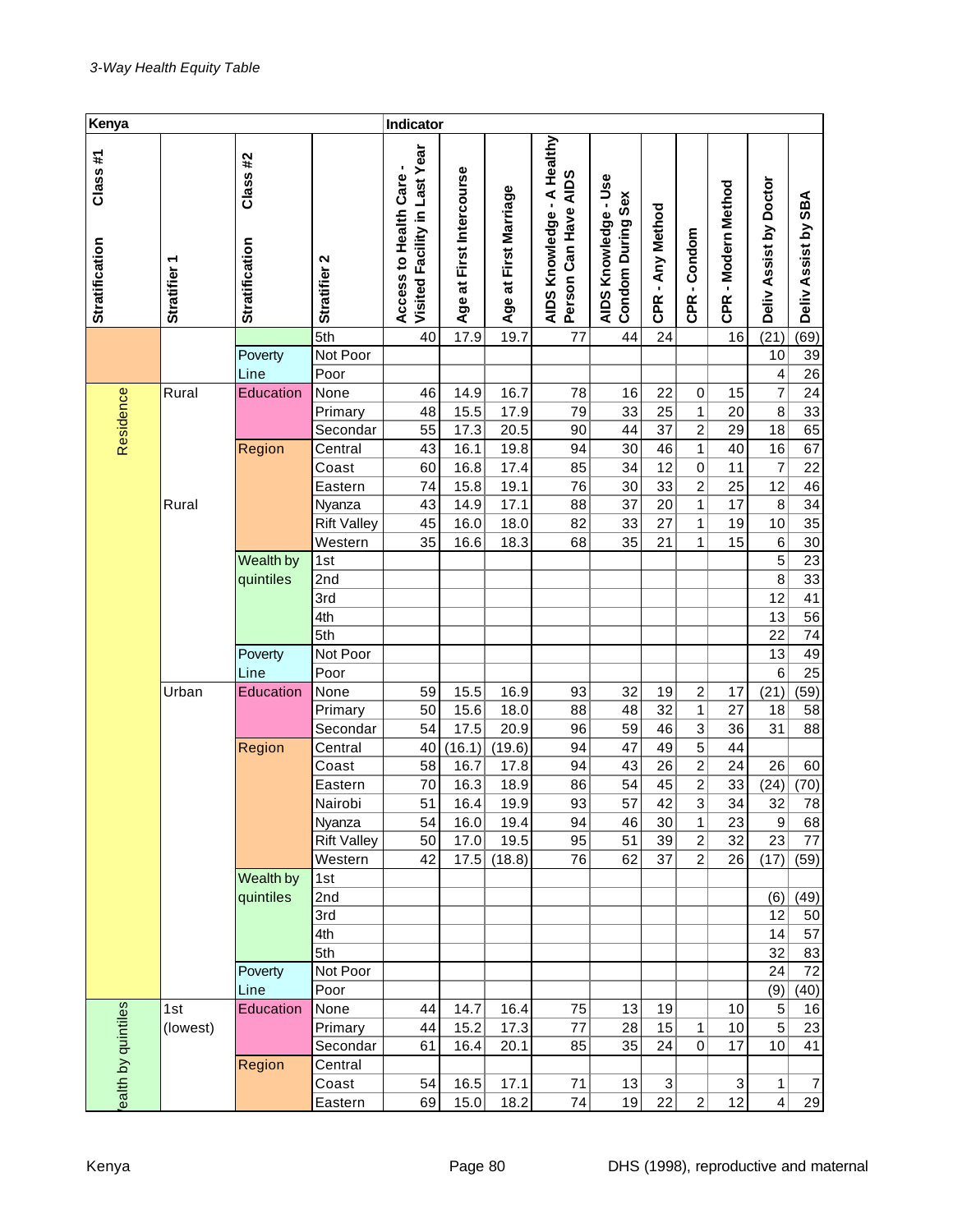| Kenya                            |                        |                                   |                     | Indicator                                              |                          |                       |                                                       |                                           |                            |                              |                     |                         |                     |
|----------------------------------|------------------------|-----------------------------------|---------------------|--------------------------------------------------------|--------------------------|-----------------------|-------------------------------------------------------|-------------------------------------------|----------------------------|------------------------------|---------------------|-------------------------|---------------------|
| Class#1<br><b>Stratification</b> | ٣<br><b>Stratifier</b> | Class #2<br><b>Stratification</b> | Stratifier 2        | Visited Facility in Last Year<br>Access to Health Care | Age at First Intercourse | Age at First Marriage | AIDS Knowledge - A Healthy<br>Can Have AIDS<br>Person | AIDS Knowledge - Use<br>Condom During Sex | - Any Method<br><b>CPR</b> | -Condom<br><b>CPR</b>        | CPR - Modern Method | Deliv Assist by Doctor  | Deliv Assist by SBA |
| ⋝                                |                        |                                   | Nyanza              | 40                                                     | 14.6                     | 17.0                  | 86                                                    | 33                                        | 14                         | $\pmb{0}$                    | 12                  | 4                       | 23                  |
|                                  |                        |                                   | <b>Rift Valley</b>  | 39                                                     | 15.2                     | 17.0                  | 76                                                    | 23                                        | 20                         | $\mathbf 0$                  | 9                   | $\boldsymbol{9}$        | $\overline{22}$     |
|                                  |                        |                                   | Western             | 35                                                     | 15.9                     | 17.4                  | 65                                                    | 26                                        | 16                         | 1                            | 10                  | $\overline{\mathbf{4}}$ | 27                  |
|                                  |                        | Residence                         | Rural               | 45                                                     | 15.2                     | 17.3                  | 77                                                    | 25                                        | 17                         | 1                            | 11                  | $\overline{5}$          | 23                  |
|                                  |                        |                                   | Urban               | (52)                                                   |                          |                       |                                                       | (17)                                      |                            |                              |                     |                         |                     |
|                                  | 2nd                    | Education                         | None                | 49                                                     | 15.2                     | 16.8                  | 79                                                    | 16                                        | 16<br>25                   |                              | 11                  | 5<br>8                  | 27                  |
|                                  |                        |                                   | Primary<br>Secondar | 51<br>56                                               | 15.4<br>17.1             | 17.7<br>20.0          | 77<br>87                                              | 30<br>50                                  | 28                         | $\overline{\mathbf{c}}$<br>3 | 19<br>24            | 11                      | 31<br>51            |
|                                  |                        | Region                            | Central             | 40                                                     | 15.5                     | 19.4                  | 88                                                    | 22                                        | 39                         |                              | 34                  | 10                      | 56                  |
|                                  |                        |                                   | Coast               | 62                                                     | 16.5                     | 17.2                  | 86                                                    | 30                                        | 11                         | 1                            | 10                  | 4                       | 25                  |
|                                  |                        |                                   | Eastern             | 77                                                     | 15.5                     | 19.0                  | 72                                                    | 27                                        | 31                         | $\overline{c}$               | 23                  | 15                      | 41                  |
|                                  |                        |                                   | Nairobi             |                                                        |                          |                       |                                                       |                                           |                            |                              |                     |                         |                     |
|                                  | 2nd                    |                                   | Nyanza              | 45                                                     | 14.7                     | 16.6                  | 87                                                    | 37                                        | 20                         | 1                            | 16                  | 7                       | 35                  |
|                                  |                        |                                   | <b>Rift Valley</b>  | 48                                                     | 16.2                     | 18.0                  | 78                                                    | 28                                        | 26                         | $\overline{c}$               | 19                  | 8                       | 29                  |
|                                  |                        |                                   | Western             | 37                                                     | 16.5                     | 18.3                  | 67                                                    | 32                                        | 21                         | 1                            | 14                  | $\overline{3}$          | 24                  |
|                                  |                        | Residence                         | Rural               | 51                                                     | 15.6                     | 17.8                  | 79                                                    | 31                                        | 24                         | 1                            | 18                  | 8                       | 33                  |
|                                  |                        |                                   | Urban               | 60                                                     | 15.3                     | 18.2                  | 83                                                    | 39                                        | 29                         |                              | 22                  | (6)                     | (49)                |
|                                  | 3rd                    | Education                         | None                | 47                                                     | 14.8                     | 17.2                  | 80                                                    | 22                                        | 26                         |                              | 24                  | 12                      | 32                  |
|                                  |                        |                                   | Primary             | 50                                                     | 15.8                     | 18.2                  | 83                                                    | 36                                        | 27                         | 1                            | 21                  | $\boldsymbol{9}$        | 36                  |
|                                  |                        |                                   | Secondar            | 48                                                     | 17.3                     | 20.1                  | 89                                                    | 46                                        | 35                         | $\overline{c}$               | 26                  | 20                      | 63                  |
|                                  |                        | Region                            | Central             | 42                                                     | 16.2                     | 19.8                  | 93                                                    | 32                                        | 40                         | $\overline{c}$               | 32                  | 13                      | 53                  |
|                                  |                        |                                   | Coast               | 57                                                     | 16.6                     | 17.6                  | 90                                                    | 51                                        | 17                         |                              | 14                  | $\boldsymbol{9}$        | 29                  |
|                                  |                        |                                   | Eastern             | 72                                                     | 15.9                     | 18.9                  | 78                                                    | 32                                        | 33                         | 3                            | 25                  | 15                      | 47                  |
|                                  |                        |                                   | Nairobi             |                                                        |                          |                       |                                                       |                                           |                            |                              |                     |                         |                     |
|                                  |                        |                                   | Nyanza              | 47                                                     | 15.5                     | 17.2                  | 90                                                    | 37                                        | 24                         | $\mathbf 0$                  | 21                  | 10                      | 44                  |
|                                  |                        |                                   | <b>Rift Valley</b>  | 46                                                     | 16.0                     | 18.2                  | 88                                                    | 39                                        | 26                         | 1                            | 19                  | 11                      | 40                  |
|                                  |                        |                                   | Western             | 35                                                     | 16.6                     | 18.4                  | 67                                                    | 41                                        | 24                         | 1                            | 18                  | 9                       | 33                  |
|                                  |                        | Residence                         | Rural               | 50                                                     | 16.1                     | 18.5                  | 83                                                    | 36                                        | 29                         | 1                            | 23                  | 12                      | 41                  |
|                                  |                        |                                   | Urban               | 47                                                     | 15.7                     | 18.2                  | 92                                                    | 42                                        | 26                         |                              | 20                  | 12                      | 50                  |
|                                  | 4th                    | Education                         | None                | 50                                                     | 14.9                     | 16.3                  | 86                                                    | 22                                        | 29                         | 2                            | 24                  | (7)                     | (55)                |
|                                  |                        |                                   | Primary             | 53                                                     | 15.4                     | 18.2                  | 84                                                    | 40<br>46                                  | 34<br>38                   | 1                            | 29<br>30            | 11                      | 49<br>72            |
|                                  |                        |                                   | Secondar            | 54<br>41                                               | 17.0                     | 20.5<br>19.7          | 90<br>95                                              | 32                                        | 51                         | 1<br>1                       | 44                  | 21<br>12                |                     |
|                                  |                        | Region                            | Central<br>Coast    | 59                                                     | 16.0<br>16.0             | 16.9                  | 91                                                    | 52                                        | 23                         | 0                            | 22                  | 12                      | 80<br>44            |
|                                  |                        |                                   | Eastern             | 76                                                     | 15.9                     | 19.1                  | 77                                                    | 37                                        | 38                         | 1                            | 32                  | 15                      | 59                  |
|                                  |                        |                                   | Nairobi             | (53)                                                   | (15.1)                   | (19.4)                | (93)                                                  | (49)                                      | (35)                       | (5)                          | (28)                |                         |                     |
|                                  |                        |                                   | Nyanza              | 44                                                     | 15.2                     | 17.8                  | 91                                                    | 42                                        | 27                         | $\overline{\mathbf{c}}$      | 22                  | 9                       | 51                  |
|                                  |                        |                                   | <b>Rift Valley</b>  | 52                                                     | 16.2                     | 18.4                  | 86                                                    | 41                                        | 30                         | 1                            | 22                  | 16                      | 51                  |
|                                  |                        |                                   | Western             | 31                                                     | 17.2                     | 19.2                  | 73                                                    | 53                                        | 33                         | 2                            | 26                  | 9                       | 42                  |
|                                  |                        | Residence                         | Rural               | 51                                                     | 16.0                     | 18.8                  | 85                                                    | 37                                        | 35                         | 1                            | 28                  | 13                      | 56                  |
|                                  |                        |                                   | Urban               | 59                                                     | 15.5                     | 18.3                  | 92                                                    | 54                                        | 36                         | 3                            | 31                  | 14                      | 57                  |
|                                  | 5th                    | Education                         | None                | 56                                                     | 15.8                     | 17.6                  | 91                                                    | 29                                        | 25                         | $\overline{2}$               | 22                  | (30)                    | (57)                |